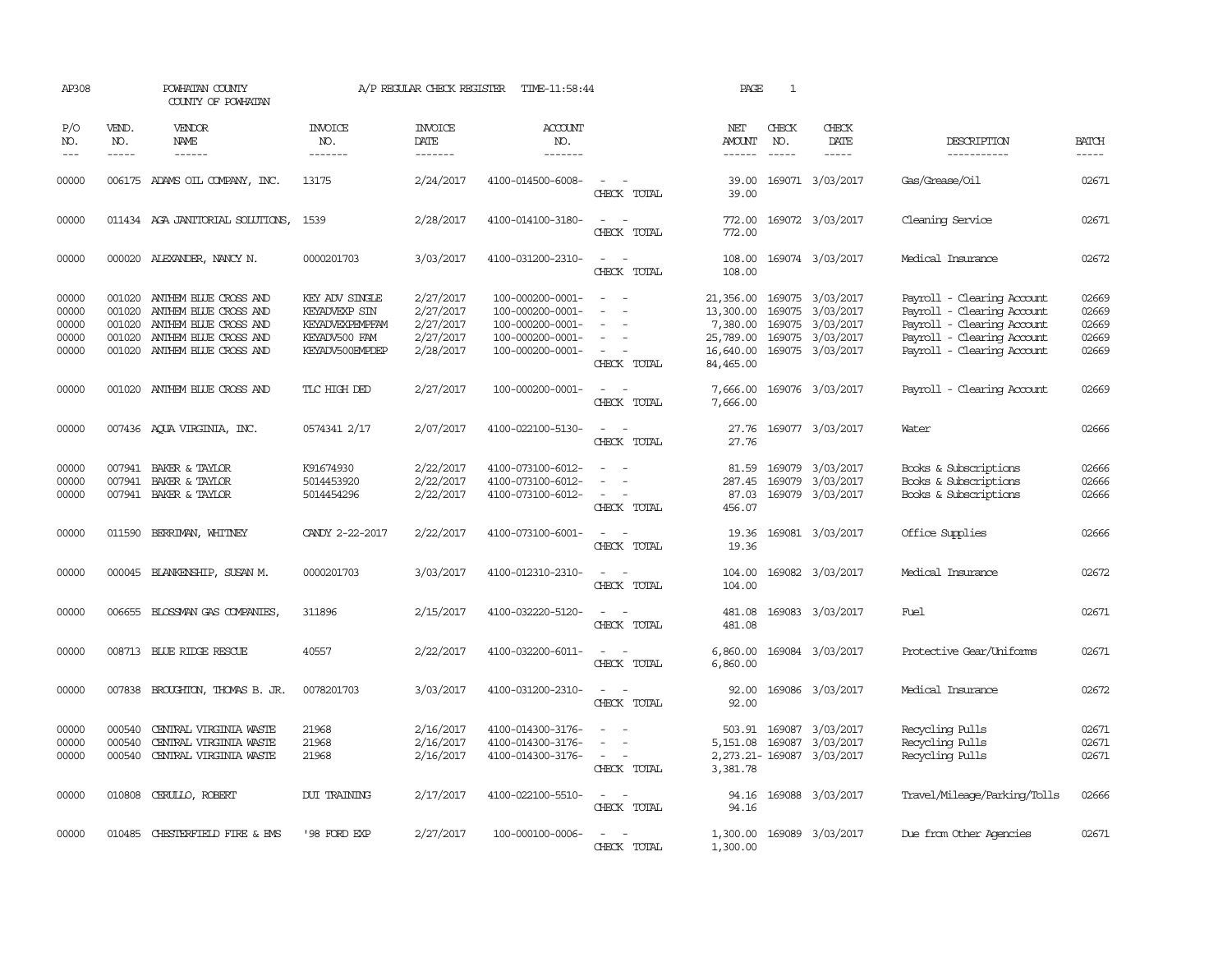| AP308          |                  | POWHATAN COUNTY<br>COUNTY OF POWHATAN                |                       | A/P REGULAR CHECK REGISTER | TIME-11:58:44                          |                                                   | PAGE                 | 2                |                        |                                                                  |                |
|----------------|------------------|------------------------------------------------------|-----------------------|----------------------------|----------------------------------------|---------------------------------------------------|----------------------|------------------|------------------------|------------------------------------------------------------------|----------------|
| P/O<br>NO.     | VEND.<br>NO.     | VENDOR<br>NAME                                       | <b>INVOICE</b><br>NO. | <b>INVOICE</b><br>DATE     | ACCOUNT<br>NO.                         |                                                   | NET<br><b>AMOUNT</b> | CHECK<br>NO.     | CHECK<br>DATE          | DESCRIPTION                                                      | <b>BATCH</b>   |
| $---$          | $- - - - -$      | $- - - - - -$                                        | -------               | -------                    | -------                                |                                                   |                      | $\frac{1}{2}$    | $- - - - -$            | -----------                                                      | $- - - - -$    |
| 00000          | 006965           | CINTAS CORPORATION                                   | 143139112             | 2/15/2017                  | 4100-014500-6011-                      |                                                   | 72.09                | 169090           | 3/03/2017              | Uniforms                                                         | 02666          |
| 00000          | 006965           | CINIAS CORPORATION                                   | 143139112             | 2/15/2017                  | 4100-014100-6011-                      |                                                   | 69.58                | 169090           | 3/03/2017              | Uniforms                                                         | 02666          |
| 00000          | 006965           | CINIAS CORPORATION                                   | 143139113             | 2/15/2017                  | 4100-014300-6011-                      |                                                   | 116.53               | 169090           | 3/03/2017              | Uniforms                                                         | 02666          |
| 00000          | 006965           | CINIAS CORPORATION                                   | 143142842             | 2/22/2017                  | 4100-014500-6011-                      | $\overline{\phantom{a}}$                          | 72.09                | 169090           | 3/03/2017              | Uniforms                                                         | 02671          |
| 00000          | 006965           | CINIAS CORPORATION                                   | 143142842             | 2/22/2017                  | 4100-014100-6011-                      |                                                   | 69.58                | 169090           | 3/03/2017              | Uniforms                                                         | 02671          |
| 00000          | 006965           | CINIAS CORPORATION                                   | 143142843             | 2/22/2017                  | 4100-014300-6011-                      | $\sim$                                            | 116.53               | 169090           | 3/03/2017              | Uniforms                                                         | 02671          |
|                |                  |                                                      |                       |                            |                                        | CHECK TOTAL                                       | 516.40               |                  |                        |                                                                  |                |
| 00000          |                  | 009178 COMCAST                                       | 0097415 2/17          | 2/18/2017                  | 4100-073100-5260-                      | CHECK TOTAL                                       | 219.90<br>219.90     |                  | 169091 3/03/2017       | Internet.                                                        | 02666          |
| 00000          | 006879           | DEMCO, INC.                                          | 6071915               | 2/20/2017                  | 4100-073100-6001-                      |                                                   | 341.65               |                  | 169094 3/03/2017       | Office Supplies                                                  | 02666          |
|                |                  |                                                      |                       |                            |                                        | CHECK TOTAL                                       | 341.65               |                  |                        |                                                                  |                |
| 00000          | 006240           | DIAMOND SPRINGS WATER, INC                           | 131074500             | 1/31/2017                  | 4100-014300-5130-                      | $\overline{\phantom{a}}$<br>$\sim$                | 6.99                 | 169095           | 3/03/2017              | Water                                                            | 02671          |
| 00000          | 006240           | DIAMOND SPRINGS WATER, INC 2917462                   |                       | 2/03/2017                  | 4100-014300-5130-                      | $\overline{\phantom{a}}$                          | 11.95                |                  | 169095 3/03/2017       | Water                                                            | 02671          |
|                |                  |                                                      |                       |                            |                                        | CHECK TOTAL                                       | 18.94                |                  |                        |                                                                  |                |
| 00000          | 000860           | DOMINION VIRGINIA POWER                              | 2932352368 2/17       | 2/02/2017                  | 4100-032220-5110-                      |                                                   | 19.86                | 169096           | 3/03/2017              | Electricity                                                      | 02671          |
| 00000          | 000860           | DOMINION VIRGINIA POWER                              | 9750120975 2/17       | 2/02/2017                  | 4100-032220-5110-                      |                                                   | 2,418.77             | 169096           | 3/03/2017              | Electricity                                                      | 02671          |
|                |                  |                                                      |                       |                            |                                        | CHECK TOTAL                                       | 2,438.63             |                  |                        |                                                                  |                |
| 00000          |                  | 001910 DUNN GAS COMPANY                              | 63882                 | 2/17/2017                  | 4100-014100-5120-                      | CHECK TOTAL                                       | 1,560.28<br>1,560.28 | 169098           | 3/03/2017              | Fuel                                                             | 02671          |
| 00000          | 011224           | ELECTRONIC SYSTEMS, INC.                             | IN586283              | 12/21/2016                 | 4100-081100-3320-                      |                                                   | 121.81               | 169100           | 3/03/2017              | Maintenance & Service Contract                                   | 02671          |
| 00000          | 011224           | ELECTRONIC SYSTEMS, INC.                             | IN586283              | 12/21/2016                 | 4100-012310-3320-                      |                                                   | 145.34               | 169100           | 3/03/2017              | Maintenance & Service Contract                                   | 02671          |
| 00000          | 011224           | ELECTRONIC SYSTEMS, INC.                             | IN586283              | 12/21/2016                 | 4100-012210-3320-                      | $\sim$                                            | 8.03                 | 169100           | 3/03/2017              | Maintenance/Service Contracts                                    | 02671          |
| 00000          |                  | 011224 ELECTRONIC SYSTEMS, INC.                      | IN586283              | 12/21/2016                 | 4100-012320-6014-                      |                                                   | . 92                 | 169100           | 3/03/2017              | Other Operating Supplies                                         | 02671          |
| 00000          | 011224           | ELECTRONIC SYSTEMS, INC.                             | IN586283              | 12/21/2016                 | 4100-034100-3320-                      |                                                   | 164.15               | 169100           | 3/03/2017              | Maintenance & Service Contract                                   | 02671          |
| 00000<br>00000 | 011224<br>011224 | ELECTRONIC SYSTEMS, INC.<br>ELECTRONIC SYSTEMS, INC. | IN586283<br>IN586283  | 12/21/2016                 | 4100-012100-3320-<br>4100-012200-3320- |                                                   | 349.38<br>120.77     | 169100<br>169100 | 3/03/2017<br>3/03/2017 | Maintenance & Service Contract<br>Maintenance & Service Contract | 02671<br>02671 |
| 00000          | 011224           | ELECTRONIC SYSTEMS, INC.                             | IN586283              | 12/21/2016<br>12/21/2016   | 4100-012510-3320-                      |                                                   | 5.45                 | 169100           | 3/03/2017              | Maintenance & Service Contract                                   | 02671          |
| 00000          | 011224           | ELECTRONIC SYSTEMS, INC.                             | IN586283              | 12/21/2016                 | 4100-031200-3320-                      |                                                   | 244.60               | 169100           | 3/03/2017              | Maintenance & Service Contract                                   | 02671          |
| 00000          |                  | 011224 ELECTRONIC SYSTEMS, INC.                      | IN586283              | 12/21/2016                 | 4100-013200-3320-                      | $\sim$                                            | 583.92               | 169100           | 3/03/2017              | Maintenance & Service Contract                                   | 02671          |
|                |                  |                                                      |                       |                            |                                        | CHECK TOTAL                                       | 1,744.37             |                  |                        |                                                                  |                |
| 00000          |                  | 001380 FORD, SUSAN P.                                | 0013201703            | 3/03/2017                  | 4100-012310-2310-                      | $\overline{\phantom{a}}$<br>$\sim$<br>CHECK TOTAL | 104.00<br>104.00     |                  | 169103 3/03/2017       | Medical Insurance                                                | 02672          |
|                |                  |                                                      |                       |                            |                                        |                                                   |                      |                  |                        |                                                                  |                |
| 00000          |                  | 007752 ID NEIWORKS, INC.                             | 271699                | 3/01/2017                  | 4100-031200-3320-                      | CHECK TOTAL                                       | 1,098.00<br>1,098.00 |                  | 169106 3/03/2017       | Maintenance & Service Contract                                   | 02668          |
| 00000          | 000120           | <b>JAMES RIVER AIR</b>                               | S73213                | 1/31/2017                  | 4100-014100-3308-                      |                                                   | 4,833.88             | 169109           | 3/03/2017              | HVAC Service and Repairs                                         | 02671          |
| 00000          | 000120           | <b>JAMES RIVER AIR</b>                               | S76457                | 1/31/2017                  | 4100-014100-3308-                      |                                                   | 129.00               | 169109           | 3/03/2017              | HVAC Service and Repairs                                         | 02671          |
| 00000          | 000120           | JAMES RIVER AIR                                      | S76664                | 1/31/2017                  | 4100-014100-3308-                      | $\overline{\phantom{a}}$                          | 467.56               | 169109           | 3/03/2017              | HVAC Service and Repairs                                         | 02671          |
| 00000          | 000120           | JAMES RIVER AIR                                      | S76730                | 1/31/2017                  | 4100-014100-3308-                      |                                                   | 417.04               | 169109           | 3/03/2017              | HVAC Service and Repairs                                         | 02671          |
| 00000          | 000120           | <b>JAMES RIVER AIR</b>                               | S76754                | 1/31/2017                  | 4100-014100-3308-                      |                                                   | 344.00               | 169109           | 3/03/2017              | HVAC Service and Repairs                                         | 02671          |
| 00000          | 000120           | <b>JAMES RIVER AIR</b>                               | S76788                | 1/31/2017                  | 4100-014100-3308-                      |                                                   | 796.15               | 169109           | 3/03/2017              | HVAC Service and Repairs                                         | 02671          |
| 00000          | 000120           | <b>JAMES RIVER AIR</b>                               | S77412                | 2/17/2017                  | 4100-014100-3308-                      | $\sim$                                            | 1,147.77             | 169109           | 3/03/2017              | HVAC Service and Repairs                                         | 02671          |
|                |                  |                                                      |                       |                            |                                        | CHECK TOTAL                                       | 8,135.40             |                  |                        |                                                                  |                |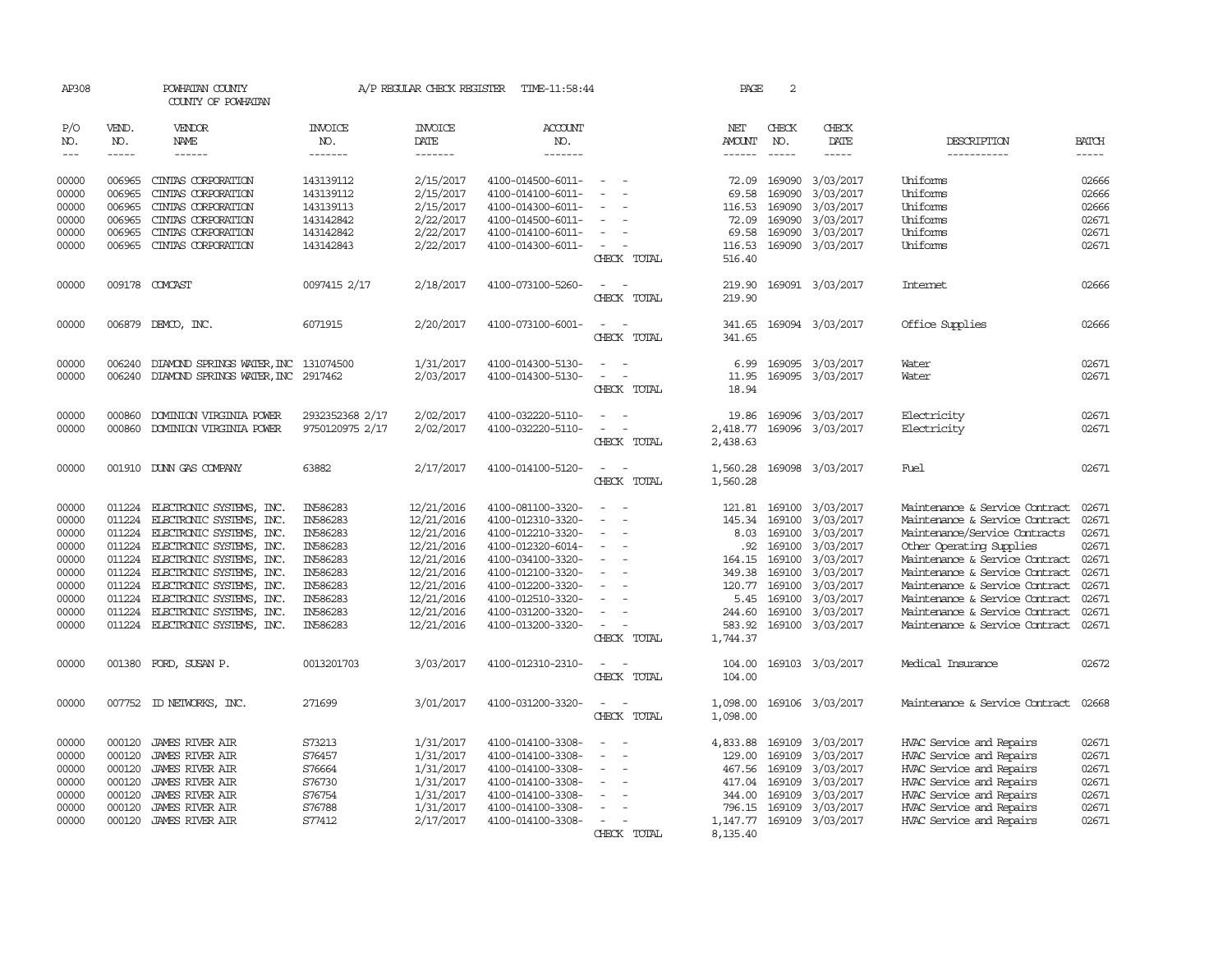| AP308          |                  | POWHATAN COUNTY<br>COUNTY OF POWHATAN          |                       | A/P REGULAR CHECK REGISTER | TIME-11:58:44                          |                                                   | PAGE                      | 3             |                        |                                  |                |
|----------------|------------------|------------------------------------------------|-----------------------|----------------------------|----------------------------------------|---------------------------------------------------|---------------------------|---------------|------------------------|----------------------------------|----------------|
| P/O<br>NO.     | VEND.<br>NO.     | <b>VENDOR</b><br>NAME                          | <b>INVOICE</b><br>NO. | <b>INVOICE</b><br>DATE     | <b>ACCOUNT</b><br>NO.                  |                                                   | NET<br>AMOUNT             | CHECK<br>NO.  | CHECK<br>DATE          | DESCRIPTION                      | <b>BATCH</b>   |
| $\frac{1}{2}$  |                  | ------                                         | -------               | -------                    | -------                                |                                                   | $- - - - - -$             | $- - - - -$   | -----                  | -----------                      |                |
| 00000<br>00000 | 008381<br>008381 | JAMES RIVER PETROLEUM<br>JAMES RIVER PEIROLEUM | 96<br>96              | 1/31/2017<br>1/31/2017     | 4100-031200-6008-<br>4100-035100-6008- | $\sim$                                            | 3,859.11 169110<br>626.22 | 169110        | 3/03/2017<br>3/03/2017 | Gas/Grease/Oil<br>Gas/Grease/Oil | 02666<br>02666 |
| 00000          | 008381           | JAMES RIVER PETROLEUM                          | 96B                   | 2/21/2017                  | 4100-014100-6008-                      | $\equiv$                                          | 500.74                    | 169110        | 3/03/2017              | Gas/Grease/Oil                   | 02666          |
| 00000          | 008381           | JAMES RIVER PEIROLEUM                          | 96B                   | 2/21/2017                  | 4100-014500-6008-                      | $\overline{\phantom{a}}$                          | 420.70                    | 169110        | 3/03/2017              | Gas/Grease/Oil                   | 02666          |
| 00000          |                  | 008381 JAMES RIVER PETROLEUM                   | 96E                   | 2/21/2017                  | 4100-034100-6008-                      |                                                   |                           | 214.50 169110 | 3/03/2017              | Gas/Grease/Oil                   | 02666          |
| 00000          | 008381           | JAMES RIVER PETROLEUM                          | 96F                   | 2/21/2017                  | 4100-081100-6008-                      | $\sim$                                            | 194.83                    | 169110        | 3/03/2017              | Gas/Grease/Oil                   | 02666          |
| 00000          | 008381           | JAMES RIVER PETROLEUM                          | 96A                   | 1/31/2016                  | 4100-032200-5120-                      | $\overline{\phantom{a}}$                          | 4,626.74                  | 169110        | 3/03/2017              | Apparatus Fuel                   | 02671          |
| 00000          |                  | 008381 JAMES RIVER PETROLEUM                   | 96C                   | 1/31/2017                  | 4100-014300-6008-                      | $\sim$<br>CHECK TOTAL                             | 10,475.20                 |               | 32.36 169110 3/03/2017 | Gas/Grease/Oil                   | 02671          |
| 00000          |                  | 009898 JORDAN, CECIL W.                        | NOV-FEB               | 2/23/2017                  | 4100-013200-1011-                      | $\sim$<br>CHECK TOTAL                             | 688.16<br>688.16          |               | 169112 3/03/2017       | COMP: Electoral Board            | 02666          |
| 00000          |                  | 009552 MANSFIELD OIL COMPANY                   | SOLCD-272531          | 1/17/2017                  | 4100-032200-5120-                      | CHECK TOTAL                                       | 179.24<br>179.24          |               | 169118 3/03/2017       | Apparatus Fuel                   | 02671          |
| 00000          |                  | 010086 MEDPRO US                               | MC29603               | 3/01/2017                  | 4100-032200-3320-                      | $\sim$<br>$\sim$<br>CHECK TOTAL                   | 395.83<br>395.83          |               | 169119 3/03/2017       | Maintenance & Service Contract   | 02671          |
| 00000          | 011700           | MERIDIAN ENVIRONMENTAL                         | 301                   | 2/22/2017                  | 4100-032210-5140-                      | $\overline{a}$<br>$\sim$                          | 135.00                    |               | 169121 3/03/2017       | Sewer                            | 02668          |
| 00000          | 011700           | MERIDIAN ENVIRONMENTAL                         | 301                   | 2/22/2017                  | 4100-032220-5140-                      |                                                   | 135.00                    |               | 169121 3/03/2017       | Sewer                            | 02668          |
| 00000          |                  | 011700 MERIDIAN ENVIRONMENTAL                  | 301                   | 2/22/2017                  | 4100-014100-5140-                      | $\sim$<br>$\overline{\phantom{a}}$<br>CHECK TOTAL | 135.00<br>405.00          |               | 169121 3/03/2017       | Sewer                            | 02668          |
| 00000          |                  | 010924 MITCHELL PEST                           | 99744                 | 2/14/2017                  | 4100-035100-3320-                      | CHECK TOTAL                                       | 65.00<br>65.00            |               | 169122 3/03/2017       | Landscaping - Animal Control     | 02668          |
| 00000          |                  | 009239 MOVIE LICENSING USA                     | 2300375               | 2/15/2017                  | 4100-073100-6012-                      | $\sim$<br>CHECK TOTAL                             | 524.00<br>524.00          |               | 169123 3/03/2017       | Books & Subscriptions            | 02666          |
| 00000          |                  | 007297 NAFECO, INC.                            | 865174                | 2/13/2017                  | 4100-032200-6011-                      | $\sim$<br>$\sim$<br>CHECK TOTAL                   | 465.98<br>465.98          |               | 169124 3/03/2017       | Protective Gear/Uniforms         | 02671          |
| 00000          |                  | 006214 NEIS, INC.                              | 0262804               | 2/16/2017                  | 4100-014100-3320-                      | $\overline{a}$<br>$\sim$<br>CHECK TOTAL           | 144.00<br>144.00          |               | 169126 3/03/2017       | Maintenance & Service Contract   | 02668          |
| 00000          |                  | 009281 OVERDRIVE, INC.                         | 1369150940250         | 2/14/2017                  | 4100-073100-6012-                      | $\sim$<br>CHECK TOTAL                             | 158.48<br>158.48          |               | 169128 3/03/2017       | Books & Subscriptions            | 02666          |
| 00000          |                  | 007839 PASI, L.S.                              | SRT 2/17              | 2/23/2017                  | 4100-031200-5540-                      | $\sim$<br>CHECK TOTAL                             | 450.00<br>450.00          |               | 169129 3/03/2017       | Conferences & Training           | 02666          |
| 00000          |                  | 009638 POE, INEZ L                             | 0096201703            | 3/03/2017                  | 4100-013200-2310-                      | $\sim$<br>CHECK TOTAL                             | 120.00<br>120.00          |               | 169130 3/03/2017       | Medical Insurance                | 02672          |
| 00000          |                  | 001980 POORE, FRANCES                          | 0019201703            | 3/03/2017                  | 4100-012100-2310-                      | $\sim$<br>CHECK TOTAL                             | 88.00<br>88.00            |               | 169131 3/03/2017       | Medical Insurance                | 02672          |
| 00000          |                  | 006043 POWERS, KATHRYN C.                      | 0060201703            | 3/03/2017                  | 4100-021600-2310-                      | CHECK<br>TOTAL                                    | 120.00<br>120.00          |               | 169132 3/03/2017       | Medical Insurance                | 02672          |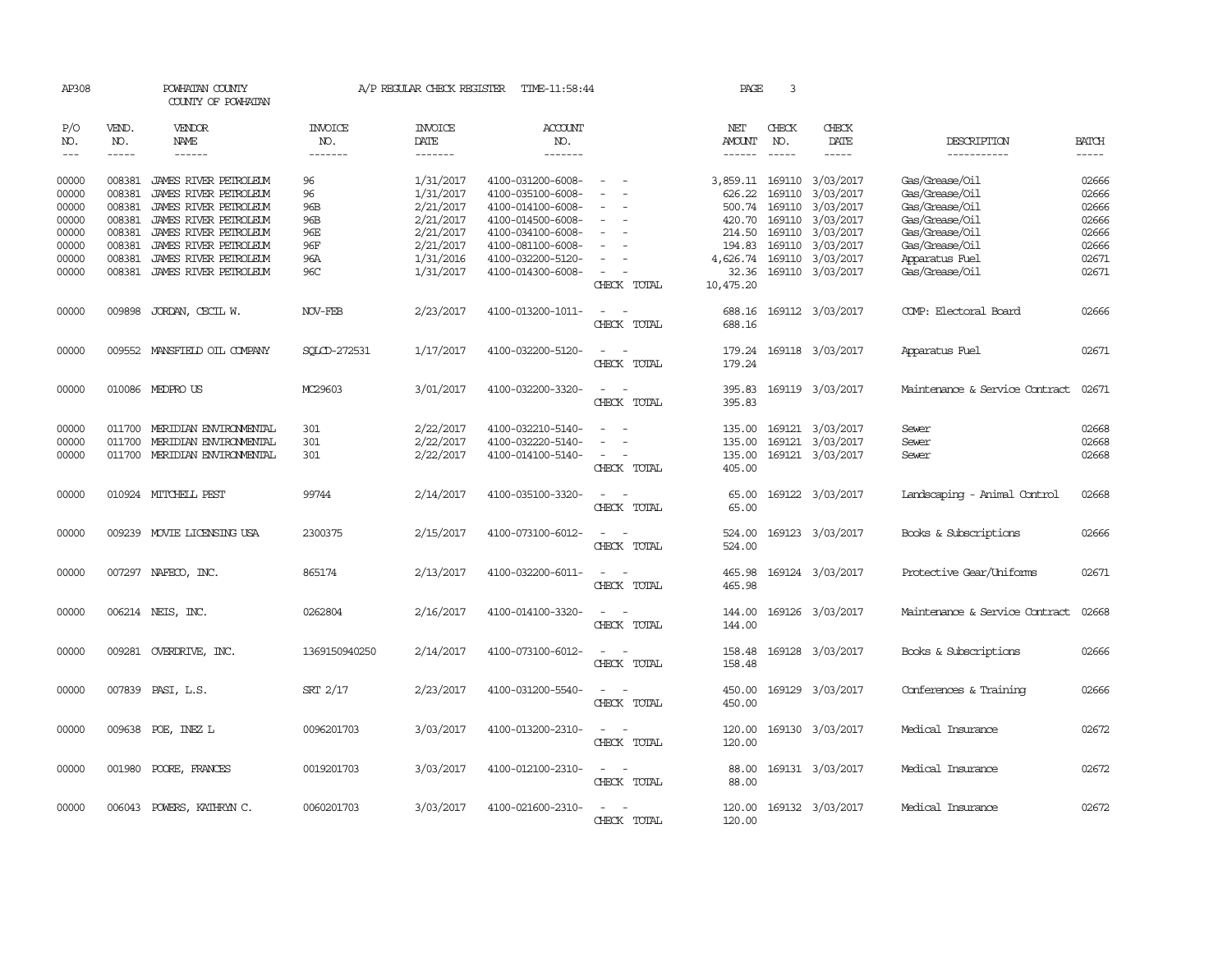| AP308                                                                         |                                                | POWHATAN COUNTY<br>COUNTY OF POWHATAN                                                                                                                                                                                                                                                                 |                                                                                      | A/P REGULAR CHECK REGISTER                                                                                        | TIME-11:58:44                                                                                                                                                                             |                                                                                                                                                                             | PAGE                                                                                  | 4                                                                  |                                                                                                                                 |                                                                                                                                                                                                                             |                                                                               |
|-------------------------------------------------------------------------------|------------------------------------------------|-------------------------------------------------------------------------------------------------------------------------------------------------------------------------------------------------------------------------------------------------------------------------------------------------------|--------------------------------------------------------------------------------------|-------------------------------------------------------------------------------------------------------------------|-------------------------------------------------------------------------------------------------------------------------------------------------------------------------------------------|-----------------------------------------------------------------------------------------------------------------------------------------------------------------------------|---------------------------------------------------------------------------------------|--------------------------------------------------------------------|---------------------------------------------------------------------------------------------------------------------------------|-----------------------------------------------------------------------------------------------------------------------------------------------------------------------------------------------------------------------------|-------------------------------------------------------------------------------|
| P/O<br>NO.<br>$- - -$                                                         | VEND.<br>NO.<br>$\frac{1}{2}$                  | VENDOR<br>NAME<br>$- - - - - -$                                                                                                                                                                                                                                                                       | INVOICE<br>NO.<br>--------                                                           | <b>INVOICE</b><br>DATE<br>$- - - - - - -$                                                                         | <b>ACCOUNT</b><br>NO.<br>-------                                                                                                                                                          |                                                                                                                                                                             | NET<br><b>AMOUNT</b><br>$- - - - - -$                                                 | CHECK<br>NO.<br>$\frac{1}{2}$                                      | CHECK<br>DATE<br>$- - - - -$                                                                                                    | DESCRIPTION<br>-----------                                                                                                                                                                                                  | <b>BATCH</b><br>$\frac{1}{2}$                                                 |
| 00000                                                                         | 008294                                         | POWHATAN COUNTY PUBLIC                                                                                                                                                                                                                                                                                | 0082201703                                                                           | 3/03/2017                                                                                                         | 4100-031200-2310-                                                                                                                                                                         | CHECK TOTAL                                                                                                                                                                 | 681.50<br>681.50                                                                      |                                                                    | 169135 3/03/2017                                                                                                                | Medical Insurance                                                                                                                                                                                                           | 02672                                                                         |
| 00000                                                                         | 008163                                         | PRICE, PAULA                                                                                                                                                                                                                                                                                          | NOV-FEB                                                                              | 2/23/2017                                                                                                         | 4100-013200-1011-                                                                                                                                                                         | CHECK TOTAL                                                                                                                                                                 | 688.16<br>688.16                                                                      |                                                                    | 169136 3/03/2017                                                                                                                | COMP: Electoral Board                                                                                                                                                                                                       | 02666                                                                         |
| 00000<br>00000                                                                | 006474<br>006474                               | PROGRESSIVE AUTO WORKS<br>PROGRESSIVE AUTO WORKS                                                                                                                                                                                                                                                      | 33276<br>33324                                                                       | 2/17/2017<br>2/24/2017                                                                                            | 4100-031200-6008-<br>4100-031200-6009-                                                                                                                                                    | CHECK TOTAL                                                                                                                                                                 | 55.86<br>36.94<br>92.80                                                               |                                                                    | 169137 3/03/2017<br>169137 3/03/2017                                                                                            | Gas/Grease/Oil<br>Auto Parts/Repairs                                                                                                                                                                                        | 02668<br>02668                                                                |
| 00000<br>00000                                                                | 000780<br>000780                               | <b>CUILL CORPORATION</b><br><b>QUILL CORPORATION</b>                                                                                                                                                                                                                                                  | 4443261<br>9751587                                                                   | 2/15/2017<br>10/05/2016                                                                                           | 4100-014400-6001-<br>4100-032200-6001-                                                                                                                                                    | CHECK TOTAL                                                                                                                                                                 | 107.80<br>103.24<br>211.04                                                            |                                                                    | 169138 3/03/2017<br>169138 3/03/2017                                                                                            | Stationery/Office Supplies<br>Stationery/Office Supplies                                                                                                                                                                    | 02668<br>02671                                                                |
| 00000<br>00000<br>00000<br>00000<br>00000<br>00000<br>00000<br>00000<br>00000 | 000620<br>000620<br>000620<br>000620<br>000620 | 000620 R. C. GOODWYN & SONS, INC<br>R. C. GOODWYN & SONS, INC<br>000620 R. C. GOODWYN & SONS, INC<br>R. C. GOODWYN & SONS, INC<br>R. C. GOODWYN & SONS, INC<br>000620 R. C. GOODWYN & SONS, INC<br>R. C. GOODWYN & SONS, INC<br>R. C. GOODWYN & SONS, INC<br>000620 R. C. GOODWYN & SONS, INC 0752896 | 0751647<br>0751827<br>0752246<br>0752447<br>0752449<br>0752556<br>0752556<br>0752677 | 2/01/2017<br>2/02/2017<br>2/06/2017<br>2/07/2017<br>2/07/2017<br>2/08/2017<br>2/08/2017<br>2/08/2017<br>2/10/2017 | 4100-014100-3310-<br>4100-014500-3190-<br>4100-035100-3310-<br>4100-035100-3310-<br>4100-014100-3310-<br>4100-014100-6004-<br>4100-035100-3310-<br>4100-014100-3310-<br>4100-014600-3310- | $\overline{\phantom{a}}$<br>$\overline{\phantom{a}}$<br>$\sim$<br>$\overline{\phantom{a}}$<br>$\sim$<br>$\overline{\phantom{a}}$<br>$\overline{\phantom{a}}$<br>CHECK TOTAL | 6.99<br>26.00<br>42.21<br>13.91<br>3.80<br>21.98<br>33.97<br>13.98<br>35.10<br>197.94 | 169139<br>169139<br>169139<br>169139<br>169139<br>169139<br>169139 | 169139 3/03/2017<br>3/03/2017<br>3/03/2017<br>3/03/2017<br>3/03/2017<br>3/03/2017<br>3/03/2017<br>3/03/2017<br>169139 3/03/2017 | Repairs & Maintenance<br>Grounds Maintenance<br>Repairs & Maintenance<br>Repairs & Maintenance<br>Repairs & Maintenance<br>Tools and Equipment<br>Repairs & Maintenance<br>Repairs & Maintenance<br>Repairs and Maintenance | 02668<br>02668<br>02668<br>02668<br>02668<br>02668<br>02668<br>02668<br>02668 |
| 00000                                                                         |                                                | 000620 R. C. GOODWYN & SONS, INC 0754653                                                                                                                                                                                                                                                              |                                                                                      | 2/23/2017                                                                                                         | 4100-035100-3310-                                                                                                                                                                         | $\overline{\phantom{a}}$<br>$\sim$<br>CHECK TOTAL                                                                                                                           | 30.85<br>30.85                                                                        |                                                                    | 169140 3/03/2017                                                                                                                | Repairs & Maintenance                                                                                                                                                                                                       | 02668                                                                         |
| 00000                                                                         |                                                | 006201 RENGER, JEANIE AREHART                                                                                                                                                                                                                                                                         | NOV-FEB                                                                              | 2/23/2017                                                                                                         | 4100-013200-1011-                                                                                                                                                                         | CHECK TOTAL                                                                                                                                                                 | 1,376.33<br>1,376.33                                                                  |                                                                    | 169143 3/03/2017                                                                                                                | COMP: Electoral Board                                                                                                                                                                                                       | 02666                                                                         |
| 00000                                                                         |                                                | 009037 REYNOLDS LIGHTING SUPPLY                                                                                                                                                                                                                                                                       | 121420                                                                               | 2/15/2017                                                                                                         | 4100-014100-3310-                                                                                                                                                                         | $\sim$<br>CHECK TOTAL                                                                                                                                                       | 270.50<br>270.50                                                                      |                                                                    | 169144 3/03/2017                                                                                                                | Repairs & Maintenance                                                                                                                                                                                                       | 02668                                                                         |
| 00000                                                                         |                                                | 009077 REYNOLDS, SHIRLEY                                                                                                                                                                                                                                                                              | 0090201703                                                                           | 3/03/2017                                                                                                         | 4100-031200-2310-                                                                                                                                                                         | CHECK TOTAL                                                                                                                                                                 | 96.00<br>96.00                                                                        |                                                                    | 169145 3/03/2017                                                                                                                | Medical Insurance                                                                                                                                                                                                           | 02672                                                                         |
| 00000                                                                         |                                                | 006579 RICHMOND ALARM COMPANY                                                                                                                                                                                                                                                                         | 165937                                                                               | 2/06/2017                                                                                                         | 4100-032200-3320-                                                                                                                                                                         | CHECK TOTAL                                                                                                                                                                 | 300.00<br>300.00                                                                      |                                                                    | 169146 3/03/2017                                                                                                                | Maintenance & Service Contract                                                                                                                                                                                              | 02671                                                                         |
| 00000<br>00000                                                                | 007942<br>007942                               | RICHMOND SUBURBAN<br>RICHMOND SUBURBAN                                                                                                                                                                                                                                                                | I00004488251228<br>I00004663880125                                                   | 12/28/2016<br>1/25/2017                                                                                           | 4100-081100-3600-<br>4100-081100-3600-                                                                                                                                                    | $\overline{\phantom{a}}$<br>CHECK TOTAL                                                                                                                                     | 87.75<br>87.75<br>175.50                                                              |                                                                    | 169147 3/03/2017<br>169147 3/03/2017                                                                                            | Advertising<br>Advertising                                                                                                                                                                                                  | 02666<br>02666                                                                |
| 00000<br>00000                                                                | 007062                                         | RUTHERFORD JANITOR SUPPLY<br>007062 RUIHERFORD JANITOR SUPPLY 971304                                                                                                                                                                                                                                  | 971303                                                                               | 2/21/2017<br>2/21/2017                                                                                            | 4100-032210-6005-<br>4100-032220-6005-                                                                                                                                                    | $\sim$ 10 $\,$<br>$\sim$<br>CHECK TOTAL                                                                                                                                     | 275.30<br>11.75<br>287.05                                                             |                                                                    | 169148 3/03/2017<br>169148 3/03/2017                                                                                            | Cleaning Supplies<br>Cleaning Supplies                                                                                                                                                                                      | 02668<br>02668                                                                |
| 00000                                                                         |                                                | 006921 SEA-CLEAR AQUARIUM                                                                                                                                                                                                                                                                             | 4769                                                                                 | 2/15/2017                                                                                                         | 4100-073100-3320-                                                                                                                                                                         | CHECK<br>TOTAL                                                                                                                                                              | 80.00<br>80.00                                                                        |                                                                    | 169150 3/03/2017                                                                                                                | Maintenance & Service Contract                                                                                                                                                                                              | 02666                                                                         |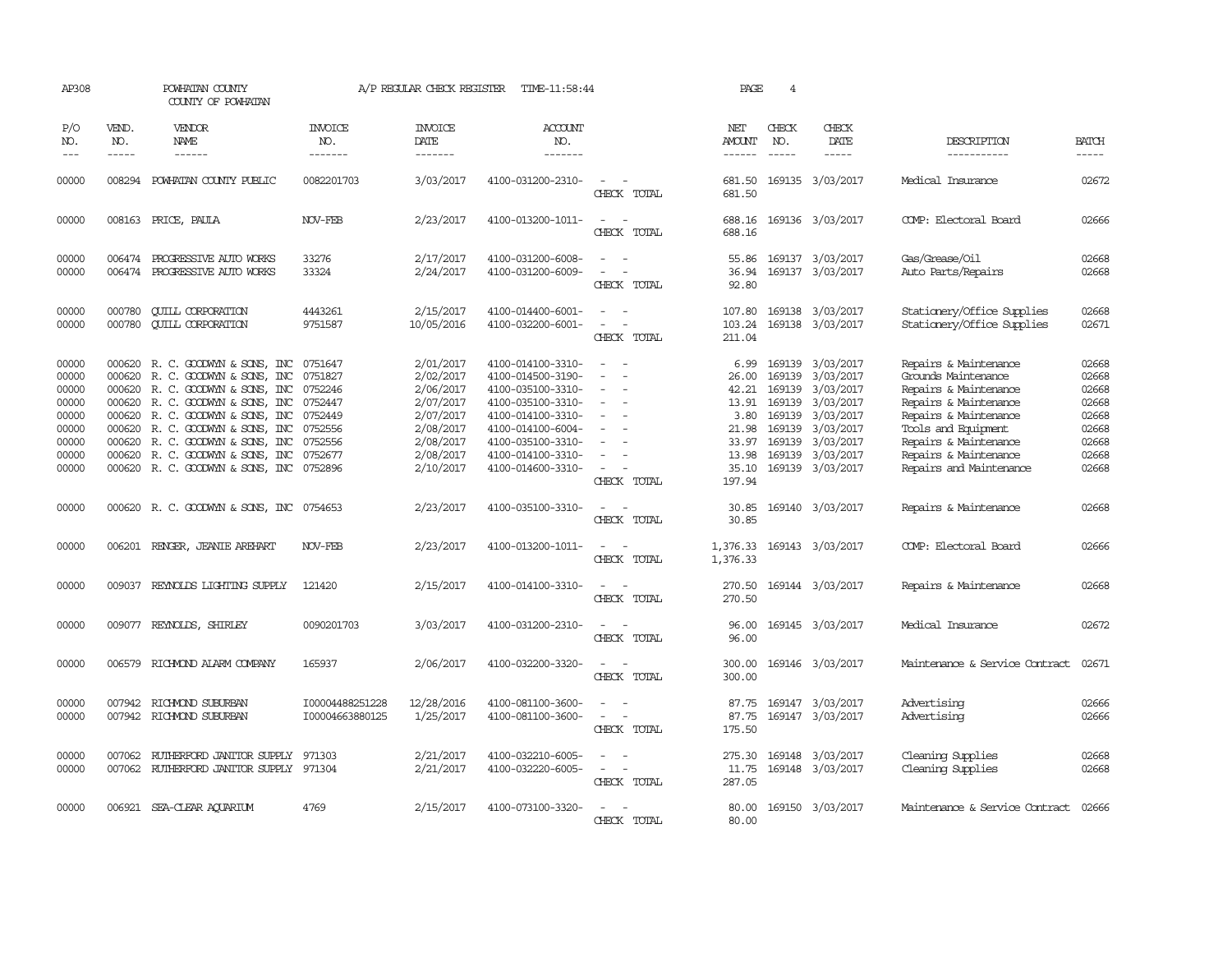| AP308               |                             | POWHATAN COUNTY<br>COUNTY OF POWHATAN   |                                  | A/P REGULAR CHECK REGISTER        | TIME-11:58:44                    |                                                                                                                             | PAGE                                  | 5                           |                         |                                |                             |
|---------------------|-----------------------------|-----------------------------------------|----------------------------------|-----------------------------------|----------------------------------|-----------------------------------------------------------------------------------------------------------------------------|---------------------------------------|-----------------------------|-------------------------|--------------------------------|-----------------------------|
| P/O<br>NO.<br>$---$ | VEND.<br>NO.<br>$- - - - -$ | VENDOR<br><b>NAME</b><br>$- - - - - -$  | <b>INVOICE</b><br>NO.<br>------- | <b>INVOICE</b><br>DATE<br>------- | <b>ACCOUNT</b><br>NO.<br>------- |                                                                                                                             | NET<br><b>AMOUNT</b><br>$- - - - - -$ | CHECK<br>NO.<br>$- - - - -$ | CHECK<br>DATE<br>-----  | DESCRIPTION<br>-----------     | <b>BATCH</b><br>$- - - - -$ |
|                     |                             |                                         |                                  |                                   |                                  |                                                                                                                             |                                       |                             |                         |                                |                             |
| 00000               |                             | 008654 SEAY'S TOWING                    | 2961504                          | 2/16/2017                         | 4100-031200-6014-                | $\frac{1}{2} \left( \frac{1}{2} \right) \left( \frac{1}{2} \right) = \frac{1}{2} \left( \frac{1}{2} \right)$<br>CHECK TOTAL | 158.00                                |                             | 158.00 169151 3/03/2017 | Other Operating Supplies       | 02668                       |
| 00000               | 006594                      | SOUTHSIDE ELECTRIC COOP                 | 63504001 2/17                    | 2/16/2017                         | 4100-073100-5110-                | $\sim$<br>$\sim$                                                                                                            | 3,420.96                              |                             | 169154 3/03/2017        | Electricity                    | 02666                       |
| 00000               | 006594                      | SOUTHSIDE ELECTRIC COOP                 | 63504004 2/17                    | 2/16/2017                         | 4100-035100-5110-                | $\overline{\phantom{a}}$<br>$\overline{\phantom{0}}$                                                                        | 477.21                                |                             | 169154 3/03/2017        | Electricity                    | 02668                       |
| 00000               | 006594                      | SOUTHSIDE ELECTRIC COOP                 | 63504006 2/17                    | 2/16/2017                         | 4100-014600-5110-                |                                                                                                                             | 245.83                                | 169154                      | 3/03/2017               | Electricity                    | 02668                       |
| 00000               | 006594                      | SOUTHSIDE ELECTRIC COOP                 | 63504009 2/17                    | 2/16/2017                         | 4100-014600-5110-                |                                                                                                                             | 1,734.68                              |                             | 169154 3/03/2017        | Electricity                    | 02668                       |
| 00000               | 006594                      | SOUTHSIDE ELECTRIC COOP                 | 63504010 2/17                    | 2/16/2017                         | 4100-014600-5110-                | $\sim$                                                                                                                      | 125.32                                |                             | 169154 3/03/2017        | Electricity                    | 02668                       |
| 00000               |                             | 006594 SOUTHSIDE ELECTRIC COOP          | 63504011 2/17                    | 2/16/2017                         | 4100-014100-5110-                | $\sim$                                                                                                                      | 121.03                                |                             | 169154 3/03/2017        | Electricity                    | 02668                       |
|                     |                             |                                         |                                  |                                   |                                  | CHECK TOTAL                                                                                                                 | 6, 125.03                             |                             |                         |                                |                             |
| 00000               | 008578                      | STAPLES BUSINESS AD-                    | 3329998640                       | 2/09/2017                         | 4100-012510-6001-                | $\overline{\phantom{a}}$<br>$\sim$                                                                                          | 23.99                                 |                             | 169158 3/03/2017        | Office Supplies                | 02666                       |
| 00000               | 008578                      | STAPLES BUSINESS AD-                    | 3329998643                       | 2/09/2017                         | 4100-034100-6001-                |                                                                                                                             | 54.66                                 | 169158                      | 3/03/2017               | Office Supplies                | 02666                       |
| 00000               | 008578                      | STAPLES BUSINESS AD-                    | 3330279568                       | 2/11/2017                         | 4100-034100-6001-                |                                                                                                                             | 4.51                                  | 169158                      | 3/03/2017               | Office Supplies                | 02666                       |
| 00000               |                             | 008578 STAPLES BUSINESS AD-             | 3330279568                       | 2/11/2017                         | 4100-081100-6001-                | $\sim$<br>$\overline{\phantom{a}}$                                                                                          | 1.99                                  | 169158                      | 3/03/2017               | Office Supplies                | 02666                       |
| 00000               |                             | 008578 STAPLES BUSINESS AD-             | 3330279568                       | 2/11/2017                         | 4100-012520-6001-                |                                                                                                                             | 30.70                                 | 169158                      | 3/03/2017               | Office Supplies                | 02666                       |
| 00000               | 008578                      | STAPLES BUSINESS AD-                    | 3330432519                       | 2/14/2017                         | 4100-012200-6001-                |                                                                                                                             | 15.75                                 | 169158                      | 3/03/2017               | Office Supplies                | 02668                       |
| 00000               | 008578                      | STAPLES BUSINESS AD-                    | 3330432519                       | 2/14/2017                         | 4100-012220-6001-                | $\overline{\phantom{a}}$                                                                                                    | 10.11                                 | 169158                      | 3/03/2017               | Supplies                       | 02668                       |
| 00000               | 008578                      | STAPLES BUSINESS AD-                    | 3330432519                       | 2/14/2017                         | 4100-012100-6001-                |                                                                                                                             | 11.31                                 | 169158                      | 3/03/2017               | Office Supplies                | 02668                       |
| 00000               | 008578                      | STAPLES BUSINESS AD-                    | 3329998641                       | 2/09/2017                         | 4100-032200-6001-                |                                                                                                                             | 81.35                                 | 169158                      | 3/03/2017               | Stationery/Office Supplies     | 02671                       |
| 00000               |                             | 008578 STAPLES BUSINESS AD-             | 3329998642                       | 2/09/2017                         | 4100-032200-6001-                | $\sim$ 100 $\mu$                                                                                                            | 3.99                                  |                             | 169158 3/03/2017        | Stationery/Office Supplies     | 02671                       |
|                     |                             |                                         |                                  |                                   |                                  | CHECK TOTAL                                                                                                                 | 238.36                                |                             |                         |                                |                             |
| 00000               | 006569                      | STICKELS, RANDAL LEE                    | 0065201703                       | 3/03/2017                         | 4100-031200-2310-                | $\sim$ $\sim$<br>CHECK TOTAL                                                                                                | 72.00<br>72.00                        |                             | 169159 3/03/2017        | Medical Insurance              | 02672                       |
| 00000               |                             | 007115 STOKES, GARLAND KENNETH          | 0071201703                       | 3/03/2017                         | 4100-031200-2310-                |                                                                                                                             | 68.00                                 |                             | 169160 3/03/2017        | Medical Insurance              | 02672                       |
|                     |                             |                                         |                                  |                                   |                                  | CHECK TOTAL                                                                                                                 | 68.00                                 |                             |                         |                                |                             |
| 00000               | 011169                      | VERIZON                                 | 8045985671 2/17                  | 2/11/2017                         | 4100-073100-5230-                |                                                                                                                             | 45.13                                 |                             | 169164 3/03/2017        | Telephone Services             | 02666                       |
| 00000               |                             | 011169 VERIZON                          | M550491706 1/17                  | 1/25/2017                         | 4100-031210-5232-                |                                                                                                                             | 951.98                                |                             | 169164 3/03/2017        | Wireline 911                   | 02671                       |
|                     |                             |                                         |                                  |                                   |                                  | CHECK TOTAL                                                                                                                 | 997.11                                |                             |                         |                                |                             |
| 00000               | 011698                      | WESTWOOD PHARMACY                       | 17736                            | 2/13/2017                         | 4100-033400-3845-                |                                                                                                                             | 2,215.50                              |                             | 169166 3/03/2017        | Detention of Adults - Health C | 02668                       |
|                     |                             |                                         |                                  |                                   |                                  | CHECK TOTAL                                                                                                                 | 2,215.50                              |                             |                         |                                |                             |
| 00000               |                             | 009332 WITMER PUBLIC SAFETY             | 1754365                          | 2/20/2017                         | 4100-031200-6011-                |                                                                                                                             | 331.00                                |                             | 169167 3/03/2017        | Uniforms                       | 02668                       |
| 00000               | 009332                      | WITMER PUBLIC SAFETY                    | 1755475                          | 2/17/2017                         | 4100-035100-6011-                |                                                                                                                             | 128.00                                |                             | 169167 3/03/2017        | Uniforms                       | 02668                       |
| 00000               |                             | 009332 WITMER PUBLIC SAFETY             | 1752358                          | 2/13/2017                         | 4100-032200-6011-                | $\sim$                                                                                                                      | 144.00                                |                             | 169167 3/03/2017        | Protective Gear/Uniforms       | 02671                       |
|                     |                             |                                         |                                  |                                   |                                  | CHECK TOTAL                                                                                                                 | 603.00                                |                             |                         |                                |                             |
| 00000               |                             | 002080 WOODCOCK, LYNN T.                | 0020201703                       | 3/03/2017                         | 4100-031200-2310-                |                                                                                                                             | 108.00                                |                             | 169168 3/03/2017        | Medical Insurance              | 02672                       |
|                     |                             |                                         |                                  |                                   |                                  | CHECK TOTAL                                                                                                                 | 108.00                                |                             |                         |                                |                             |
|                     |                             |                                         |                                  |                                   |                                  |                                                                                                                             |                                       |                             |                         |                                |                             |
| 00000               | 008289                      | 1ST RESPONDER NEWSPAPER                 | 661590<br>3/17                   | 12/31/2017                        | 4100-032200-6012-                | CHECK TOTAL                                                                                                                 | 50.00<br>50.00                        |                             | 169169 3/03/2017        | Books & Subscriptions          | 02671                       |
|                     |                             |                                         |                                  |                                   |                                  |                                                                                                                             |                                       |                             |                         |                                |                             |
| 00000               | 010688                      | A&B CLEANING SERVICE, INC.              | 10783                            | 2/28/2017                         | 4100-014100-3180-                |                                                                                                                             | 5,525.77                              |                             | 169170 3/10/2017        | Cleaning Service               | 02674                       |
| 00000               | 010688                      | A&B CLEANING SERVICE, INC.              | 10783                            | 2/28/2017                         | 4100-032210-3180-                |                                                                                                                             | 147.69                                |                             | 169170 3/10/2017        | Cleaning Service               | 02674                       |
| 00000               |                             | 010688 A&B CLEANING SERVICE, INC. 10783 |                                  | 2/28/2017                         | 4100-032220-3180-                | $\sim$                                                                                                                      |                                       |                             | 246.15 169170 3/10/2017 | Cleaning Service               | 02674                       |
|                     |                             |                                         |                                  |                                   |                                  | CHECK TOTAL                                                                                                                 | 5,919.61                              |                             |                         |                                |                             |
|                     |                             |                                         |                                  |                                   |                                  |                                                                                                                             |                                       |                             |                         |                                |                             |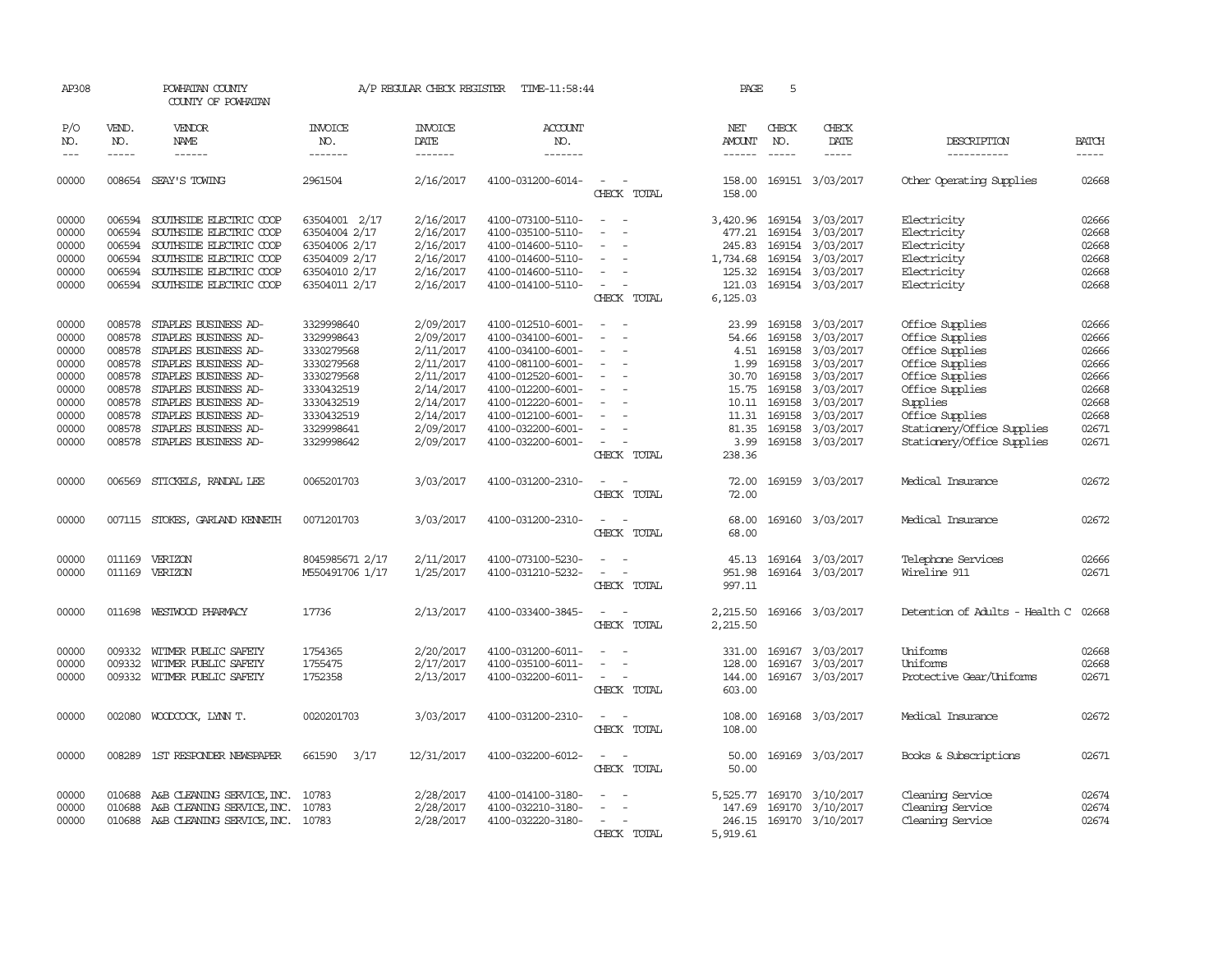| AP308                       |                             | POWHATAN COUNTY<br>COUNTY OF POWHATAN      |                           | A/P REGULAR CHECK REGISTER        | TIME-11:58:44                          |                          | PAGE                           | 6                           |                        |                                                |                             |
|-----------------------------|-----------------------------|--------------------------------------------|---------------------------|-----------------------------------|----------------------------------------|--------------------------|--------------------------------|-----------------------------|------------------------|------------------------------------------------|-----------------------------|
| P/O<br>NO.<br>$\frac{1}{2}$ | VEND.<br>NO.<br>$- - - - -$ | VENDOR<br><b>NAME</b><br>------            | INVOICE<br>NO.<br>------- | <b>INVOICE</b><br>DATE<br>------- | ACCOUNT<br>NO.<br>-------              |                          | NET<br>AMOUNT<br>$- - - - - -$ | CHECK<br>NO.<br>$- - - - -$ | CHECK<br>DATE<br>----- | DESCRIPTION<br>-----------                     | <b>BATCH</b><br>$- - - - -$ |
|                             |                             |                                            |                           |                                   |                                        |                          |                                |                             |                        |                                                |                             |
| 00000                       | 006175                      | ADAMS OIL COMPANY, INC.                    | 12728                     | 2/03/2017                         | 4100-032200-5120-                      | $\overline{\phantom{a}}$ | 161.44                         |                             | 169171 3/10/2017       | Apparatus Fuel                                 | 02676                       |
| 00000                       | 006175                      | ADAMS OIL COMPANY, INC.                    | 12855                     | 2/17/2017                         | 4100-032200-5120-                      |                          | 91.06                          |                             | 169171 3/10/2017       | Apparatus Fuel                                 | 02676                       |
| 00000                       | 006175                      | ADAMS OIL COMPANY, INC.                    | 13015                     | 3/01/2017                         | 4100-014500-6008-                      |                          | 36.40                          |                             | 169171 3/10/2017       | Gas/Grease/Oil                                 | 02676                       |
|                             |                             |                                            |                           |                                   |                                        | CHECK TOTAL              | 288.90                         |                             |                        |                                                |                             |
| 00000                       | 009183                      | AIR, WATER & SOIL LABORA-                  | V17001326                 | 3/01/2017                         | 4100-032220-5140-                      |                          | 370.50                         |                             | 169172 3/10/2017       | Sewer                                          | 02674                       |
| 00000                       | 009183                      | AIR, WATER & SOIL LABORA-                  | V17001327                 | 3/01/2017                         | 4100-032210-5140-                      |                          | 370.50                         |                             | 169172 3/10/2017       | Sewer                                          | 02674                       |
| 00000                       |                             | 009183 AIR, WATER & SOIL LABORA- V17001329 |                           | 3/01/2017                         | 4100-014100-5140-                      |                          | 370.50                         |                             | 169172 3/10/2017       | Sewer                                          | 02674                       |
|                             |                             |                                            |                           |                                   |                                        | CHECK TOTAL              | 1,111.50                       |                             |                        |                                                |                             |
| 00000                       |                             | 006382 AMOS & AMOS, PLLC                   | 8193000                   | 2/21/2017                         | 4100-021200-3150-                      |                          | 120.00                         |                             | 169173 3/10/2017       | Outside Counsel                                | 02674                       |
|                             |                             |                                            |                           |                                   |                                        | CHECK TOTAL              | 120.00                         |                             |                        |                                                |                             |
| 00000                       | 008397                      | ATCO INTERNATIONAL                         | I0480083                  | 2/23/2017                         | 4100-014100-3310-                      |                          | 170.42                         |                             | 169174 3/10/2017       | Repairs & Maintenance                          | 02676                       |
|                             |                             |                                            |                           |                                   |                                        | CHECK TOTAL              | 170.42                         |                             |                        |                                                |                             |
| 00000                       |                             | 007941 BAKER & TAYLOR                      | K92192810                 | 2/28/2017                         | 4100-073100-6012-                      |                          | 20.96                          |                             | 169175 3/10/2017       | Books & Subscriptions                          | 02674                       |
| 00000                       | 007941                      | BAKER & TAYLOR                             | 0002933740                | 2/21/2017                         | 4100-073100-6012-                      |                          |                                | 17.96- 169175               | 3/10/2017              | Books & Subscriptions                          | 02674                       |
| 00000                       | 007941                      | BAKER & TAYLOR                             | K90506180                 | 2/07/2017                         | 4100-073100-6012-                      | $\equiv$                 | 27.95                          |                             | 169175 3/10/2017       | Books & Subscriptions                          | 02677                       |
| 00000                       |                             | 007941 BAKER & TAYLOR                      | 5014466366                | 3/02/2017                         | 4100-073100-6012-                      |                          | 724.96                         |                             | 169175 3/10/2017       | Books & Subscriptions                          | 02677                       |
|                             |                             |                                            |                           |                                   |                                        | CHECK TOTAL              | 755.91                         |                             |                        |                                                |                             |
| 00000                       | 008668                      | BANK OF AMERICA                            | 03/01/2017                | 3/01/2017                         | 4100-012100-5810-                      | $\equiv$<br>- 11         | .00                            |                             | 169176 3/10/2017       | Dues/Association Memberships                   | 02682                       |
| 00000                       | 008668                      | BANK OF AMERICA                            | 03/01/2017                | 3/01/2017                         | 4100-012100-5810-                      |                          | 450.00                         | 169176                      | 3/10/2017              | Dues/Association Memberships                   | 02682                       |
| 00000                       | 008668                      | BANK OF AMERICA                            | 03/01/2017                | 3/01/2017                         | 4100-012200-5810-                      |                          | 505.00                         | 169176                      | 3/10/2017              | Dues/Association Memberships                   | 02682                       |
| 00000                       | 008668                      | BANK OF AMERICA                            | 03/01/2017                | 3/01/2017                         | 4100-012220-5810-                      | $\equiv$                 | 199.00                         | 169176                      | 3/10/2017              | Dues/Association Membership                    | 02682                       |
| 00000                       | 008668                      | BANK OF AMERICA                            | 03/01/2017                | 3/01/2017                         | 4100-031210-6001-                      |                          | 126.25                         | 169176                      | 3/10/2017              | Office Supplies                                | 02682                       |
| 00000                       | 008668                      | BANK OF AMERICA                            | 03/01/2017                | 3/01/2017                         | 4100-031210-6001-                      |                          |                                | 126.25-169176               | 3/10/2017              | Office Supplies                                | 02682                       |
| 00000                       | 008668                      | BANK OF AMERICA                            | 03/01/2017                | 3/01/2017                         | 4100-014100-3310-                      |                          | 83.63                          | 169176                      | 3/10/2017              | Repairs & Maintenance                          | 02682                       |
| 00000<br>00000              | 008668<br>008668            | BANK OF AMERICA                            | 03/01/2017                | 3/01/2017                         | 4100-014100-3310-<br>4100-014100-3310- | $\equiv$<br>$\sim$       | 5.64                           | 169176<br>169176            | 3/10/2017              | Repairs & Maintenance                          | 02682<br>02682              |
| 00000                       | 008668                      | BANK OF AMERICA<br>BANK OF AMERICA         | 03/01/2017<br>03/01/2017  | 3/01/2017<br>3/01/2017            | 4100-032210-3310-                      |                          | 9.96<br>139.00                 | 169176                      | 3/10/2017<br>3/10/2017 | Repairs & Maintenance<br>Repairs & Maintenance | 02682                       |
| 00000                       | 008668                      | BANK OF AMERICA                            | 03/01/2017                | 3/01/2017                         | 4100-035100-3310-                      | $\overline{\phantom{a}}$ | 3.58                           | 169176                      | 3/10/2017              | Repairs & Maintenance                          | 02682                       |
| 00000                       | 008668                      | BANK OF AMERICA                            | 03/01/2017                | 3/01/2017                         | 4100-012200-6001-                      | $\overline{\phantom{a}}$ |                                | 2.60-169176                 | 3/10/2017              | Office Supplies                                | 02682                       |
| 00000                       | 008668                      | BANK OF AMERICA                            | 03/01/2017                | 3/01/2017                         | 4100-012410-3321-                      |                          | 19.95                          | 169176                      | 3/10/2017              | BAI.NET Credit Card Fees                       | 02682                       |
| 00000                       | 008668                      | BANK OF AMERICA                            | 03/01/2017                | 3/01/2017                         | 4100-013200-5210-                      |                          | 72.75                          | 169176                      | 3/10/2017              | Postage                                        | 02682                       |
| 00000                       | 008668                      | BANK OF AMERICA                            | 03/01/2017                | 3/01/2017                         | 4100-073100-5210-                      | $\equiv$                 | 9.04                           |                             | 169176 3/10/2017       | Postage                                        | 02682                       |
| 00000                       | 008668                      | BANK OF AMERICA                            | 03/01/2017                | 3/01/2017                         | 4100-073100-5210-                      |                          | 2.97                           | 169176                      | 3/10/2017              | Postage                                        | 02682                       |
| 00000                       | 008668                      | BANK OF AMERICA                            | 03/01/2017                | 3/01/2017                         | 4100-073100-5210-                      |                          | 14.68                          | 169176                      | 3/10/2017              | Postage                                        | 02682                       |
| 00000                       | 008668                      | BANK OF AMERICA                            | 03/01/2017                | 3/01/2017                         | 4100-012510-6009-                      |                          | 440.13                         |                             | 169176 3/10/2017       | Auto Parts / Auto Repair                       | 02682                       |
| 00000                       | 008668                      | BANK OF AMERICA                            | 03/01/2017                | 3/01/2017                         | 4100-032200-6011-                      | $\overline{\phantom{a}}$ | 18.89                          | 169176                      | 3/10/2017              | Protective Gear/Uniforms                       | 02682                       |
| 00000                       | 008668                      | BANK OF AMERICA                            | 03/01/2017                | 3/01/2017                         | 4100-032210-6001-                      |                          | 126.36                         | 169176                      | 3/10/2017              | Office Supplies                                | 02682                       |
| 00000                       | 008668                      | BANK OF AMERICA                            | 03/01/2017                | 3/01/2017                         | 4100-073100-6001-                      |                          | 9.14                           | 169176                      | 3/10/2017              | Office Supplies                                | 02682                       |
| 00000                       | 008668                      | BANK OF AMERICA                            | 03/01/2017                | 3/01/2017                         | 4100-014100-3400-                      |                          | 25.00                          | 169176                      | 3/10/2017              | Misc. Meetings - Set Up                        | 02682                       |
| 00000                       | 008668                      | BANK OF AMERICA                            | 03/01/2017                | 3/01/2017                         | 4100-032200-5815-                      |                          | 12.17                          | 169176                      | 3/10/2017              | Training/Seminars                              | 02682                       |
| 00000                       | 008668                      | BANK OF AMERICA                            | 03/01/2017                | 3/01/2017                         | 4100-014400-5840-                      |                          | 45.00                          | 169176                      | 3/10/2017              | Miscellaneous                                  | 02682                       |
| 00000                       | 008668                      | BANK OF AMERICA                            | 03/01/2017                | 3/01/2017                         | 4100-012510-6002-                      |                          | 96.10                          | 169176                      | 3/10/2017              | Computer Equipment-non-capital                 | 02682                       |
| 00000                       | 008668                      | BANK OF AMERICA                            | 03/01/2017<br>03/01/2017  | 3/01/2017<br>3/01/2017            | 4100-012510-6014-                      | $\overline{\phantom{a}}$ | 15.31<br>10.36                 | 169176<br>169176            | 3/10/2017              | Other Operating Supplies<br>Equipment Repair   | 02682<br>02682              |
| 00000<br>00000              | 008668<br>008668            | BANK OF AMERICA<br>BANK OF AMERICA         | 03/01/2017                | 3/01/2017                         | 4100-032200-3310-<br>4100-032200-3310- |                          | 221.56                         | 169176                      | 3/10/2017<br>3/10/2017 | Equipment Repair                               | 02682                       |
| 00000                       |                             | 008668 BANK OF AMERICA                     | 03/01/2017                | 3/01/2017                         | 4100-032200-6009-                      | $\overline{\phantom{a}}$ | 79.84                          |                             | 169176 3/10/2017       | Auto Repairs and Parts                         | 02682                       |
|                             |                             |                                            |                           |                                   |                                        |                          |                                |                             |                        |                                                |                             |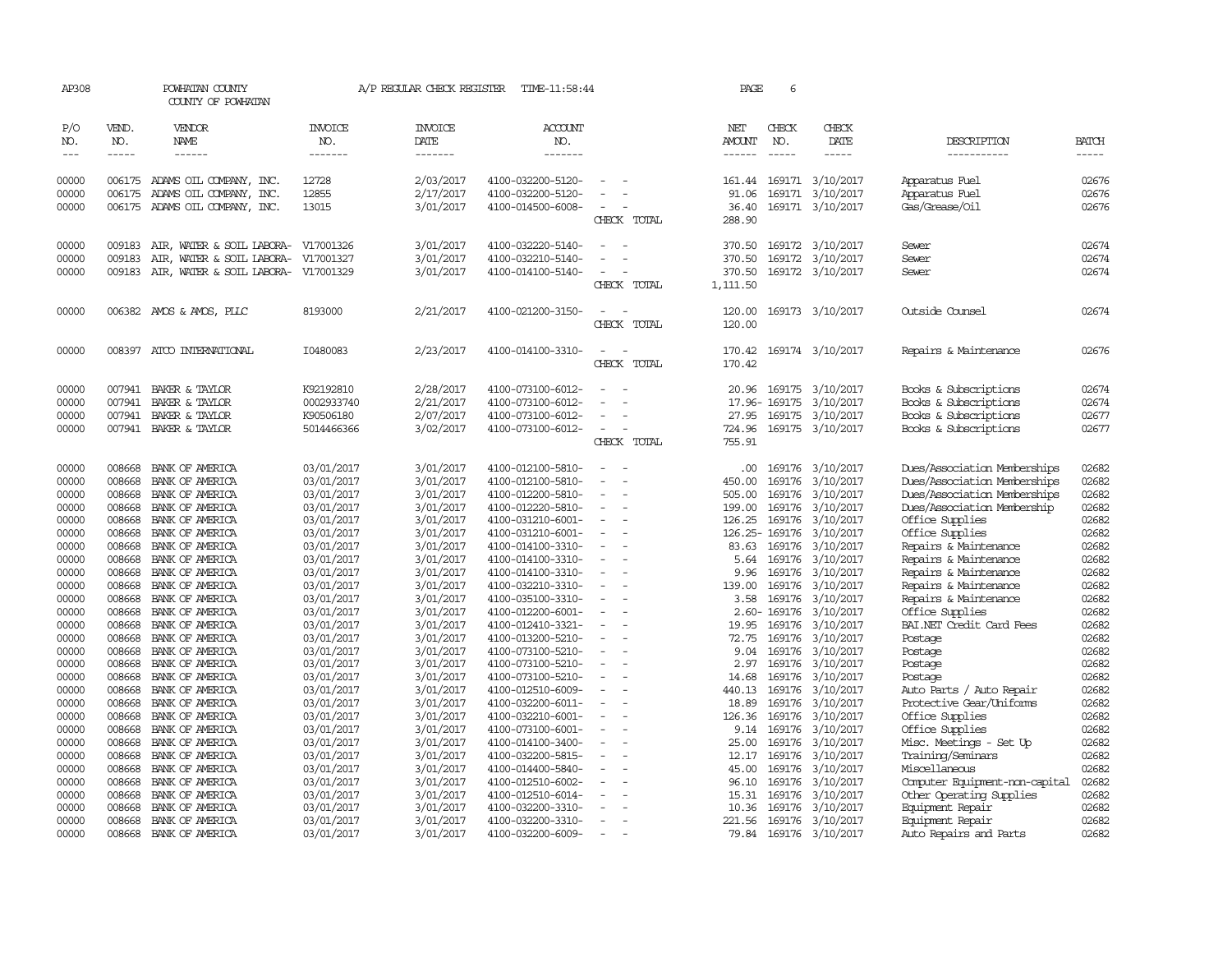| AP308                       |                       | POWHATAN COUNTY<br>COUNTY OF POWHATAN |                                  | A/P REGULAR CHECK REGISTER        | TIME-11:58:44                          |                          |             | PAGE                           | $\overline{7}$              |                              |                                                              |                       |
|-----------------------------|-----------------------|---------------------------------------|----------------------------------|-----------------------------------|----------------------------------------|--------------------------|-------------|--------------------------------|-----------------------------|------------------------------|--------------------------------------------------------------|-----------------------|
| P/O<br>NO.<br>$\frac{1}{2}$ | VEND.<br>NO.<br>----- | VENDOR<br><b>NAME</b>                 | <b>INVOICE</b><br>NO.<br>------- | <b>INVOICE</b><br>DATE<br>------- | <b>ACCOUNT</b><br>NO.<br>-------       |                          |             | NET<br><b>AMOUNT</b><br>------ | CHECK<br>NO.<br>$- - - - -$ | CHECK<br>DATE<br>$- - - - -$ | DESCRIPTION<br>-----------                                   | <b>BATCH</b><br>----- |
| 00000                       | 008668                | BANK OF AMERICA                       | 03/01/2017                       | 3/01/2017                         | 4100-032200-6014-                      |                          |             | 339.95                         |                             | 169176 3/10/2017             | Dry Hydrants                                                 | 02682                 |
| 00000                       | 008668                | BANK OF AMERICA                       | 03/01/2017                       | 3/01/2017                         | 4100-035500-6014-                      |                          |             | 129.80                         | 169176                      | 3/10/2017                    | Other Operating Supplies                                     | 02682                 |
| 00000                       | 008668                | BANK OF AMERICA                       | 03/01/2017                       | 3/01/2017                         | 4100-073100-6001-                      | $\sim$                   |             | 44.95                          | 169176                      | 3/10/2017                    | Office Supplies                                              | 02682                 |
| 00000                       | 008668                | BANK OF AMERICA                       | 03/01/2017                       | 3/01/2017                         | 4100-073100-6014-                      |                          |             | 19.73                          | 169176                      | 3/10/2017                    | Library Supplies                                             | 02682                 |
| 00000                       | 008668                | BANK OF AMERICA                       | 03/01/2017                       | 3/01/2017                         | 4100-032200-5600-                      |                          |             | 42.86                          | 169176                      | 3/10/2017                    | Community Education                                          | 02682                 |
| 00000                       | 008668                | BANK OF AMERICA                       | 03/01/2017                       | 3/01/2017                         | 4100-012220-7002-                      | $\equiv$                 |             | 20.00                          | 169176                      | 3/10/2017                    | Criminal Background Checks                                   | 02682                 |
| 00000                       | 008668                | BANK OF AMERICA                       | 03/01/2017                       | 3/01/2017                         | 4100-013200-5540-                      |                          |             | 326.78                         | 169176                      | 3/10/2017                    | Conferences & Training                                       | 02682                 |
| 00000                       | 008668                | BANK OF AMERICA                       | 03/01/2017                       | 3/01/2017                         | 4100-014100-5540-                      |                          |             | 70.00                          | 169176                      | 3/10/2017                    | Conferences & Training                                       | 02682                 |
| 00000                       | 008668                | BANK OF AMERICA                       | 03/01/2017                       | 3/01/2017                         | 4100-032200-6001-                      | $\equiv$                 |             | 16.75                          | 169176                      | 3/10/2017                    | Stationery/Office Supplies                                   | 02682                 |
| 00000                       | 008668                | BANK OF AMERICA                       | 03/01/2017                       | 3/01/2017                         | 4100-032200-6001-                      | $\equiv$                 |             | 17.75                          | 169176                      | 3/10/2017                    | Stationery/Office Supplies                                   | 02682                 |
| 00000                       | 008668                | BANK OF AMERICA                       | 03/01/2017                       | 3/01/2017                         | 4100-012410-5540-                      | $\overline{a}$           |             | 151.18                         | 169176                      | 3/10/2017                    | Conferences & Training                                       | 02682                 |
| 00000                       | 008668                | BANK OF AMERICA                       | 03/01/2017                       | 3/01/2017                         | 4100-012410-5540-                      | $\overline{\phantom{a}}$ |             | 151.18                         | 169176                      | 3/10/2017                    | Conferences & Training                                       | 02682                 |
| 00000                       | 008668                | BANK OF AMERICA                       | 03/01/2017                       | 3/01/2017                         | 4100-032200-5540-                      | $\sim$                   |             | 516.78                         | 169176                      | 3/10/2017                    | Travel - Convention & Educatio                               | 02682                 |
| 00000                       | 008668                | BANK OF AMERICA                       | 03/01/2017                       | 3/01/2017                         | 4100-073100-3600-                      |                          |             | 20.00                          | 169176                      | 3/10/2017                    | Advertising                                                  | 02682                 |
| 00000                       | 008668                | BANK OF AMERICA                       | 03/01/2017                       | 3/01/2017                         | 4100-073100-3600-                      |                          |             | 9.00                           | 169176                      | 3/10/2017                    | Advertising                                                  | 02682                 |
| 00000                       | 008668                | BANK OF AMERICA                       | 03/01/2017                       | 3/01/2017                         | 4100-073100-6012-                      | $\sim$                   |             | 15.00                          | 169176                      | 3/10/2017                    | Books & Subscriptions                                        | 02682                 |
| 00000                       | 008668                | BANK OF AMERICA                       | 03/01/2017                       | 3/01/2017                         | 4100-032200-5815-                      |                          |             | 76.43                          | 169176                      | 3/10/2017                    | Training/Seminars                                            | 02682                 |
| 00000<br>00000              | 008668<br>008668      | BANK OF AMERICA<br>BANK OF AMERICA    | 03/01/2017                       | 3/01/2017<br>3/01/2017            | 4100-035500-5510-<br>4100-034100-6001- | $\equiv$                 |             | 117.16-<br>49.00               | 169176<br>169176            | 3/10/2017<br>3/10/2017       | Travel/Mileage/Parking/Tolls<br>Office Supplies              | 02682<br>02682        |
| 00000                       | 008668                | BANK OF AMERICA                       | 03/01/2017<br>03/01/2017         | 3/01/2017                         | 4100-012310-5540-                      | $\equiv$                 |             | 40.00                          | 169176                      | 3/10/2017                    | Conferences & Training                                       | 02682                 |
| 00000                       | 008668                | BANK OF AMERICA                       | 03/01/2017                       | 3/01/2017                         | 4100-012100-5540-                      | $\equiv$                 |             | 276.97                         | 169176                      | 3/10/2017                    | Conference & Training                                        | 02682                 |
| 00000                       | 008668                | BANK OF AMERICA                       | 03/01/2017                       | 3/01/2017                         | 4100-081100-5540-                      | $\equiv$                 |             | 128.08                         | 169176                      | 3/10/2017                    | Conferences & Training                                       | 02682                 |
| 00000                       | 008668                | BANK OF AMERICA                       | 03/01/2017                       | 3/01/2017                         | 4100-032200-5815-                      | $\overline{\phantom{a}}$ |             | 103.25                         | 169176                      | 3/10/2017                    | Training/Seminars                                            | 02682                 |
| 00000                       | 008668                | BANK OF AMERICA                       | 03/01/2017                       | 3/01/2017                         | 4100-035500-6008-                      | $\equiv$                 |             | 15.00                          | 169176                      | 3/10/2017                    | Gas/Grease/Oil                                               | 02682                 |
| 00000                       | 008668                | BANK OF AMERICA                       | 03/01/2017                       | 3/01/2017                         | 4100-012510-5230-                      |                          |             | 5.70                           | 169176                      | 3/10/2017                    | Telephone Services                                           | 02682                 |
| 00000                       | 008668                | BANK OF AMERICA                       | 03/01/2017                       | 3/01/2017                         | 4100-012510-5230-                      | $\equiv$                 |             | 65.40                          |                             | 169176 3/10/2017             | Telephone Services                                           | 02682                 |
| 00000                       | 008668                | BANK OF AMERICA                       | 03/01/2017                       | 3/01/2017                         | 4100-012510-5230-                      | $\equiv$                 |             | 6.00                           | 169176                      | 3/10/2017                    | Telephone Services                                           | 02682                 |
| 00000                       | 008668                | BANK OF AMERICA                       | 03/01/2017                       | 3/01/2017                         | 4100-012510-5230-                      |                          |             | 7.00                           | 169176                      | 3/10/2017                    | Telephone Services                                           | 02682                 |
| 00000                       | 008668                | BANK OF AMERICA                       | 03/01/2017                       | 3/01/2017                         | 4100-032200-5120-                      | $\equiv$                 |             | 22.19                          | 169176                      | 3/10/2017                    | Apparatus Fuel                                               | 02682                 |
| 00000                       | 008668                | BANK OF AMERICA                       | 03/01/2017                       | 3/01/2017                         | 4100-081100-5540-                      | $\overline{\phantom{a}}$ |             | 45.00                          | 169176                      | 3/10/2017                    | Conferences & Training                                       | 02682                 |
| 00000                       | 008668                | BANK OF AMERICA                       | 03/01/2017                       | 3/01/2017                         | 4100-014100-6004-                      |                          |             | 437.43                         | 169176                      | 3/10/2017                    | Tools and Equipment                                          | 02682                 |
| 00000                       | 008668                | BANK OF AMERICA                       | 03/01/2017                       | 3/01/2017                         | 4100-035100-3310-                      | $\overline{\phantom{a}}$ |             | 1.07                           | 169176                      | 3/10/2017                    | Repairs & Maintenance                                        | 02682                 |
| 00000                       | 008668                | BANK OF AMERICA                       | 03/01/2017                       | 3/01/2017                         | 4100-012100-5540-                      |                          |             | 38.40                          | 169176                      | 3/10/2017                    | Conference & Training                                        | 02682                 |
| 00000                       | 008668                | BANK OF AMERICA                       | 03/01/2017                       | 3/01/2017                         | 4100-081100-5540-                      | $\overline{a}$           |             | 150.00                         | 169176                      | 3/10/2017                    | Conferences & Training                                       | 02682                 |
| 00000                       | 008668                | BANK OF AMERICA                       | 03/01/2017                       | 3/01/2017                         | 4100-012410-5540-                      | $\sim$                   |             | 225.00                         | 169176                      | 3/10/2017                    | Conferences & Training                                       | 02682                 |
| 00000                       | 008668                | BANK OF AMERICA                       | 03/01/2017                       | 3/01/2017                         | 4100-012410-5540-                      | $\equiv$                 |             | 225.00                         | 169176                      | 3/10/2017                    | Conferences & Training                                       | 02682                 |
| 00000                       | 008668                | BANK OF AMERICA                       | 03/01/2017                       | 3/01/2017                         | 4100-012220-5540-                      | $\sim$                   |             | 425.00                         | 169176                      | 3/10/2017                    | Travel and Education                                         | 02682                 |
| 00000                       | 008668                | BANK OF AMERICA                       | 03/01/2017                       | 3/01/2017                         | 4100-031210-6001-                      | $\equiv$                 |             | 54.49                          | 169176                      | 3/10/2017                    | Office Supplies                                              | 02682                 |
| 00000                       | 008668                | BANK OF AMERICA                       | 03/01/2017                       | 3/01/2017                         | 4100-032200-3310-                      | $\omega$                 |             | 75.00                          | 169176                      | 3/10/2017                    | Equipment Repair                                             | 02682                 |
| 00000                       | 008668                | BANK OF AMERICA                       | 03/01/2017                       | 3/01/2017                         | 4100-032200-5540-                      | $\overline{\phantom{a}}$ |             | 515.00                         | 169176                      | 3/10/2017                    | Travel - Convention & Educatio                               | 02682                 |
| 00000                       | 008668                | BANK OF AMERICA                       | 03/01/2017                       | 3/01/2017                         | 4100-012510-3322-                      |                          |             | 39.99                          | 169176                      | 3/10/2017                    | Network Service Contracts                                    | 02682                 |
| 00000                       | 008668                | BANK OF AMERICA                       | 03/01/2017                       | 3/01/2017                         | 4100-012510-3322-                      | $\sim$                   |             | 325.00                         | 169176                      | 3/10/2017                    | Network Service Contracts                                    | 02682                 |
| 00000                       | 008668                | BANK OF AMERICA                       | 03/01/2017                       | 3/01/2017                         | 4100-035100-3310-                      | $\equiv$                 |             | 436.00                         | 169176                      | 3/10/2017                    | Repairs & Maintenance                                        | 02682                 |
| 00000                       | 008668                | BANK OF AMERICA                       | 03/01/2017                       | 3/01/2017                         | 4100-014100-3310-                      |                          |             | 14.40                          | 169176                      | 3/10/2017                    | Repairs & Maintenance                                        | 02682                 |
| 00000                       | 008668                | BANK OF AMERICA                       | 03/01/2017                       | 3/01/2017                         | 4100-073100-6002-                      |                          |             | 52.26                          | 169176                      | 3/10/2017                    | Computer Equipment-non-capital                               | 02682<br>02682        |
| 00000<br>00000              | 008668<br>008668      | BANK OF AMERICA                       | 03/01/2017                       | 3/01/2017                         | 4100-073100-6001-                      | $\sim$                   |             | 19.98                          | 169176<br>169176            | 3/10/2017                    | Office Supplies                                              | 02682                 |
| 00000                       | 008668                | BANK OF AMERICA<br>BANK OF AMERICA    | 03/01/2017                       | 3/01/2017<br>3/01/2017            | 4100-081100-5510-                      |                          |             | 3.00<br>12.00                  | 169176                      | 3/10/2017<br>3/10/2017       | Travel/Mileage/Parking/Tolls<br>Travel/Mileage/Parking/Tolls | 02682                 |
| 00000                       | 008668                | BANK OF AMERICA                       | 03/01/2017<br>03/01/2017         | 3/01/2017                         | 4100-081100-5510-<br>4100-081100-5810- | $\equiv$                 |             | 78.00                          |                             | 169176 3/10/2017             | Dues/Association Memberships                                 | 02682                 |
|                             |                       |                                       |                                  |                                   |                                        |                          | CHECK TOTAL | 8,354.05                       |                             |                              |                                                              |                       |
|                             |                       |                                       |                                  |                                   |                                        |                          |             |                                |                             |                              |                                                              |                       |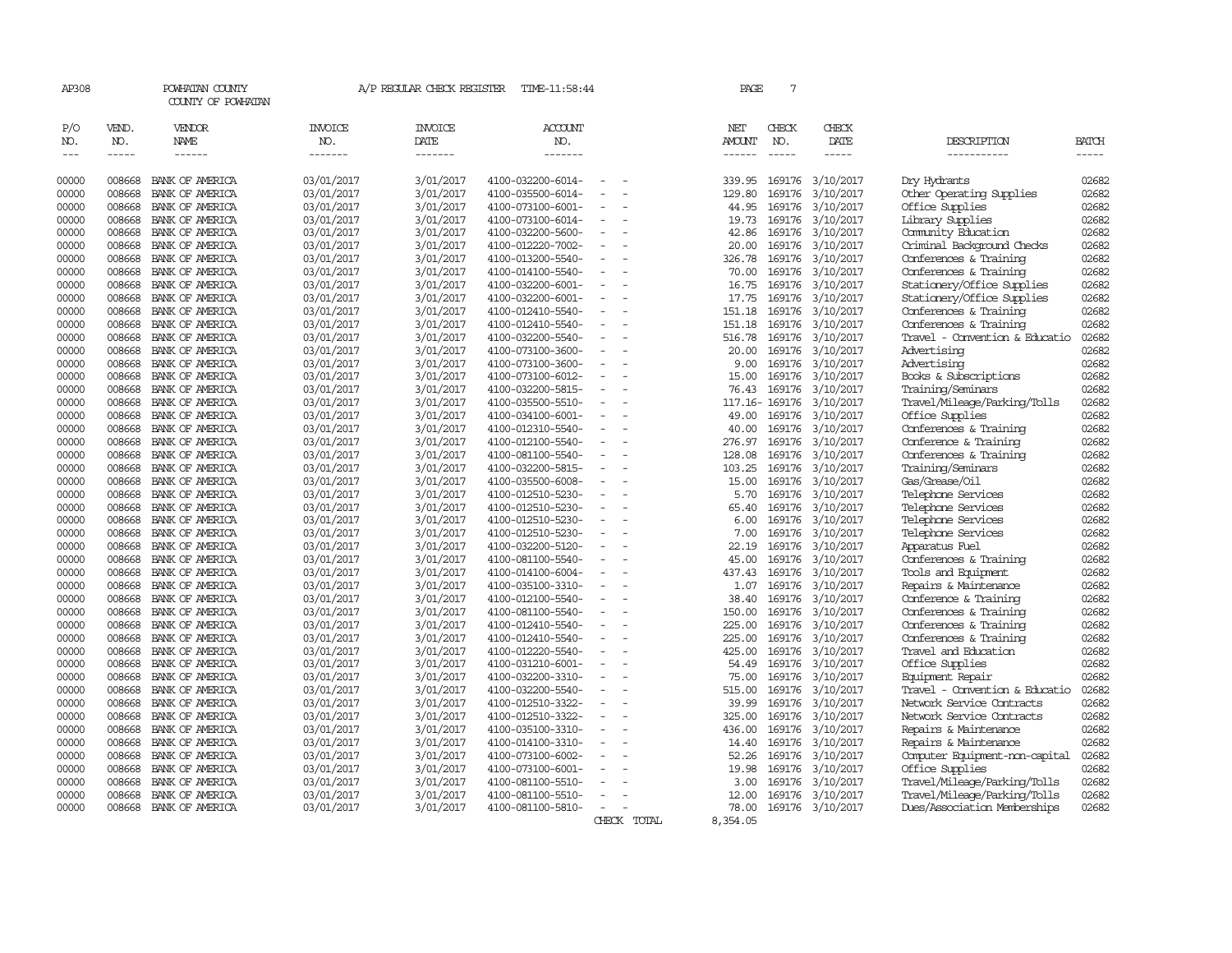| AP308                                                                                                                                                                                                                                                                                                                                                                                                      |                                                                    | POWHATAN COUNTY<br>COUNTY OF POWHATAN                                                                                                                                                                                                                         |                                                                                                                                                        | A/P REGULAR CHECK REGISTER                                                                                                                  | TIME-11:58:44                                                                                                                                                                                                                       |                                                                 | PAGE                                                                                                        | 8                                                                            |                                                                                                                                                                  |                                                                                                                                                                                                                          |                                                                                                 |
|------------------------------------------------------------------------------------------------------------------------------------------------------------------------------------------------------------------------------------------------------------------------------------------------------------------------------------------------------------------------------------------------------------|--------------------------------------------------------------------|---------------------------------------------------------------------------------------------------------------------------------------------------------------------------------------------------------------------------------------------------------------|--------------------------------------------------------------------------------------------------------------------------------------------------------|---------------------------------------------------------------------------------------------------------------------------------------------|-------------------------------------------------------------------------------------------------------------------------------------------------------------------------------------------------------------------------------------|-----------------------------------------------------------------|-------------------------------------------------------------------------------------------------------------|------------------------------------------------------------------------------|------------------------------------------------------------------------------------------------------------------------------------------------------------------|--------------------------------------------------------------------------------------------------------------------------------------------------------------------------------------------------------------------------|-------------------------------------------------------------------------------------------------|
| P/O<br>NO.<br>$\frac{1}{2} \frac{1}{2} \frac{1}{2} \frac{1}{2} \frac{1}{2} \frac{1}{2} \frac{1}{2} \frac{1}{2} \frac{1}{2} \frac{1}{2} \frac{1}{2} \frac{1}{2} \frac{1}{2} \frac{1}{2} \frac{1}{2} \frac{1}{2} \frac{1}{2} \frac{1}{2} \frac{1}{2} \frac{1}{2} \frac{1}{2} \frac{1}{2} \frac{1}{2} \frac{1}{2} \frac{1}{2} \frac{1}{2} \frac{1}{2} \frac{1}{2} \frac{1}{2} \frac{1}{2} \frac{1}{2} \frac{$ | VEND.<br>NO.<br>$- - - - -$                                        | VENDOR<br>NAME<br>$- - - - - -$                                                                                                                                                                                                                               | <b>INVOICE</b><br>NO.<br>--------                                                                                                                      | <b>INVOICE</b><br>DATE<br>--------                                                                                                          | ACCOUNT<br>NO.<br>-------                                                                                                                                                                                                           |                                                                 | NET<br>AMOUNT<br>------                                                                                     | CHECK<br>NO.<br>$- - - - -$                                                  | CHECK<br>DATE<br>$- - - - -$                                                                                                                                     | DESCRIPTION<br>-----------                                                                                                                                                                                               | <b>BATCH</b><br>-----                                                                           |
| 00000<br>00000                                                                                                                                                                                                                                                                                                                                                                                             |                                                                    | 000032 BARTON, FAYE G.<br>000032 BARTON, FAYE G.                                                                                                                                                                                                              | POSTAGE/MILEAGE<br>POSTAGE/MILEAGE                                                                                                                     | 3/01/2017<br>3/01/2017                                                                                                                      | 4100-012410-5210-<br>4100-012410-5510-                                                                                                                                                                                              | $\overline{\phantom{a}}$<br>CHECK TOTAL                         | 8.55<br>116.63<br>125.18                                                                                    | 169177                                                                       | 169177 3/10/2017<br>3/10/2017                                                                                                                                    | Postage<br>Travel/Mileage/Parking/Tolls                                                                                                                                                                                  | 02674<br>02674                                                                                  |
| 00000                                                                                                                                                                                                                                                                                                                                                                                                      | 006655                                                             | BLOSSMAN GAS COMPANIES,                                                                                                                                                                                                                                       | 509603                                                                                                                                                 | 2/21/2017                                                                                                                                   | 4100-035100-5120-                                                                                                                                                                                                                   | $\sim$<br>CHECK TOTAL                                           | 294.26<br>294.26                                                                                            |                                                                              | 169179 3/10/2017                                                                                                                                                 | Fuel                                                                                                                                                                                                                     | 02677                                                                                           |
| 00000                                                                                                                                                                                                                                                                                                                                                                                                      |                                                                    | 008713 BLUE RIDGE RESCUE                                                                                                                                                                                                                                      | 40604                                                                                                                                                  | 2/27/2016                                                                                                                                   | 4100-032200-6011-                                                                                                                                                                                                                   | CHECK TOTAL                                                     | 6,860.00<br>6,860.00                                                                                        |                                                                              | 169180 3/10/2017                                                                                                                                                 | Protective Gear/Uniforms                                                                                                                                                                                                 | 02676                                                                                           |
| 00000                                                                                                                                                                                                                                                                                                                                                                                                      |                                                                    | 009984 BRAME SPECIALTY CO., INC.                                                                                                                                                                                                                              | 7164443                                                                                                                                                | 3/01/2017                                                                                                                                   | 4100-014100-6005-                                                                                                                                                                                                                   | CHECK TOTAL                                                     | 835.16<br>835.16                                                                                            |                                                                              | 169181 3/10/2017                                                                                                                                                 | Cleaning Supplies                                                                                                                                                                                                        | 02676                                                                                           |
| 00000<br>00000<br>00000<br>00000<br>00000<br>00000<br>00000<br>00000<br>00000<br>00000<br>00000                                                                                                                                                                                                                                                                                                            | 011439<br>011439<br>011439<br>011439<br>011439<br>011439           | BUSINESS CARD<br>011439 BUSINESS CARD<br><b>BUSINESS CARD</b><br><b>BUSINESS CARD</b><br><b>BUSINESS CARD</b><br>011439 BUSINESS CARD<br>011439 BUSINESS CARD<br><b>BUSINESS CARD</b><br>011439 BUSINESS CARD<br><b>BUSINESS CARD</b><br>011439 BUSINESS CARD | 02/27/2017<br>02/27/2017<br>02/27/2017<br>02/27/2017<br>02/27/2017<br>02/27/2017<br>02/27/2017<br>02/27/2017<br>02/27/2017<br>02/27/2017<br>02/27/2017 | 2/27/2017<br>2/27/2017<br>2/27/2017<br>2/27/2017<br>2/27/2017<br>2/27/2017<br>2/27/2017<br>2/27/2017<br>2/27/2017<br>2/27/2017<br>2/27/2017 | 4100-031200-5210-<br>4100-031200-5210-<br>4100-031200-5210-<br>4100-031710-5210-<br>4100-031200-6014-<br>4100-031200-6014-<br>4100-031200-6014-<br>4100-035100-6022-<br>4100-035100-6022-<br>4100-031200-5550-<br>4100-035100-5540- | $\equiv$<br>$\overline{\phantom{a}}$<br>$\equiv$<br>CHECK TOTAL | .00.<br>100.00<br>15.99<br>15.99<br>299.52<br>103.46<br>55.80<br>89.13<br>66.31<br>6.06<br>150.00<br>902.26 | 169182<br>169182<br>169182<br>169182<br>169182<br>169182<br>169182<br>169182 | 169182 3/10/2017<br>169182 3/10/2017<br>3/10/2017<br>3/10/2017<br>3/10/2017<br>3/10/2017<br>3/10/2017<br>3/10/2017<br>3/10/2017<br>3/10/2017<br>169182 3/10/2017 | Postage<br>Postage<br>Postage<br>Postage<br>Other Operating Supplies<br>Other Operating Supplies<br>Other Operating Supplies<br>Dog Food/Supplies<br>Dog Food/Supplies<br>Prisoner Extradition<br>Conferences & Training | 02680<br>02680<br>02680<br>02680<br>02680<br>02680<br>02680<br>02680<br>02680<br>02680<br>02680 |
| 00000<br>00000                                                                                                                                                                                                                                                                                                                                                                                             | 011610<br>011610                                                   | BUSINESS CARD<br>BUSINESS CARD                                                                                                                                                                                                                                | 02/27/2017<br>02/27/2017                                                                                                                               | 2/27/2017<br>2/27/2017                                                                                                                      | 4100-035100-6014-<br>4100-035100-6014-                                                                                                                                                                                              | CHECK TOTAL                                                     | .00.<br>102.96<br>102.96                                                                                    |                                                                              | 169183 3/10/2017<br>169183 3/10/2017                                                                                                                             | Other Operating Supplies<br>Other Operating Supplies                                                                                                                                                                     | 02684<br>02684                                                                                  |
| 00000<br>00000<br>00000                                                                                                                                                                                                                                                                                                                                                                                    | 011661<br>011661                                                   | <b>BUSINESS CARD</b><br><b>BUSINESS CARD</b><br>011661 BUSINESS CARD                                                                                                                                                                                          | 02/27/2017<br>02/27/2017<br>02/27/2017                                                                                                                 | 2/27/2017<br>2/27/2017<br>2/27/2017                                                                                                         | 4100-031200-6014-<br>4100-031200-6014-<br>4100-035100-6014-                                                                                                                                                                         | $\sim$<br>CHECK TOTAL                                           | .00.<br>24.75<br>18.40<br>43.15                                                                             | 169184<br>169184                                                             | 3/10/2017<br>3/10/2017<br>169184 3/10/2017                                                                                                                       | Other Operating Supplies<br>Other Operating Supplies<br>Other Operating Supplies                                                                                                                                         | 02685<br>02685<br>02685                                                                         |
| 00000                                                                                                                                                                                                                                                                                                                                                                                                      |                                                                    | 007509 CAPITALIRISTATE                                                                                                                                                                                                                                        | S028242401.001                                                                                                                                         | 2/21/2017                                                                                                                                   | 4100-014600-3310-                                                                                                                                                                                                                   | $\sim$<br>CHECK TOTAL                                           | 231.43<br>231.43                                                                                            |                                                                              | 169185 3/10/2017                                                                                                                                                 | Repairs and Maintenance                                                                                                                                                                                                  | 02676                                                                                           |
| 00000<br>00000<br>00000<br>00000<br>00000<br>00000<br>00000                                                                                                                                                                                                                                                                                                                                                | 000540<br>000540<br>000540<br>000540<br>000540<br>000540<br>000540 | CENTRAL VIRGINIA WASTE<br>CENTRAL VIRGINIA WASTE<br>CENTRAL VIRGINIA WASTE<br>CENTRAL VIRGINIA WASTE<br>CENTRAL VIRGINIA WASTE<br>CENTRAL VIRGINIA WASTE<br>CENTRAL VIRGINIA WASTE                                                                            | 21922<br>21922<br>21922<br>21922<br>21922<br>21922<br>21974                                                                                            | 2/06/2017<br>2/06/2017<br>2/06/2017<br>2/06/2017<br>2/06/2017<br>2/06/2017<br>2/22/2017                                                     | 4100-014600-3185-<br>4100-014100-3185-<br>4100-035100-3185-<br>4100-073100-3185-<br>4100-032210-3185-<br>4100-032220-3185-<br>4100-014300-3176-                                                                                     | $\equiv$<br>$\equiv$<br>CHECK TOTAL                             | 293.55<br>195.72<br>16.31<br>32.62<br>16.31<br>16.31<br>180.30<br>751.12                                    | 169186<br>169186<br>169186<br>169186<br>169186<br>169186<br>169186           | 3/10/2017<br>3/10/2017<br>3/10/2017<br>3/10/2017<br>3/10/2017<br>3/10/2017<br>3/10/2017                                                                          | Trash Removal<br>Trash Removal<br>Trash Removal<br>Trash Removal<br>Trash Removal<br>Trash Removal<br>Recycling Pulls                                                                                                    | 02677<br>02677<br>02677<br>02677<br>02677<br>02677<br>02677                                     |
| 00000<br>00000<br>00000                                                                                                                                                                                                                                                                                                                                                                                    | 006965<br>006965<br>006965                                         | CINIAS CORPORATION<br>CINIAS CORPORATION<br>CINIAS CORPORATION                                                                                                                                                                                                | 143146558<br>143146558<br>143146559                                                                                                                    | 3/01/2017<br>3/01/2017<br>3/01/2017                                                                                                         | 4100-014500-6011-<br>4100-014100-6011-<br>4100-014300-6011-                                                                                                                                                                         | CHECK TOTAL                                                     | 72.09<br>69.58<br>116.53<br>258.20                                                                          | 169187<br>169187                                                             | 3/10/2017<br>3/10/2017<br>169187 3/10/2017                                                                                                                       | Uniforms<br>Uniforms<br>Uniforms                                                                                                                                                                                         | 02677<br>02677<br>02677                                                                         |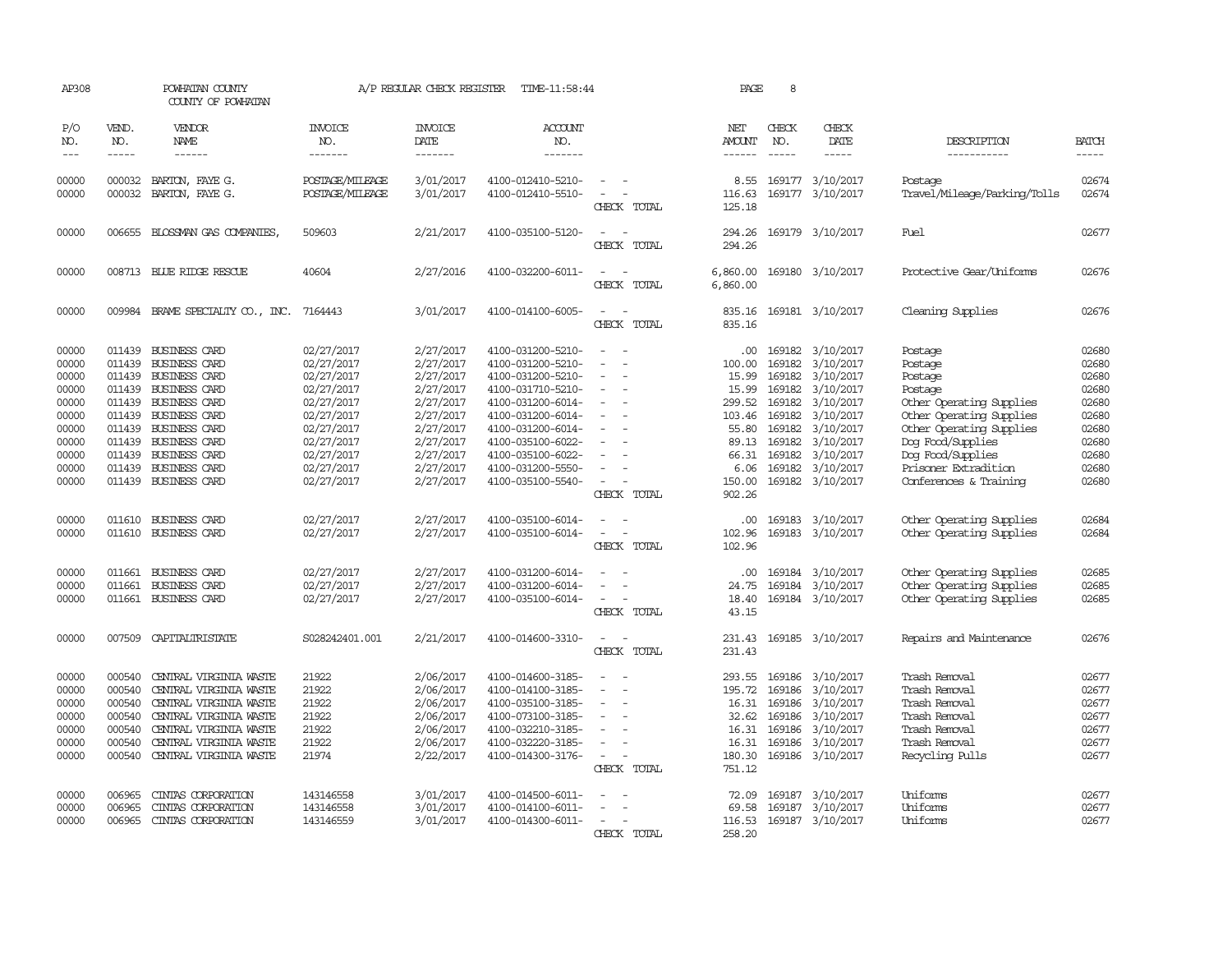| AP308              |                               | POWHATAN COUNTY<br>COUNTY OF POWHATAN                     |                                    | A/P REGULAR CHECK REGISTER        | TIME-11:58:44                          |                                                                                                                                          | PAGE                                  | 9                           |                                                    |                                                                |                             |
|--------------------|-------------------------------|-----------------------------------------------------------|------------------------------------|-----------------------------------|----------------------------------------|------------------------------------------------------------------------------------------------------------------------------------------|---------------------------------------|-----------------------------|----------------------------------------------------|----------------------------------------------------------------|-----------------------------|
| P/O<br>NO.<br>$ -$ | VEND.<br>NO.<br>$\frac{1}{2}$ | <b>VENDOR</b><br>NAME<br>$- - - - - -$                    | <b>INVOICE</b><br>NO.<br>-------   | <b>INVOICE</b><br>DATE<br>------- | <b>ACCOUNT</b><br>NO.<br>-------       |                                                                                                                                          | NET<br><b>AMOUNT</b><br>$- - - - - -$ | CHECK<br>NO.<br>$- - - - -$ | CHECK<br>DATE<br>$- - - - -$                       | DESCRIPTION<br>-----------                                     | <b>BATCH</b><br>$- - - - -$ |
|                    |                               |                                                           |                                    |                                   |                                        |                                                                                                                                          |                                       |                             |                                                    |                                                                |                             |
| 00000              |                               | 007282 COBB TECHNOLOGIES, INC.                            | 828587                             | 1/10/2017                         | 4100-032200-3320-                      | $\sim$ $\sim$<br>CHECK TOTAL                                                                                                             | 225.73                                |                             | 225.73 169188 3/10/2017                            | Maintenance & Service Contract 02674                           |                             |
| 00000              |                               | 011389 COSTEN FLOORS                                      | CG608853                           | 2/24/2017                         | 4100-014100-3310-                      | $\sim$ 100 $\sim$<br>CHECK TOTAL                                                                                                         | 1,489.00<br>1,489.00                  |                             | 169189 3/10/2017                                   | Repairs & Maintenance                                          | 02676                       |
| 00000              |                               | 033130 COUNTY OF HENRICO                                  | 130443                             | 3/01/2017                         | 4100-033400-3840-                      | $\frac{1}{2} \left( \frac{1}{2} \right) \left( \frac{1}{2} \right) = \frac{1}{2} \left( \frac{1}{2} \right)$<br>CHECK TOTAL              | 16,569.28<br>16,569.28                |                             | 169190 3/10/2017                                   | Detention of Juveniles                                         | 02677                       |
| 00000              |                               | 007294 CUMBERLAND FARM & AUTO                             | 932753                             | 2/14/2017                         | 4100-032200-6009-                      | $\overline{\phantom{a}}$<br>CHECK TOTAL                                                                                                  | 54.93<br>54.93                        |                             | 169191 3/10/2017                                   | Auto Repairs and Parts                                         | 02674                       |
| 00000              | 006567                        | DAVIS & GREEN, INC.                                       | SD820                              | 2/22/2017                         | 4100-014600-3310-                      | $\sim$<br>$\overline{\phantom{a}}$<br>CHECK TOTAL                                                                                        | 480.50<br>480.50                      |                             | 169192 3/10/2017                                   | Repairs and Maintenance                                        | 02676                       |
| 00000              | 010079                        | DEAL & LACHENEY P.C.                                      | FEBRUARY 2017                      | 3/01/2017                         | 4100-012210-3150-                      | $\sim$ 100 $\sim$<br>CHECK TOTAL                                                                                                         | 10,000.00<br>10,000.00                |                             | 169193 3/10/2017                                   | Contracted County Attomey                                      | 02674                       |
| 00000              |                               | 006879 DEMCO, INC.                                        | 6075390                            | 2/24/2017                         | 4100-073100-6001-                      | $\frac{1}{2} \left( \frac{1}{2} \right) \left( \frac{1}{2} \right) \left( \frac{1}{2} \right) \left( \frac{1}{2} \right)$<br>CHECK TOTAL | 89.08<br>89.08                        |                             | 169194 3/10/2017                                   | Office Supplies                                                | 02674                       |
| 00000              | 000860                        | DOMINION VIRGINIA POWER                                   | 7765134072 2/17                    | 2/28/2017                         | 4100-014100-5110-                      | $ -$<br>CHECK TOTAL                                                                                                                      | 633.92<br>633.92                      |                             | 169196 3/10/2017                                   | Electricity                                                    | 02677                       |
| 00000<br>00000     | 008750<br>008750              | <b>DOMINION VIRGINIA POWER</b><br>DOMINION VIRGINIA POWER | 2579360872 3/17<br>3034926133 3/17 | 3/07/2017<br>3/07/2017            | 4100-053910-5643-<br>4100-053910-5643- | $\sim$ 100 $\sim$<br>$\sim$ 100 $\sim$<br>CHECK TOTAL                                                                                    | 1,004.41                              |                             | 451.37 169197 3/10/2017<br>553.04 169197 3/10/2017 | PCCAA Services - Federal CSBG<br>PCCAA Services - Federal CSBG | 02676<br>02676              |
| 00000              |                               | 006455 ELAM ANIMAL HOSPITAL                               | 68668                              | 1/30/2017                         | 4100-031200-3111-                      | $\sim$ $ -$<br>CHECK TOTAL                                                                                                               | 255.30                                |                             | 255.30 169198 3/10/2017                            | Professional Health Services K 02677                           |                             |
| 00000              |                               | 011777 G.E.PICKERING, INC.                                | 03-162294                          | 3/03/2017                         | 4100-032200-6011-                      | CHECK TOTAL                                                                                                                              | 245.25<br>245.25                      |                             | 169200 3/10/2017                                   | Protective Gear/Uniforms                                       | 02676                       |
| 00000              |                               | 009419 GOV DEALS                                          | SALES0000053655                    | 2/28/2017                         | 3100-018990-0009-                      | $\sim$<br>CHECK TOTAL                                                                                                                    | 16.52<br>16.52                        |                             | 169201 3/10/2017                                   | Sale of Equipment                                              | 02677                       |
| 00000              |                               | 006013 GRAINGER                                           | 9370772486                         | 2/24/2017                         | 4100-014100-6100-                      | $\frac{1}{2} \left( \frac{1}{2} \right) \left( \frac{1}{2} \right) = \frac{1}{2} \left( \frac{1}{2} \right)$<br>CHECK TOTAL              | 43.86<br>43.86                        |                             | 169202 3/10/2017                                   | Personal Protective Equipment                                  | 02676                       |
| 00000              |                               | 008799 HANK COSBY REAL ESTATE                             | APALMORE 2/17                      | 2/11/2017                         | 4100-053910-5642-                      | $\frac{1}{2} \left( \frac{1}{2} \right) \left( \frac{1}{2} \right) \left( \frac{1}{2} \right) \left( \frac{1}{2} \right)$<br>CHECK TOTAL | 395.00<br>395.00                      |                             | 169204 3/10/2017                                   | PCCAA Services - TANF                                          | 02676                       |
| 00000<br>00000     | 010487<br>010487              | IBM CORPORATION<br>IBM CORPORATION                        | Q5534FN<br>Q5534FN                 | 3/01/2017<br>3/01/2017            | 4100-095101-9300-<br>4100-095101-9301- | $\sim$<br>$\omega_{\rm{max}}$ and $\omega_{\rm{max}}$<br>CHECK TOTAL                                                                     | 803.76<br>50.81<br>854.57             |                             | 169205 3/10/2017<br>169205 3/10/2017               | AS400 Lease - Principal<br>AS400 Lease - Interest              | 02674<br>02674              |
| 00000              |                               | 010755 INNOVATIVE TURF                                    | 3328                               | 3/01/2017                         | 4100-014600-3320-                      | $\sim$ $ \sim$<br>CHECK TOTAL                                                                                                            | 1,580.95<br>1,580.95                  |                             | 169208 3/10/2017                                   | Maintenance/Service Contracts                                  | 02676                       |
| 00000              |                               | 000120 JAMES RIVER AIR                                    | S76222                             | 1/31/2017                         | 4100-014100-3308-                      | $ -$<br>CHECK TOTAL                                                                                                                      | 430.00                                |                             | 430.00 169209 3/10/2017                            | HVAC Service and Repairs                                       | 02676                       |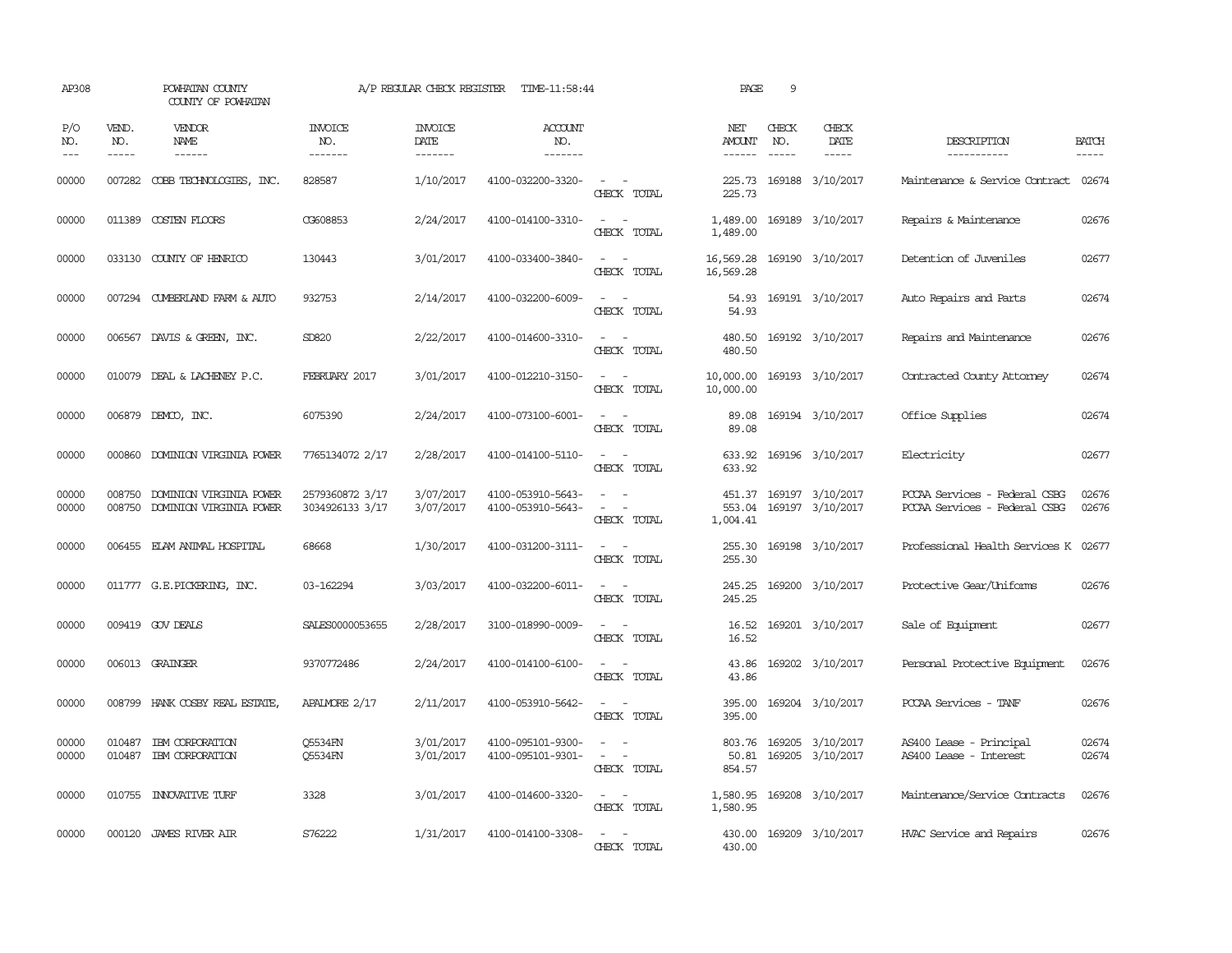| AP308                                              |                             | POWHATAN COUNTY<br>COUNTY OF POWHATAN                                                                                                                                                                                         |                                                     | A/P REGULAR CHECK REGISTER                                                 | TIME-11:58:44                                                                                                              |                                                                                                                       | PAGE                                                     | 10                            |                                                                                                               |                                                                                                                                                   |                                                    |
|----------------------------------------------------|-----------------------------|-------------------------------------------------------------------------------------------------------------------------------------------------------------------------------------------------------------------------------|-----------------------------------------------------|----------------------------------------------------------------------------|----------------------------------------------------------------------------------------------------------------------------|-----------------------------------------------------------------------------------------------------------------------|----------------------------------------------------------|-------------------------------|---------------------------------------------------------------------------------------------------------------|---------------------------------------------------------------------------------------------------------------------------------------------------|----------------------------------------------------|
| P/O<br>NO.<br>$---$                                | VEND.<br>NO.<br>$- - - - -$ | VENDOR<br>NAME<br>------                                                                                                                                                                                                      | <b>INVOICE</b><br>NO.<br>--------                   | <b>INVOICE</b><br>DATE<br>--------                                         | <b>ACCOUNT</b><br>NO.<br>-------                                                                                           |                                                                                                                       | NET<br>AMOUNT<br>------                                  | CHECK<br>NO.<br>$\frac{1}{2}$ | CHECK<br>DATE<br>$- - - - -$                                                                                  | DESCRIPTION<br>-----------                                                                                                                        | <b>BATCH</b><br>-----                              |
| 00000                                              |                             | 008105 MINCZ TIRE SERVICE, INC.                                                                                                                                                                                               | 1055479                                             | 3/06/2017                                                                  | 4100-031200-6009-                                                                                                          | $\sim$<br>CHECK TOTAL                                                                                                 | 1,494.68<br>1,494.68                                     |                               | 169211 3/10/2017                                                                                              | Auto Parts/Repairs                                                                                                                                | 02677                                              |
| 00000                                              |                             | 006985 NUNNALLY, BRADFORD W.                                                                                                                                                                                                  | 705100769158                                        | 2/20/2017                                                                  | 4100-031200-6014-                                                                                                          | CHECK TOTAL                                                                                                           | 42.46<br>42.46                                           |                               | 169213 3/10/2017                                                                                              | Other Operating Supplies                                                                                                                          | 02677                                              |
| 00000                                              |                             | 008079 PAETEC/CAVALIER BUSINESS                                                                                                                                                                                               | 3802785 2/17                                        | 2/22/2017                                                                  | 4100-012510-5230-                                                                                                          | $\sim$ $\sim$<br>CHECK TOTAL                                                                                          | 743.79<br>743.79                                         |                               | 169214 3/10/2017                                                                                              | Telephone Services                                                                                                                                | 02676                                              |
| 00000                                              |                             | 008395 PARKS, JAMES                                                                                                                                                                                                           | 3PE75349GJ18612                                     | 3/02/2017                                                                  | 4100-031200-6011-                                                                                                          | $\sim$<br>$\sim$<br>CHECK TOTAL                                                                                       | 108.96                                                   |                               | 108.96 169215 3/10/2017                                                                                       | Uniforms                                                                                                                                          | 02677                                              |
| 00000                                              |                             | 011646 PEOPLEREADY, INC                                                                                                                                                                                                       | 21914654                                            | 2/21/2017                                                                  | 4100-014300-3200-                                                                                                          | $\overline{\phantom{a}}$<br>CHECK TOTAL                                                                               | 135.36<br>135.36                                         |                               | 169216 3/10/2017                                                                                              | Temporary Labor                                                                                                                                   | 02677                                              |
| 00000<br>00000                                     | 001250<br>001250            | POWHATAN AUTO & TRACTOR<br>POWHATAN AUTO & TRACTOR                                                                                                                                                                            | 435352<br>438211                                    | 2/09/2017<br>3/02/2017                                                     | 4100-032200-6009-<br>4100-031200-6009-                                                                                     | $\equiv$<br>CHECK TOTAL                                                                                               | 7.99<br>4.49<br>12.48                                    |                               | 169217 3/10/2017<br>169217 3/10/2017                                                                          | Auto Repairs and Parts<br>Auto Parts/Repairs                                                                                                      | 02676<br>02677                                     |
| 00000                                              | 006928                      | POWHATAN COUNTY DEPT. OF                                                                                                                                                                                                      | E97BVYDAT                                           | 3/02/2017                                                                  | 4100-053910-5643-                                                                                                          | $\sim$<br>CHECK TOTAL                                                                                                 | 150.00<br>150.00                                         |                               | 169218 3/10/2017                                                                                              | PCCAA Services - Federal CSBG                                                                                                                     | 02676                                              |
| 00000                                              |                             | 005050 POWHATAN LOCK SERVICES                                                                                                                                                                                                 | 1250                                                | 2/24/2017                                                                  | 4100-014100-3310-                                                                                                          | $\sim$<br>$\overline{\phantom{a}}$<br>CHECK TOTAL                                                                     | 461.65<br>461.65                                         |                               | 169219 3/10/2017                                                                                              | Repairs & Maintenance                                                                                                                             | 02676                                              |
| 00000<br>00000<br>00000<br>00000<br>00000          | 006474<br>006474<br>006474  | PROGRESSIVE AUTO WORKS<br>PROGRESSIVE AUIO WORKS<br>PROGRESSIVE AUTO WORKS<br>006474 PROGRESSIVE AUTO WORKS<br>006474 PROGRESSIVE AUTO WORKS                                                                                  | 0033338<br>0033354<br>0033370<br>0033378<br>0033388 | 2/28/2017<br>3/02/2017<br>3/02/2017<br>3/03/2017<br>3/06/2017              | 4100-031200-6009-<br>4100-031200-6009-<br>4100-031200-6009-<br>4100-031200-6008-<br>4100-031200-6008-                      | $\sim$<br>$\equiv$<br>$\sim$<br>CHECK TOTAL                                                                           | 102.89<br>957.80<br>76.65<br>58.50<br>61.14<br>1,256.98  | 169220<br>169220              | 169220 3/10/2017<br>3/10/2017<br>3/10/2017<br>169220 3/10/2017<br>169220 3/10/2017                            | Auto Parts/Repairs<br>Auto Parts/Repairs<br>Auto Parts/Repairs<br>Gas/Grease/Oil<br>Gas/Grease/Oil                                                | 02677<br>02677<br>02677<br>02677<br>02677          |
| 00000<br>00000                                     | 009518                      | QUARLES PETROLEUM, INC.<br>009518 CUARLES PETROLEUM, INC.                                                                                                                                                                     | CT-0843860<br>CT-0843747                            | 2/28/2017<br>2/28/2017                                                     | 4100-032200-5120-<br>4100-031200-6008-                                                                                     | $\sim$<br>CHECK TOTAL                                                                                                 | 18.25<br>5,909.97<br>5,928.22                            |                               | 169221 3/10/2017<br>169221 3/10/2017                                                                          | Apparatus Fuel<br>Gas/Grease/Oil                                                                                                                  | 02676<br>02678                                     |
| 00000<br>00000<br>00000<br>00000<br>00000<br>00000 | 000620                      | 000620 R. C. GOODWYN & SONS, INC<br>R. C. GOODWYN & SONS, INC<br>000620 R. C. GOODWYN & SONS, INC<br>000620 R. C. GOODWYN & SONS, INC<br>000620 R. C. GOODWYN & SONS, INC 0753680<br>000620 R. C. GOODWYN & SONS, INC 0755217 | 0753800<br>0754367<br>0754569<br>0753374            | 2/17/2017<br>2/21/2017<br>2/22/2017<br>2/14/2017<br>2/16/2017<br>2/28/2017 | 4100-014100-6004-<br>4100-014100-3310-<br>4100-035100-3310-<br>4100-014100-6004-<br>4100-035100-3310-<br>4100-031200-6014- | $\equiv$<br>$\overline{\phantom{a}}$<br>$\overline{\phantom{a}}$<br>$\overline{\phantom{a}}$<br>$\sim$<br>CHECK TOTAL | 9.99<br>21.17<br>3.79<br>12.99<br>12.91<br>5.70<br>66.55 | 169222                        | 169222 3/10/2017<br>169222 3/10/2017<br>3/10/2017<br>169222 3/10/2017<br>169222 3/10/2017<br>169222 3/10/2017 | Tools and Equipment<br>Repairs & Maintenance<br>Repairs & Maintenance<br>Tools and Equipment<br>Repairs & Maintenance<br>Other Operating Supplies | 02676<br>02676<br>02676<br>02678<br>02678<br>02678 |
| 00000                                              |                             | 006945 RECORDED BOOKS, LLC                                                                                                                                                                                                    | 75487944                                            | 2/27/2017                                                                  | 4100-073100-6012-                                                                                                          | $\sim$<br>CHECK TOTAL                                                                                                 | 19.99<br>19.99                                           |                               | 169223 3/10/2017                                                                                              | Books & Subscriptions                                                                                                                             | 02674                                              |
| 00000                                              |                             | 011222 RESPONSIBLE FAIHERS AND                                                                                                                                                                                                | RESPONSIBLE3/17                                     | 3/01/2017                                                                  | 4100-053910-5643-                                                                                                          | $\overline{\phantom{a}}$<br>$\overline{\phantom{a}}$<br>CHECK TOTAL                                                   | 2,940.00<br>2,940.00                                     |                               | 169224 3/10/2017                                                                                              | PCCAA Services - Federal CSBG                                                                                                                     | 02676                                              |
| 00000                                              |                             | 006579 RICHMOND ALARM COMPANY                                                                                                                                                                                                 | 166799                                              | 3/01/2017                                                                  | 4100-014100-3320-                                                                                                          | $\sim$<br>CHECK TOTAL                                                                                                 | 344.00<br>344.00                                         |                               | 169225 3/10/2017                                                                                              | Maintenance & Service Contract                                                                                                                    | 02676                                              |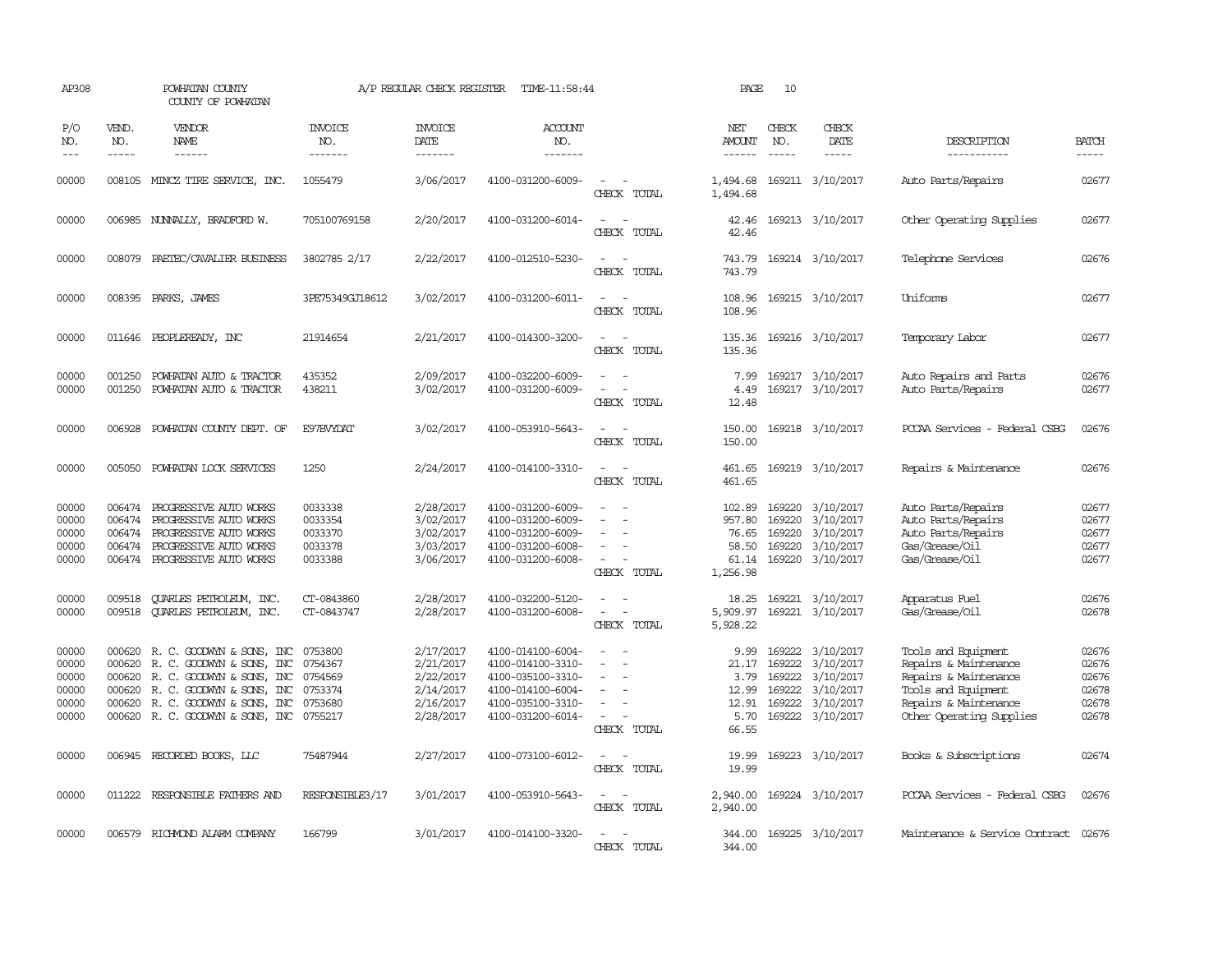| AP308                   |                               | POWHATAN COUNTY<br>COUNTY OF POWHATAN                                          |                                                   | A/P REGULAR CHECK REGISTER          | TIME-11:58:44                                               |                                                                               | PAGE                                  | 11                            |                                                          |                                                                                                 |                         |
|-------------------------|-------------------------------|--------------------------------------------------------------------------------|---------------------------------------------------|-------------------------------------|-------------------------------------------------------------|-------------------------------------------------------------------------------|---------------------------------------|-------------------------------|----------------------------------------------------------|-------------------------------------------------------------------------------------------------|-------------------------|
| P/O<br>NO.<br>$---$     | VEND.<br>NO.<br>$\frac{1}{2}$ | VENDOR<br>NAME<br>$- - - - - -$                                                | <b>INVOICE</b><br>NO.<br>-------                  | <b>INVOICE</b><br>DATE<br>-------   | <b>ACCOUNT</b><br>NO.<br>-------                            |                                                                               | NET<br><b>AMOUNT</b><br>$- - - - - -$ | CHECK<br>NO.<br>$\frac{1}{2}$ | CHECK<br>DATE<br>-----                                   | DESCRIPTION<br>-----------                                                                      | <b>BATCH</b><br>-----   |
| 00000                   |                               | 007325 RICHMOND OXYGEN CO.                                                     | 249124                                            | 2/28/2017                           | 4100-032200-3320-                                           | $\sim$<br>$\sim$<br>CHECK TOTAL                                               | 255.00<br>255.00                      |                               | 169226 3/10/2017                                         | Maintenance & Service Contract                                                                  | 02678                   |
| 00000<br>00000          | 007062<br>007062              | RUTHERFORD JANITOR SUPPLY<br>RUTHERFORD JANITOR SUPPLY                         | 968525<br>968526                                  | 2/06/2017<br>2/06/2017              | 4100-032210-6005-<br>4100-032220-6005-                      | $\sim$<br>$\sim$<br>CHECK TOTAL                                               | 102.29<br>208.16<br>310.45            |                               | 169227 3/10/2017<br>169227 3/10/2017                     | Cleaning Supplies<br>Cleaning Supplies                                                          | 02676<br>02676          |
| 00000<br>00000          | 006253<br>006253              | SALISBURY TIRE & EXHAUST<br>SALISBURY TIRE & EXHAUST                           | 0093007<br>0093134                                | 2/28/2017<br>3/06/2017              | 4100-031200-6009-<br>4100-035100-6009-                      | CHECK TOTAL                                                                   | 250.31<br>170.77<br>421.08            |                               | 169228 3/10/2017<br>169228 3/10/2017                     | Auto Parts/Repairs<br>Auto Parts/Repairs                                                        | 02678<br>02678          |
| 00000<br>00000          | 006593<br>006593              | SHEEHY FORD<br>SHEEHY FORD                                                     | NOHB244817<br>461239                              | 2/23/2017<br>2/24/2017              | 4100-031200-6009-<br>4100-031200-6009-                      | $\sim$<br>$\sim$<br>CHECK TOTAL                                               | 417.32<br>392.99<br>810.31            |                               | 169229 3/10/2017<br>169229 3/10/2017                     | Auto Parts/Repairs<br>Auto Parts/Repairs                                                        | 02678<br>02678          |
| 00000<br>00000          | 001320<br>001320              | SOUTHERN POLICE<br>SOUTHERN POLICE                                             | 189553<br>189584                                  | 3/01/2017<br>3/03/2017              | 4100-031200-6011-<br>4100-032200-3310-                      | $\sim$<br>$\overline{a}$<br>CHECK TOTAL                                       | 20.50<br>100.00<br>120.50             |                               | 169231 3/10/2017<br>169231 3/10/2017                     | Uniforms<br>Equipment Repair                                                                    | 02678<br>02678          |
| 00000<br>00000<br>00000 | 006594<br>006594<br>006594    | SOUTHSIDE ELECTRIC COOP<br>SOUTHSIDE ELECTRIC COOP<br>SOUTHSIDE ELECTRIC COOP  | 038688008 2/17<br>104869002 2/17<br>87778003 2/17 | 2/16/2017<br>2/09/2017<br>2/16/2017 | 4100-053910-5643-<br>4100-053910-5643-<br>4100-053910-5643- | $\sim$<br>$\overline{\phantom{a}}$<br>$\overline{\phantom{a}}$<br>CHECK TOTAL | 200.30<br>450.77<br>319.85<br>970.92  |                               | 169232 3/10/2017<br>169232 3/10/2017<br>169232 3/10/2017 | PCCAA Services - Federal CSBG<br>PCCAA Services - Federal CSBG<br>PCCAA Services - Federal CSBG | 02678<br>02678<br>02678 |
| 00000                   |                               | 007937 SPRINT                                                                  | 678582480 3/17                                    | 3/01/2017                           | 4100-031200-5240-                                           | CHECK TOTAL                                                                   | 10.60<br>10.60                        |                               | 169233 3/10/2017                                         | Long Distance                                                                                   | 02678                   |
| 00000<br>00000<br>00000 | 008578<br>008578              | STAPLES BUSINESS AD-<br>STAPLES BUSINESS AD-<br>008578 STAPLES BUSINESS AD-    | 3330614434<br>3330697039<br>3331576476            | 2/16/2017<br>2/17/2017<br>2/25/2017 | 4100-031200-6001-<br>4100-031200-6001-<br>4100-031200-6001- | $\sim$<br>$\overline{\phantom{a}}$<br>CHECK TOTAL                             | 52.22<br>51.55<br>47.12<br>150.89     | 169234                        | 169234 3/10/2017<br>3/10/2017<br>169234 3/10/2017        | Office Supplies<br>Office Supplies<br>Office Supplies                                           | 02674<br>02674<br>02678 |
| 00000                   |                               | 000845 TOWN POLICE SUPPLY OF                                                   | 8682                                              | 3/02/2017                           | 4100-031200-6011-                                           | $\overline{a}$<br>$\overline{\phantom{a}}$<br>CHECK TOTAL                     | 197.98<br>197.98                      |                               | 169236 3/10/2017                                         | Uniforms                                                                                        | 02678                   |
| 00000<br>00000<br>00000 | 008565<br>008565              | TRACTOR SUPPLY CREDIT<br>TRACTOR SUPPLY CREDIT<br>008565 TRACTOR SUPPLY CREDIT | 100354520<br>200544924<br>200545277               | 2/23/2017<br>2/07/2017<br>2/10/2017 | 4100-035100-6022-<br>4100-035100-6022-<br>4100-031200-6022- | $\omega$<br>CHECK TOTAL                                                       | 63.18<br>164.89<br>36.99<br>265.06    |                               | 169237 3/10/2017<br>169237 3/10/2017<br>169237 3/10/2017 | Dog Food/Supplies<br>Dog Food/Supplies<br>Dog Food & Supplies K9                                | 02678<br>02678<br>02678 |
| 00000                   | 007905                        | TREASURER OF VIRGINIA                                                          | WHITE, MERLE                                      | 2/17/2017                           | 4100-035300-3110-                                           | $\sim$<br>$\sim$<br>CHECK TOTAL                                               | 20.00<br>20.00                        |                               | 169238 3/10/2017                                         | Professional Health Services                                                                    | 02678                   |
| 00000                   |                               | 008351 VACORP                                                                  | 12365                                             | 4/01/2017                           | 4100-012550-2710-                                           | $\sim$ 100 $\sim$<br>CHECK TOTAL                                              | 22,930.25<br>22,930.25                |                               | 169241 3/10/2017                                         | Worker's Compensation                                                                           | 02678                   |
| 00000<br>00000          | 008126                        | VERIZON<br>008126 VERIZON                                                      | 9780931619<br>9780941776                          | 2/23/2017<br>2/23/2017              | 4100-032200-5260-<br>4100-032200-5260-                      | $\overline{\phantom{a}}$<br>CHECK TOTAL                                       | 50.20<br>360.09<br>410.29             |                               | 169242 3/10/2017<br>169242 3/10/2017                     | Internet<br>Internet                                                                            | 02678<br>02678          |
| 00000                   |                               | 011169 VERIZON                                                                 | 8043780915 2/17                                   | 2/25/2017                           | 4100-032220-5230-                                           |                                                                               |                                       |                               | 83.97 169243 3/10/2017                                   | Telephone System                                                                                | 02674                   |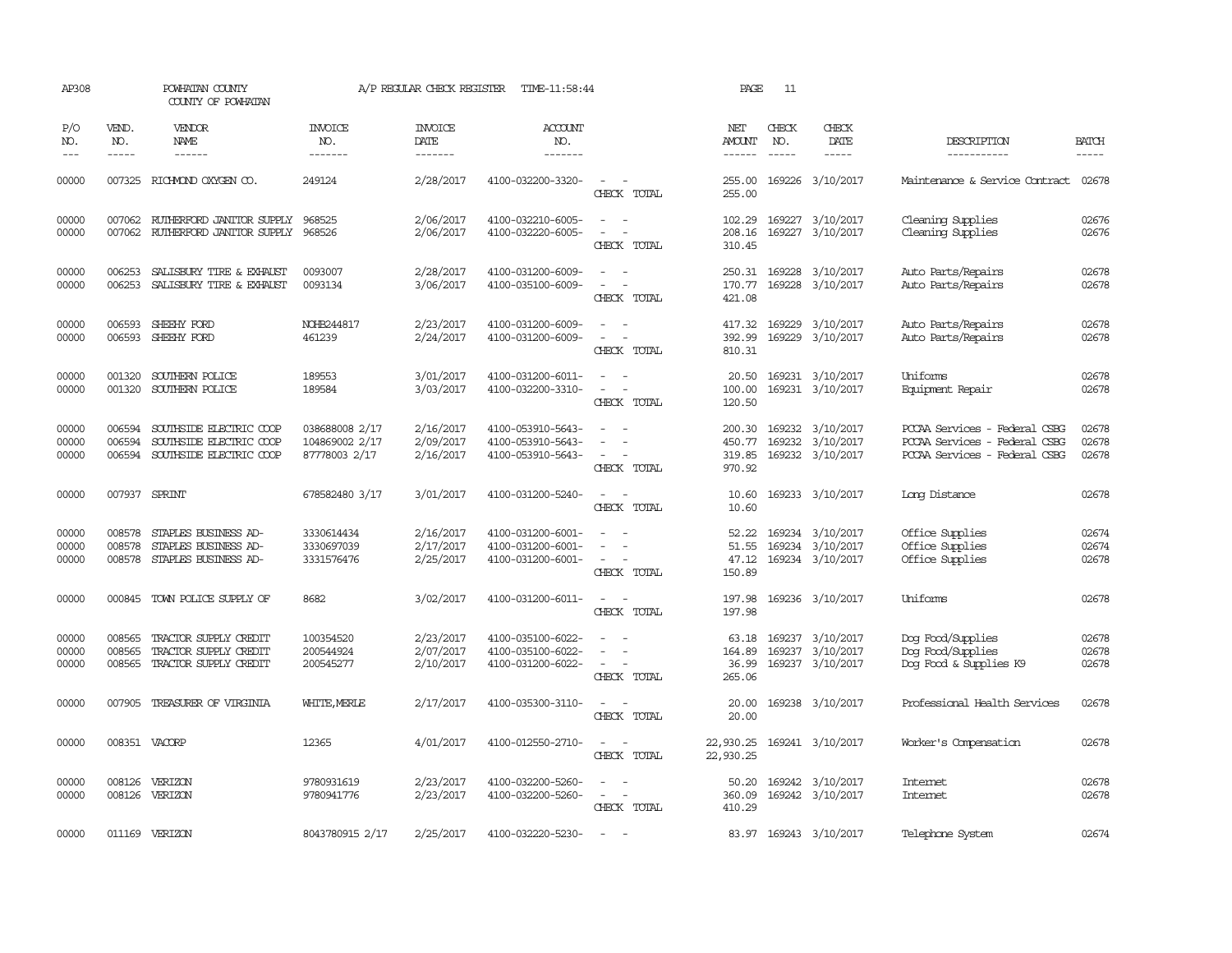| AP308                                                                                                                                                          |                                                                                                                                                                        | POWHATAN COUNTY<br>COUNTY OF POWHATAN                                                                                                                                                                                                                                                                                                                                                                                                                                 |                                                                                                                                                                                                                                                          | A/P REGULAR CHECK REGISTER                                                                                                                                                                                                             | TIME-11:58:44                                                                                                                                                                                                                                                                                                                                                                          |                                                                                                                                                                                                                                                                                                                   | PAGE                                                                                                                                               | 12                            |                                                                                                                                                                                                                                                                                                                                                                                    |                                                                                                                                                                                                                                                                                                                                                                                                                                                                                                                                                                              |                                                                                                                                                                |
|----------------------------------------------------------------------------------------------------------------------------------------------------------------|------------------------------------------------------------------------------------------------------------------------------------------------------------------------|-----------------------------------------------------------------------------------------------------------------------------------------------------------------------------------------------------------------------------------------------------------------------------------------------------------------------------------------------------------------------------------------------------------------------------------------------------------------------|----------------------------------------------------------------------------------------------------------------------------------------------------------------------------------------------------------------------------------------------------------|----------------------------------------------------------------------------------------------------------------------------------------------------------------------------------------------------------------------------------------|----------------------------------------------------------------------------------------------------------------------------------------------------------------------------------------------------------------------------------------------------------------------------------------------------------------------------------------------------------------------------------------|-------------------------------------------------------------------------------------------------------------------------------------------------------------------------------------------------------------------------------------------------------------------------------------------------------------------|----------------------------------------------------------------------------------------------------------------------------------------------------|-------------------------------|------------------------------------------------------------------------------------------------------------------------------------------------------------------------------------------------------------------------------------------------------------------------------------------------------------------------------------------------------------------------------------|------------------------------------------------------------------------------------------------------------------------------------------------------------------------------------------------------------------------------------------------------------------------------------------------------------------------------------------------------------------------------------------------------------------------------------------------------------------------------------------------------------------------------------------------------------------------------|----------------------------------------------------------------------------------------------------------------------------------------------------------------|
| P/O<br>NO.<br>$---$                                                                                                                                            | VEND.<br>NO.                                                                                                                                                           | <b>VENDOR</b><br><b>NAME</b>                                                                                                                                                                                                                                                                                                                                                                                                                                          | <b>INVOICE</b><br>NO.<br>-------                                                                                                                                                                                                                         | <b>INVOICE</b><br>DATE<br>-------                                                                                                                                                                                                      | <b>ACCOUNT</b><br>NO.<br>-------                                                                                                                                                                                                                                                                                                                                                       |                                                                                                                                                                                                                                                                                                                   | NET<br><b>AMOUNT</b>                                                                                                                               | CHECK<br>NO.<br>$\frac{1}{2}$ | CHECK<br>DATE<br>$- - - - -$                                                                                                                                                                                                                                                                                                                                                       | DESCRIPTION<br>-----------                                                                                                                                                                                                                                                                                                                                                                                                                                                                                                                                                   | <b>BATCH</b><br>-----                                                                                                                                          |
| 00000<br>00000                                                                                                                                                 |                                                                                                                                                                        | 011169 VERIZON<br>011169 VERIZON                                                                                                                                                                                                                                                                                                                                                                                                                                      | 8045981340 2/17<br>8045987939 2/17                                                                                                                                                                                                                       | 2/28/2017<br>2/28/2017                                                                                                                                                                                                                 | 4100-021100-5230-<br>4100-022100-5230-                                                                                                                                                                                                                                                                                                                                                 | $\sim$<br>$\sim$<br>CHECK TOTAL                                                                                                                                                                                                                                                                                   | 45.65<br>44.63<br>174.25                                                                                                                           |                               | 169243 3/10/2017<br>169243 3/10/2017                                                                                                                                                                                                                                                                                                                                               | Telephone Services<br>Telephone Services                                                                                                                                                                                                                                                                                                                                                                                                                                                                                                                                     | 02674<br>02678                                                                                                                                                 |
| 00000                                                                                                                                                          | 006302                                                                                                                                                                 | VIRGINIA INFORMATION                                                                                                                                                                                                                                                                                                                                                                                                                                                  | T308243                                                                                                                                                                                                                                                  | 2/28/2017                                                                                                                                                                                                                              | 4100-012510-5260-                                                                                                                                                                                                                                                                                                                                                                      | CHECK TOTAL                                                                                                                                                                                                                                                                                                       | 208.23<br>208.23                                                                                                                                   |                               | 169244 3/10/2017                                                                                                                                                                                                                                                                                                                                                                   | Internet Usage                                                                                                                                                                                                                                                                                                                                                                                                                                                                                                                                                               | 02674                                                                                                                                                          |
| 00000<br>00000                                                                                                                                                 |                                                                                                                                                                        | 009611 WAGEWORKS, INC.<br>009611 WAGEWORKS, INC.                                                                                                                                                                                                                                                                                                                                                                                                                      | FSA-DEPENDENT<br>FSA-MEDICAL9/16                                                                                                                                                                                                                         | 9/30/2016<br>9/30/2016                                                                                                                                                                                                                 | 100-000200-0001-<br>100-000200-0001-                                                                                                                                                                                                                                                                                                                                                   | CHECK TOTAL                                                                                                                                                                                                                                                                                                       | 125.00<br>2,172.93<br>2,297.93                                                                                                                     |                               | 169245 3/10/2017<br>169245 3/10/2017                                                                                                                                                                                                                                                                                                                                               | Payroll - Clearing Account<br>Payroll - Clearing Account                                                                                                                                                                                                                                                                                                                                                                                                                                                                                                                     | 02675<br>02675                                                                                                                                                 |
| 00000<br>00000                                                                                                                                                 | 009768<br>009768                                                                                                                                                       | WAMPLER EANES APPRAISAL<br>WAMPLER EANES APPRAISAL                                                                                                                                                                                                                                                                                                                                                                                                                    | $007 - 18$<br>$007 - 18$                                                                                                                                                                                                                                 | 3/01/2017<br>3/01/2017                                                                                                                                                                                                                 | 100-000200-0009-<br>4100-012320-3160-                                                                                                                                                                                                                                                                                                                                                  | $\sim$ 100 $\mu$<br>CHECK TOTAL                                                                                                                                                                                                                                                                                   | 17,100.00<br>15,390.00                                                                                                                             |                               | 1,710.00-169246 3/10/2017<br>169246 3/10/2017                                                                                                                                                                                                                                                                                                                                      | Retainage Payable<br>Reassessment Services                                                                                                                                                                                                                                                                                                                                                                                                                                                                                                                                   | 02674<br>02674                                                                                                                                                 |
| 00000<br>00000<br>00000<br>00000<br>00000<br>00000<br>00000<br>00000<br>00000<br>00000<br>00000<br>00000<br>00000<br>00000<br>00000<br>00000<br>00000<br>00000 | 011181<br>011181<br>011181<br>011181<br>011181<br>011181<br>011181<br>011181<br>011181<br>011181<br>011181<br>011181<br>011181<br>011181<br>011181<br>011181<br>011181 | WEILS FARGO FINANCIAL<br>WELLS FARGO FINANCIAL<br>WELLS FARGO FINANCIAL<br>WELLS FARGO FINANCIAL<br>WELLS FARGO FINANCIAL<br>WEILS FARGO FINANCIAL<br>WELLS FARGO FINANCIAL<br>WELLS FARGO FINANCIAL<br>WELLS FARGO FINANCIAL<br>WELLS FARGO FINANCIAL<br>WELLS FARGO FINANCIAL<br>WELLS FARGO FINANCIAL<br>WEILS FARGO FINANCIAL<br>WELLS FARGO FINANCIAL<br>WELLS FARGO FINANCIAL<br>WELLS FARGO FINANCIAL<br>WELLS FARGO FINANCIAL<br>011181 WELLS FARGO FINANCIAL | 5003758442<br>5003758442<br>5003758442<br>5003758442<br>5003758442<br>5003758442<br>5003758442<br>5003758442<br>5003758442<br>5003758442<br>5003758442<br>5003758442<br>5003758442<br>5003758442<br>5003758442<br>5003758442<br>5003758442<br>5003758443 | 2/22/2017<br>2/22/2017<br>2/22/2017<br>2/22/2017<br>2/22/2017<br>2/22/2017<br>2/22/2017<br>2/22/2017<br>2/22/2017<br>2/22/2017<br>2/22/2017<br>2/22/2017<br>2/22/2017<br>2/22/2017<br>2/22/2017<br>2/22/2017<br>2/22/2017<br>2/22/2017 | 4100-012100-3320-<br>4100-012200-3320-<br>4100-012310-3320-<br>4100-012320-3500-<br>4100-012410-3320-<br>4100-012210-3320-<br>4100-012510-3320-<br>4100-013200-3320-<br>4100-021600-8002-<br>4100-021600-8002-<br>4100-022100-3320-<br>4100-031200-3320-<br>4100-031200-3320-<br>4100-034100-3320-<br>4100-035100-3320-<br>4100-053120-3320-<br>4100-081100-3320-<br>4100-021200-8002- | $\overline{\phantom{a}}$<br>$\overline{\phantom{a}}$<br>$\overline{\phantom{a}}$<br>$\overline{\phantom{a}}$<br>$\overline{\phantom{a}}$<br>$\overline{\phantom{a}}$<br>$\overline{\phantom{a}}$<br>$\sim$<br>$\overline{\phantom{a}}$<br>$\overline{\phantom{a}}$<br>$\equiv$<br>$\sim$<br>$\sim$<br>CHECK TOTAL | 91.97<br>260.87<br>23.26<br>150.92<br>4.78<br>1.56<br>23.77<br>143.19<br>105.24<br>175.54<br>81.08<br>92.69<br>4.37<br>69.12<br>225.93<br>2,050.90 | 169247                        | 169247 3/10/2017<br>169247 3/10/2017<br>169247 3/10/2017<br>169247 3/10/2017<br>169247 3/10/2017<br>169247 3/10/2017<br>169247 3/10/2017<br>169247 3/10/2017<br>186.70 169247 3/10/2017<br>169247 3/10/2017<br>169247 3/10/2017<br>175.54 169247 3/10/2017<br>234.37 169247 3/10/2017<br>3/10/2017<br>169247 3/10/2017<br>169247 3/10/2017<br>169247 3/10/2017<br>169247 3/10/2017 | Maintenance & Service Contract<br>Maintenance & Service Contract<br>Maintenance & Service Contract<br>Printing & Binding<br>Maintenance & Service Contract<br>Maintenance/Service Contracts<br>Maintenance & Service Contract<br>Maintenance & Service Contract<br>Copier Lease<br>Copier Lease<br>Maintenance & Service Contract<br>Maintenance & Service Contract<br>Maintenance & Service Contract<br>Maintenance & Service Contract<br>Landscaping - Animal Control<br>Maint/Service Contract/Copying<br>Maintenance & Service Contract<br><b>Copier Lease Agreement</b> | 02674<br>02674<br>02674<br>02674<br>02674<br>02674<br>02674<br>02674<br>02674<br>02674<br>02674<br>02674<br>02674<br>02674<br>02674<br>02674<br>02674<br>02674 |
| 00000<br>00000                                                                                                                                                 |                                                                                                                                                                        | 011774 WHITEHEAD, CALVIN<br>011774 WHITEHEAD, CALVIN                                                                                                                                                                                                                                                                                                                                                                                                                  | 498417<br>498417                                                                                                                                                                                                                                         | 3/03/2017<br>3/03/2017                                                                                                                                                                                                                 | 4100-034100-6009-<br>4100-081100-6009-                                                                                                                                                                                                                                                                                                                                                 | CHECK TOTAL                                                                                                                                                                                                                                                                                                       | 95.00<br>175.00<br>270.00                                                                                                                          |                               | 169248 3/10/2017<br>169248 3/10/2017                                                                                                                                                                                                                                                                                                                                               | Auto Parts/Repairs<br>Auto Parts/Repair                                                                                                                                                                                                                                                                                                                                                                                                                                                                                                                                      | 02674<br>02674                                                                                                                                                 |
| 00000                                                                                                                                                          |                                                                                                                                                                        | 007755 WITMER ASSOCIATES INC.                                                                                                                                                                                                                                                                                                                                                                                                                                         | 1755615                                                                                                                                                                                                                                                  | 2/28/2017                                                                                                                                                                                                                              | 4100-032200-6011-                                                                                                                                                                                                                                                                                                                                                                      | CHECK TOTAL                                                                                                                                                                                                                                                                                                       | 89.00<br>89.00                                                                                                                                     |                               | 169249 3/10/2017                                                                                                                                                                                                                                                                                                                                                                   | Protective Gear/Uniforms                                                                                                                                                                                                                                                                                                                                                                                                                                                                                                                                                     | 02678                                                                                                                                                          |
| 00000<br>00000                                                                                                                                                 | 009332                                                                                                                                                                 | WITMER PUBLIC SAFETY<br>009332 WITMER PUBLIC SAFETY                                                                                                                                                                                                                                                                                                                                                                                                                   | 1747814<br>1755416                                                                                                                                                                                                                                       | 3/01/2017<br>2/15/2017                                                                                                                                                                                                                 | 4100-031200-6011-<br>4100-031200-6011-                                                                                                                                                                                                                                                                                                                                                 | CHECK TOTAL                                                                                                                                                                                                                                                                                                       | 78.00<br>22.00<br>100.00                                                                                                                           | 169250                        | 3/10/2017<br>169250 3/10/2017                                                                                                                                                                                                                                                                                                                                                      | Uniforms<br>Uniforms                                                                                                                                                                                                                                                                                                                                                                                                                                                                                                                                                         | 02678<br>02678                                                                                                                                                 |
| 00000                                                                                                                                                          |                                                                                                                                                                        | 006175 ADAMS OIL COMPANY, INC.                                                                                                                                                                                                                                                                                                                                                                                                                                        | 25416                                                                                                                                                                                                                                                    | 3/09/2017                                                                                                                                                                                                                              | 4100-014500-6008-                                                                                                                                                                                                                                                                                                                                                                      | $\sim$<br>$\sim$<br>CHECK TOTAL                                                                                                                                                                                                                                                                                   | 26.00<br>26.00                                                                                                                                     |                               | 169251 3/16/2017                                                                                                                                                                                                                                                                                                                                                                   | Gas/Grease/0il                                                                                                                                                                                                                                                                                                                                                                                                                                                                                                                                                               | 02686                                                                                                                                                          |
| 00000<br>00000                                                                                                                                                 | 007758                                                                                                                                                                 | 007758 ADVANCE AUTO PARTS<br>ADVANCE AUTO PARTS                                                                                                                                                                                                                                                                                                                                                                                                                       | 6819703233461<br>6819705563183                                                                                                                                                                                                                           | 2/01/2017<br>2/24/2017                                                                                                                                                                                                                 | 4100-032200-6009-<br>4100-032200-6009-                                                                                                                                                                                                                                                                                                                                                 | $\overline{\phantom{a}}$                                                                                                                                                                                                                                                                                          | 23.98<br>119.99                                                                                                                                    |                               | 169252 3/16/2017<br>169252 3/16/2017                                                                                                                                                                                                                                                                                                                                               | Auto Repairs and Parts<br>Auto Repairs and Parts                                                                                                                                                                                                                                                                                                                                                                                                                                                                                                                             | 02691<br>02691                                                                                                                                                 |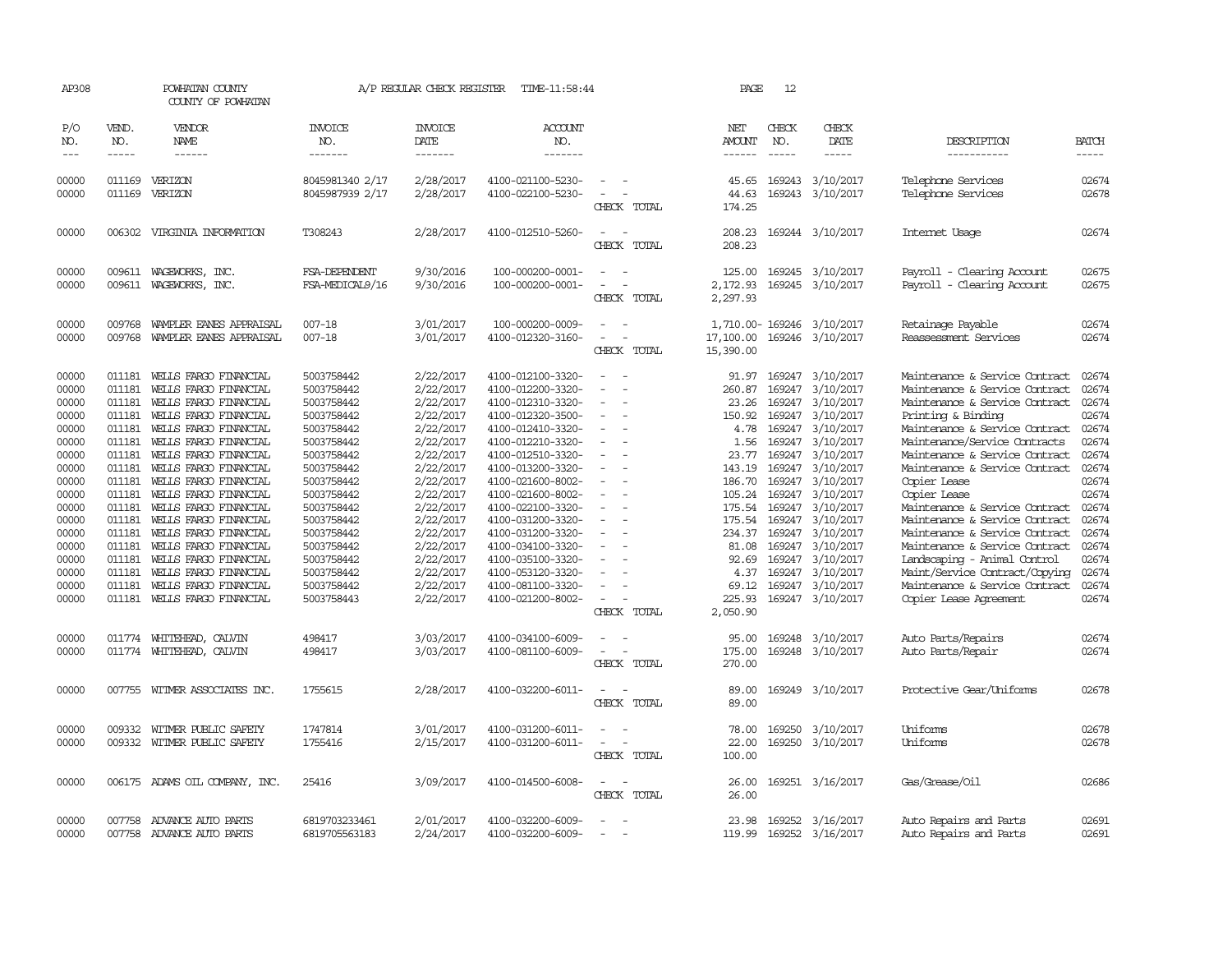| AP308                                                                                                    |                             | POWHATAN COUNTY<br>COUNTY OF POWHATAN                                                                                                                                                                                                                                                                                                                                |                                                                                                                                                                                              | A/P REGULAR CHECK REGISTER                                                                                                                               | TIME-11:58:44                                                                                                                                                                                                                                            |                                                                                                                                         | PAGE                                                                                                | 13                                   |                                                                                                                                                                                                                              |                                                                                                                                                                      |                                                                                                          |
|----------------------------------------------------------------------------------------------------------|-----------------------------|----------------------------------------------------------------------------------------------------------------------------------------------------------------------------------------------------------------------------------------------------------------------------------------------------------------------------------------------------------------------|----------------------------------------------------------------------------------------------------------------------------------------------------------------------------------------------|----------------------------------------------------------------------------------------------------------------------------------------------------------|----------------------------------------------------------------------------------------------------------------------------------------------------------------------------------------------------------------------------------------------------------|-----------------------------------------------------------------------------------------------------------------------------------------|-----------------------------------------------------------------------------------------------------|--------------------------------------|------------------------------------------------------------------------------------------------------------------------------------------------------------------------------------------------------------------------------|----------------------------------------------------------------------------------------------------------------------------------------------------------------------|----------------------------------------------------------------------------------------------------------|
| P/O<br>NO.<br>$\frac{1}{2}$                                                                              | VEND.<br>NO.<br>$- - - - -$ | VENDOR<br>NAME<br>------                                                                                                                                                                                                                                                                                                                                             | <b>INVOICE</b><br>NO.<br>-------                                                                                                                                                             | <b>INVOICE</b><br>DATE<br>-------                                                                                                                        | <b>ACCOUNT</b><br>NO.<br>-------                                                                                                                                                                                                                         |                                                                                                                                         | NET<br>AMOUNT<br>------                                                                             | CHECK<br>NO.<br>$- - - - -$          | CHECK<br>DATE<br>$- - - - -$                                                                                                                                                                                                 | DESCRIPTION<br>-----------                                                                                                                                           | <b>BATCH</b><br>$- - - - -$                                                                              |
| 00000                                                                                                    |                             | 007758 ADVANCE AUTO PARTS                                                                                                                                                                                                                                                                                                                                            | 6819705835091                                                                                                                                                                                | 2/27/2017                                                                                                                                                | 4100-032200-6009-                                                                                                                                                                                                                                        | CHECK TOTAL                                                                                                                             | 5.39<br>149.36                                                                                      |                                      | 169252 3/16/2017                                                                                                                                                                                                             | Auto Repairs and Parts                                                                                                                                               | 02691                                                                                                    |
| 00000                                                                                                    |                             | 010780 ALL GOOD AUTOMOTTVE LLC                                                                                                                                                                                                                                                                                                                                       | 3939                                                                                                                                                                                         | 3/10/2017                                                                                                                                                | 4100-031200-6008-                                                                                                                                                                                                                                        | $\overline{\phantom{a}}$<br>CHECK TOTAL                                                                                                 | 36.95<br>36.95                                                                                      |                                      | 169253 3/16/2017                                                                                                                                                                                                             | Gas/Grease/Oil                                                                                                                                                       | 02690                                                                                                    |
| 00000                                                                                                    |                             | 006382 AMOS & AMOS, PLLC                                                                                                                                                                                                                                                                                                                                             | 8035894                                                                                                                                                                                      | 2/27/2017                                                                                                                                                | 4100-021200-3150-                                                                                                                                                                                                                                        | $\sim$<br>$\sim$<br>CHECK TOTAL                                                                                                         | 120.00<br>120.00                                                                                    |                                      | 169254 3/16/2017                                                                                                                                                                                                             | Outside Counsel                                                                                                                                                      | 02686                                                                                                    |
| 00000<br>00000<br>00000<br>00000<br>00000<br>00000<br>00000<br>00000<br>00000<br>00000<br>00000<br>00000 |                             | 007436 AQUA VIRGINIA, INC.<br>007436 AQUA VIRGINIA, INC.<br>007436 AQUA VIRGINIA, INC.<br>007436 AQUA VIRGINIA, INC.<br>007436 AQUA VIRGINIA, INC.<br>007436 AQUA VIRGINIA, INC.<br>007436 AQUA VIRGINIA, INC.<br>007436 AOUA VIRGINIA, INC.<br>007436 AQUA VIRGINIA, INC.<br>007436 AQUA VIRGINIA, INC.<br>007436 AQUA VIRGINIA, INC.<br>007436 AQUA VIRGINIA, INC. | 0559913 3/17<br>0574622 3/17<br>0575072 3/17<br>0575528 3/17<br>0620830 3/17<br>0620830 3/17<br>0621132 3/17<br>0621730 3/17<br>0621781 3/17<br>0621784 3/17<br>0621880 3/17<br>1100656 3/17 | 3/07/2017<br>3/07/2017<br>3/07/2017<br>3/07/2017<br>3/07/2017<br>3/07/2017<br>3/07/2017<br>3/07/2017<br>3/07/2017<br>3/07/2017<br>3/07/2017<br>3/07/2017 | 4100-014100-5130-<br>4100-014100-5130-<br>4100-014100-5130-<br>4100-032210-5130-<br>4100-014100-5130-<br>4100-031200-5130-<br>4100-014600-5130-<br>4100-014100-5130-<br>4100-014100-5130-<br>4100-014100-5130-<br>4100-014600-5130-<br>4100-014600-5130- | $\sim$<br>$\sim$<br>$\overline{\phantom{a}}$<br>$\sim$<br>$\overline{\phantom{a}}$<br>$\sim$<br>CHECK TOTAL<br>$\overline{\phantom{a}}$ | 165.97<br>88.40<br>75.72<br>97.73<br>97.73<br>159.97<br>25.73<br>37.19<br>17.62<br>864.65<br>110.91 | 169255<br>169255<br>169255<br>169255 | 20.16 169255 3/16/2017<br>3/16/2017<br>3/16/2017<br>169255 3/16/2017<br>3/16/2017<br>169255 3/16/2017<br>78.43 169255 3/16/2017<br>3/16/2017<br>169255 3/16/2017<br>169255 3/16/2017<br>169255 3/16/2017<br>169256 3/16/2017 | Water<br>Water<br>Water<br>Water<br>Water<br>Water<br>Water<br>- Field Irrigation<br>Water<br>Water<br>Water<br>Water - Field Irrigation<br>Water - Field Irrigation | 02690<br>02690<br>02690<br>02690<br>02690<br>02690<br>02690<br>02690<br>02690<br>02690<br>02690<br>02690 |
| 00000                                                                                                    |                             | 007436 AQUA VIRGINIA, INC.                                                                                                                                                                                                                                                                                                                                           | 1100657 3/17                                                                                                                                                                                 | 3/07/2017                                                                                                                                                | 4100-014100-5130-                                                                                                                                                                                                                                        | $\sim$<br>CHECK TOTAL                                                                                                                   | 121.20<br>232.11                                                                                    |                                      | 169256 3/16/2017                                                                                                                                                                                                             | Water                                                                                                                                                                | 02690                                                                                                    |
| 00000                                                                                                    |                             | 011585 ATLANTIC TACTICAL, INC.                                                                                                                                                                                                                                                                                                                                       | SI-80586401                                                                                                                                                                                  | 3/03/2017                                                                                                                                                | 4100-031200-6011-                                                                                                                                                                                                                                        | CHECK TOTAL                                                                                                                             | 2,604.00<br>2,604.00                                                                                |                                      | 169257 3/16/2017                                                                                                                                                                                                             | Uniforms                                                                                                                                                             | 02690                                                                                                    |
| 00000<br>00000<br>00000<br>00000<br>00000                                                                | 007941<br>007941            | 007941 BAKER & TAYLOR<br>BAKER & TAYLOR<br>BAKER & TAYLOR<br>007941 BAKER & TAYLOR<br>007941 BAKER & TAYLOR                                                                                                                                                                                                                                                          | K92291750<br>K92291751<br>K92782210<br>K92782211<br>5014470519                                                                                                                               | 3/06/2017<br>3/06/2017<br>3/07/2017<br>3/07/2017<br>3/07/2017                                                                                            | 4100-073100-6012-<br>4100-073100-6012-<br>4100-073100-6012-<br>4100-073100-6012-<br>4100-073100-6012-                                                                                                                                                    | $\equiv$<br>$\sim$<br>$\sim$ 100 $\mu$<br>CHECK TOTAL                                                                                   | 20.96<br>113.88<br>10.47<br>20.96<br>505.79                                                         | 169258<br>169258<br>169258           | 169258 3/16/2017<br>3/16/2017<br>3/16/2017<br>3/16/2017<br>339.52 169258 3/16/2017                                                                                                                                           | Books & Subscriptions<br>Books & Subscriptions<br>Books & Subscriptions<br>Books & Subscriptions<br>Books & Subscriptions                                            | 02686<br>02686<br>02686<br>02686<br>02686                                                                |
| 00000                                                                                                    |                             | 006154 BENNETT & BARDEN FUNERAL                                                                                                                                                                                                                                                                                                                                      | M.WHITE                                                                                                                                                                                      | 3/07/2017                                                                                                                                                | 4100-035300-3110-                                                                                                                                                                                                                                        | $\frac{1}{2} \left( \frac{1}{2} \right) \left( \frac{1}{2} \right) = \frac{1}{2} \left( \frac{1}{2} \right)$<br>CHECK TOTAL             | 260.00<br>260.00                                                                                    |                                      | 169260 3/16/2017                                                                                                                                                                                                             | Professional Health Services                                                                                                                                         | 02690                                                                                                    |
| 00000                                                                                                    |                             | 008713 BLUE RIDGE RESCUE                                                                                                                                                                                                                                                                                                                                             | 40156                                                                                                                                                                                        | 1/05/2017                                                                                                                                                | 4100-032200-6011-                                                                                                                                                                                                                                        | $\overline{\phantom{a}}$<br>$\overline{\phantom{a}}$<br>CHECK TOTAL                                                                     | 112.00<br>112.00                                                                                    |                                      | 169261 3/16/2017                                                                                                                                                                                                             | Protective Gear/Uniforms                                                                                                                                             | 02691                                                                                                    |
| 00000                                                                                                    |                             | 007282 COBB TECHNOLOGIES, INC.                                                                                                                                                                                                                                                                                                                                       | 845420                                                                                                                                                                                       | 3/10/2017                                                                                                                                                | 4100-032200-3320-                                                                                                                                                                                                                                        | $\overline{\phantom{a}}$<br>CHECK TOTAL                                                                                                 | 225.73<br>225.73                                                                                    |                                      | 169262 3/16/2017                                                                                                                                                                                                             | Maintenance & Service Contract                                                                                                                                       | 02691                                                                                                    |
| 00000                                                                                                    |                             | 010949 COMCAST                                                                                                                                                                                                                                                                                                                                                       | 51078754                                                                                                                                                                                     | 3/01/2017                                                                                                                                                | 4100-012510-5260-                                                                                                                                                                                                                                        | $\overline{\phantom{a}}$<br>CHECK TOTAL                                                                                                 | 1,127.00<br>1,127.00                                                                                |                                      | 169263 3/16/2017                                                                                                                                                                                                             | Internet Usage                                                                                                                                                       | 02686                                                                                                    |
| 00000                                                                                                    |                             | 000355 COUNTY LINE TIRE, INC.                                                                                                                                                                                                                                                                                                                                        | 114676                                                                                                                                                                                       | 3/08/2017                                                                                                                                                | 4100-032200-6009-                                                                                                                                                                                                                                        | $\overline{\phantom{a}}$<br>CHECK TOTAL                                                                                                 | 20.00<br>20.00                                                                                      |                                      | 169264 3/16/2017                                                                                                                                                                                                             | Auto Repairs and Parts                                                                                                                                               | 02691                                                                                                    |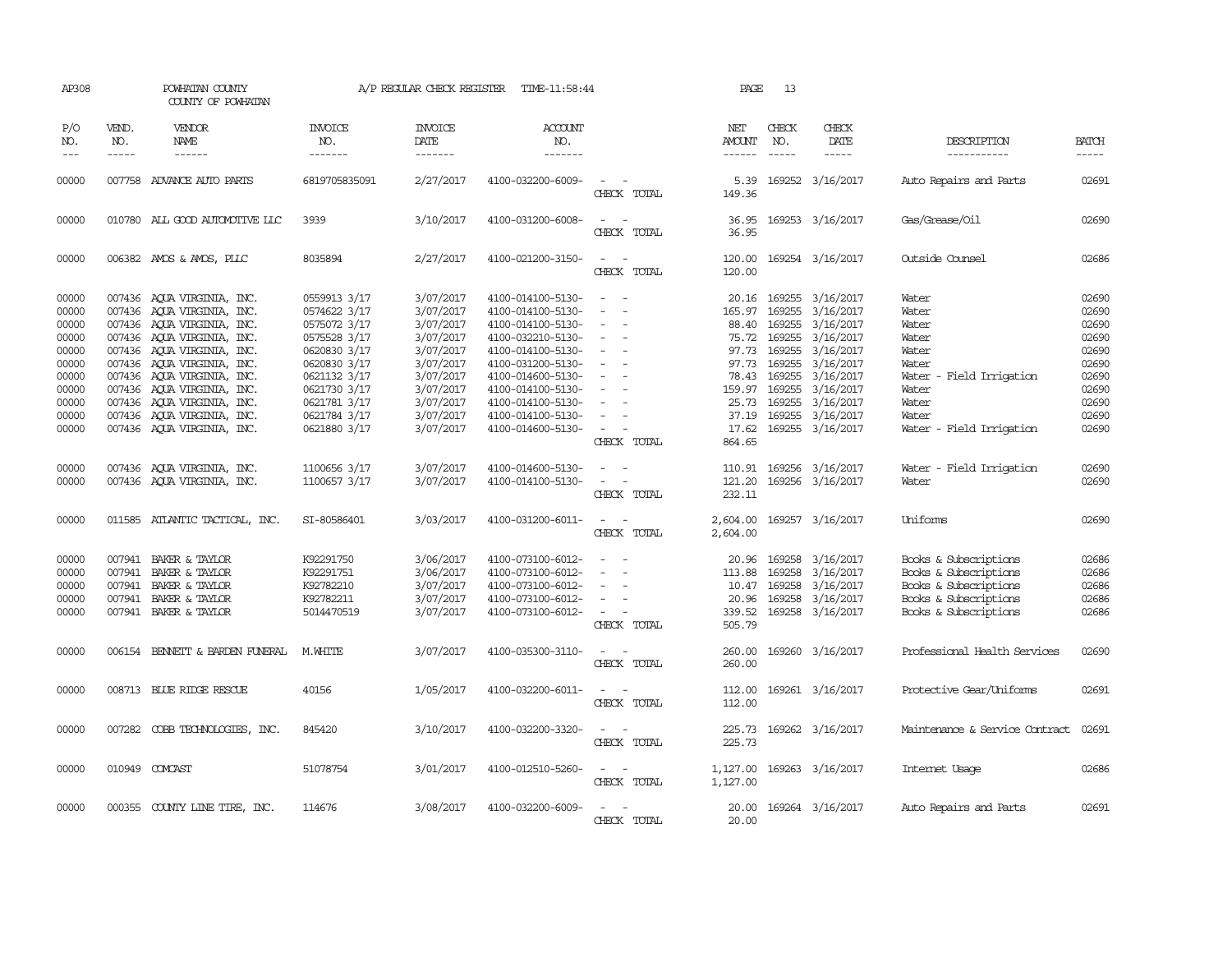| AP308             |              | POWHATAN COUNTY<br>COUNTY OF POWHATAN       |                       | A/P REGULAR CHECK REGISTER | TIME-11:58:44         |                                              |             | PAGE             | 14            |                                                                                                                                                                                                                                                                  |                                     |              |
|-------------------|--------------|---------------------------------------------|-----------------------|----------------------------|-----------------------|----------------------------------------------|-------------|------------------|---------------|------------------------------------------------------------------------------------------------------------------------------------------------------------------------------------------------------------------------------------------------------------------|-------------------------------------|--------------|
| P/O<br>NO.        | VEND.<br>NO. | <b>VENDOR</b><br>NAME                       | <b>INVOICE</b><br>NO. | <b>INVOICE</b><br>DATE     | <b>ACCOUNT</b><br>NO. |                                              |             | NET<br>AMOUNT    | CHECK<br>NO.  | CHECK<br>DATE                                                                                                                                                                                                                                                    | DESCRIPTION                         | <b>BATCH</b> |
| $\qquad \qquad -$ | $\cdots$     | ------                                      | -------               |                            | -------               |                                              |             | $- - - - - -$    | $\frac{1}{2}$ | $\begin{tabular}{ccccc} \multicolumn{2}{c }{\multicolumn{2}{c }{\multicolumn{2}{c }{\multicolumn{2}{c}}}{\multicolumn{2}{c }{\multicolumn{2}{c}}}{\multicolumn{2}{c }{\multicolumn{2}{c}}}{\multicolumn{2}{c }{\multicolumn{2}{c}}}}\end{tabular} \end{tabular}$ | -----------                         | $- - - - -$  |
|                   |              |                                             |                       |                            |                       |                                              |             |                  |               |                                                                                                                                                                                                                                                                  |                                     |              |
| 00000             | 006240       | DIAMOND SPRINGS WATER, INC 208070091        |                       | 2/08/2017                  | 4100-014100-5130-     | $\sim$<br>$\sim$                             |             | 13.98            | 169266        | 3/16/2017                                                                                                                                                                                                                                                        | Water                               | 02686        |
| 00000             | 006240       | DIAMOND SPRINGS WATER, INC                  | 222070091             | 2/21/2017                  | 4100-014100-5130-     |                                              |             | 26.97            | 169266        | 3/16/2017                                                                                                                                                                                                                                                        | Water                               | 02686        |
| 00000             | 006240       | DIAMOND SPRINGS WATER, INC                  | 222070110             | 2/21/2017                  | 4100-014100-5130-     | $\sim$                                       |             | 6.25             | 169266        | 3/16/2017                                                                                                                                                                                                                                                        | Water                               | 02686        |
| 00000             | 006240       | DIAMOND SPRINGS WATER, INC                  | 2929158               | 3/03/2017                  | 4100-014100-5130-     | $\sim$                                       |             | 9.95             | 169266        | 3/16/2017                                                                                                                                                                                                                                                        | Water                               | 02686        |
| 00000             | 006240       | DIAMOND SPRINGS WATER, INC 2929171          |                       | 3/03/2017                  | 4100-014100-5130-     | $\hspace{0.1mm}-\hspace{0.1mm}$              |             |                  | 8.95 169266   | 3/16/2017                                                                                                                                                                                                                                                        | Water                               | 02686        |
| 00000             | 006240       | DIAMOND SPRINGS WATER, INC 2929186          |                       | 3/03/2017                  | 4100-014100-5130-     | $\sim$<br>$\sim$                             |             |                  | 11.95 169266  | 3/16/2017                                                                                                                                                                                                                                                        | Water                               | 02686        |
| 00000             | 006240       | DIAMOND SPRINGS WATER, INC 208070171        |                       | 2/08/2017                  | 4100-031200-5130-     | $\sim$                                       |             | 27.96            | 169266        | 3/16/2017                                                                                                                                                                                                                                                        | Water                               | 02690        |
| 00000             | 006240       | DIAMOND SPRINGS WATER, INC 215075450        |                       | 2/15/2017                  | 4100-031200-5130-     |                                              |             | 27.96            | 169266        | 3/16/2017                                                                                                                                                                                                                                                        | Water                               | 02690        |
| 00000             |              | 006240 DIAMOND SPRINGS WATER, INC 222070170 |                       | 2/21/2017                  | 4100-031200-5130-     | $\sim$<br>$\overline{\phantom{a}}$<br>$\sim$ |             | 33.96            |               | 169266 3/16/2017                                                                                                                                                                                                                                                 | Water                               | 02690        |
| 00000             |              | 006240 DIAMOND SPRINGS WATER, INC 2929178   |                       | 3/03/2017                  | 4100-031200-5130-     | $\sim$                                       |             | 11.95            |               | 169266 3/16/2017                                                                                                                                                                                                                                                 | Water                               | 02690        |
|                   |              |                                             |                       |                            |                       |                                              | CHECK TOTAL | 179.88           |               |                                                                                                                                                                                                                                                                  |                                     |              |
| 00000             |              | 006240 DIAMOND SPRINGS WATER, INC 301075450 |                       | 3/01/2017                  | 4100-031200-5130-     | $\sim$<br>$\sim$                             |             | 27.96            |               | 169267 3/16/2017                                                                                                                                                                                                                                                 | Water                               | 02690        |
|                   |              |                                             |                       |                            |                       |                                              | CHECK TOTAL | 27.96            |               |                                                                                                                                                                                                                                                                  |                                     |              |
| 00000             | 008787 DMV   |                                             | 17059719              | 2/28/2017                  | 4100-012410-3320-     | $\overline{\phantom{a}}$<br>$\sim$           |             | 780.00           |               | 169268 3/16/2017                                                                                                                                                                                                                                                 | Maintenance & Service Contract      | 02690        |
|                   |              |                                             |                       |                            |                       |                                              | CHECK TOTAL | 780.00           |               |                                                                                                                                                                                                                                                                  |                                     |              |
| 00000             | 000860       | DOMINION VIRGINIA POWER                     | 1498464559 3/17       | 3/03/2017                  | 4100-014600-5110-     | $\sim$<br>$\sim$                             |             | 6.59             | 169269        | 3/16/2017                                                                                                                                                                                                                                                        | Electricity                         | 02686        |
| 00000             | 000860       | DOMINION VIRGINIA POWER                     | 1982170001 3/17       | 3/03/2017                  | 4100-014100-5110-     | $\overline{\phantom{a}}$                     |             | 11.47            | 169269        | 3/16/2017                                                                                                                                                                                                                                                        | Electricity                         | 02686        |
| 00000             | 000860       | DOMINION VIRGINIA POWER                     | 0432180008 3/17       | 3/03/2017                  | 4100-014600-5110-     | $\sim$<br>$\overline{\phantom{a}}$           |             | 44.01            | 169269        | 3/16/2017                                                                                                                                                                                                                                                        | Electricity                         | 02689        |
| 00000             | 000860       | DOMINION VIRGINIA POWER                     | 2312285006 3/17       | 3/03/2017                  | 4100-014100-5110-     | $\sim 10^{-1}$<br>$\sim$                     |             |                  | 174.97 169269 | 3/16/2017                                                                                                                                                                                                                                                        | Electricity                         | 02689        |
| 00000             | 000860       | DOMINION VIRGINIA POWER                     | 2346327501 3/17       | 3/03/2017                  | 4100-014100-5110-     | $\sim$ $-$                                   |             | 1,571.03         | 169269        | 3/16/2017                                                                                                                                                                                                                                                        | Electricity                         | 02689        |
| 00000             | 000860       | DOMINION VIRGINIA POWER                     | 2346327501 3/17       | 3/03/2017                  | 4100-031200-5110-     | $\sim$ $ \sim$                               |             | 1,571.03         | 169269        | 3/16/2017                                                                                                                                                                                                                                                        | Electricity                         | 02689        |
| 00000             | 000860       | DOMINION VIRGINIA POWER                     | 2352270009 3/17       | 3/03/2017                  | 4100-014100-5110-     | $\sim$ $ \sim$ $ -$                          |             |                  | 270.61 169269 | 3/16/2017                                                                                                                                                                                                                                                        | Electricity                         | 02689        |
| 00000             | 000860       | DOMINION VIRGINIA POWER                     | 086380727 3/17        | 3/03/2017                  | 4100-014600-5110-     | $\sim$ $-$                                   |             |                  | 20.12 169269  | 3/16/2017                                                                                                                                                                                                                                                        | Electricity                         | 02690        |
| 00000             | 000860       | DOMINION VIRGINIA POWER                     | 0962041034 3/17       | 3/03/2017                  | 4100-032210-5110-     | $\sim$                                       |             | 896.64           | 169269        | 3/16/2017                                                                                                                                                                                                                                                        | Electricity                         | 02690        |
| 00000             | 000860       | DOMINION VIRGINIA POWER                     | 2142337506 3/17       | 3/03/2017                  | 4100-014600-5110-     | $\sim$<br>$\sim$                             |             |                  | 10.34 169269  | 3/16/2017                                                                                                                                                                                                                                                        | Electricity                         | 02690        |
| 00000             | 000860       | DOMINION VIRGINIA POWER                     | 1221667833 3/17       | 3/03/2017                  | 4100-031210-5110-     | $\sim$<br>$\sim$ $-$                         |             | 212.07           | 169269        | 3/16/2017                                                                                                                                                                                                                                                        | Electricity - Comunications H       | 02691        |
|                   |              |                                             |                       |                            |                       |                                              | CHECK TOTAL | 4,788.88         |               |                                                                                                                                                                                                                                                                  |                                     |              |
| 00000             | 000860       | DOMINION VIRGINIA POWER                     | 2442170003 3/17       | 3/03/2017                  | 4100-014100-5110-     | $\overline{\phantom{a}}$                     |             | 1,453.91 169270  |               | 3/16/2017                                                                                                                                                                                                                                                        | Electricity                         | 02689        |
| 00000             | 000860       | DOMINION VIRGINIA POWER                     | 2462222502 3/17       | 3/03/2017                  | 4100-014100-5110-     | $\sim$                                       |             | 3, 141.56 169270 |               | 3/16/2017                                                                                                                                                                                                                                                        | Electricity                         | 02689        |
| 00000             | 000860       | DOMINION VIRGINIA POWER                     | 2476067034 3/17       | 3/03/2017                  | 4100-014100-5110-     | $\sim$<br>$\sim$                             |             | 240.59           | 169270        | 3/16/2017                                                                                                                                                                                                                                                        | Electricity                         | 02689        |
| 00000             | 000860       | DOMINION VIRGINIA POWER                     | 2912605595 3/17       | 3/03/2017                  | 4100-014100-5110-     | $\sim$ $ \sim$<br>$\overline{\phantom{a}}$   |             |                  | 113.86 169270 | 3/16/2017                                                                                                                                                                                                                                                        | Electricity                         | 02689        |
| 00000             | 000860       | DOMINION VIRGINIA POWER                     | 2972120006 3/17       | 3/03/2017                  | 4100-014100-5110-     | $\sim$ $-$                                   |             | 1,423.88         | 169270        | 3/16/2017                                                                                                                                                                                                                                                        | Electricity                         | 02689        |
| 00000             | 000860       | DOMINION VIRGINIA POWER                     | 2932352368 3/17       | 3/03/2017                  | 4100-032220-5110-     | $\sim$                                       |             | 19.86            | 169270        | 3/16/2017                                                                                                                                                                                                                                                        | Electricity                         | 02690        |
| 00000             | 000860       | DOMINION VIRGINIA POWER                     | 3451094936 3/17       | 3/03/2017                  | 4100-014600-5110-     | $\sim$ $ \sim$<br>$\sim$                     |             |                  | 6.59 169270   | 3/16/2017                                                                                                                                                                                                                                                        | Electricity                         | 02690        |
| 00000             | 000860       | DOMINION VIRGINIA POWER                     | 3496131156 3/17       | 3/03/2017                  | 4100-014100-5110-     | $\sim$                                       |             | 6.59             | 169270        | 3/16/2017                                                                                                                                                                                                                                                        | Electricity                         | 02690        |
| 00000             | 000860       | DOMINION VIRGINIA POWER                     | 3507951824 3/17       | 3/03/2017                  | 4100-014600-5110-     | $\overline{\phantom{a}}$                     |             | 19.79            | 169270        | 3/16/2017                                                                                                                                                                                                                                                        | Electricity                         | 02690        |
| 00000             |              | 000860 DOMINION VIRGINIA POWER              | 4062035391 3/17       | 3/03/2017                  | 4100-031210-5110-     | $\alpha = 1$ , $\alpha = 1$                  |             |                  |               | 111.33 169270 3/16/2017                                                                                                                                                                                                                                          | Electricity - Comunications H 02691 |              |
|                   |              |                                             |                       |                            |                       |                                              | CHECK TOTAL | 6,537.96         |               |                                                                                                                                                                                                                                                                  |                                     |              |
| 00000             | 000860       | DOMINION VIRGINIA POWER                     | 4732217502 3/17       | 3/03/2017                  | 4100-014600-5110-     | $\overline{\phantom{a}}$                     |             | 29.01            |               | 169271 3/16/2017                                                                                                                                                                                                                                                 | Electricity                         | 02689        |
| 00000             | 000860       | DOMINION VIRGINIA POWER                     | 5652237503 3/17       | 3/03/2017                  | 4100-014600-5110-     | $\sim$<br>$\overline{\phantom{a}}$           |             |                  |               | 13.31 169271 3/16/2017                                                                                                                                                                                                                                           | Electricity                         | 02689        |
| 00000             | 000860       | DOMINION VIRGINIA POWER                     | 6024003557 3/17       | 3/06/2017                  | 4100-014100-5110-     | $\overline{\phantom{a}}$                     |             |                  |               | 21.41 169271 3/16/2017                                                                                                                                                                                                                                           | Electricity                         | 02689        |
| 00000             | 000860       | DOMINION VIRGINIA POWER                     | 4691491015 3/17       | 3/03/2017                  | 4100-014600-5110-     | $\overline{\phantom{a}}$                     |             | 30.27            |               | 169271 3/16/2017                                                                                                                                                                                                                                                 | Electricity                         | 02690        |
| 00000             | 000860       | DOMINION VIRGINIA POWER                     | 9750120975 3/17       | 3/03/2017                  | 4100-032220-5110-     | $\sim$                                       |             |                  |               | 1,633.67 169271 3/16/2017                                                                                                                                                                                                                                        | Electricity                         | 02690        |
| 00000             |              | 000860 DOMINION VIRGINIA POWER              | 6211789810 3/17       | 3/03/2017                  | 4100-031210-5110-     | $\alpha = 1$ , $\alpha = 1$                  |             |                  |               | 112.83 169271 3/16/2017                                                                                                                                                                                                                                          | Electricity - Comunications H 02691 |              |
|                   |              |                                             |                       |                            |                       |                                              | CHECK TOTAL | 1,840.50         |               |                                                                                                                                                                                                                                                                  |                                     |              |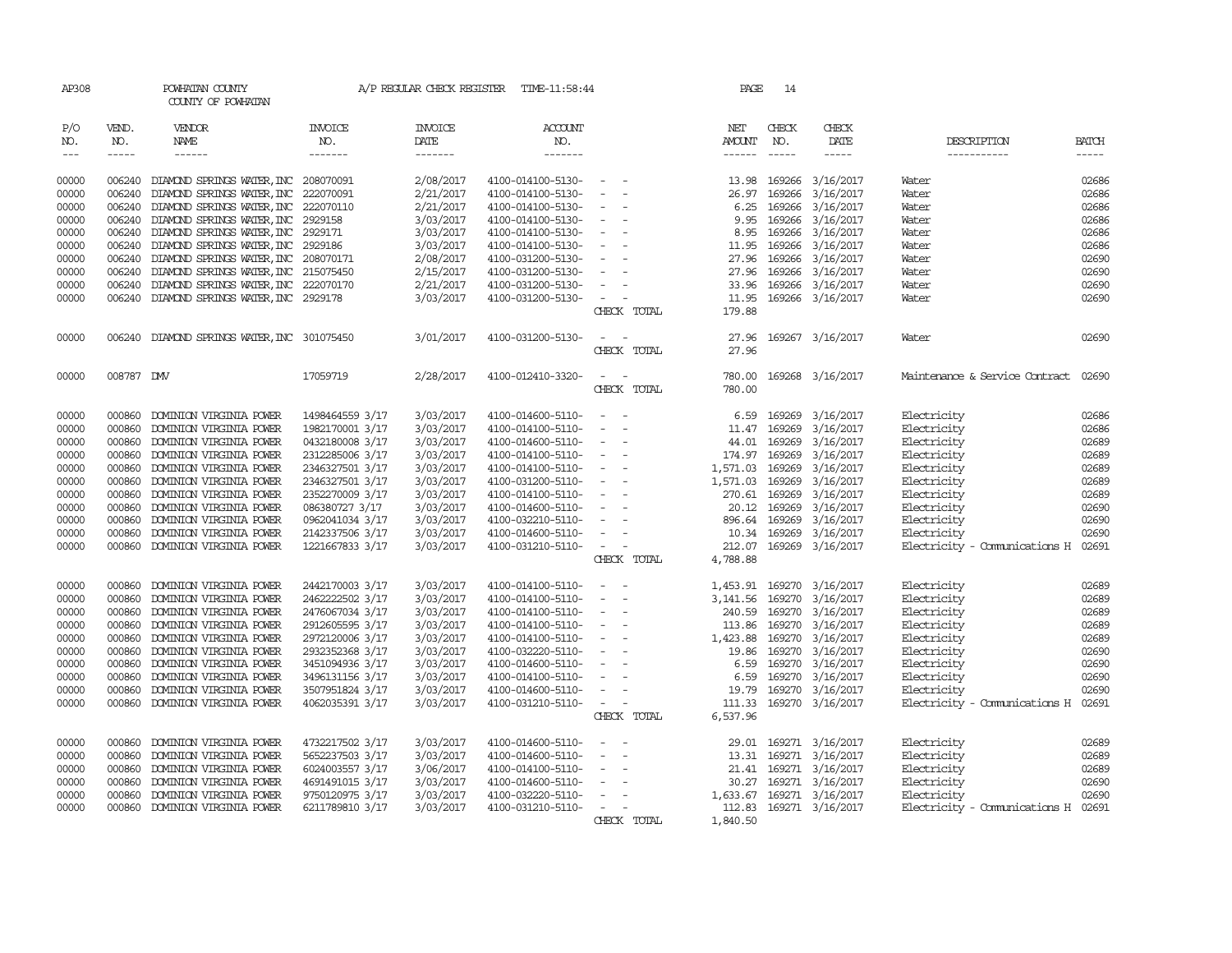| AP308                       |                             | POWHATAN COUNTY<br>COUNTY OF POWHATAN |                           | A/P REGULAR CHECK REGISTER                | TIME-11:58:44                    |                          | PAGE                           | 15                          |                        |                                |                               |
|-----------------------------|-----------------------------|---------------------------------------|---------------------------|-------------------------------------------|----------------------------------|--------------------------|--------------------------------|-----------------------------|------------------------|--------------------------------|-------------------------------|
| P/O<br>NO.<br>$\frac{1}{2}$ | VEND.<br>NO.<br>$- - - - -$ | VENDOR<br>NAME<br>------              | INVOICE<br>NO.<br>------- | <b>INVOICE</b><br>DATE<br>$- - - - - - -$ | <b>ACCOUNT</b><br>NO.<br>------- |                          | NET<br>AMOUNT<br>$- - - - - -$ | CHECK<br>NO.<br>$- - - - -$ | CHECK<br>DATE<br>----- | DESCRIPTION<br>-----------     | <b>BATCH</b><br>$\frac{1}{2}$ |
|                             |                             |                                       |                           |                                           |                                  |                          |                                |                             |                        |                                |                               |
| 00000                       | 011224                      | ELECTRONIC SYSTEMS, INC.              | IN586284                  | 12/21/2016                                | 4100-012100-3320-                |                          | $.02\,$                        | 169272                      | 3/16/2017              | Maintenance & Service Contract | 02686                         |
| 00000                       | 011224                      | ELECTRONIC SYSTEMS, INC.              | IN586284                  | 12/21/2016                                | 4100-035100-3320-                | $\sim$                   | 2.13                           | 169272                      | 3/16/2017              | Landscaping - Animal Control   | 02686                         |
| 00000                       | 011224                      | ELECTRONIC SYSTEMS, INC.              | IN586284                  | 12/21/2016                                | 4100-012310-3320-                |                          | 95.28                          | 169272                      | 3/16/2017              | Maintenance & Service Contract | 02686                         |
| 00000                       | 011224                      | ELECTRONIC SYSTEMS, INC.              | IN586284                  | 12/21/2016                                | 4100-012200-3320-                |                          | 78.20                          | 169272                      | 3/16/2017              | Maintenance & Service Contract | 02686                         |
| 00000                       | 011224                      | ELECTRONIC SYSTEMS, INC.              | IN586284                  | 12/21/2016                                | 4100-031210-3320-                |                          | 62.00                          |                             | 169272 3/16/2017       | Maintenance and Service Contra | 02686                         |
| 00000                       | 011224                      | ELECTRONIC SYSTEMS, INC.              | IN586284                  | 12/21/2016                                | 4100-031200-3320-                | $\overline{\phantom{a}}$ |                                | 80.34 169272                | 3/16/2017              | Maintenance & Service Contract | 02686                         |
| 00000                       | 011224                      | ELECTRONIC SYSTEMS, INC.              | IN586284                  | 12/21/2016                                | 4100-012410-3320-                |                          | 68.12                          | 169272                      | 3/16/2017              | Maintenance & Service Contract | 02686                         |
| 00000                       | 011224                      | ELECTRONIC SYSTEMS, INC.              | 628970                    | 2/21/2017                                 | 4100-035100-3320-                |                          | 29.52                          | 169272                      | 3/16/2017              | Landscaping - Animal Control   | 02689                         |
| 00000                       | 011224                      | ELECTRONIC SYSTEMS, INC.              | 628970                    | 2/21/2017                                 | 4100-014100-3320-                |                          | 14.00                          | 169272                      | 3/16/2017              | Maintenance & Service Contract | 02689                         |
| 00000                       | 011224                      | ELECTRONIC SYSTEMS, INC.              | 628970                    | 2/21/2017                                 | 4100-012310-3320-                |                          | 116.56                         | 169272                      | 3/16/2017              | Maintenance & Service Contract | 02689                         |
| 00000                       | 011224                      | ELECTRONIC SYSTEMS, INC.              | 628970                    | 2/21/2017                                 | 4100-031210-3320-                |                          | 87.04                          | 169272                      | 3/16/2017              | Maintenance and Service Contra | 02689                         |
| 00000                       | 011224                      | ELECTRONIC SYSTEMS, INC.              | 628970                    | 2/21/2017                                 | 4100-081500-3320-                |                          | 14.00                          | 169272                      | 3/16/2017              | Maintenance & Service Contract | 02689                         |
| 00000                       | 011224                      | ELECTRONIC SYSTEMS, INC.              | 628970                    | 2/21/2017                                 | 4100-012200-3320-                | $\overline{\phantom{a}}$ | 29.51                          | 169272                      | 3/16/2017              | Maintenance & Service Contract | 02689                         |
| 00000                       | 011224                      | ELECTRONIC SYSTEMS, INC.              | 628970                    | 2/21/2017                                 | 4100-012220-3320-                |                          | 29.52                          | 169272                      | 3/16/2017              | Maintenance and service contra | 02689                         |
| 00000                       | 011224                      | ELECTRONIC SYSTEMS, INC.              | 628970                    | 2/21/2017                                 | 4100-071110-3320-                |                          | 14.00                          | 169272                      | 3/16/2017              | General Maintenance            | 02689                         |
| 00000                       | 011224                      | ELECTRONIC SYSTEMS, INC.              | 628970                    | 2/21/2017                                 | 4100-014100-3320-                |                          | 14.00                          |                             | 169272 3/16/2017       | Maintenance & Service Contract | 02689                         |
| 00000                       | 011224                      | ELECTRONIC SYSTEMS, INC.              | 628970                    | 2/21/2017                                 | 4100-031200-3320-                |                          | 188.56                         |                             | 169272 3/16/2017       | Maintenance & Service Contract | 02689                         |
| 00000                       | 011224                      | ELECTRONIC SYSTEMS, INC.              | 628970                    | 2/21/2017                                 | 4100-012410-3320-                |                          | 199.02                         |                             | 169272 3/16/2017       | Maintenance & Service Contract | 02689                         |
|                             |                             |                                       |                           |                                           |                                  | CHECK TOTAL              | 1,121.82                       |                             |                        |                                |                               |
| 00000                       |                             | 009763 ENGLISBY, MARK E. PC           | 8005845                   | 3/03/2017                                 | 4100-021200-3150-                |                          | 240.00                         |                             | 169275 3/16/2017       | Outside Counsel                | 02686                         |
| 00000                       | 009763                      | ENGLISBY, MARK E. PC                  | 8005848                   | 3/03/2017                                 | 4100-021200-3150-                |                          | 120.00                         |                             | 169275 3/16/2017       | Outside Counsel                | 02686                         |
|                             |                             |                                       |                           |                                           |                                  | CHECK TOTAL              | 360.00                         |                             |                        |                                |                               |
| 00000                       |                             | 010410 FAIRWAY SERVICES LLC           | 30717                     | 3/07/2017                                 | 4100-014600-3310-                |                          | 430.00                         |                             | 169276 3/16/2017       | Repairs and Maintenance        | 02686                         |
|                             |                             |                                       |                           |                                           |                                  | CHECK TOTAL              | 430.00                         |                             |                        |                                |                               |
| 00000                       | 008336                      | FERGUSON ENTERPRISES INC.             | 4200670                   | 2/27/2017                                 | 4100-014100-3310-                |                          | 85.29                          |                             | 169277 3/16/2017       | Repairs & Maintenance          | 02686                         |
| 00000                       | 008336                      | FERGUSON ENTERPRISES INC.             | 4200692                   | 2/27/2017                                 | 4100-014100-3310-                | $\overline{\phantom{a}}$ | 111.69                         |                             | 169277 3/16/2017       | Repairs & Maintenance          | 02686                         |
| 00000                       | 008336                      | FERGUSON ENTERPRISES INC.             | 4200700                   | 2/27/2017                                 | 4100-014100-3310-                |                          | 147.84                         |                             | 169277 3/16/2017       | Repairs & Maintenance          | 02686                         |
| 00000                       | 008336                      | FERGUSON ENTERPRISES INC.             | 4200733                   | 2/27/2017                                 | 4100-014100-3310-                | $\overline{\phantom{a}}$ | 21.83                          |                             | 169277 3/16/2017       | Repairs & Maintenance          | 02686                         |
| 00000                       |                             | 008336 FERGUSON ENTERPRISES INC.      | 4200795                   | 2/27/2017                                 | 4100-014100-6004-                |                          | 46.00                          |                             | 169277 3/16/2017       | Tools and Equipment            | 02687                         |
|                             |                             |                                       |                           |                                           |                                  | CHECK TOTAL              | 412.65                         |                             |                        |                                |                               |
| 00000                       |                             |                                       | 8035411                   | 2/24/2017                                 | 4100-021200-3150-                |                          |                                |                             | 169278 3/16/2017       | Outside Counsel                | 02687                         |
|                             | 007554                      | GORDON, DODSON, GORDON AND            |                           |                                           |                                  |                          | 120.00                         |                             |                        | Outside Counsel                |                               |
| 00000                       | 007554                      | GORDON, DODSON, GORDON AND            | 8035412                   | 2/24/2017                                 | 4100-021200-3150-                | CHECK TOTAL              | 120.00<br>240.00               |                             | 169278 3/16/2017       |                                | 02687                         |
|                             |                             |                                       |                           |                                           |                                  |                          |                                |                             |                        |                                |                               |
| 00000                       |                             | 006013 GRAINGER                       | 9375194074                | 3/02/2017                                 | 4100-014100-3310-                | CHECK TOTAL              | 94.74<br>94.74                 |                             | 169279 3/16/2017       | Repairs & Maintenance          | 02687                         |
|                             |                             |                                       |                           |                                           |                                  |                          |                                |                             |                        |                                |                               |
| 00000                       | 010310                      | GROSSE, RACHEL                        | SNACKS 3/10/17            | 3/10/2017                                 | 4100-083500-6014-                |                          | 31.74                          |                             | 169280 3/16/2017       | Other Operating Supplies       | 02689                         |
| 00000                       |                             | 010310 GROSSE, RACHEL                 | VAN GAS 2/17              | 2/24/2017                                 | 4100-083500-6008-                |                          | 27.05                          |                             | 169280 3/16/2017       | Gas/Grease/0il                 | 02689                         |
|                             |                             |                                       |                           |                                           |                                  | CHECK TOTAL              | 58.79                          |                             |                        |                                |                               |
| 00000                       |                             | 011790 HOUTSMA, DONALD                | BASS PRO 3/4/17           | 3/04/2017                                 | 4100-032200-3310-                |                          | 26.97                          |                             | 169281 3/16/2017       | Equipment Repair               | 02691                         |
|                             |                             |                                       |                           |                                           |                                  | CHECK TOTAL              | 26.97                          |                             |                        |                                |                               |
| 00000                       | 000120                      | <b>JAMES RIVER AIR</b>                | S75312                    | 2/24/2017                                 | 4100-014100-3308-                |                          | 653.03                         | 169282                      | 3/16/2017              | HVAC Service and Repairs       | 02687                         |
| 00000                       | 000120                      | <b>JAMES RIVER AIR</b>                | S76649                    | 2/10/2017                                 | 4100-014100-3308-                |                          | 414.19                         | 169282                      | 3/16/2017              | HVAC Service and Repairs       | 02687                         |
| 00000                       | 000120                      | JAMES RIVER AIR                       | S77443                    | 2/07/2017                                 | 4100-014100-3308-                |                          | 1,008.71                       |                             | 169282 3/16/2017       | HVAC Service and Repairs       | 02687                         |
|                             |                             |                                       |                           |                                           |                                  | CHECK TOTAL              | 2,075.93                       |                             |                        |                                |                               |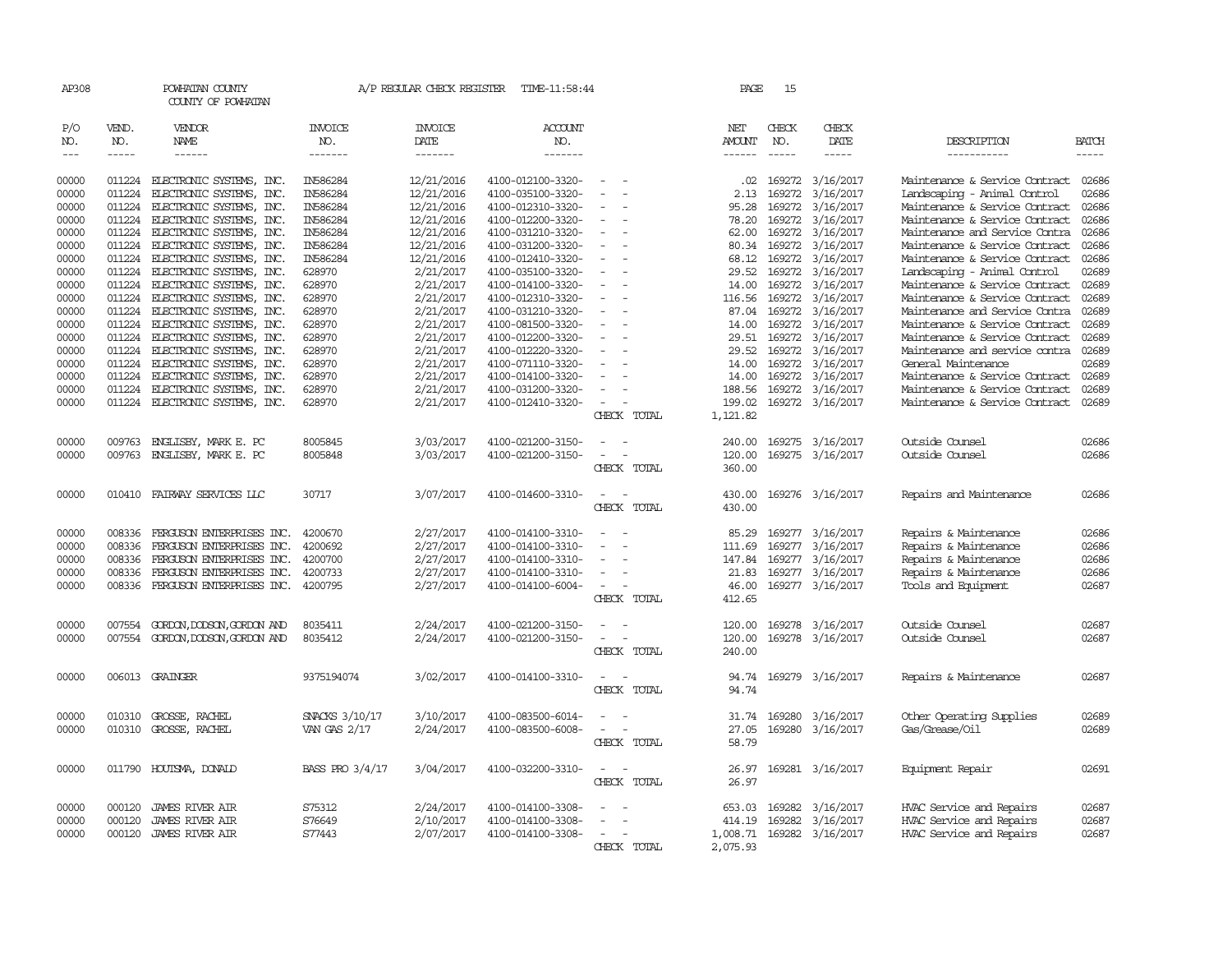| AP308      |              | POWHATAN COUNTY<br>COUNTY OF POWHATAN |                        | A/P REGULAR CHECK REGISTER | TIME-11:58:44         |                                    | PAGE          | 16           |                        |                                |              |
|------------|--------------|---------------------------------------|------------------------|----------------------------|-----------------------|------------------------------------|---------------|--------------|------------------------|--------------------------------|--------------|
| P/O<br>NO. | VEND.<br>NO. | <b>VENDOR</b><br>NAME                 | <b>INVOICE</b><br>NO.  | <b>INVOICE</b><br>DATE     | <b>ACCOUNT</b><br>NO. |                                    | NET<br>AMOUNT | CHECK<br>NO. | CHECK<br>DATE          | DESCRIPTION                    | <b>BATCH</b> |
| $---$      | $- - - - -$  | ------                                | -------                | -------                    | -------               |                                    | $- - - - - -$ | $- - - - -$  | $- - - - -$            | -----------                    | $- - - - -$  |
| 00000      | 008381       | JAMES RIVER PETROLEUM                 | 97A                    | 3/01/2017                  | 4100-035100-6008-     |                                    | 686.66        | 169283       | 3/16/2017              | Gas/Grease/Oil                 | 02692        |
| 00000      | 008381       | JAMES RIVER PETROLEUM                 | 97A                    | 3/01/2017                  | 4100-031200-6008-     |                                    | 4,276.19      | 169283       | 3/16/2017              | Gas/Grease/Oil                 | 02692        |
| 00000      | 008381       | JAMES RIVER PETROLEUM                 | 97B                    | 3/01/2017                  | 4100-032200-5120-     |                                    | 3,669.38      | 169283       | 3/16/2017              | Apparatus Fuel                 | 02692        |
| 00000      | 008381       | JAMES RIVER PETROLEUM                 | 97C                    | 3/01/2017                  | 4100-032200-5120-     | $\overline{\phantom{a}}$           | 196.41        | 169283       | 3/16/2017              | Apparatus Fuel                 | 02692        |
| 00000      | 008381       | JAMES RIVER PETROLEUM                 | 97D                    | 3/01/2017                  | 4100-014100-6008-     |                                    | 419.96        | 169283       | 3/16/2017              | Gas/Grease/Oil                 | 02692        |
| 00000      | 008381       | JAMES RIVER PEIROLEUM                 | 97D                    | 3/01/2017                  | 4100-014500-6008-     |                                    | 509.83        | 169283       | 3/16/2017              | Gas/Grease/Oil                 | 02692        |
| 00000      | 008381       | JAMES RIVER PETROLEUM                 | 97E                    | 3/01/2017                  | 4100-014300-6008-     |                                    | 21.44         | 169283       | 3/16/2017              | Gas/Grease/Oil                 | 02692        |
| 00000      | 008381       | JAMES RIVER PETROLEUM                 | 97G                    | 3/01/2017                  | 4100-034100-6009-     | $\sim$                             | 260.43        | 169283       | 3/16/2017              | Auto Parts/Repairs             | 02692        |
| 00000      | 008381       | JAMES RIVER PEIROLEUM                 | 97H                    | 3/01/2017                  | 4100-081100-6008-     | $\sim$                             | 197.80        | 169283       | 3/16/2017              | Gas/Grease/Oil                 | 02692        |
| 00000      |              | 008381 JAMES RIVER PETROLEUM          | 97I                    | 3/01/2017                  | 4100-083500-6008-     | $\overline{\phantom{a}}$           | 70.38         |              | 169283 3/16/2017       | Gas/Grease/Oil                 | 02692        |
|            |              |                                       |                        |                            |                       | CHECK TOTAL                        | 10,308.48     |              |                        |                                |              |
| 00000      |              | 006629 LANDSCAPE SUPPLY, INC.         | 0596319-IN             | 3/08/2017                  | 4100-014500-3190-     | $\sim$<br>$\overline{\phantom{a}}$ | 356.01        |              | 169285 3/16/2017       | Grounds Maintenance            | 02687        |
|            |              |                                       |                        |                            |                       | CHECK TOTAL                        | 356.01        |              |                        |                                |              |
| 00000      |              | 008885 MARTIN, PEGGY                  | <b>MILEAGE 3-10-17</b> | 3/10/2017                  | 4100-073100-5510-     |                                    | 34.56         |              | 169286 3/16/2017       | Travel/Mileage/Parking/Tolls   | 02687        |
|            |              |                                       |                        |                            |                       | CHECK TOTAL                        | 34.56         |              |                        |                                |              |
| 00000      |              | 011354 MATTHEW BENDER & CO, INC.      | 88180263               | 11/10/2016                 | 4100-012210-6012-     | $\overline{a}$<br>$\sim$           | 22.44         |              | 169287 3/16/2017       | Books & Subscriptions          | 02687        |
|            |              |                                       |                        |                            |                       | CHECK TOTAL                        | 22.44         |              |                        |                                |              |
| 00000      |              | 006146 MCCLELLAN, WENDY SUSAN         | 8480                   | 3/12/2017                  | 4100-031710-6001-     |                                    | 29.56         | 169288       | 3/16/2017              | Office Supplies                | 02689        |
| 00000      |              | 006146 MCCLELLAN, WENDY SUSAN         | 8625                   | 3/13/2017                  | 4100-031710-6001-     |                                    | 45.74         |              | 169288 3/16/2017       | Office Supplies                | 02689        |
|            |              |                                       |                        |                            |                       | CHECK TOTAL                        | 75.30         |              |                        |                                |              |
| 00000      | 011700       | MERIDIAN ENVIRONMENTAL                | 307                    | 3/10/2017                  | 4100-014100-3310-     | $\overline{\phantom{a}}$           | 2,490.00      | 169289       | 3/16/2017              | Repairs & Maintenance          | 02687        |
|            |              |                                       |                        |                            |                       | CHECK TOTAL                        | 2,490.00      |              |                        |                                |              |
| 00000      |              | 006610 MO-JOHNS SANITATION            | 98484                  | 2/28/2016                  | 4100-014600-3311-     |                                    | 125.00        | 169290       | 3/16/2017              | Portable Bathrooms             | 02687        |
| 00000      |              | 006610 MO-JOHNS SANITATION            | 98485                  | 2/28/2017                  | 4100-014600-3311-     |                                    | 29.43         | 169290       | 3/16/2017              | Portable Bathrooms             | 02687        |
| 00000      |              | 006610 MO-JOHNS SANITATION            | 98486                  | 2/28/2016                  | 4100-014600-3311-     | $\overline{\phantom{a}}$           | 95.43         |              | 169290 3/16/2017       | Portable Bathrooms             | 02687        |
|            |              |                                       |                        |                            |                       | CHECK TOTAL                        | 249.86        |              |                        |                                |              |
| 00000      | 009281       | OVERDRIVE, INC.                       | 1369000124050          | 3/09/2017                  | 4100-073100-6012-     |                                    | 7.99          |              | 169291 3/16/2017       | Books & Subscriptions          | 02687        |
|            |              |                                       |                        |                            |                       | CHECK TOTAL                        | 7.99          |              |                        |                                |              |
| 00000      | 000375       | PIEDMONT REGIONAL JAIL                | 2931                   | 2/28/2017                  | 4100-033400-3841-     | $\overline{\phantom{a}}$           | 28,288.00     |              | 169292 3/16/2017       | Detention of Adults            | 02689        |
|            |              |                                       |                        |                            |                       | CHECK TOTAL                        | 28,288.00     |              |                        |                                |              |
| 00000      | 001250       | POWHATAN AUTO & TRACTOR               | 434264                 | 2/02/2017                  | 4100-014500-3319-     |                                    | 14.49         | 169293       | 3/16/2017              | Equipment Repairs and Maintena | 02687        |
| 00000      | 001250       | POWHATAN AUTO & TRACTOR               | 435238                 | 2/09/2017                  | 4100-014100-6009-     |                                    | 3.69          | 169293       | 3/16/2017              | Auto Parts & Repairs           | 02687        |
| 00000      | 001250       | POWHATAN AUTO & TRACTOR               | 438952                 | 3/07/2017                  | 4100-031200-6009-     | $\sim$                             | 39.99         |              | 169293 3/16/2017       | Auto Parts/Repairs             | 02689        |
|            |              |                                       |                        |                            |                       | CHECK TOTAL                        | 58.17         |              |                        |                                |              |
| 00000      |              | 009612 POWHATAN COLLISION AND         | 1203987                | 3/09/2017                  | 4100-034100-6008-     |                                    | 56.81         |              | 169294 3/16/2017       | Gas/Grease/Oil                 | 02687        |
|            |              |                                       |                        |                            |                       | CHECK TOTAL                        | 56.81         |              |                        |                                |              |
| 00000      | 005050       | POWHATAN LOCK SERVICES                | 1252                   | 2/28/2017                  | 4100-014600-3310-     | $\sim$<br>$\sim$                   | 49.90         |              | 169295 3/16/2017       | Repairs and Maintenance        | 02687        |
|            |              |                                       |                        |                            |                       | CHECK TOTAL                        | 49.90         |              |                        |                                |              |
| 00000      |              | 006474 PROGRESSIVE AUTO WORKS         | 33375                  | 3/03/2017                  | 4100-031200-6008-     |                                    |               |              | 55.86 169296 3/16/2017 | Gas/Grease/Oil                 | 02689        |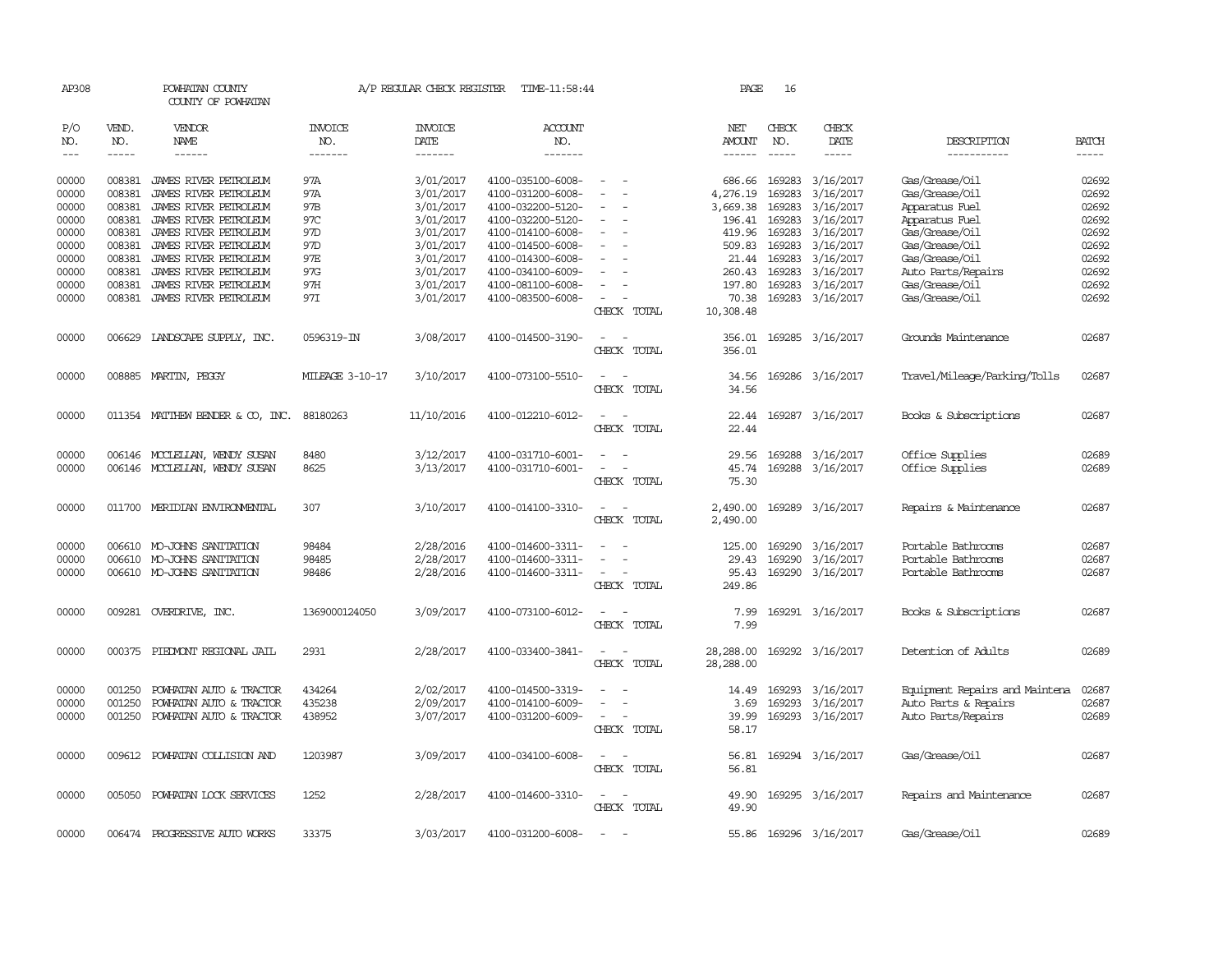| AP308                                     |                                      | POWHATAN COUNTY<br>COUNTY OF POWHATAN                                                                                                                |                                                                    | A/P REGULAR CHECK REGISTER                                    | TIME-11:58:44                                                                                         |                                                                                                                             | PAGE                                             | 17                                                    |                                                                                    |                                                                                                                         |                                           |
|-------------------------------------------|--------------------------------------|------------------------------------------------------------------------------------------------------------------------------------------------------|--------------------------------------------------------------------|---------------------------------------------------------------|-------------------------------------------------------------------------------------------------------|-----------------------------------------------------------------------------------------------------------------------------|--------------------------------------------------|-------------------------------------------------------|------------------------------------------------------------------------------------|-------------------------------------------------------------------------------------------------------------------------|-------------------------------------------|
| P/O<br>NO.                                | VEND.<br>NO.                         | VENDOR<br>NAME                                                                                                                                       | <b>INVOICE</b><br>NO.                                              | <b>INVOICE</b><br>DATE                                        | <b>ACCOUNT</b><br>NO.                                                                                 |                                                                                                                             | NET<br>AMOUNT                                    | CHECK<br>NO.                                          | CHECK<br>DATE                                                                      | DESCRIPTION                                                                                                             | <b>BATCH</b>                              |
| $\qquad \qquad - -$                       | $- - - - -$                          | ------                                                                                                                                               | -------                                                            | -------                                                       | -------                                                                                               |                                                                                                                             | $- - - - - -$                                    | $\frac{1}{2}$                                         | -----                                                                              | -----------                                                                                                             | $- - - - -$                               |
| 00000<br>00000<br>00000<br>00000<br>00000 | 006474<br>006474<br>006474           | 006474 PROGRESSIVE AUTO WORKS<br>PROGRESSIVE AUTO WORKS<br>PROGRESSIVE AUTO WORKS<br>PROGRESSIVE AUTO WORKS<br>006474 PROGRESSIVE AUTO WORKS         | 33377<br>33381<br>33382<br>33417<br>33420                          | 3/06/2017<br>3/07/2017<br>3/07/2017<br>3/09/2017<br>3/09/2017 | 4100-031200-6009-<br>4100-031200-6009-<br>4100-031200-6009-<br>4100-031200-6009-<br>4100-031200-6008- | $\overline{\phantom{a}}$<br>$\sim$<br>CHECK TOTAL                                                                           | 905.44<br>624.61<br>292.06<br>47.94<br>2,582.65  | 656.74 169296<br>169296<br>169296<br>169296<br>169296 | 3/16/2017<br>3/16/2017<br>3/16/2017<br>3/16/2017<br>3/16/2017                      | Auto Parts/Repairs<br>Auto Parts/Repairs<br>Auto Parts/Repairs<br>Auto Parts/Repairs<br>Gas/Grease/Oil                  | 02689<br>02689<br>02689<br>02689<br>02689 |
| 00000<br>00000<br>00000<br>00000<br>00000 | 000620<br>000620<br>000620<br>000620 | R. C. GOODWYN & SONS, INC<br>R. C. GOODWYN & SONS, INC<br>R. C. GOODWYN & SONS, INC<br>R. C. GOODWYN & SONS, INC<br>000620 R. C. GOODWYN & SONS, INC | 0754604<br>0754813<br>0755151<br>0755241<br>0755661                | 2/23/2017<br>2/24/2017<br>2/27/2017<br>2/28/2017<br>3/02/2017 | 4100-014100-3310-<br>4100-014100-3310-<br>4100-014100-3310-<br>4100-014100-3310-<br>4100-014500-3190- | $\sim$<br>$\overline{\phantom{a}}$<br>$\equiv$<br>$\sim$<br>$\overline{\phantom{a}}$<br>CHECK TOTAL                         | 12.98<br>37.99<br>11.99<br>9.99<br>4.90<br>77.85 | 169297<br>169297                                      | 3/16/2017<br>3/16/2017<br>169297 3/16/2017<br>169297 3/16/2017<br>169297 3/16/2017 | Repairs & Maintenance<br>Repairs & Maintenance<br>Repairs & Maintenance<br>Repairs & Maintenance<br>Grounds Maintenance | 02687<br>02687<br>02687<br>02687<br>02687 |
| 00000<br>00000<br>00000                   | 006945                               | 006945 RECORDED BOOKS, LLC<br>RECORDED BOOKS, LLC<br>006945 RECORDED BOOKS, LLC                                                                      | 75493584<br>75494550<br>75499167                                   | 3/07/2017<br>3/08/2017<br>3/09/2017                           | 4100-073100-6012-<br>4100-073100-6012-<br>4100-073100-6012-                                           | $\overline{\phantom{a}}$<br>CHECK TOTAL                                                                                     | 119.94<br>64.92<br>259.83                        | 74.97 169298<br>169298                                | 3/16/2017<br>3/16/2017<br>169298 3/16/2017                                         | Books & Subscriptions<br>Books & Subscriptions<br>Books & Subscriptions                                                 | 02687<br>02687<br>02689                   |
| 00000                                     |                                      | 006201 RENGER, JEANIE AREHART                                                                                                                        | VEBA MIG 3/17                                                      | 3/13/2017                                                     | 4100-013200-5540-                                                                                     | CHECK TOTAL                                                                                                                 | 1,129.34                                         |                                                       | 1, 129.34 169299 3/16/2017                                                         | Conferences & Training                                                                                                  | 02687                                     |
| 00000                                     |                                      | 006323 ROTO-ROOTER                                                                                                                                   | 154763                                                             | 1/13/2017                                                     | 4100-032210-3310-                                                                                     | CHECK TOTAL                                                                                                                 | 955.00<br>955.00                                 |                                                       | 169300 3/16/2017                                                                   | Repairs & Maintenance                                                                                                   | 02687                                     |
| 00000<br>00000                            | 006253<br>006253                     | SALISBURY TIRE & EXHAUST<br>SALISBURY TIRE & EXHAUST                                                                                                 | 93234<br>0093205                                                   | 3/09/2017<br>3/08/2017                                        | 4100-031200-6008-<br>4100-032200-6009-                                                                | $\sim$<br>$\overline{\phantom{a}}$<br>CHECK TOTAL                                                                           | 52.01<br>28.23<br>80.24                          |                                                       | 169301 3/16/2017<br>169301 3/16/2017                                               | Gas/Grease/Oil<br>Auto Repairs and Parts                                                                                | 02689<br>02691                            |
| 00000                                     |                                      | 007157 SHORES COLLISION, INC.                                                                                                                        | 17-11133                                                           | 3/10/2017                                                     | 4100-031200-6009-                                                                                     | CHECK TOTAL                                                                                                                 | 457.20<br>457.20                                 |                                                       | 169302 3/16/2017                                                                   | Auto Parts/Repairs                                                                                                      | 02689                                     |
| 00000<br>00000<br>00000                   | 006565<br>006565<br>006565 SPRINT    | SPRINT<br>SPRINT                                                                                                                                     | 91022172074907<br>91022172074908<br>91022172074910                 | 2/28/2017<br>2/28/2017<br>2/28/2017                           | 4100-012510-5240-<br>4100-012510-5240-<br>4100-012510-5240-                                           | $\overline{\phantom{a}}$<br>CHECK TOTAL                                                                                     | 20.22<br>.91<br>1.31<br>22.44                    |                                                       | 169304 3/16/2017<br>169304 3/16/2017<br>169304 3/16/2017                           | Long Distance<br>Long Distance<br>Long Distance                                                                         | 02687<br>02687<br>02687                   |
| 00000                                     |                                      | 007450 THOMSON REUTERS -                                                                                                                             | 835726133                                                          | 3/01/2017                                                     | 4100-031200-3320-                                                                                     | $\frac{1}{2} \left( \frac{1}{2} \right) \left( \frac{1}{2} \right) = \frac{1}{2} \left( \frac{1}{2} \right)$<br>CHECK TOTAL | 246.26<br>246.26                                 |                                                       | 169305 3/16/2017                                                                   | Maintenance & Service Contract                                                                                          | 02689                                     |
| 00000                                     |                                      | 009574 UNIQUE MANAGEMENT                                                                                                                             | 441330                                                             | 3/01/2017                                                     | 4100-073100-6012-                                                                                     | $\sim$<br>CHECK TOTAL                                                                                                       | 79.60<br>79.60                                   |                                                       | 169306 3/16/2017                                                                   | Books & Subscriptions                                                                                                   | 02688                                     |
| 00000                                     |                                      | 006721 UNIVERSITY OF VIRGINIA                                                                                                                        | 31032                                                              | 3/14/2017                                                     | 4100-012410-5540-                                                                                     | $\overline{a}$<br>$\sim$<br>CHECK TOTAL                                                                                     | 80.00<br>80.00                                   |                                                       | 169308 3/16/2017                                                                   | Conferences & Training                                                                                                  | 02689                                     |
| 00000<br>00000<br>00000<br>00000<br>00000 | 008126<br>008126<br>008126           | VERIZON<br>VERIZON<br>VERIZON<br>008126 VERIZON<br>008126 VERIZON                                                                                    | 9781572835<br>9781270244<br>9781270244<br>9781270244<br>9781270244 | 3/06/2017<br>3/01/2017<br>3/01/2017<br>3/01/2017<br>3/01/2017 | 100-000100-0006-<br>4100-012100-5250-<br>4100-012510-5250-<br>4100-012510-5270-<br>4100-014100-5250-  | $\overline{\phantom{a}}$                                                                                                    | 40.03<br>49.72<br>45.20<br>200.02                | 169309<br>169309<br>169309<br>169309<br>455.22 169309 | 3/16/2017<br>3/16/2017<br>3/16/2017<br>3/16/2017<br>3/16/2017                      | Due from Other Agencies<br>Cell Phones<br>Cell Phones<br>Network Service Connection<br>Cell Phones                      | 02688<br>02688<br>02688<br>02688<br>02688 |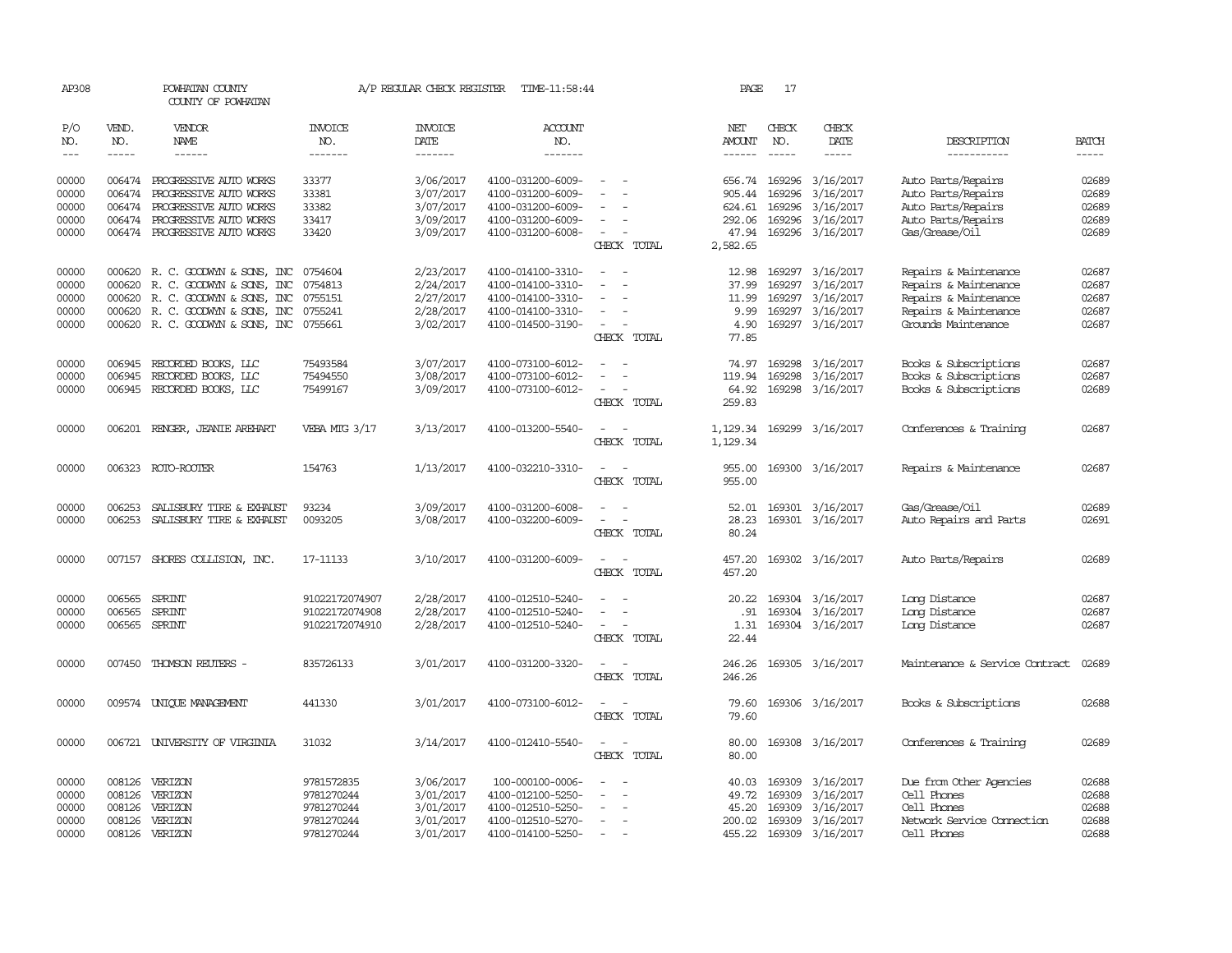| AP308                                                                                                                      |                                                                                                                                | POWHATAN COUNTY<br>COUNTY OF POWHATAN                                                                                                                         |                                                                                                                                                                                                                                                                        | A/P REGULAR CHECK REGISTER                                                                                                                                                         | TIME-11:58:44                                                                                                                                                                                                                                                                                     |                                                                          | PAGE                                                                                                                    | 18                                                                                                               |                                                                                                                                                                                                         |                                                                                                                                                                                                                                                                                                               |                                                                                                                            |
|----------------------------------------------------------------------------------------------------------------------------|--------------------------------------------------------------------------------------------------------------------------------|---------------------------------------------------------------------------------------------------------------------------------------------------------------|------------------------------------------------------------------------------------------------------------------------------------------------------------------------------------------------------------------------------------------------------------------------|------------------------------------------------------------------------------------------------------------------------------------------------------------------------------------|---------------------------------------------------------------------------------------------------------------------------------------------------------------------------------------------------------------------------------------------------------------------------------------------------|--------------------------------------------------------------------------|-------------------------------------------------------------------------------------------------------------------------|------------------------------------------------------------------------------------------------------------------|---------------------------------------------------------------------------------------------------------------------------------------------------------------------------------------------------------|---------------------------------------------------------------------------------------------------------------------------------------------------------------------------------------------------------------------------------------------------------------------------------------------------------------|----------------------------------------------------------------------------------------------------------------------------|
| P/O<br>NO.<br>$---$                                                                                                        | VEND.<br>NO.<br>$\frac{1}{2}$                                                                                                  | VENDOR<br>NAME<br>$- - - - - -$                                                                                                                               | <b>INVOICE</b><br>NO.<br>-------                                                                                                                                                                                                                                       | <b>INVOICE</b><br>DATE<br>-------                                                                                                                                                  | <b>ACCOUNT</b><br>NO.<br>-------                                                                                                                                                                                                                                                                  |                                                                          | NET<br><b>AMOUNT</b><br>$- - - - - -$                                                                                   | CHECK<br>NO.<br>$\frac{1}{2}$                                                                                    | CHECK<br>DATE<br>$\frac{1}{2}$                                                                                                                                                                          | DESCRIPTION<br>-----------                                                                                                                                                                                                                                                                                    | <b>BATCH</b><br>-----                                                                                                      |
| 00000<br>00000<br>00000<br>00000                                                                                           | 008126<br>008126<br>008126<br>008126                                                                                           | VERIZON<br>VERIZON<br>VERIZON<br>VERIZON                                                                                                                      | 9781270244<br>9781270244<br>9781270244<br>9781270244                                                                                                                                                                                                                   | 3/01/2017<br>3/01/2017<br>3/01/2017<br>3/01/2017                                                                                                                                   | 4100-032200-5250-<br>4100-033300-5250-<br>4100-034100-5250-<br>4100-035500-5250-                                                                                                                                                                                                                  |                                                                          | 394.59<br>15.97<br>149.16<br>49.72                                                                                      | 169309<br>169309<br>169309<br>169309                                                                             | 3/16/2017<br>3/16/2017<br>3/16/2017<br>3/16/2017                                                                                                                                                        | Cell Phones<br>Cell Phones<br>Cell Phones<br>Cell Phones                                                                                                                                                                                                                                                      | 02688<br>02688<br>02688<br>02688                                                                                           |
| 00000<br>00000<br>00000<br>00000<br>00000<br>00000                                                                         | 008126<br>008126<br>008126<br>008126<br>008126<br>008126                                                                       | VERIZON<br>VERIZON<br>VERIZON<br>VERIZON<br>VERIZON<br>VERIZON                                                                                                | 9781270244<br>9781270244<br>9781270244<br>9781572835<br>9781572835<br>9781296525                                                                                                                                                                                       | 3/01/2017<br>3/01/2017<br>3/01/2017<br>3/06/2017<br>3/06/2017<br>3/01/2017                                                                                                         | 4100-071110-5250-<br>4100-073100-5250-<br>4100-081100-5250-<br>4100-012510-5260-<br>4100-035500-5260-<br>4100-031200-5250-                                                                                                                                                                        | CHECK TOTAL                                                              | 35.20<br>70.40<br>75.21<br>40.01<br>40.01<br>4,006.12<br>5,666.58                                                       | 169309<br>169309<br>169309<br>169309<br>169309                                                                   | 3/16/2017<br>3/16/2017<br>3/16/2017<br>3/16/2017<br>3/16/2017<br>169309 3/16/2017                                                                                                                       | Cell Phones<br>Cell Phones<br>Cell Phones<br>Internet Usage<br>Internet<br>Cell Phones                                                                                                                                                                                                                        | 02688<br>02688<br>02688<br>02688<br>02688<br>02691                                                                         |
| 00000<br>00000<br>00000<br>00000<br>00000<br>00000<br>00000<br>00000<br>00000<br>00000<br>00000<br>00000<br>00000<br>00000 | 011169<br>011169<br>011169<br>011169<br>011169<br>011169<br>011169<br>011169<br>011169<br>011169<br>011169<br>011169<br>011169 | VERIZON<br>VERIZON<br>VERIZON<br>VERIZON<br>VERIZON<br>VERIZON<br>011169 VERIZON<br>VERIZON<br>VERIZON<br>VERIZON<br>VERIZON<br>VERIZON<br>VERIZON<br>VERIZON | 8045985600 2/17<br>0401357783 3/17<br>8045983715 2/17<br>8045985600 2/17<br>8045985600 2/17<br>8045985600 2/17<br>8045985600 2/17<br>8045985600 2/17<br>8045985600 2/17<br>8045985600 2/17<br>8045985600 2/17<br>8045985600 2/17<br>8045985600 2/17<br>8045985600 2/17 | 2/28/2017<br>3/01/2017<br>2/28/2017<br>2/28/2017<br>2/28/2017<br>2/28/2017<br>2/28/2017<br>2/28/2017<br>2/28/2017<br>2/28/2017<br>2/28/2017<br>2/28/2017<br>2/28/2017<br>2/28/2017 | 100-000100-0006-<br>4100-031210-5230-<br>4100-031210-5232-<br>4100-012310-5230-<br>4100-012410-5230-<br>4100-012510-5230-<br>4100-012510-5270-<br>4100-014100-5230-<br>4100-014300-5230-<br>4100-021200-5230-<br>4100-031200-5230-<br>4100-032200-5230-<br>4100-032200-5260-<br>4100-032210-5230- | $\sim$<br>$\overline{\phantom{a}}$<br>$\overline{\phantom{a}}$<br>$\sim$ | 103.90<br>6.80<br>128.35<br>43.62<br>43.62<br>136.74<br>181.30<br>70.41<br>37.80<br>241.40<br>253.48<br>165.64<br>56.75 | 169310<br>169310<br>169310<br>169310<br>169310<br>34.57-169310<br>169310<br>169310<br>169310<br>169310<br>169310 | 169310 3/16/2017<br>3/16/2017<br>3/16/2017<br>3/16/2017<br>3/16/2017<br>3/16/2017<br>3/16/2017<br>3/16/2017<br>3/16/2017<br>169310 3/16/2017<br>169310 3/16/2017<br>3/16/2017<br>3/16/2017<br>3/16/2017 | Due from Other Agencies<br>Telephone Services<br>Wireline 911<br>Telephone Services<br>Telephone Services<br>Telephone Services<br>Network Service Connection<br>Telephone Services<br>Telephone Services<br>Telephone Services<br>Telephone Services<br>Telephone Services<br>Internet<br>Telephone Services | 02688<br>02688<br>02688<br>02688<br>02688<br>02688<br>02688<br>02688<br>02688<br>02688<br>02688<br>02688<br>02688<br>02688 |
| 00000<br>00000<br>00000<br>00000<br>00000<br>00000<br>00000<br>00000                                                       | 011169<br>011169<br>011169<br>011169<br>011169<br>011169<br>011169<br>011187                                                   | VERIZON<br>VERIZON<br>VERIZON<br>VERIZON<br>VERIZON<br>VERIZON<br>VERIZON<br>VERIZON BUSINESS                                                                 | 8045985600 2/17<br>8045985600 2/17<br>8045985600 2/17<br>8045985600 2/17<br>8045986057 2/17<br>8045986057 2/17<br>8047061627 3/17<br>63889136                                                                                                                          | 2/28/2017<br>2/28/2017<br>2/28/2017<br>2/28/2017<br>2/28/2017<br>2/28/2017<br>3/01/2017<br>3/10/2017                                                                               | 4100-034100-5230-<br>4100-035500-5230-<br>4100-071110-5230-<br>4100-073100-5230-<br>4100-031210-5230-<br>4100-031200-5230-<br>4100-031210-5232-<br>100-000100-0006-                                                                                                                               | CHECK TOTAL                                                              | 43.62<br>37.80<br>37.80<br>87.25<br>410.70<br>72.32<br>1,411.01<br>3,535.74<br>3.74                                     | 169310<br>169310<br>169310<br>169310<br>169310                                                                   | 3/16/2017<br>3/16/2017<br>3/16/2017<br>169310 3/16/2017<br>3/16/2017<br>3/16/2017<br>169310 3/16/2017<br>169311 3/16/2017                                                                               | Telephone Services<br>Telephone Services<br>Telephone Services<br>Telephone Services<br>Telephone Services<br>Telephone Services<br>Wireline 911<br>Due from Other Agencies                                                                                                                                   | 02688<br>02688<br>02688<br>02688<br>02688<br>02688<br>02689<br>02688                                                       |
| 00000<br>00000                                                                                                             | 011187                                                                                                                         | <b>VERIZON BUSINESS</b><br>008785 VERIZON CABS                                                                                                                | 63889136<br>M55049170617056                                                                                                                                                                                                                                            | 3/10/2017<br>3/24/2017                                                                                                                                                             | 4100-012510-5240-<br>4100-031210-5232-                                                                                                                                                                                                                                                            | CHECK TOTAL<br>$\sim$                                                    | 34.64<br>38.38                                                                                                          |                                                                                                                  | 169311 3/16/2017<br>283.37 169312 3/16/2017                                                                                                                                                             | Long Distance<br>Wireline 911                                                                                                                                                                                                                                                                                 | 02688<br>02691                                                                                                             |
| 00000                                                                                                                      | 008710                                                                                                                         | VIRGINIA BUSINESS SYSTEMS                                                                                                                                     | 20240292                                                                                                                                                                                                                                                               | 2/24/2017                                                                                                                                                                          | 4100-012100-3320-                                                                                                                                                                                                                                                                                 | CHECK TOTAL<br>CHECK TOTAL                                               | 283.37<br>199.95<br>199.95                                                                                              |                                                                                                                  | 169313 3/16/2017                                                                                                                                                                                        | Maintenance & Service Contract                                                                                                                                                                                                                                                                                | 02688                                                                                                                      |
| 00000<br>00000                                                                                                             | 009491 WIL<br>009491                                                                                                           | WL                                                                                                                                                            | 043265<br>0436266                                                                                                                                                                                                                                                      | 3/08/2017<br>3/08/2017                                                                                                                                                             | 4100-081100-3600-<br>4100-081100-3600-                                                                                                                                                                                                                                                            | CHECK TOTAL                                                              | 25.00<br>25.00<br>50.00                                                                                                 |                                                                                                                  | 169314 3/16/2017<br>169314 3/16/2017                                                                                                                                                                    | Advertising<br>Advertising                                                                                                                                                                                                                                                                                    | 02688<br>02688                                                                                                             |
| 00000<br>00000                                                                                                             |                                                                                                                                | 009611 WAGEWORKS, INC.<br>009611 WAGEWORKS, INC.                                                                                                              | FSA DEPEND 9/16<br>FSA MEDICAL9/16                                                                                                                                                                                                                                     | 9/30/2016<br>9/30/2016                                                                                                                                                             | 100-000200-0001-<br>100-000200-0001-                                                                                                                                                                                                                                                              | CHECK TOTAL                                                              | 125.00<br>2,172.93<br>2,297.93                                                                                          |                                                                                                                  | 169315 3/16/2017<br>169315 3/16/2017                                                                                                                                                                    | Payroll - Clearing Account<br>Payroll - Clearing Account                                                                                                                                                                                                                                                      | 02688<br>02688                                                                                                             |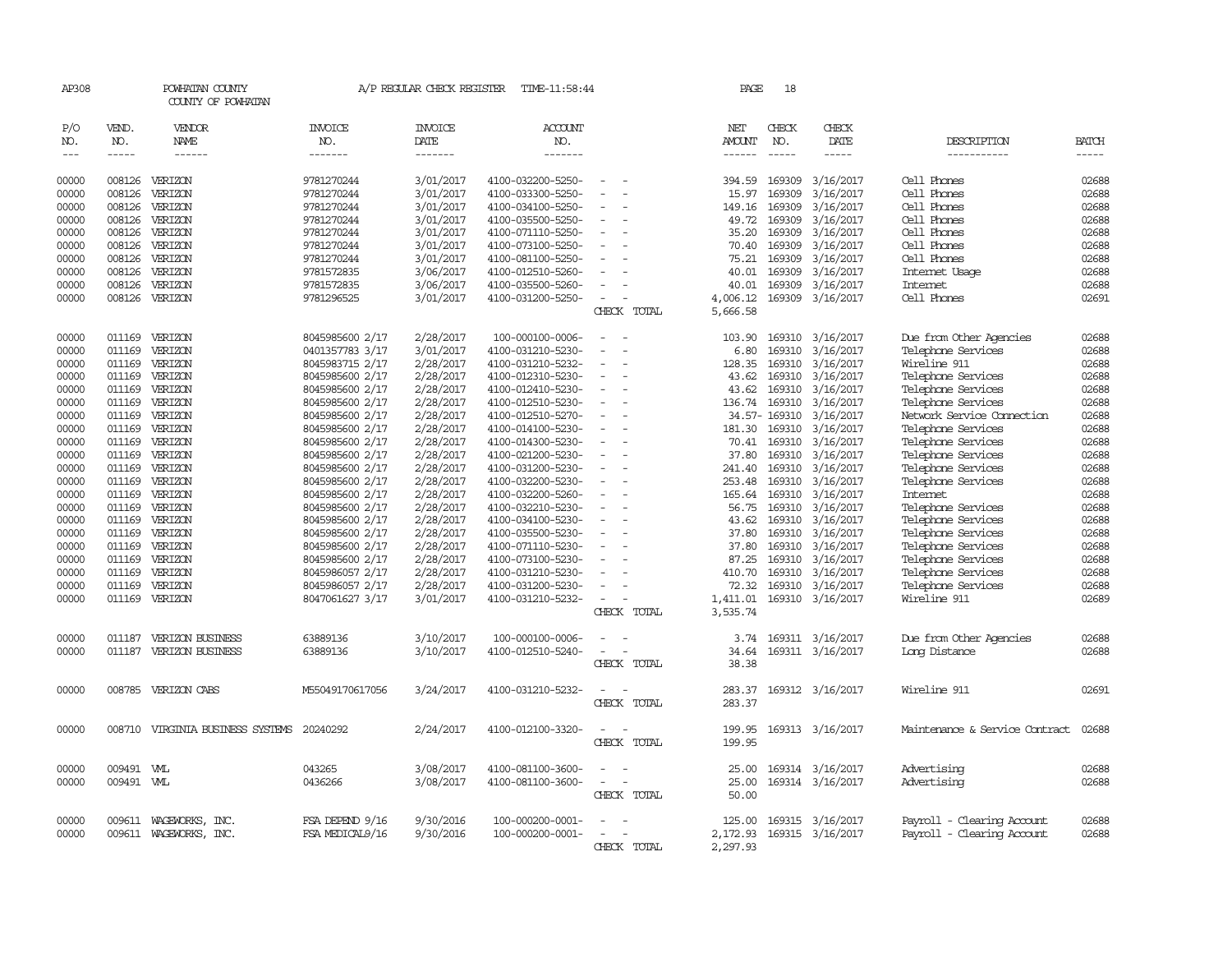| AP308                            |                                      | POWHATAN COUNTY<br>COUNTY OF POWHATAN                                                                |                                  | A/P REGULAR CHECK REGISTER                       | TIME-11:58:44                                                                    |                                                                                                                             | PAGE                       | 19                                                |                                                         |                                                                   |                                  |
|----------------------------------|--------------------------------------|------------------------------------------------------------------------------------------------------|----------------------------------|--------------------------------------------------|----------------------------------------------------------------------------------|-----------------------------------------------------------------------------------------------------------------------------|----------------------------|---------------------------------------------------|---------------------------------------------------------|-------------------------------------------------------------------|----------------------------------|
| P/O<br>NO.<br>$---$              | VEND.<br>NO.<br>$\frac{1}{2}$        | <b>VENDOR</b><br>NAME<br>$- - - - - -$                                                               | <b>INVOICE</b><br>NO.<br>------- | <b>INVOICE</b><br>DATE<br>--------               | ACCOUNT<br>NO.<br>$- - - - - - -$                                                |                                                                                                                             | NET<br>AMOUNT<br>------    | CHECK<br>NO.<br>$\frac{1}{2}$                     | CHECK<br>DATE<br>$- - - - -$                            | DESCRIPTION<br>-----------                                        | <b>BATCH</b><br>-----            |
| 00000<br>00000                   | 009768<br>009768                     | WAMPLER EANES APPRAISAL<br>WAMPLER EANES APPRAISAL                                                   | 004-18A<br>004-18A               | 12/01/2016<br>12/01/2016                         | 100-000200-0009-<br>4100-012320-3160-                                            | $\sim$ $ \sim$<br>$\sim$<br>CHECK TOTAL                                                                                     | 9,625.95                   |                                                   | 1,069.55-169316 3/16/2017<br>10,695.50 169316 3/16/2017 | Retainage Payable<br>Reassessment Services                        | 02688<br>02688                   |
| 00000                            |                                      | 011448 WELCH, GRAHAM & OGDEN                                                                         | 250644                           | 3/01/2017                                        | 4100-032200-5308-                                                                | $\overline{\phantom{a}}$<br>CHECK TOTAL                                                                                     | 576.84<br>576.84           |                                                   | 169317 3/16/2017                                        | Insurance                                                         | 02691                            |
| 00000                            |                                      | 011528 WINDOW GANG                                                                                   | 55844                            | 2/25/2017                                        | 4100-014100-3310-                                                                | CHECK TOTAL                                                                                                                 | 450.00<br>450.00           |                                                   | 169318 3/16/2017                                        | Repairs & Maintenance                                             | 02688                            |
| 00000<br>00000                   | 009332<br>009332                     | WITMER PUBLIC SAFETY<br>WITMER PUBLIC SAFETY                                                         | 1744316<br>1753184               | 3/08/2017<br>3/06/2017                           | 4100-031200-6011-<br>4100-031200-6011-                                           | CHECK TOTAL                                                                                                                 | 135.00<br>395.00<br>530.00 |                                                   | 169319 3/16/2017<br>169319 3/16/2017                    | Uniforms<br>Uniforms                                              | 02691<br>02691                   |
| 00000                            |                                      | 006551 YARD WORKS, LLC                                                                               | 9372420-IN                       | 2/17/2017                                        | 4100-014500-3190-                                                                | $\equiv$<br>CHECK TOTAL                                                                                                     | 72.00<br>72.00             |                                                   | 169320 3/16/2017                                        | Grounds Maintenance                                               | 02688                            |
| 00000                            |                                      | 006815 ANTHEM BLUE CROSS/SHIELD                                                                      | CTY200 FEB2017                   | 3/14/2017                                        | 4100-033400-3845-                                                                | $\sim$<br>CHECK TOTAL                                                                                                       | 570.26<br>570.26           |                                                   | 169342 3/24/2017                                        | Detention of Adults - Health C                                    | 02694                            |
| 00000                            |                                      | 007436 AQUA VIRGINIA, INC.                                                                           | 0621788 3/17                     | 3/07/2017                                        | 4100-073100-5130-                                                                | CHECK TOTAL                                                                                                                 | 67.61                      |                                                   | 67.61 169343 3/24/2017                                  | Water                                                             | 02693                            |
| 00000                            |                                      | 011206 A1 DOOR COMPANY                                                                               | 20060703                         | 3/13/2017                                        | 4100-032210-3310-                                                                | $\frac{1}{2} \left( \frac{1}{2} \right) \left( \frac{1}{2} \right) = \frac{1}{2} \left( \frac{1}{2} \right)$<br>CHECK TOTAL | 288.80<br>288.80           |                                                   | 169344 3/24/2017                                        | Repairs & Maintenance                                             | 02694                            |
| 00000                            |                                      | 005025 BENJ. FRANKLIN                                                                                | 37916                            | 3/06/2017                                        | 4100-013200-6001-                                                                | $\sim$ $\sim$<br>CHECK TOTAL                                                                                                | 122.15                     |                                                   | 122.15 169345 3/24/2017                                 | Office Supplies                                                   | 02693                            |
| 00000                            |                                      | 006655 BLOSSMAN GAS COMPANIES                                                                        | 20514                            | 3/01/2017                                        | 4100-032200-3320-                                                                | $\frac{1}{2} \left( \frac{1}{2} \right) \left( \frac{1}{2} \right) = \frac{1}{2} \left( \frac{1}{2} \right)$<br>CHECK TOTAL | 12.00<br>12.00             |                                                   | 169346 3/24/2017                                        | Maintenance & Service Contract                                    | 02693                            |
| 00000                            |                                      | 008713 BLUE RIDGE RESCUE                                                                             | 40719                            | 3/13/2017                                        | 4100-032200-6011-                                                                | $\frac{1}{2} \left( \frac{1}{2} \right) \left( \frac{1}{2} \right) = \frac{1}{2} \left( \frac{1}{2} \right)$<br>CHECK TOTAL | 1,715.00                   |                                                   | 1,715.00 169347 3/24/2017                               | Protective Gear/Uniforms                                          | 02693                            |
| 00000                            |                                      | 011067 BOB & KATHY'S SMALL                                                                           | <b>STARTER</b>                   | 3/13/2017                                        | 4100-014500-3319-                                                                | $\overline{\phantom{a}}$<br>CHECK TOTAL                                                                                     | 204.63<br>204.63           |                                                   | 169348 3/24/2017                                        | Equipment Repairs and Maintena                                    | 02694                            |
| 00000                            |                                      | 011794 CDESSA                                                                                        | 2017 MEMBERSHIP                  | 3/21/2017                                        | 4100-083500-5810-                                                                | $\overline{\phantom{a}}$<br>CHECK TOTAL                                                                                     | 15.00<br>15.00             |                                                   | 169349 3/24/2017                                        | Dues/Association Memberships                                      | 02693                            |
| 00000<br>00000<br>00000<br>00000 | 000540<br>000540<br>000540<br>000540 | CENTRAL VIRGINIA WASTE<br>CENTRAL VIRGINIA WASTE<br>CENTRAL VIRGINIA WASTE<br>CENTRAL VIRGINIA WASTE | 21985<br>22010<br>22010<br>22010 | 3/06/2017<br>3/10/2017<br>3/10/2017<br>3/10/2017 | 4100-014300-3175-<br>4100-014600-3185-<br>4100-014100-3185-<br>4100-035100-3185- | $\overline{\phantom{a}}$<br>$\sim$                                                                                          | 280.00<br>195.72           | 169350<br>293.55 169350<br>169350<br>16.31 169350 | 3/24/2017<br>3/24/2017<br>3/24/2017<br>3/24/2017        | Waste Disposal<br>Trash Removal<br>Trash Removal<br>Trash Removal | 02694<br>02694<br>02694<br>02694 |
| 00000                            | 000540                               | CENTRAL VIRGINIA WASTE                                                                               | 22010                            | 3/10/2017                                        | 4100-073100-3185-                                                                | $\overline{a}$                                                                                                              | 32.62                      | 169350                                            | 3/24/2017                                               | Trash Removal                                                     | 02694                            |
| 00000<br>00000                   | 000540<br>000540                     | CENTRAL VIRGINIA WASTE<br>CENTRAL VIRGINIA WASTE                                                     | 22010<br>22010                   | 3/10/2017<br>3/10/2017                           | 4100-032210-3185-<br>4100-032220-3185-                                           | $\overline{\phantom{a}}$                                                                                                    | 16.31<br>16.31             | 169350<br>169350                                  | 3/24/2017<br>3/24/2017                                  | Trash Removal<br>Trash Removal                                    | 02694<br>02694                   |
| 00000                            | 000540                               | CENTRAL VIRGINIA WASTE                                                                               | 22025                            | 3/15/2017                                        | 4100-014300-3175-                                                                |                                                                                                                             | 15,447.78                  | 169350                                            | 3/24/2017                                               | Waste Disposal                                                    | 02694                            |
| 00000                            | 000540                               | CENTRAL VIRGINIA WASTE                                                                               | 22038                            | 3/15/2017                                        | 4100-014300-3176-                                                                | $\sim$                                                                                                                      | 4,815.14 169350            |                                                   | 3/24/2017                                               | Recycling Pulls                                                   | 02694                            |
| 00000                            | 000540                               | CENTRAL VIRGINIA WASTE                                                                               | 22038                            | 3/15/2017                                        | 4100-014300-3176-                                                                | $\sim$                                                                                                                      |                            |                                                   | 503.91 169350 3/24/2017                                 | Recycling Pulls                                                   | 02694                            |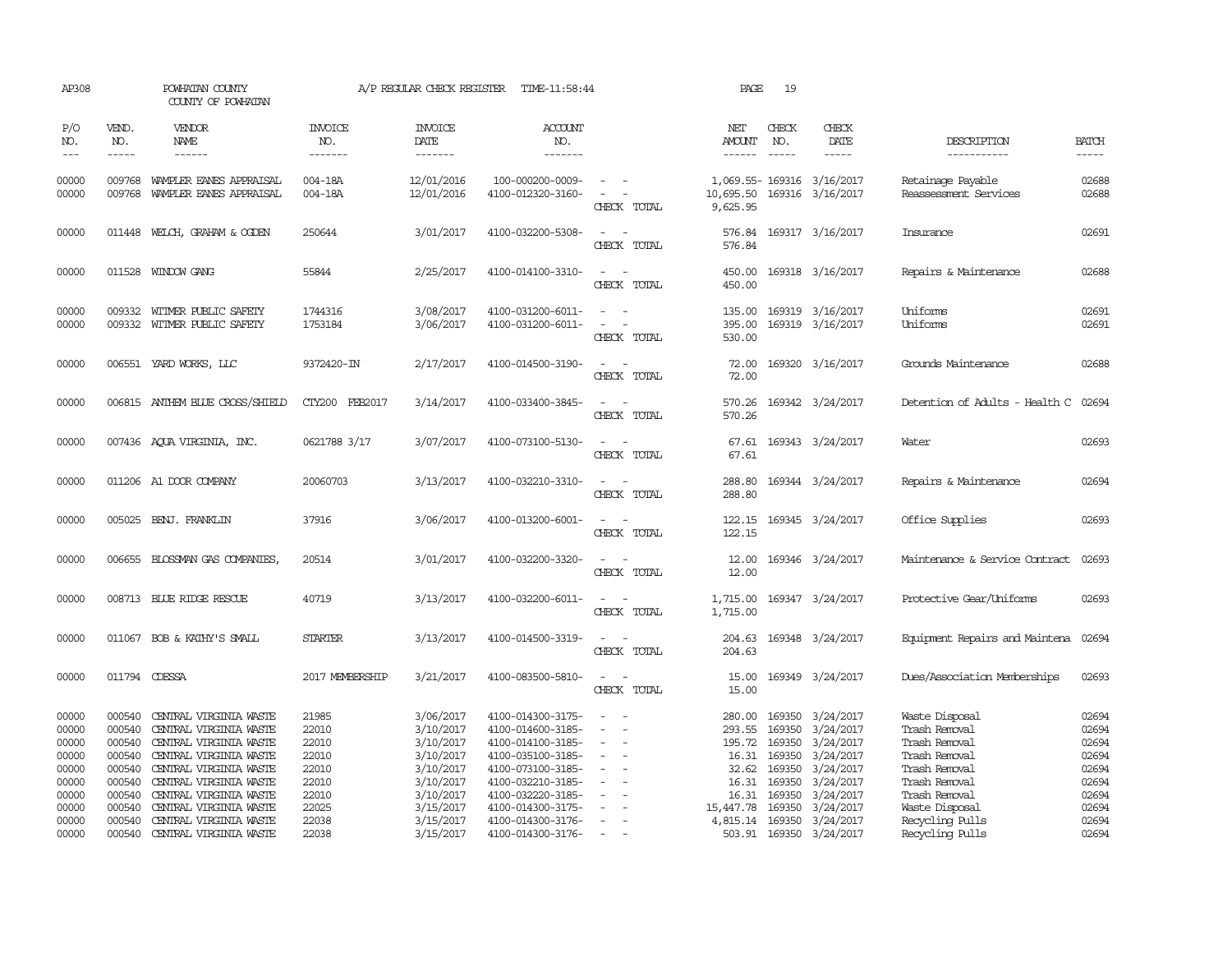| AP308          |                  | POWHATAN COUNTY<br>COUNTY OF POWHATAN                |                       | A/P REGULAR CHECK REGISTER | TIME-11:58:44                          |                                         | PAGE             | 20               |                           |                                                       |                |
|----------------|------------------|------------------------------------------------------|-----------------------|----------------------------|----------------------------------------|-----------------------------------------|------------------|------------------|---------------------------|-------------------------------------------------------|----------------|
| P/O<br>NO.     | VEND.<br>NO.     | VENDOR<br><b>NAME</b>                                | <b>INVOICE</b><br>NO. | <b>INVOICE</b><br>DATE     | <b>ACCOUNT</b><br>NO.                  |                                         | NET<br>AMOUNT    | CHECK<br>NO.     | CHECK<br>DATE             | DESCRIPTION                                           | <b>BATCH</b>   |
| $---$          | $- - - - -$      | ------                                               | -------               | -------                    | -------                                |                                         | ------           | $\frac{1}{2}$    | -----                     | -----------                                           | -----          |
| 00000          | 000540           | CENTRAL VIRGINIA WASTE                               | 22038                 | 3/15/2017                  | 4100-014300-3176-                      | $\sim$<br>CHECK TOTAL                   | 19, 316. 31      |                  | 2,301.34-169350 3/24/2017 | Recycling Pulls                                       | 02694          |
| 00000          | 006965           | CINIAS CORPORATION                                   | 143153990             | 3/15/2017                  | 4100-014500-6011-                      | $\overline{\phantom{a}}$<br>$\sim$      | 72.09            |                  | 169351 3/24/2017          | Uniforms                                              | 02694          |
| 00000          | 006965           | CINIAS CORPORATION                                   | 143153990             | 3/15/2017                  | 4100-014100-6011-                      |                                         | 69.58            |                  | 169351 3/24/2017          | Uniforms                                              | 02694          |
| 00000          | 006965           | CINIAS CORPORATION                                   | 143153991             | 3/15/2017                  | 4100-014300-6011-                      | CHECK TOTAL                             | 116.53<br>258.20 |                  | 169351 3/24/2017          | Uniforms                                              | 02694          |
| 00000          |                  | 009178 COMCAST                                       | 0093562 3/17          | 3/05/2017                  | 4100-035500-5230-                      | $\overline{\phantom{a}}$                |                  |                  | 31.32 169352 3/24/2017    | Telephone Services                                    | 02693          |
| 00000          | 009178           | COMCAST                                              | 0120089859 3/17       | 3/07/2017                  | 4100-014300-5260-                      | $\sim$ $-$<br>CHECK TOTAL               | 74.90<br>106.22  |                  | 169352 3/24/2017          | Internet                                              | 02694          |
| 00000          |                  | 010309 CRITICAL & EMERGENCY                          | 215000243             | 3/13/2017                  | 4100-031210-3310-                      | $\overline{\phantom{a}}$<br>$\sim$      | 9,800.00         |                  | 169353 3/24/2017          | Repairs and Maintenance                               | 02693          |
|                |                  |                                                      |                       |                            |                                        | CHECK TOTAL                             | 9,800.00         |                  |                           |                                                       |                |
| 00000          | 006240           | DIAMOND SPRINGS WATER, INC                           | 228074500             | 2/28/2017                  | 4100-014300-5130-                      |                                         | 20.97            |                  | 169354 3/24/2017          | Water                                                 | 02695          |
| 00000          | 006240           | DIAMOND SPRINGS WATER, INC                           | 2929384               | 3/03/2017                  | 4100-014300-5130-                      | CHECK TOTAL                             | 11.95<br>32.92   |                  | 169354 3/24/2017          | Water                                                 | 02695          |
| 00000          | 000860           | DOMINION VIRGINIA POWER                              | 4165680929 3/17       | 3/06/2017                  | 4100-031210-5110-                      |                                         | 118.19           | 169355           | 3/24/2017                 | Electricity - Comunications H                         | 02693          |
| 00000          | 000860           | DOMINION VIRGINIA POWER                              | 8009370571 3/17       | 3/06/2017                  | 4100-031210-5110-                      | $\equiv$                                | 29.31            | 169355           | 3/24/2017                 | Electricity - Comunications H                         | 02693          |
| 00000          | 000860           | DOMINION VIRGINIA POWER                              | 1223507334 3/17       | 3/03/2017                  | 4100-014300-5110-                      |                                         | 174.39           |                  | 169355 3/24/2017          | Electricity                                           | 02695          |
| 00000          | 000860           | DOMINION VIRGINIA POWER                              | 2322252509 3/17       | 3/03/2017                  | 4100-031200-5110-                      | $\overline{\phantom{a}}$<br>CHECK TOTAL | 196.15<br>518.04 |                  | 169355 3/24/2017          | Electricity                                           | 02695          |
|                |                  |                                                      |                       |                            |                                        |                                         |                  |                  |                           |                                                       |                |
| 00000          | 000860           | DOMINION VIRGINIA POWER                              | 8971069334 3/17       | 3/03/2017                  | 4100-014300-5110-                      | $\overline{\phantom{a}}$<br>CHECK TOTAL | 90.52<br>90.52   |                  | 169356 3/24/2017          | Electricity                                           | 02695          |
| 00000          | 008750           | DOMINION VIRGINIA POWER                              | 1365065927 3/17       | 3/03/2017                  | 4100-053910-5642-                      |                                         | 246.20           |                  | 169357 3/24/2017          | PCCAA Services - TANF                                 | 02695          |
| 00000          | 008750           | DOMINION VIRGINIA POWER                              | 2216008215 3/17       | 3/04/2017                  | 4100-053910-5642-                      |                                         | 376.22           |                  | 169357 3/24/2017          | PCCAA Services - TANF                                 | 02695          |
| 00000          | 008750           | DOMINION VIRGINIA POWER                              | 3074719596 3/17       | 3/03/2017                  | 4100-053910-5643-                      | $\equiv$                                | 710.77           |                  | 169357 3/24/2017          | PCCAA Services - Federal CSBG                         | 02695          |
|                |                  |                                                      |                       |                            |                                        | CHECK TOTAL                             | 1,333.19         |                  |                           |                                                       |                |
| 00000          | 011224           | ELECTRONIC SYSTEMS, INC.                             | IN605732              | 1/23/2017                  | 4100-035100-3320-                      |                                         | 29.52            | 169359           | 3/24/2017                 | Landscaping - Animal Control                          | 02693          |
| 00000          | 011224           | ELECTRONIC SYSTEMS, INC.                             | IN605732              | 1/23/2017                  | 4100-014100-3320-                      | $\equiv$                                | 14.00            | 169359           | 3/24/2017                 | Maintenance & Service Contract                        | 02693          |
| 00000          | 011224           | ELECTRONIC SYSTEMS, INC.                             | IN605732              | 1/23/2017                  | 4100-012310-3320-                      | $\overline{\phantom{a}}$                | 116.56           | 169359           | 3/24/2017                 | Maintenance & Service Contract                        | 02693          |
| 00000          | 011224           | ELECTRONIC SYSTEMS, INC.                             | IN605732              | 1/23/2017                  | 4100-031210-3320-                      | $\overline{\phantom{a}}$                | 87.04            | 169359           | 3/24/2017                 | Maintenance and Service Contra                        | 02693          |
| 00000          | 011224           | ELECTRONIC SYSTEMS, INC.                             | IN605732              | 1/23/2017                  | 4100-081500-3320-                      |                                         | 14.00            | 169359           | 3/24/2017                 | Maintenance & Service Contract                        | 02693          |
| 00000          | 011224           | ELECTRONIC SYSTEMS, INC.                             | IN605732              | 1/23/2017                  | 4100-012200-3320-                      |                                         | 29.51            | 169359           | 3/24/2017                 | Maintenance & Service Contract                        | 02693          |
| 00000          | 011224           | ELECTRONIC SYSTEMS, INC.                             | IN605732              | 1/23/2017                  | 4100-012220-3320-                      |                                         | 29.52            | 169359           | 3/24/2017                 | Maintenance and service contra                        | 02693          |
| 00000<br>00000 | 011224<br>011224 | ELECTRONIC SYSTEMS, INC.<br>ELECTRONIC SYSTEMS, INC. | IN605732<br>IN605732  | 1/23/2017<br>1/23/2017     | 4100-071110-3320-<br>4100-014100-3320- |                                         | 14.00<br>14.00   | 169359<br>169359 | 3/24/2017<br>3/24/2017    | General Maintenance<br>Maintenance & Service Contract | 02693<br>02693 |
| 00000          | 011224           | ELECTRONIC SYSTEMS, INC.                             | IN605732              | 1/23/2017                  | 4100-031200-3320-                      |                                         | 188.56           | 169359           | 3/24/2017                 | Maintenance & Service Contract                        | 02693          |
| 00000          |                  | 011224 ELECTRONIC SYSTEMS, INC.                      | IN605732              | 1/23/2017                  | 4100-012410-3320-                      | $\sim$                                  | 199.02           |                  | 169359 3/24/2017          | Maintenance & Service Contract                        | 02693          |
|                |                  |                                                      |                       |                            |                                        | CHECK TOTAL                             | 735.73           |                  |                           |                                                       |                |
| 00000          |                  | 006074 EVIDENT, INC.                                 | 116610A               | 3/15/2017                  | 4100-031200-6014-                      | $\overline{\phantom{a}}$                | 62.50            |                  | 169360 3/24/2017          | Other Operating Supplies                              | 02695          |
|                |                  |                                                      |                       |                            |                                        | CHECK TOTAL                             | 62.50            |                  |                           |                                                       |                |
| 00000          |                  | 006522 FOOD LION                                     | 101339                | 3/08/2017                  | 4100-035100-6022-                      | $\overline{\phantom{a}}$                | 243.64           |                  | 169362 3/24/2017          | Dog Food/Supplies                                     | 02695          |
|                |                  |                                                      |                       |                            |                                        | CHECK TOTAL                             | 243.64           |                  |                           |                                                       |                |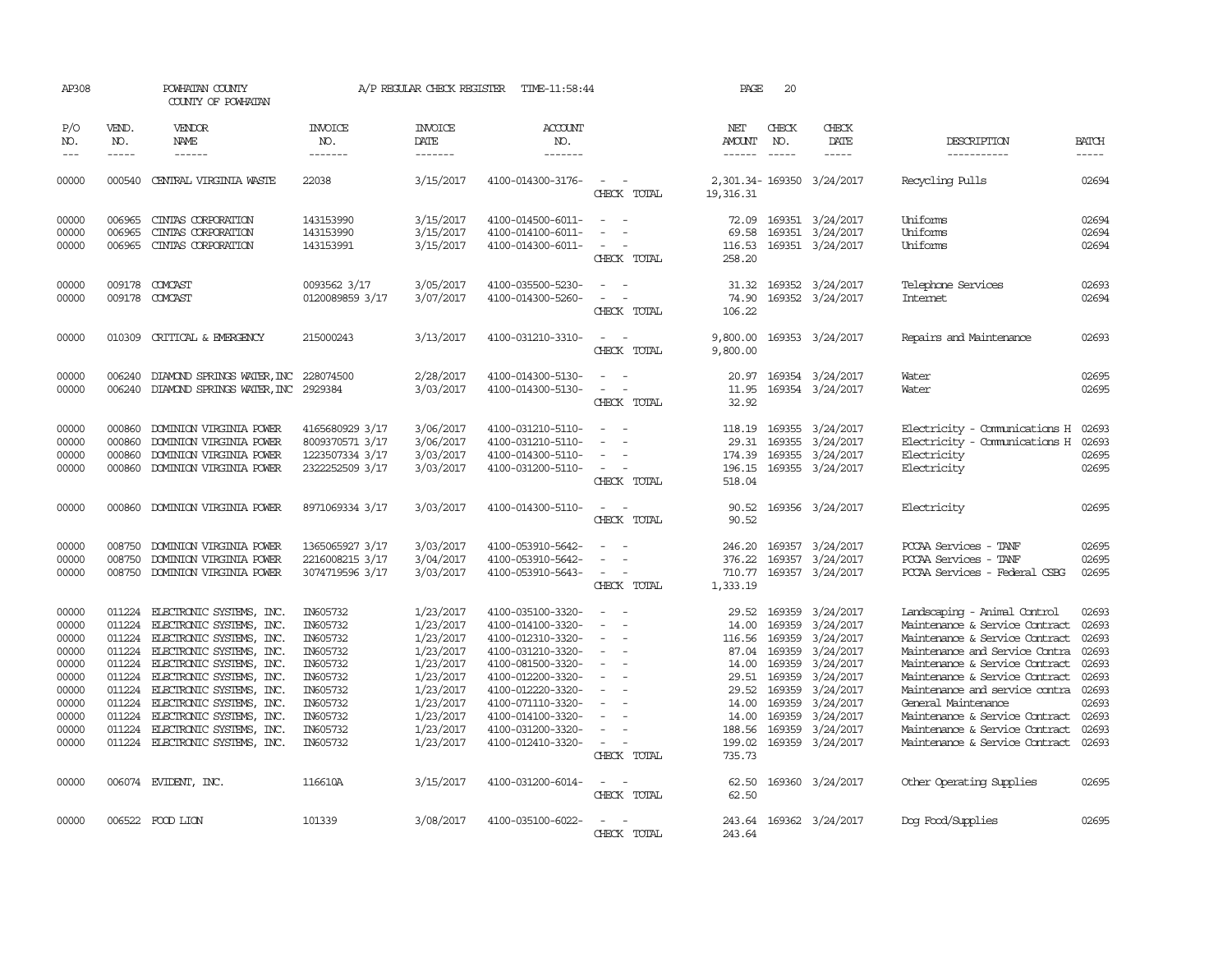| AP308                       |                             | POWHATAN COUNTY<br>COUNTY OF POWHATAN                         |                                  | A/P REGULAR CHECK REGISTER          | TIME-11:58:44                                               |                                                                                                                             | PAGE                                | 21                            |                                                          |                                                                                                  |                         |
|-----------------------------|-----------------------------|---------------------------------------------------------------|----------------------------------|-------------------------------------|-------------------------------------------------------------|-----------------------------------------------------------------------------------------------------------------------------|-------------------------------------|-------------------------------|----------------------------------------------------------|--------------------------------------------------------------------------------------------------|-------------------------|
| P/O<br>NO.<br>$\frac{1}{2}$ | VEND.<br>NO.<br>$- - - - -$ | <b>VENDOR</b><br>NAME<br>$- - - - - -$                        | <b>INVOICE</b><br>NO.<br>------- | <b>INVOICE</b><br>DATE<br>-------   | <b>ACCOUNT</b><br>NO.<br>-------                            |                                                                                                                             | NET<br><b>AMOUNT</b><br>------      | CHECK<br>NO.<br>$\frac{1}{2}$ | CHECK<br>DATE<br>$- - - - -$                             | DESCRIPTION<br>-----------                                                                       | <b>BATCH</b><br>-----   |
| 00000                       |                             | 007948 GEOCOMM, INC.                                          | #0317PCVA                        | 3/10/2017                           | 4100-031210-3320-                                           | $\frac{1}{2} \left( \frac{1}{2} \right) \left( \frac{1}{2} \right) = \frac{1}{2} \left( \frac{1}{2} \right)$<br>CHECK TOTAL | 8,775.00                            |                               | 8,775.00 169363 3/24/2017                                | Maintenance and Service Contra 02693                                                             |                         |
| 00000                       |                             | 006763 GREENBERG & ASSOCIATES                                 | 2830                             | 3/07/2017                           | 4100-031200-3110-                                           | $\overline{\phantom{a}}$<br>$\overline{\phantom{a}}$<br>CHECK TOTAL                                                         | 270.00<br>270.00                    |                               | 169364 3/24/2017                                         | Professional Health Services                                                                     | 02695                   |
| 00000                       |                             | 006097 HERTZLER FARM & FEED, INC                              | 026991                           | 3/08/2017                           | 4100-035100-6022-                                           | CHECK TOTAL                                                                                                                 | 14.24<br>14.24                      |                               | 169366 3/24/2017                                         | Dog Food/Supplies                                                                                | 02695                   |
| 00000                       |                             | 009652 HORIZON DISTRIBUTORS INC                               | 4R007262                         | 3/10/2017                           | 4100-014600-3310-                                           | $\sim$<br>$\sim$<br>CHECK TOTAL                                                                                             | 70.00<br>70.00                      |                               | 169367 3/24/2017                                         | Repairs and Maintenance                                                                          | 02695                   |
| 00000<br>00000              |                             | 010231 J & K HEAVY TRUCKS &<br>010231 J & K HEAVY TRUCKS &    | 8438<br>8411                     | 3/20/2017<br>3/13/2017              | 4100-032200-6009-<br>4100-031200-6008-                      | CHECK TOTAL                                                                                                                 | 542.57<br>53.96<br>596.53           |                               | 169368 3/24/2017<br>169368 3/24/2017                     | Auto Repairs and Parts<br>Gas/Grease/Oil                                                         | 02693<br>02695          |
| 00000<br>00000              | 000120<br>000120            | <b>JAMES RIVER AIR</b><br><b>JAMES RIVER AIR</b>              | S76525<br>S78102                 | 2/28/2017<br>2/28/2017              | 4100-014100-3308-<br>4100-032220-3310-                      | $\sim$ $\sim$<br>CHECK TOTAL                                                                                                | 423.49<br>172.00<br>595.49          |                               | 169369 3/24/2017<br>169369 3/24/2017                     | HVAC Service and Repairs<br>Repairs & Maintenance                                                | 02696<br>02696          |
| 00000                       | 007623                      | JOHNSON, MARK S.                                              | PER DIEM $4/7/17$                | 3/13/2017                           | 4100-031200-5540-                                           | $\sim$<br>$\sim$<br>CHECK TOTAL                                                                                             | 147.50<br>147.50                    |                               | 169370 3/24/2017                                         | Conferences & Training                                                                           | 02693                   |
| 00000                       |                             | 006629 LANDSCAPE SUPPLY, INC.                                 | 0596851-IN                       | 3/10/2017                           | 4100-014500-3190-                                           | CHECK TOTAL                                                                                                                 | 214.20<br>214.20                    |                               | 169372 3/24/2017                                         | Grounds Maintenance                                                                              | 02696                   |
| 00000                       |                             | 011791 LANE, BLAIR                                            | LOST BOOK 3/9                    | 3/16/2017                           | 3100-014020-0001-                                           | $\sim$<br>CHECK TOTAL                                                                                                       | 16.99<br>16.99                      |                               | 169373 3/24/2017                                         | Library Fines - Lost Books, Et                                                                   | 02693                   |
| 00000                       |                             | 011268 MAILFINANCE                                            | N6440877                         | 3/11/2017                           | 100-000100-0017-                                            | $\frac{1}{2} \left( \frac{1}{2} \right) \left( \frac{1}{2} \right) = \frac{1}{2} \left( \frac{1}{2} \right)$<br>CHECK TOTAL | 516.27<br>516.27                    |                               | 169374 3/24/2017                                         | Postage Lease                                                                                    | 02693                   |
| 00000                       |                             | 009552 MANSFIELD OIL COMPANY                                  | SOLCD-291222                     | 3/20/2017                           | 4100-032200-5120-                                           | CHECK TOTAL                                                                                                                 | 139.09<br>139.09                    |                               | 169375 3/24/2017                                         | Apparatus Fuel                                                                                   | 02693                   |
| 00000<br>00000<br>00000     | 010924                      | MITCHELL PEST<br>010924 MITCHELL PEST<br>010924 MITCHELL PEST | 99892<br>99898<br>99906          | 3/14/2017<br>3/14/2017<br>3/14/2017 | 4100-035100-3320-<br>4100-014100-3320-<br>4100-014100-3320- | $\sim$<br>$\overline{\phantom{a}}$<br>CHECK TOTAL                                                                           | 65.00<br>100.00<br>150.00<br>315.00 |                               | 169376 3/24/2017<br>169376 3/24/2017<br>169376 3/24/2017 | Landscaping - Animal Control<br>Maintenance & Service Contract<br>Maintenance & Service Contract | 02696<br>02696<br>02696 |
| 00000                       |                             | 007297 NAFECO, INC.                                           | 869226                           | 3/13/2017                           | 4100-032200-3310-                                           | $\overline{\phantom{a}}$<br>CHECK TOTAL                                                                                     | 24.00<br>24.00                      |                               | 169378 3/24/2017                                         | Equipment Repair                                                                                 | 02693                   |
| 00000                       |                             | 011793 NPC INTERNATIONAL, INC.                                | 20089                            | 3/13/2017                           | 4100-032200-6016-                                           | $\sim$<br>CHECK TOTAL                                                                                                       | 400.00<br>400.00                    |                               | 169379 3/24/2017                                         | <b>JET</b> Program                                                                               | 02693                   |
| 00000                       |                             | 009281 OVERDRIVE, INC.                                        | MR136900040315                   | 3/15/2017                           | 4100-073100-6012-                                           | $ -$<br>CHECK TOTAL                                                                                                         | 2.00<br>2.00                        |                               | 169380 3/24/2017                                         | Books & Subscriptions                                                                            | 02693                   |
| 00000                       |                             | 008395 PARKS, JAMES                                           | CONF 04072017                    | 4/07/2017                           | 4100-031200-5540-                                           | CHECK TOTAL                                                                                                                 | 147.50<br>147.50                    |                               | 169381 3/24/2017                                         | Conferences & Training                                                                           | 02693                   |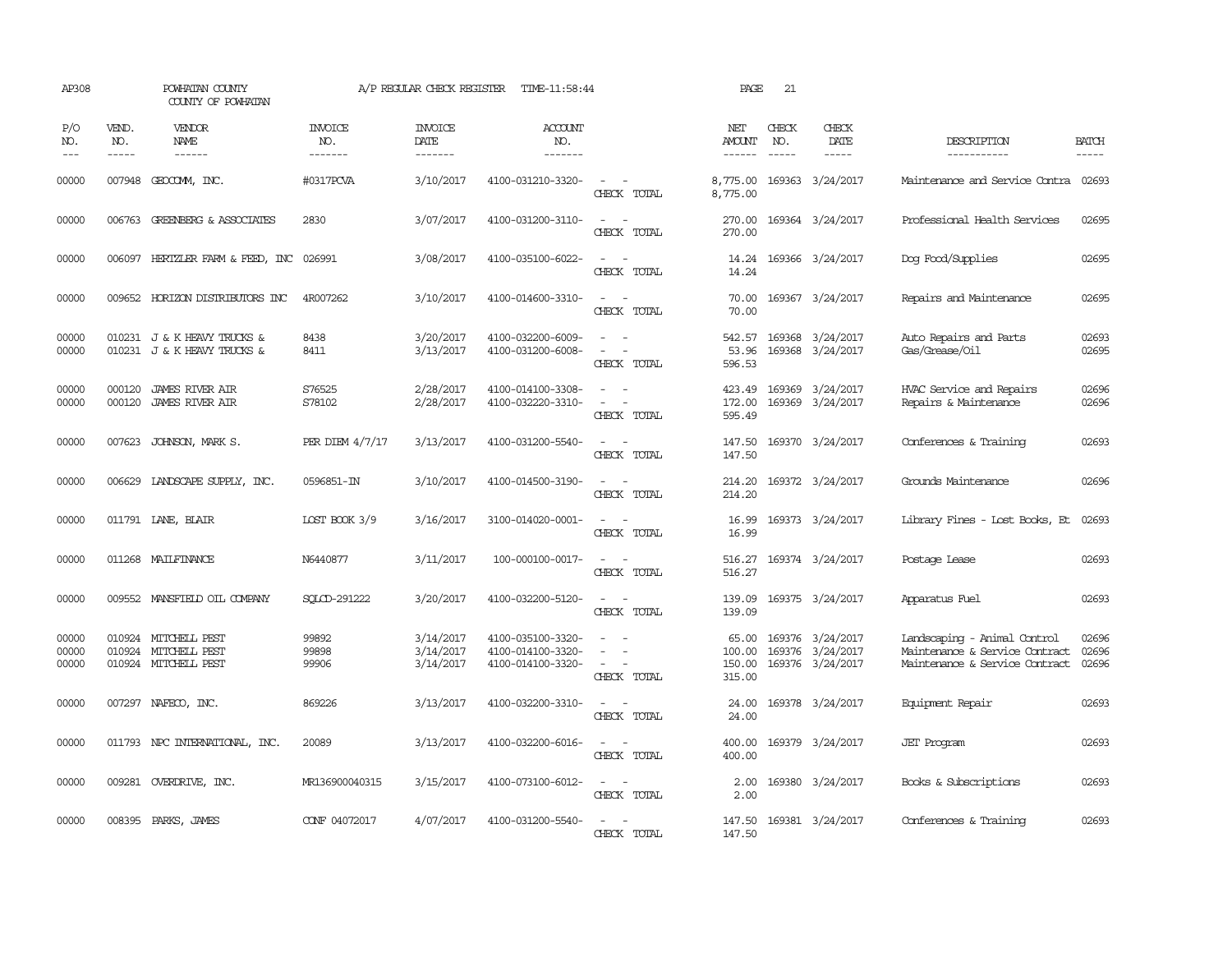| AP308                            |                                      | POWHATAN COUNTY<br>COUNTY OF POWHATAN                                                                    |                                                                   | A/P REGULAR CHECK REGISTER                       | TIME-11:58:44                                                                    |                                                   | PAGE                                              | 22                          |                                                               |                                                                                      |                                  |
|----------------------------------|--------------------------------------|----------------------------------------------------------------------------------------------------------|-------------------------------------------------------------------|--------------------------------------------------|----------------------------------------------------------------------------------|---------------------------------------------------|---------------------------------------------------|-----------------------------|---------------------------------------------------------------|--------------------------------------------------------------------------------------|----------------------------------|
| P/O<br>NO.<br>$\frac{1}{2}$      | VEND.<br>NO.<br>$\frac{1}{2}$        | VENDOR<br><b>NAME</b><br>------                                                                          | <b>INVOICE</b><br>NO.<br>-------                                  | <b>INVOICE</b><br>DATE<br>-------                | <b>ACCOUNT</b><br>NO.<br>-------                                                 |                                                   | NET<br>AMOUNT<br>$- - - - - -$                    | CHECK<br>NO.<br>$- - - - -$ | CHECK<br>DATE<br>-----                                        | DESCRIPTION<br>-----------                                                           | <b>BATCH</b><br>$- - - - -$      |
| 00000<br>00000                   | 011646<br>011646                     | PEOPLEREADY, INC<br>PEOPLEREADY, INC                                                                     | 21937353<br>21961555                                              | 2/28/2017<br>3/07/2017                           | 4100-014300-3200-<br>4100-014300-3200-                                           | $\overline{\phantom{a}}$<br>$\sim$<br>CHECK TOTAL | 143.82<br>253.80<br>397.62                        |                             | 169382 3/24/2017<br>169382 3/24/2017                          | Temporary Labor<br>Temporary Labor                                                   | 02696<br>02696                   |
| 00000                            |                                      | 008404 PEST MASTERS, INC.                                                                                | 335781                                                            | 3/28/2017                                        | 4100-032220-3320-                                                                | $\overline{\phantom{a}}$<br>$\sim$<br>CHECK TOTAL | 120.00<br>120.00                                  |                             | 169383 3/24/2017                                              | Maintenance & Service Contract                                                       | 02696                            |
| 00000<br>00000<br>00000          | 001250<br>001250<br>001250           | POWHATAN AUTO & TRACTOR<br>POWHATAN AUTO & TRACTOR<br>POWHATAN AUTO & TRACTOR                            | 436962<br>437851<br>437882                                        | 2/22/2017<br>2/28/2017<br>2/28/2017              | 4100-014300-3310-<br>4100-014300-3310-<br>4100-014300-3310-                      | $\overline{\phantom{a}}$<br>CHECK TOTAL           | 115.82<br>19.17<br>128.80                         |                             | 169384 3/24/2017<br>169384 3/24/2017<br>6.19-169384 3/24/2017 | Repairs & Maintenance<br>Repairs & Maintenance<br>Repairs & Maintenance              | 02696<br>02696<br>02696          |
| 00000                            |                                      | 006914 POWHATAN AUTO REPAIR                                                                              | 876                                                               | 3/20/2017                                        | 4100-031200-6008-                                                                | CHECK TOTAL                                       | 47.95<br>47.95                                    |                             | 169385 3/24/2017                                              | Gas/Grease/Oil                                                                       | 02696                            |
| 00000                            |                                      | 010777 PRESEARCH BACKGROUND                                                                              | 58350-85                                                          | 3/01/2017                                        | 4100-083500-7002-                                                                | $\sim$<br>CHECK TOTAL                             | 109.45<br>109.45                                  |                             | 169386 3/24/2017                                              | Criminal History/Background Ch                                                       | 02693                            |
| 00000                            |                                      | 000780 QUILL CORPORATION                                                                                 | 4674201                                                           | 2/24/2017                                        | 4100-014300-6014-                                                                | $\sim$ $\sim$<br>CHECK TOTAL                      | 127.50<br>127.50                                  |                             | 169387 3/24/2017                                              | Other Operating Supplies                                                             | 02696                            |
| 00000<br>00000                   |                                      | 000620 R. C. GOODWYN & SONS, INC 0750767<br>000620 R. C. GOODWYN & SONS, INC 0757216                     |                                                                   | 1/26/2017<br>3/14/2017                           | 4100-031200-6014-<br>4100-014300-6014-                                           | $\equiv$<br>CHECK TOTAL                           | 39.92<br>17.10<br>57.02                           |                             | 169388 3/24/2017<br>169388 3/24/2017                          | Other Operating Supplies<br>Other Operating Supplies                                 | 02696<br>02696                   |
| 00000                            |                                      | 007942 RICHMOND SUBURBAN                                                                                 | I00004801160215                                                   | 2/15/2017                                        | 4100-014300-3600-                                                                | CHECK TOTAL                                       | 230.00<br>230.00                                  |                             | 169389 3/24/2017                                              | Advertising                                                                          | 02696                            |
| 00000                            | 006253                               | SALISBURY TIRE & EXHAUST                                                                                 | 0093365                                                           | 3/15/2017                                        | 4100-032200-6009-                                                                | CHECK TOTAL                                       | 57.99<br>57.99                                    |                             | 169391 3/24/2017                                              | Auto Repairs and Parts                                                               | 02693                            |
| 00000                            | 007570                               | SMITH, DANNY LEE                                                                                         | ADVANCE 4/7/17                                                    | 3/21/2017                                        | 4100-031200-5540-                                                                | CHECK TOTAL                                       | 147.50<br>147.50                                  |                             | 169392 3/24/2017                                              | Conferences & Training                                                               | 02693                            |
| 00000<br>00000<br>00000<br>00000 | 006594<br>006594<br>006594<br>006594 | SOUTHSIDE ELECTRIC COOP<br>SOUTHSIDE ELECTRIC COOP<br>SOUTHSIDE ELECTRIC COOP<br>SOUTHSIDE ELECTRIC COOP | 63504001 3/17<br>63504005 3/17<br>525812002 2/17<br>63504004 3/17 | 3/16/2017<br>3/09/2017<br>2/23/2017<br>3/16/2017 | 4100-073100-5110-<br>4100-031210-5110-<br>4100-053910-5642-<br>4100-035100-5110- | $\overline{\phantom{a}}$<br>$\sim$<br>CHECK TOTAL | 3,024.67<br>96.44<br>237.76<br>463.21<br>3,822.08 | 169393<br>169393<br>169393  | 3/24/2017<br>3/24/2017<br>3/24/2017<br>169393 3/24/2017       | Electricity<br>Electricity - Comunications H<br>PCCAA Services - TANF<br>Electricity | 02693<br>02693<br>02696<br>02696 |
| 00000<br>00000                   | 008578<br>008578                     | STAPLES BUSINESS AD-<br>STAPLES BUSINESS AD-                                                             | 3332921754<br>3333128114                                          | 3/07/2017<br>3/10/2017                           | 4100-083500-6001-<br>4100-031200-6001-                                           | $\sim$ 100 $\mu$<br>CHECK TOTAL                   | 137.04<br>85.01<br>222.05                         |                             | 169394 3/24/2017<br>169394 3/24/2017                          | Office Supplies<br>Office Supplies                                                   | 02693<br>02696                   |
| 00000                            |                                      | 011174 STIEFFENHOFER, JENNIFER                                                                           | 135                                                               | 3/15/2017                                        | 4100-012200-3140-                                                                | $\overline{\phantom{a}}$<br>$\sim$<br>CHECK TOTAL | 510.00<br>510.00                                  |                             | 169395 3/24/2017                                              | Professional Services                                                                | 02693                            |
| 00000<br>00000                   | 009520<br>009520                     | STONE'S OFFICE EOUIPMENT<br>STONE'S OFFICE EQUIPMENT                                                     | 81172<br>81173                                                    | 3/16/2017<br>3/16/2017                           | 4100-073100-3320-<br>4100-073100-3320-                                           | CHECK TOTAL                                       | 509.77<br>146.63<br>656.40                        |                             | 169396 3/24/2017<br>169396 3/24/2017                          | Maintenance & Service Contract<br>Maintenance & Service Contract                     | 02693<br>02693                   |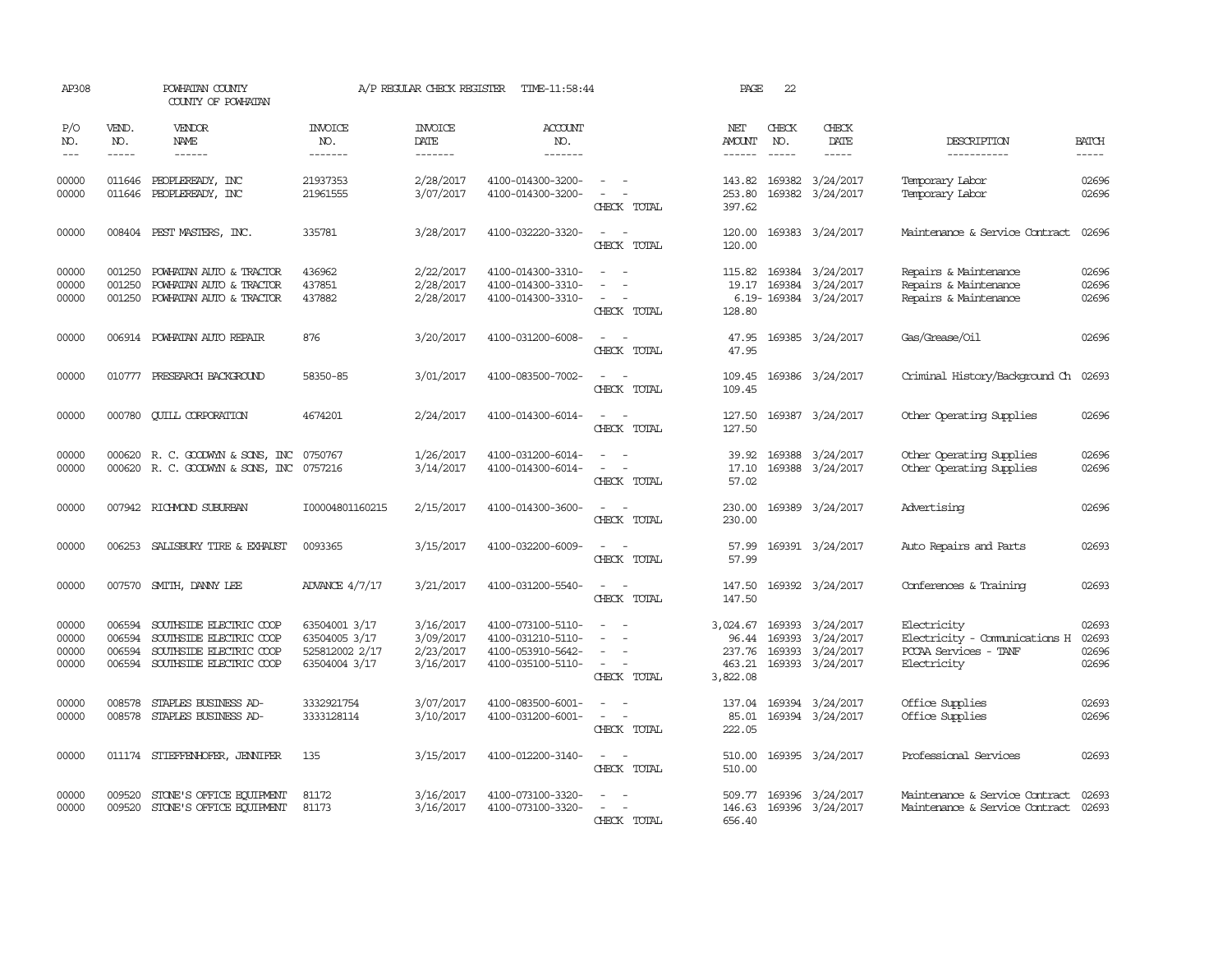| AP308                   |                             | POWHATAN COUNTY<br>COUNTY OF POWHATAN                                       |                                       | A/P REGULAR CHECK REGISTER          | TIME-11:58:44                                               |                                                     | PAGE                                      | 23                            |                                                          |                                                                                  |                         |
|-------------------------|-----------------------------|-----------------------------------------------------------------------------|---------------------------------------|-------------------------------------|-------------------------------------------------------------|-----------------------------------------------------|-------------------------------------------|-------------------------------|----------------------------------------------------------|----------------------------------------------------------------------------------|-------------------------|
| P/O<br>NO.<br>$---$     | VEND.<br>NO.<br>$- - - - -$ | VENDOR<br>NAME<br>$- - - - - -$                                             | <b>INVOICE</b><br>NO.<br>-------      | <b>INVOICE</b><br>DATE<br>-------   | ACCOUNT<br>NO.<br>-------                                   |                                                     | NET<br>AMOUNT<br>------                   | CHECK<br>NO.<br>$\frac{1}{2}$ | CHECK<br>DATE<br>$- - - - -$                             | DESCRIPTION<br>-----------                                                       | <b>BATCH</b><br>-----   |
| 00000                   |                             | 007543 SYLNOR, LEON                                                         | CPR 3-9-17                            | 3/09/2017                           | 4100-032200-5815-                                           | $\overline{\phantom{a}}$<br>CHECK TOTAL             | 150.00<br>150.00                          |                               | 169397 3/24/2017                                         | Training/Seminars                                                                | 02693                   |
| 00000                   |                             | 011188 TECH FIRE & SAFETY                                                   | 1284                                  | 3/21/2017                           | 4100-032200-6011-                                           | $\sim$ $\sim$<br>CHECK TOTAL                        | 881.43<br>881.43                          |                               | 169399 3/24/2017                                         | Protective Gear/Uniforms                                                         | 02693                   |
| 00000                   |                             | 011727 THE MERCER GROUP, INC.                                               | 2ND BILL                              | 3/14/2017                           | 4100-012220-5580-                                           | $\equiv$<br>$\sim$<br>CHECK TOTAL                   | 6,617.24<br>6,617.24                      |                               | 169400 3/24/2017                                         | Recruitment                                                                      | 02693                   |
| 00000                   |                             | 009519 TREASURER                                                            | 2ND OTR FY17                          | 3/13/2017                           | 4100-021100-5840-                                           | $\equiv$<br>$\sim$<br>CHECK TOTAL                   | 4,567.31<br>4,567.31                      |                               | 169401 3/24/2017                                         | Court Administrator- Shared                                                      | 02693                   |
| 00000                   |                             | 008126 VERIZON                                                              | 9781206470                            | 3/01/2017                           | 4100-032200-5260-                                           | $\overline{\phantom{a}}$<br>- -<br>CHECK TOTAL      | 241.50<br>241.50                          |                               | 169402 3/24/2017                                         | <b>Internet</b>                                                                  | 02693                   |
| 00000                   |                             | 011169 VERIZON                                                              | 8045985671 3/17                       | 3/11/2017                           | 4100-073100-5230-                                           | $\overline{\phantom{a}}$<br>$\sim$<br>CHECK TOTAL   | 43.67<br>43.67                            |                               | 169403 3/24/2017                                         | Telephone Services                                                               | 02693                   |
| 00000                   |                             | 001680 WASTE MANAGEMENT OF                                                  | 333009920073/17                       | 3/01/2017                           | 4100-014300-3175-                                           | $\sim$<br>CHECK TOTAL                               | 287.85<br>287.85                          |                               | 169405 3/24/2017                                         | Waste Disposal                                                                   | 02696                   |
| 00000<br>00000<br>00000 | 009332<br>009332            | WITMER PUBLIC SAFETY<br>WITMER PUBLIC SAFETY<br>009332 WITMER PUBLIC SAFETY | 1755364.001<br>1755364-A<br>1755364-B | 3/10/2017<br>3/09/2017<br>3/09/2017 | 4100-032200-6011-<br>4100-032200-6011-<br>4100-032200-6011- | $\sim$<br>CHECK TOTAL                               | 78.00<br>1,727.00<br>1,997.00<br>3,802.00 | 169406                        | 169406 3/24/2017<br>3/24/2017<br>169406 3/24/2017        | Protective Gear/Uniforms<br>Protective Gear/Uniforms<br>Protective Gear/Uniforms | 02693<br>02693<br>02693 |
| 00000                   |                             | 006175 ADAMS OIL COMPANY, INC.                                              | 25684                                 | 3/20/2017                           | 4100-014500-6008-                                           | CHECK TOTAL                                         | 70.20<br>70.20                            |                               | 169429 3/31/2017                                         | Gas/Grease/Oil                                                                   | 02698                   |
| 00000                   |                             | 000020 ALEXANDER, NANCY N.                                                  | 0000201704                            | 4/01/2017                           | 4100-031200-2310-                                           | $\sim$<br>$\sim$<br>CHECK TOTAL                     | 108.00<br>108.00                          |                               | 169431 3/31/2017                                         | Medical Insurance                                                                | 02702                   |
| 00000                   |                             | 010780 ALL GOOD AUTOMOTTVE LLC                                              | 4010                                  | 3/27/2017                           | 4100-031200-6009-                                           | $\sim$<br>$\sim$<br>CHECK TOTAL                     | 363.83<br>363.83                          |                               | 169432 3/31/2017                                         | Auto Parts/Repairs                                                               | 02699                   |
| 00000                   |                             | 011585 ATLANTIC TACTICAL, INC.                                              | SI-80587421                           | 3/16/2017                           | 4100-031200-6010-                                           | $\sim$<br>CHECK TOTAL                               | 2,056.60<br>2,056.60                      |                               | 169434 3/31/2017                                         | Ammunition                                                                       | 02699                   |
| 00000<br>00000<br>00000 | 007941                      | BAKER & TAYLOR<br>007941 BAKER & TAYLOR<br>007941 BAKER & TAYLOR            | K93854000<br>5014482990<br>5014488519 | 3/21/2017<br>3/16/2017<br>3/21/2017 | 4100-073100-6012-<br>4100-073100-6012-<br>4100-073100-6012- | $\equiv$<br>$\overline{\phantom{a}}$<br>CHECK TOTAL | 54.47<br>316.73<br>389.29<br>760.49       |                               | 169435 3/31/2017<br>169435 3/31/2017<br>169435 3/31/2017 | Books & Subscriptions<br>Books & Subscriptions<br>Books & Subscriptions          | 02699<br>02699<br>02699 |
| 00000                   |                             | 000032 BARTON, FAYE G.                                                      | TAV CONF 3/17                         | 3/27/2017                           | 4100-012410-5510-                                           | $\sim$<br>CHECK TOTAL                               | 113.42<br>113.42                          |                               | 169436 3/31/2017                                         | Travel/Mileage/Parking/Tolls                                                     | 02698                   |
| 00000                   |                             | 000045 BLANKENSHIP, SUSAN M.                                                | 0000201704                            | 4/01/2017                           | 4100-012310-2310-                                           | $\sim$ $\sim$<br>CHECK TOTAL                        | 104.00<br>104.00                          |                               | 169438 3/31/2017                                         | Medical Insurance                                                                | 02702                   |
| 00000                   | 009984                      | BRAME SPECIALITY CO., INC.                                                  | 7170860                               | 3/22/2017                           | 4100-014400-6001-                                           | $\overline{\phantom{a}}$<br>CHECK TOTAL             | 70.89<br>70.89                            |                               | 169440 3/31/2017                                         | Stationery/Office Supplies                                                       | 02699                   |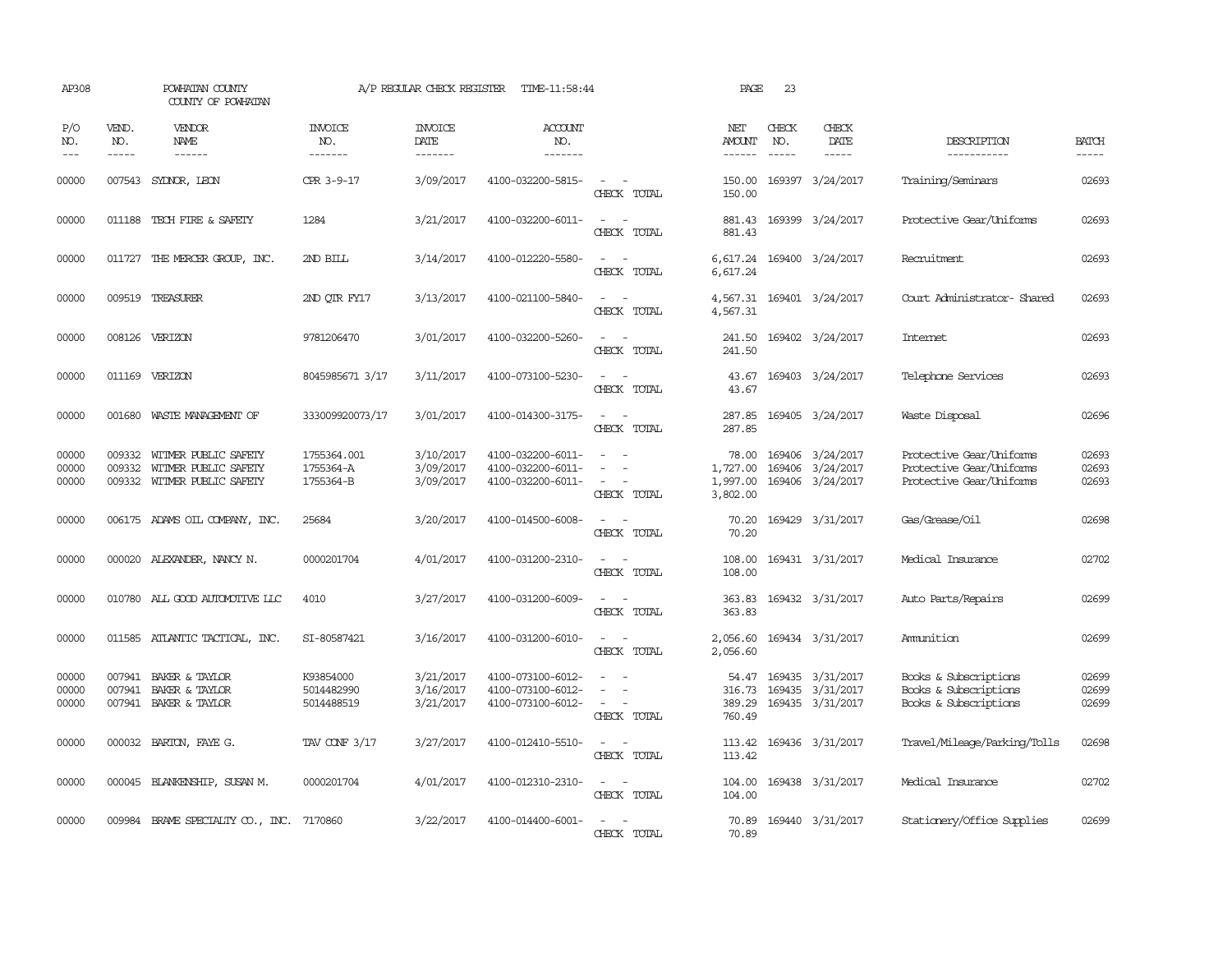| AP308                                     |                             | POWHATAN COUNTY<br>COUNTY OF POWHATAN                                                                                                                  |                                           | A/P REGULAR CHECK REGISTER                                    | TIME-11:58:44                                                                                         |                                                                               | PAGE                                        | 24                          |                                                                                                        |                                                                                                                                                              |                                           |
|-------------------------------------------|-----------------------------|--------------------------------------------------------------------------------------------------------------------------------------------------------|-------------------------------------------|---------------------------------------------------------------|-------------------------------------------------------------------------------------------------------|-------------------------------------------------------------------------------|---------------------------------------------|-----------------------------|--------------------------------------------------------------------------------------------------------|--------------------------------------------------------------------------------------------------------------------------------------------------------------|-------------------------------------------|
| P/O<br>NO.<br>$---$                       | VEND.<br>NO.<br>$- - - - -$ | VENDOR<br>NAME<br>------                                                                                                                               | <b>INVOICE</b><br>NO.<br>-------          | <b>INVOICE</b><br><b>DATE</b><br>-------                      | <b>ACCOUNT</b><br>NO.<br>-------                                                                      |                                                                               | NET<br>AMOUNT<br>$- - - - - -$              | CHECK<br>NO.<br>$- - - - -$ | CHECK<br>DATE<br>-----                                                                                 | DESCRIPTION<br>-----------                                                                                                                                   | <b>BATCH</b><br>-----                     |
| 00000                                     | 007838                      | BROUGHTON, THOMAS B. JR.                                                                                                                               | 0078201704                                | 4/01/2017                                                     | 4100-031200-2310-                                                                                     | $\overline{a}$<br>CHECK TOTAL                                                 | 92.00<br>92.00                              |                             | 169441 3/31/2017                                                                                       | Medical Insurance                                                                                                                                            | 02702                                     |
| 00000<br>00000<br>00000                   | 006192<br>006192            | BUSINESS DATA OF VIRGINIA 1741-2017<br>BUSINESS DATA OF VIRGINIA 1746-2017<br>006192 BUSINESS DATA OF VIRGINIA 1748-2017                               |                                           | 3/13/2017<br>3/17/2017<br>3/21/2017                           | 4100-012310-6014-<br>4100-012310-6014-<br>4100-012310-6014-                                           | $\sim$<br>$\overline{\phantom{a}}$<br>$\overline{\phantom{a}}$<br>CHECK TOTAL | 300.00<br>300.00<br>3,653.70<br>4,253.70    |                             | 169443 3/31/2017<br>169443 3/31/2017<br>169443 3/31/2017                                               | Other Operating Supplies<br>Other Operating Supplies<br>Other Operating Supplies                                                                             | 02699<br>02699<br>02699                   |
| 00000                                     | 007509                      | CAPITALIRISTATE                                                                                                                                        | S028209966.001                            | 2/28/2017                                                     | 4100-014100-3310-                                                                                     | $\sim$ $-$<br>CHECK TOTAL                                                     | 291.40<br>291.40                            |                             | 169444 3/31/2017                                                                                       | Repairs & Maintenance                                                                                                                                        | 02698                                     |
| 00000                                     | 000540                      | CENTRAL VIRGINIA WASTE                                                                                                                                 | 22042                                     | 3/21/2017                                                     | 4100-014300-3176-                                                                                     | $\sim$ $ \sim$<br>CHECK TOTAL                                                 | 360.60<br>360.60                            |                             | 169446 3/31/2017                                                                                       | Recycling Pulls                                                                                                                                              | 02699                                     |
| 00000<br>00000<br>00000<br>00000<br>00000 | 007341<br>007341<br>007341  | CLAWS & PAWS ANIMAL CARE<br>007341 CLAWS & PAWS ANIMAL CARE<br>CLAWS & PAWS ANIMAL CARE<br>CLAWS & PAWS ANIMAL CARE<br>007341 CLAWS & PAWS ANIMAL CARE | 79605<br>80072<br>80113<br>80114<br>80151 | 2/01/2017<br>2/24/2017<br>2/24/2017<br>2/24/2017<br>2/27/2017 | 4100-035100-3110-<br>4100-035100-3110-<br>4100-035100-3110-<br>4100-035100-3110-<br>4100-035100-3110- | $\equiv$<br>$\overline{\phantom{a}}$<br>$\sim$<br>CHECK TOTAL                 | 148.65<br>99.40<br>60.95<br>79.90<br>463.05 |                             | 169447 3/31/2017<br>74.15 169447 3/31/2017<br>169447 3/31/2017<br>169447 3/31/2017<br>169447 3/31/2017 | Professional Health Services<br>Professional Health Services<br>Professional Health Services<br>Professional Health Services<br>Professional Health Services | 02699<br>02699<br>02699<br>02699<br>02699 |
| 00000                                     |                             | 007392 DEEP CREEK VOLUNIEER                                                                                                                            | 3RD OTR 2017                              | 3/29/2017                                                     | 4100-032200-5425-                                                                                     | $\overline{\phantom{a}}$<br>$\overline{\phantom{a}}$<br>CHECK TOTAL           | 2,758.35<br>2,758.35                        |                             | 169449 3/31/2017                                                                                       | Rent - Fire Companies                                                                                                                                        | 02701                                     |
| 00000                                     |                             | 009583 DRAGON FIRE DISTRIBUTION                                                                                                                        | 24478                                     | 3/09/2017                                                     | 4100-032200-6016-                                                                                     | $\sim$<br>CHECK TOTAL                                                         | 720.00<br>720.00                            |                             | 169452 3/31/2017                                                                                       | <b>JET Program</b>                                                                                                                                           | 02699                                     |
| 00000                                     |                             | 011312 DRP COLLISION REPAIR, LLC 160653                                                                                                                |                                           | 3/17/2017                                                     | 4100-032200-6009-                                                                                     | $\sim$<br>CHECK TOTAL                                                         | 1,184.60<br>1,184.60                        |                             | 169453 3/31/2017                                                                                       | Auto Repairs and Parts                                                                                                                                       | 02699                                     |
| 00000                                     |                             | 011160 DUNIVAN, DAVID                                                                                                                                  | PER DIEM $3/27$                           | 3/27/2017                                                     | 4100-034100-5540-                                                                                     | $\sim$<br>CHECK TOTAL                                                         | 84.00<br>84.00                              |                             | 169454 3/31/2017                                                                                       | Conferences & Training                                                                                                                                       | 02699                                     |
| 00000                                     |                             | 011795 FAIRLANE CONSTRUCTION                                                                                                                           | 1706097                                   | 3/24/2017                                                     | 3100-013030-0008-                                                                                     | $\sim$<br>CHECK TOTAL                                                         | 185.00<br>185.00                            |                             | 169456 3/31/2017                                                                                       | Building Permits                                                                                                                                             | 02698                                     |
| 00000                                     |                             | 011320 FENS LAND SERVICES, LLC                                                                                                                         | 2069                                      | 3/06/2017                                                     | 4100-014100-3310-                                                                                     | $\sim$ $\sim$<br>CHECK TOTAL                                                  | 100.00<br>100.00                            |                             | 169457 3/31/2017                                                                                       | Repairs & Maintenance                                                                                                                                        | 02698                                     |
| 00000                                     |                             | 006666 FINE CREEK FIRE DEPT                                                                                                                            | 3RD OTR 2017                              | 3/29/2017                                                     | 4100-032200-5425-                                                                                     | $\sim$<br>CHECK TOTAL                                                         | 3,278.00<br>3,278.00                        |                             | 169458 3/31/2017                                                                                       | Rent - Fire Companies                                                                                                                                        | 02701                                     |
| 00000                                     | 009969                      | FIRST CALL ENVIRONMENTAL                                                                                                                               | 1003814                                   | 2/28/2017                                                     | 4100-035500-3320-                                                                                     | $\sim$<br>CHECK TOTAL                                                         | 2,180.00<br>2,180.00                        |                             | 169459 3/31/2017                                                                                       | Maintenance & Service Contract                                                                                                                               | 02699                                     |
| 00000                                     |                             | 006522 FOOD LION                                                                                                                                       | 2813611211578                             | 3/23/2017                                                     | 4100-035100-6022-                                                                                     | CHECK TOTAL                                                                   | 91.56<br>91.56                              |                             | 169460 3/31/2017                                                                                       | Dog Food/Supplies                                                                                                                                            | 02699                                     |
| 00000                                     |                             | 001380 FORD, SUSAN P.                                                                                                                                  | 0013201704                                | 4/01/2017                                                     | 4100-012310-2310-                                                                                     | CHECK TOTAL                                                                   | 104.00<br>104.00                            |                             | 169461 3/31/2017                                                                                       | Medical Insurance                                                                                                                                            | 02702                                     |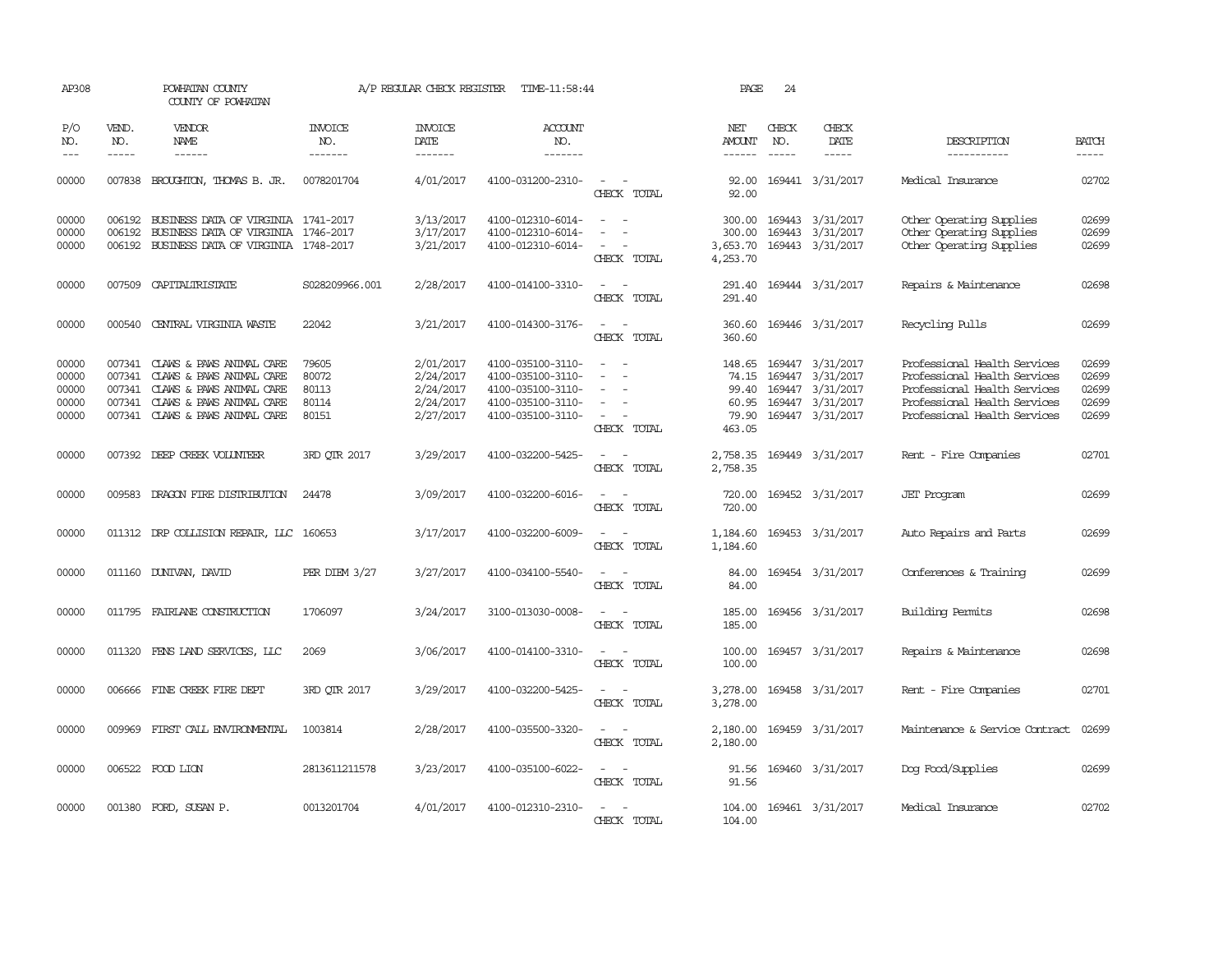| AP308                                              |                                                          | POWHATAN COUNTY<br>COUNTY OF POWHATAN                                                                                        |                                                               | A/P REGULAR CHECK REGISTER                                                 | TIME-11:58:44                                                                                                              |                                                                                         | PAGE                                                              | 25                          |                                                                                                                             |                                                                                                                                                                                                  |                                                    |
|----------------------------------------------------|----------------------------------------------------------|------------------------------------------------------------------------------------------------------------------------------|---------------------------------------------------------------|----------------------------------------------------------------------------|----------------------------------------------------------------------------------------------------------------------------|-----------------------------------------------------------------------------------------|-------------------------------------------------------------------|-----------------------------|-----------------------------------------------------------------------------------------------------------------------------|--------------------------------------------------------------------------------------------------------------------------------------------------------------------------------------------------|----------------------------------------------------|
| P/O<br>NO.<br>$---$                                | VEND.<br>NO.<br>$- - - - -$                              | VENDOR<br>NAME<br>$- - - - - -$                                                                                              | <b>INVOICE</b><br>NO.<br>-------                              | <b>INVOICE</b><br><b>DATE</b><br>-------                                   | <b>ACCOUNT</b><br>NO.<br>-------                                                                                           |                                                                                         | NET<br>AMOUNT<br>$- - - - - -$                                    | CHECK<br>NO.<br>$- - - - -$ | CHECK<br>DATE<br>$- - - - -$                                                                                                | DESCRIPTION<br>-----------                                                                                                                                                                       | <b>BATCH</b><br>-----                              |
| 00000                                              |                                                          | 008314 FREE CLINIC OF POWHATAN                                                                                               | FY16 FUNDING                                                  | 3/24/2017                                                                  | 4100-081200-5700-                                                                                                          | $\overline{\phantom{a}}$<br>CHECK TOTAL                                                 | 2,000.00<br>2,000.00                                              |                             | 169462 3/31/2017                                                                                                            | Contribution: Powhatan Free Cli 02698                                                                                                                                                            |                                                    |
| 00000                                              |                                                          | 009280 GOODMAN SPECIALIZED                                                                                                   | 14141G                                                        | 3/20/2017                                                                  | 4100-032200-6009-                                                                                                          | $\sim$<br>$\sim$<br>CHECK TOTAL                                                         | 1,108.91                                                          |                             | 1,108.91 169463 3/31/2017                                                                                                   | Auto Repairs and Parts                                                                                                                                                                           | 02699                                              |
| 00000<br>00000                                     | 008700<br>008700                                         | GRADWELL, MELISSA LOWE<br>GRADWELL, MELISSA LOWE                                                                             | CA INTERVIEWS<br><b>JTCC-ANTHEM</b>                           | 3/23/2017<br>3/09/2017                                                     | 4100-012220-5580-<br>4100-012220-5510-                                                                                     | $\equiv$<br>$\sim$<br>CHECK TOTAL                                                       | 64.52<br>38.20<br>102.72                                          |                             | 169464 3/31/2017<br>169464 3/31/2017                                                                                        | Recruitment<br>Travel-mileage                                                                                                                                                                    | 02698<br>02698                                     |
| 00000                                              |                                                          | 001183 HERTZLER TREE SERVICE,                                                                                                | 032117                                                        | 3/21/2017                                                                  | 4100-014500-3190-                                                                                                          | $\sim$<br>CHECK TOTAL                                                                   | 750.00<br>750.00                                                  |                             | 169467 3/31/2017                                                                                                            | Grounds Maintenance                                                                                                                                                                              | 02698                                              |
| 00000                                              |                                                          | 007920 HOWLAND, ED                                                                                                           | VAZO TRNG 3/17                                                | 3/03/2017                                                                  | 4100-081100-5510-                                                                                                          | $ -$<br>CHECK TOTAL                                                                     | 40.87<br>40.87                                                    |                             | 169468 3/31/2017                                                                                                            | Travel/Mileage/Parking/Tolls                                                                                                                                                                     | 02698                                              |
| 00000                                              |                                                          | 011797 HUDGINS, STEVEN G.                                                                                                    | CONT PLAN REVIW                                               | 3/16/2017                                                                  | 4100-034100-3141-                                                                                                          | $ -$<br>CHECK TOTAL                                                                     | 800.00<br>800.00                                                  |                             | 169469 3/31/2017                                                                                                            | Engineering-Third Party Plan R 02699                                                                                                                                                             |                                                    |
| 00000                                              |                                                          | 010755 INNOVATIVE TURF                                                                                                       | 3336                                                          | 3/13/2017                                                                  | 4100-014500-3319-                                                                                                          | CHECK TOTAL                                                                             | 470.00<br>470.00                                                  |                             | 169470 3/31/2017                                                                                                            | Equipment Repairs and Maintena 02698                                                                                                                                                             |                                                    |
| 00000                                              |                                                          | 010231 J & K HEAVY TRUCKS &                                                                                                  | 8440                                                          | 3/23/2017                                                                  | 4100-032200-6009-                                                                                                          | $\sim$<br>CHECK TOTAL                                                                   | 570.85<br>570.85                                                  |                             | 169471 3/31/2017                                                                                                            | Auto Repairs and Parts                                                                                                                                                                           | 02699                                              |
| 00000<br>00000<br>00000<br>00000<br>00000<br>00000 | 000120<br>000120<br>000120<br>000120<br>000120<br>000120 | JAMES RIVER AIR<br>JAMES RIVER AIR<br>JAMES RIVER AIR<br>JAMES RIVER AIR<br><b>JAMES RIVER AIR</b><br><b>JAMES RIVER AIR</b> | C174806<br>C174842<br>C174842<br>C174842<br>C174842<br>S77973 | 4/01/2017<br>4/01/2017<br>4/01/2017<br>4/01/2017<br>4/01/2017<br>2/27/2016 | 4100-014100-3320-<br>4100-014100-3320-<br>4100-032210-3320-<br>4100-035100-3320-<br>4100-032220-3320-<br>4100-014100-3308- | $\overline{\phantom{a}}$<br>$\sim$<br>$\overline{\phantom{a}}$<br>$\sim$<br>CHECK TOTAL | 5,237.00<br>4,933.00<br>424.00<br>771.00<br>1,019.55<br>12,627.55 |                             | 169472 3/31/2017<br>169472 3/31/2017<br>169472 3/31/2017<br>243.00 169472 3/31/2017<br>169472 3/31/2017<br>169472 3/31/2017 | Maintenance & Service Contract<br>Maintenance & Service Contract<br>Maintenance & Service Contract<br>Landscaping - Animal Control<br>Maintenance & Service Contract<br>HVAC Service and Repairs | 02698<br>02698<br>02698<br>02698<br>02698<br>02698 |
| 00000                                              | 006104                                                   | KUSTOM SIGNALS INC                                                                                                           | 538816                                                        | 3/21/2017                                                                  | 4100-031200-3310-                                                                                                          | CHECK TOTAL                                                                             | 75.00<br>75.00                                                    |                             | 169474 3/31/2017                                                                                                            | Repairs & Maintenance                                                                                                                                                                            | 02699                                              |
| 00000                                              |                                                          | 010811 IAND AND COATES, INC                                                                                                  | 760449                                                        | 3/15/2017                                                                  | 4100-014500-3319-                                                                                                          | CHECK TOTAL                                                                             | 39.61<br>39.61                                                    |                             | 169475 3/31/2017                                                                                                            | Equipment Repairs and Maintena                                                                                                                                                                   | 02698                                              |
| 00000                                              |                                                          | 006672 MACON FIRE DEPARIMENT                                                                                                 | 3RD QTR 2017                                                  | 3/29/2017                                                                  | 4100-032200-5425-                                                                                                          | CHECK TOTAL                                                                             | 2,492.00<br>2,492.00                                              |                             | 169476 3/31/2017                                                                                                            | Rent - Fire Companies                                                                                                                                                                            | 02701                                              |
| 00000                                              |                                                          | 009552 MANSFIELD OIL COMPANY                                                                                                 | SOLCD-286753                                                  | 3/02/2017                                                                  | 4100-032200-5120-                                                                                                          | CHECK TOTAL                                                                             | 56.03<br>56.03                                                    |                             | 169477 3/31/2017                                                                                                            | Apparatus Fuel                                                                                                                                                                                   | 02699                                              |
| 00000                                              |                                                          | 010086 MEDPRO US                                                                                                             | MC29842                                                       | 4/01/2017                                                                  | 4100-032200-3320-                                                                                                          | $\sim$ $\sim$<br>CHECK TOTAL                                                            | 395.83<br>395.83                                                  |                             | 169479 3/31/2017                                                                                                            | Maintenance & Service Contract                                                                                                                                                                   | 02699                                              |
| 00000<br>00000                                     | 009705                                                   | MEYER, ANDREW D.<br>009705 MEYER, ANDREW D.                                                                                  | 006587884<br>6994736                                          | 3/17/2017<br>3/17/2017                                                     | 4100-021200-3150-<br>4100-021200-3150-                                                                                     | $\overline{\phantom{a}}$<br>CHECK TOTAL                                                 | 120.00<br>120.00<br>240.00                                        |                             | 169480 3/31/2017<br>169480 3/31/2017                                                                                        | Outside Counsel<br>Outside Counsel                                                                                                                                                               | 02701<br>02701                                     |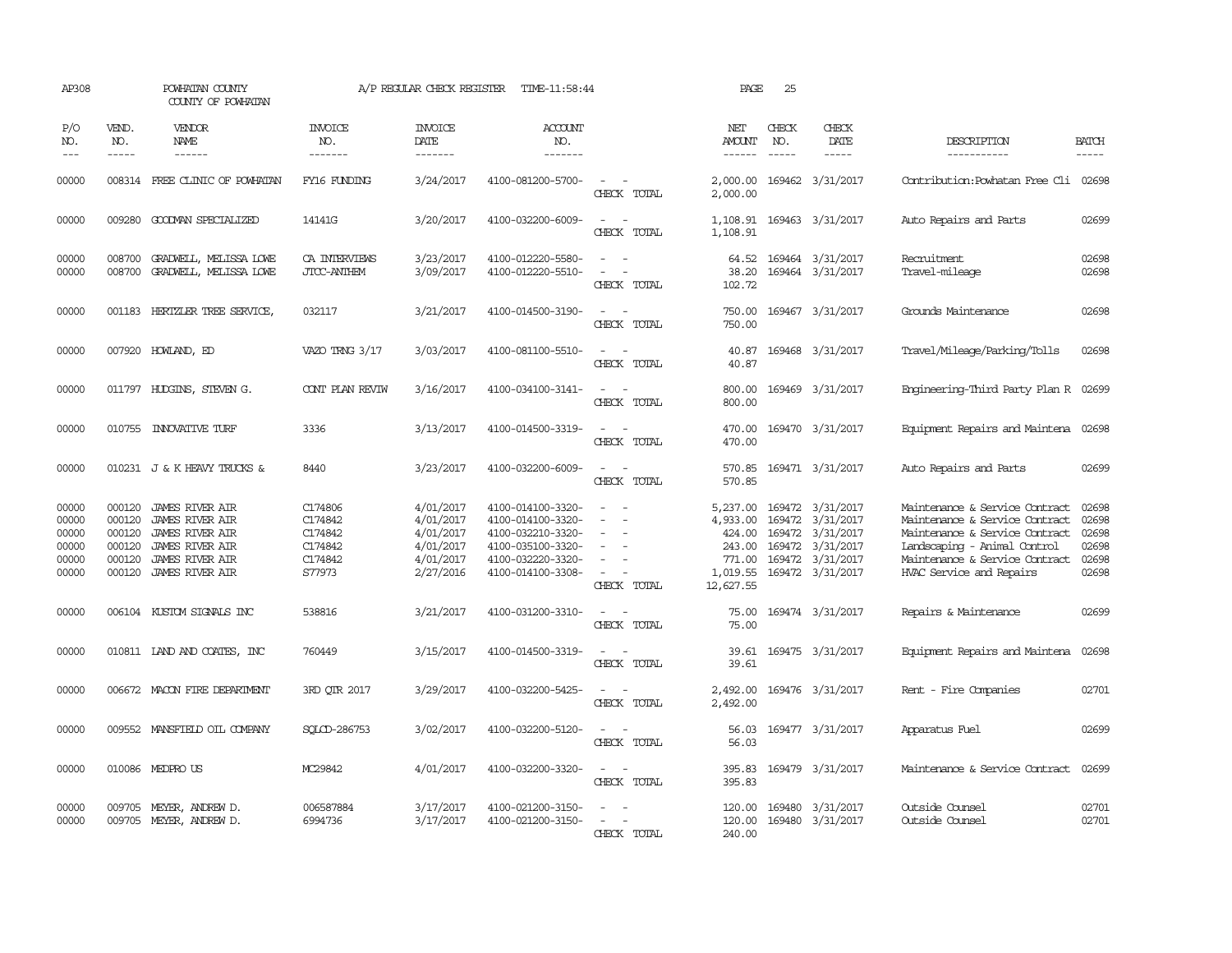| AP308                   |                               | POWHATAN COUNTY<br>COUNTY OF POWHATAN                                              |                                   | A/P REGULAR CHECK REGISTER          | TIME-11:58:44                                               |                                             | PAGE                           | 26                          |                                                                                                                                                                                                                                                                                                                                                                                                               |                                                                |                         |
|-------------------------|-------------------------------|------------------------------------------------------------------------------------|-----------------------------------|-------------------------------------|-------------------------------------------------------------|---------------------------------------------|--------------------------------|-----------------------------|---------------------------------------------------------------------------------------------------------------------------------------------------------------------------------------------------------------------------------------------------------------------------------------------------------------------------------------------------------------------------------------------------------------|----------------------------------------------------------------|-------------------------|
| P/O<br>NO.<br>$- - -$   | VEND.<br>NO.<br>$\frac{1}{2}$ | VENDOR<br><b>NAME</b>                                                              | <b>INVOICE</b><br>NO.<br>-------- | <b>INVOICE</b><br>DATE<br>-------   | ACCOUNT<br>NO.<br>$- - - - - - -$                           |                                             | NET<br><b>AMOUNT</b><br>------ | CHECK<br>NO.<br>$- - - - -$ | CHECK<br>DATE<br>$\frac{1}{2} \frac{1}{2} \frac{1}{2} \frac{1}{2} \frac{1}{2} \frac{1}{2} \frac{1}{2} \frac{1}{2} \frac{1}{2} \frac{1}{2} \frac{1}{2} \frac{1}{2} \frac{1}{2} \frac{1}{2} \frac{1}{2} \frac{1}{2} \frac{1}{2} \frac{1}{2} \frac{1}{2} \frac{1}{2} \frac{1}{2} \frac{1}{2} \frac{1}{2} \frac{1}{2} \frac{1}{2} \frac{1}{2} \frac{1}{2} \frac{1}{2} \frac{1}{2} \frac{1}{2} \frac{1}{2} \frac{$ | DESCRIPTION<br>-----------                                     | <b>BATCH</b>            |
| 00000                   |                               | 006610 MO-JOHNS SANITATION                                                         | 98971                             | 3/21/2017                           | 4100-032200-6016-                                           | $\equiv$<br>CHECK TOTAL                     | 210.00<br>210.00               |                             | 169481 3/31/2017                                                                                                                                                                                                                                                                                                                                                                                              | <b>JET</b> Program                                             | 02699                   |
| 00000                   |                               | 006490 MORRIS INDUSTRIES, INC.                                                     | 215860                            | 1/20/2017                           | 4100-032210-3310-                                           | CHECK TOTAL                                 | 1,100.00<br>1,100.00           |                             | 169483 3/31/2017                                                                                                                                                                                                                                                                                                                                                                                              | Repairs & Maintenance                                          | 02698                   |
| 00000                   |                               | 010646 MURRAY AUTOMOTTVE                                                           | 0021201                           | 3/27/2017                           | 4100-032200-6009-                                           | $\sim$<br>CHECK TOTAL                       | 36.00<br>36.00                 |                             | 169484 3/31/2017                                                                                                                                                                                                                                                                                                                                                                                              | Auto Repairs and Parts                                         | 02699                   |
| 00000                   |                               | 011595 NOLAN, THOMAS P.                                                            | 708100623709                      | 3/22/2017                           | 4100-031210-6001-                                           | $\sim$<br>CHECK TOTAL                       | 23.48<br>23.48                 |                             | 169486 3/31/2017                                                                                                                                                                                                                                                                                                                                                                                              | Office Supplies                                                | 02698                   |
| 00000                   |                               | 009638 POE, INEZ L                                                                 | 0096201704                        | 4/01/2017                           | 4100-013200-2310-                                           | $\sim$<br>CHECK TOTAL                       | 120.00<br>120.00               |                             | 169488 3/31/2017                                                                                                                                                                                                                                                                                                                                                                                              | Medical Insurance                                              | 02702                   |
| 00000                   | 001980                        | POORE, FRANCES                                                                     | 0019201704                        | 4/01/2017                           | 4100-012100-2310-                                           | $\equiv$<br>CHECK TOTAL                     | 88.00<br>88,00                 |                             | 169489 3/31/2017                                                                                                                                                                                                                                                                                                                                                                                              | Medical Insurance                                              | 02702                   |
| 00000                   |                               | 006043 POWERS, KATHRYN C.                                                          | 0060201704                        | 4/01/2017                           | 4100-021600-2310-                                           | $\overline{\phantom{a}}$<br>CHECK TOTAL     | 120.00<br>120.00               |                             | 169490 3/31/2017                                                                                                                                                                                                                                                                                                                                                                                              | Medical Insurance                                              | 02702                   |
| 00000<br>00000<br>00000 | 006914                        | 006914 POWHATAN AUTO REPAIR<br>POWHATAN AUTO REPAIR<br>006914 POWHATAN AUTO REPAIR | 875<br>878<br>879                 | 3/16/2017<br>3/24/2017<br>3/24/2017 | 4100-034100-6008-<br>4100-031200-6008-<br>4100-031200-6009- | $\sim$<br>$\sim$<br>CHECK TOTAL             | 57.38<br>75.80<br>162.88       |                             | 29.70 169491 3/31/2017<br>169491 3/31/2017<br>169491 3/31/2017                                                                                                                                                                                                                                                                                                                                                | Gas/Grease/Oil<br>Gas/Grease/Oil<br>Auto Parts/Repairs         | 02698<br>02701<br>02701 |
| 00000<br>00000          | 006928<br>006928              | POWHATAN COUNTY DEPT. OF<br>POWHATAN COUNTY DEPT. OF                               | OTRLY CAA MTG<br>VACAP REG 6/17   | 3/23/2017<br>3/28/2017              | 4100-053910-5643-<br>4100-053910-5643-                      | $\sim$<br>$\sim$<br>CHECK TOTAL             | 37.81<br>600.00<br>637.81      |                             | 169493 3/31/2017<br>169493 3/31/2017                                                                                                                                                                                                                                                                                                                                                                          | PCCAA Services - Federal CSBG<br>PCCAA Services - Federal CSBG | 02701<br>02701          |
| 00000                   |                               | 008294 POWHATAN COUNTY PUBLIC                                                      | 0082201704                        | 4/01/2017                           | 4100-031200-2310-                                           | $\sim$<br>CHECK TOTAL                       | 681.50<br>681.50               |                             | 169494 3/31/2017                                                                                                                                                                                                                                                                                                                                                                                              | Medical Insurance                                              | 02702                   |
| 00000<br>00000          | 006761<br>006761              | POWHATAN VOLUNTEER FIRE<br>POWHATAN VOLUNTEER FIRE                                 | 087038786229146<br>82213637       | 2/07/2017<br>3/22/2017              | 4100-032200-5120-<br>4100-032200-6009-                      | $\equiv$<br>$\sim$<br>$\sim$<br>CHECK TOTAL | 12.74<br>10.49<br>23.23        |                             | 169496 3/31/2017<br>169496 3/31/2017                                                                                                                                                                                                                                                                                                                                                                          | Apparatus Fuel<br>Auto Repairs and Parts                       | 02701<br>02701          |
| 00000<br>00000          | 006765<br>006765              | POWHATAN VOLUNTEER RESCUE<br>POWHATAN VOLUNTEER RESCUE                             | 3RD QTR 2017<br>3RD OTR 2017      | 3/28/2017<br>3/28/2017              | 4100-035500-5816-<br>4100-032200-5425-                      | $\equiv$<br>$\equiv$<br>CHECK TOTAL         | 574.50<br>4,300.50<br>4,875.00 |                             | 169497 3/31/2017<br>169497 3/31/2017                                                                                                                                                                                                                                                                                                                                                                          | Rent - Shelters<br>Rent - Fire Companies                       | 02701<br>02701          |
| 00000                   | 006474                        | PROGRESSIVE AUTO WORKS                                                             | 33517                             | 3/22/2017                           | 4100-031200-6009-                                           | CHECK TOTAL                                 | 75.54<br>75.54                 |                             | 169498 3/31/2017                                                                                                                                                                                                                                                                                                                                                                                              | Auto Parts/Repairs                                             | 02701                   |
| 00000                   | 011798                        | PROSINC LLC                                                                        | PCOUNTY323 3/17                   | 3/23/2017                           | 4100-012220-5580-                                           | $\sim$<br>CHECK TOTAL                       | 411.60<br>411.60               |                             | 169499 3/31/2017                                                                                                                                                                                                                                                                                                                                                                                              | Recruitment                                                    | 02699                   |
| 00000<br>00000          | 000780<br>000780              | <b>CUILL CORPORATION</b><br><b>CUILL CORPORATION</b>                               | 5267358<br>5267496                | 3/17/2017<br>3/17/2017              | 4100-014400-6001-<br>4100-014400-6001-                      | $\sim$<br>CHECK TOTAL                       | 45.94<br>27.98<br>73.92        |                             | 169500 3/31/2017<br>169500 3/31/2017                                                                                                                                                                                                                                                                                                                                                                          | Stationery/Office Supplies<br>Stationery/Office Supplies       | 02701<br>02701          |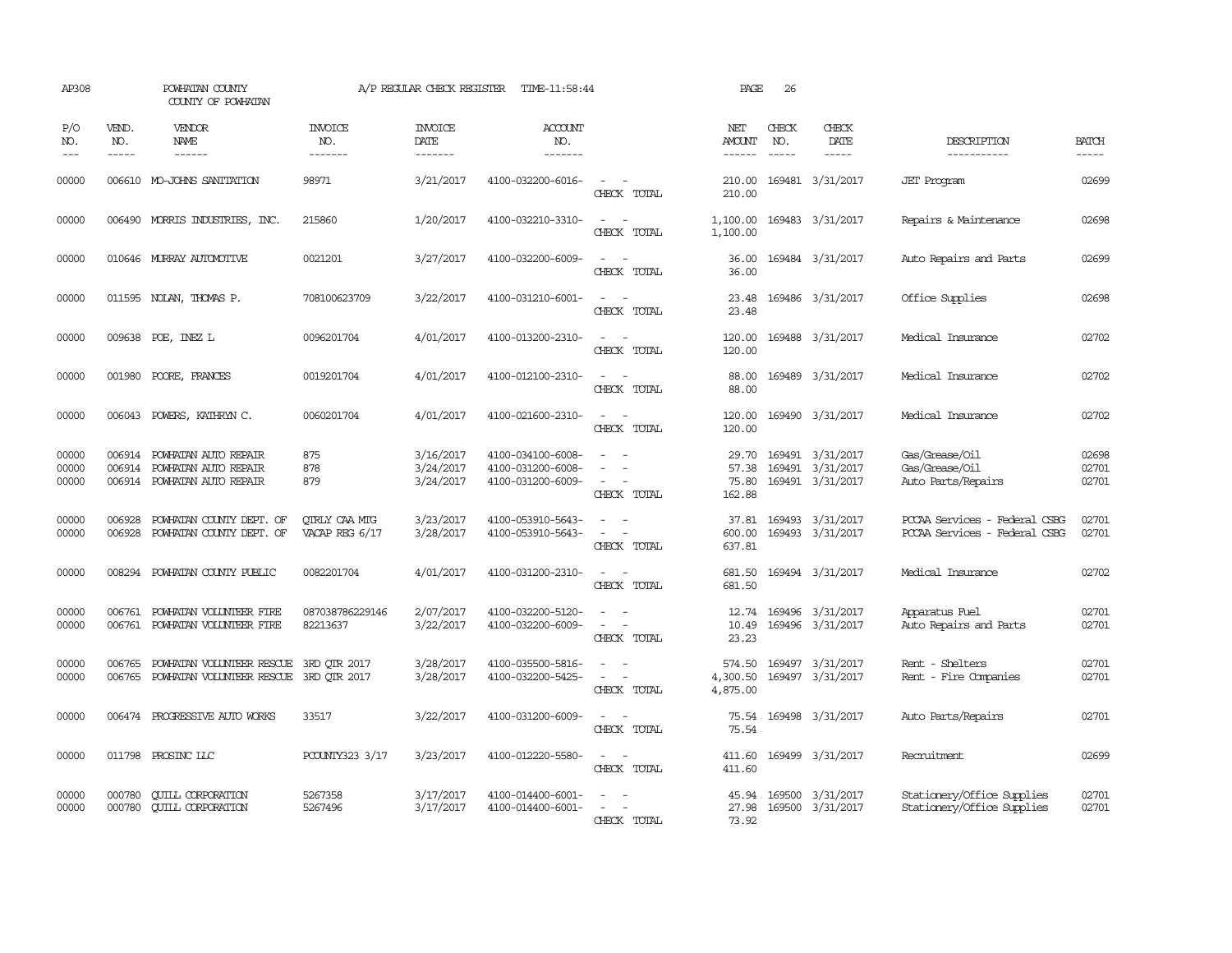| AP308               |                             | POWHATAN COUNTY<br>COUNTY OF POWHATAN                                 |                           | A/P REGULAR CHECK REGISTER        | TIME-11:58:44                          |                                                      | PAGE                    | 27                          |                               |                                                  |                                                                                                                                                                                                                                                                                  |
|---------------------|-----------------------------|-----------------------------------------------------------------------|---------------------------|-----------------------------------|----------------------------------------|------------------------------------------------------|-------------------------|-----------------------------|-------------------------------|--------------------------------------------------|----------------------------------------------------------------------------------------------------------------------------------------------------------------------------------------------------------------------------------------------------------------------------------|
| P/O<br>NO.<br>$---$ | VEND.<br>NO.<br>$- - - - -$ | VENDOR<br><b>NAME</b><br>$- - - - - -$                                | INVOICE<br>NO.<br>------- | <b>INVOICE</b><br>DATE<br>------- | <b>ACCOUNT</b><br>NO.<br>-------       |                                                      | NET<br>AMOUNT<br>------ | CHECK<br>NO.<br>$- - - - -$ | CHECK<br>DATE<br>-----        | DESCRIPTION<br>-----------                       | <b>BATCH</b><br>$\begin{tabular}{ccccc} \multicolumn{2}{c }{\multicolumn{2}{c }{\multicolumn{2}{c }{\multicolumn{2}{c}}}{\multicolumn{2}{c }{\multicolumn{2}{c}}}{\multicolumn{2}{c }{\multicolumn{2}{c}}}{\multicolumn{2}{c }{\multicolumn{2}{c}}}}\end{tabular} \end{tabular}$ |
|                     |                             |                                                                       |                           |                                   |                                        |                                                      |                         |                             |                               |                                                  |                                                                                                                                                                                                                                                                                  |
| 00000               |                             | 000620 R. C. GOODWYN & SONS, INC 0755401                              |                           | 3/01/2017                         | 4100-014100-3310-                      |                                                      |                         |                             | 13.05 169501 3/31/2017        | Repairs & Maintenance                            | 02698                                                                                                                                                                                                                                                                            |
| 00000               | 000620                      | R. C. GOODWYN & SONS, INC                                             | 0755442                   | 3/01/2017                         | 4100-014100-3310-                      |                                                      | 15.84                   | 169501                      | 3/31/2017                     | Repairs & Maintenance                            | 02698<br>02698                                                                                                                                                                                                                                                                   |
| 00000<br>00000      | 000620                      | R. C. GOODWYN & SONS, INC<br>000620 R. C. GOODWYN & SONS, INC 0755833 | 0755833                   | 3/03/2017<br>3/03/2017            | 4100-014100-3310-<br>4100-073100-3310- | $\sim$                                               | 7.50<br>12.98           | 169501                      | 3/31/2017<br>169501 3/31/2017 | Repairs & Maintenance<br>Repairs and Maintenance | 02698                                                                                                                                                                                                                                                                            |
|                     |                             |                                                                       |                           |                                   |                                        | CHECK TOTAL                                          | 49.37                   |                             |                               |                                                  |                                                                                                                                                                                                                                                                                  |
| 00000               | 009037                      | REYNOLDS LIGHTING SUPPLY                                              | 121823                    | 3/10/2017                         | 4100-014100-3310-                      | $\overline{\phantom{a}}$<br>$\sim$                   | 141.00                  |                             | 169502 3/31/2017              | Repairs & Maintenance                            | 02698                                                                                                                                                                                                                                                                            |
| 00000               |                             | 009037 REYNOLDS LIGHTING SUPPLY                                       | 121825                    | 3/10/2017                         | 4100-014100-3310-                      | $\sim$                                               | 450.50                  |                             | 169502 3/31/2017              | Repairs & Maintenance                            | 02698                                                                                                                                                                                                                                                                            |
|                     |                             |                                                                       |                           |                                   |                                        | CHECK TOTAL                                          | 591.50                  |                             |                               |                                                  |                                                                                                                                                                                                                                                                                  |
| 00000               |                             | 009077 REYNOLDS, SHIRLEY                                              | 0090201704                | 4/01/2017                         | 4100-031200-2310-                      | $\sim$ $-$                                           | 96.00                   |                             | 169503 3/31/2017              | Medical Insurance                                | 02702                                                                                                                                                                                                                                                                            |
|                     |                             |                                                                       |                           |                                   |                                        | CHECK TOTAL                                          | 96.00                   |                             |                               |                                                  |                                                                                                                                                                                                                                                                                  |
| 00000               | 006579                      | RICHMOND ALARM COMPANY                                                | 169770                    | 3/10/2017                         | 4100-012410-3320-                      | $\overline{\phantom{a}}$                             | 156.59                  |                             | 169504 3/31/2017              | Maintenance & Service Contract                   | 02698                                                                                                                                                                                                                                                                            |
|                     |                             |                                                                       |                           |                                   |                                        | CHECK TOTAL                                          | 156.59                  |                             |                               |                                                  |                                                                                                                                                                                                                                                                                  |
| 00000               | 007062                      | RUIHERFORD JANITOR SUPPLY                                             | 974810                    | 3/16/2017                         | 4100-032210-6005-                      |                                                      | 147.82                  |                             | 169505 3/31/2017              | Cleaning Supplies                                | 02698                                                                                                                                                                                                                                                                            |
| 00000               |                             | 007062 RUIHERFORD JANITOR SUPPLY 974811                               |                           | 3/16/2017                         | 4100-032220-6005-                      |                                                      | 51.00                   |                             | 169505 3/31/2017              | Cleaning Supplies                                | 02698                                                                                                                                                                                                                                                                            |
|                     |                             |                                                                       |                           |                                   |                                        | CHECK TOTAL                                          | 198.82                  |                             |                               |                                                  |                                                                                                                                                                                                                                                                                  |
| 00000               |                             | 008654 SEAY'S TOWING                                                  | UNIT#119 3/17             | 3/15/2017                         | 4100-032200-6009-                      |                                                      | 450.00                  |                             | 169507 3/31/2017              | Auto Repairs and Parts                           | 02701                                                                                                                                                                                                                                                                            |
| 00000               |                             | 008654 SEAY'S TOWING                                                  | 3/23/17                   | 3/23/2017                         | 4100-031200-6014-                      |                                                      | 65.00                   |                             | 169507 3/31/2017              | Other Operating Supplies                         | 02701                                                                                                                                                                                                                                                                            |
|                     |                             |                                                                       |                           |                                   |                                        | CHECK TOTAL                                          | 515.00                  |                             |                               |                                                  |                                                                                                                                                                                                                                                                                  |
| 00000               |                             | 007157 SHORES COLLISION, INC.                                         | 17-11077                  | 2/17/2017                         | 4100-031200-6009-                      | $\sim$                                               |                         |                             | 502.78 169508 3/31/2017       | Auto Parts/Repairs                               | 02701                                                                                                                                                                                                                                                                            |
|                     |                             |                                                                       |                           |                                   |                                        | CHECK TOTAL                                          | 502.78                  |                             |                               |                                                  |                                                                                                                                                                                                                                                                                  |
| 00000               |                             | 001320 SOUTHERN POLICE                                                | 189787                    | 3/21/2017                         | 4100-032200-3310-                      |                                                      | 100.00                  |                             | 169510 3/31/2017              | Equipment Repair                                 | 02701                                                                                                                                                                                                                                                                            |
|                     |                             |                                                                       |                           |                                   |                                        | CHECK TOTAL                                          | 100.00                  |                             |                               |                                                  |                                                                                                                                                                                                                                                                                  |
| 00000               | 006594                      | SOUTHSIDE ELECTRIC COOP                                               | 63504006 3/17             | 3/16/2017                         | 4100-014600-5110-                      |                                                      | 242.13                  |                             | 169511 3/31/2017              | Electricity                                      | 02701                                                                                                                                                                                                                                                                            |
| 00000               |                             | 006594 SOUTHSIDE ELECTRIC COOP                                        | 63504009 3/17             | 3/16/2017                         | 4100-014600-5110-                      |                                                      | 2,976.06                |                             | 169511 3/31/2017              | Electricity                                      | 02701                                                                                                                                                                                                                                                                            |
| 00000               | 006594                      | SOUTHSIDE ELECTRIC COOP                                               | 63504010 3/17             | 3/16/2017                         | 4100-014600-5110-                      | $\sim$                                               | 49.26                   |                             | 169511 3/31/2017              | Electricity                                      | 02701                                                                                                                                                                                                                                                                            |
| 00000               |                             | 006594 SOUTHSIDE ELECTRIC COOP                                        | 63504011 3/17             | 3/16/2017                         | 4100-014100-5110-                      | $\sim$                                               | 117.28                  |                             | 169511 3/31/2017              | Electricity                                      | 02701                                                                                                                                                                                                                                                                            |
|                     |                             |                                                                       |                           |                                   |                                        | CHECK TOTAL                                          | 3,384.73                |                             |                               |                                                  |                                                                                                                                                                                                                                                                                  |
| 00000               | 008578                      | STAPLES BUSINESS AD-                                                  | 3332921753                | 3/07/2017                         | 4100-081100-6001-                      | $\sim$<br>$\overline{\phantom{a}}$                   |                         |                             | 51.62 169515 3/31/2017        | Office Supplies                                  | 02698                                                                                                                                                                                                                                                                            |
| 00000               | 008578                      | STAPLES BUSINESS AD-                                                  | 3333128115                | 3/10/2017                         | 4100-034100-6001-                      | $\overline{\phantom{a}}$<br>$\overline{\phantom{a}}$ |                         |                             | 55.34 169515 3/31/2017        | Office Supplies                                  | 02698                                                                                                                                                                                                                                                                            |
| 00000               |                             | 008578 STAPLES BUSINESS AD-                                           | 3333722084                | 3/17/2017                         | 4100-012510-6001-                      | $\overline{\phantom{a}}$                             | 59.74                   |                             | 169515 3/31/2017              | Office Supplies                                  | 02698                                                                                                                                                                                                                                                                            |
| 00000               | 008578                      | STAPLES BUSINESS AD-                                                  | 3333722086                | 3/17/2017                         | 4100-031200-6001-                      |                                                      |                         |                             | 75.99 169515 3/31/2017        | Office Supplies                                  | 02701                                                                                                                                                                                                                                                                            |
| 00000               | 008578                      | STAPLES BUSINESS AD-                                                  | 3333722087                | 3/17/2017                         | 4100-073100-6001-                      | $\sim$<br>$\overline{\phantom{a}}$                   | 77.75                   |                             | 169515 3/31/2017              | Office Supplies                                  | 02701                                                                                                                                                                                                                                                                            |
| 00000               |                             | 008578 STAPLES BUSINESS AD-                                           | 3333722088                | 3/17/2017                         | 4100-014400-6001-                      | $\sim$<br>CHECK TOTAL                                | 39.35<br>359.79         |                             | 169515 3/31/2017              | Stationery/Office Supplies                       | 02701                                                                                                                                                                                                                                                                            |
|                     |                             |                                                                       |                           |                                   |                                        |                                                      |                         |                             |                               |                                                  |                                                                                                                                                                                                                                                                                  |
| 00000               |                             | 006569 STICKELS, RANDAL LEE                                           | 0065201704                | 4/01/2017                         | 4100-031200-2310-                      | $\sim$ $-$<br>CHECK TOTAL                            | 72.00                   |                             | 72.00 169516 3/31/2017        | Medical Insurance                                | 02702                                                                                                                                                                                                                                                                            |
|                     |                             |                                                                       |                           |                                   |                                        |                                                      |                         |                             |                               |                                                  |                                                                                                                                                                                                                                                                                  |
| 00000               |                             | 007115 STOKES, GARLAND KENNETH                                        | 0071201704                | 4/01/2017                         | 4100-031200-2310-                      | $\overline{\phantom{a}}$<br>$\sim$                   | 68.00                   |                             | 169517 3/31/2017              | Medical Insurance                                | 02702                                                                                                                                                                                                                                                                            |
|                     |                             |                                                                       |                           |                                   |                                        | CHECK TOTAL                                          | 68.00                   |                             |                               |                                                  |                                                                                                                                                                                                                                                                                  |
| 00000               |                             | 000845 TOWN POLICE SUPPLY OF                                          | 8715                      | 3/17/2017                         | 4100-031200-6011-                      |                                                      |                         |                             | 221.93 169521 3/31/2017       | Uniforms                                         | 02701                                                                                                                                                                                                                                                                            |
|                     |                             |                                                                       |                           |                                   |                                        | CHECK<br>TOTAL                                       | 221.93                  |                             |                               |                                                  |                                                                                                                                                                                                                                                                                  |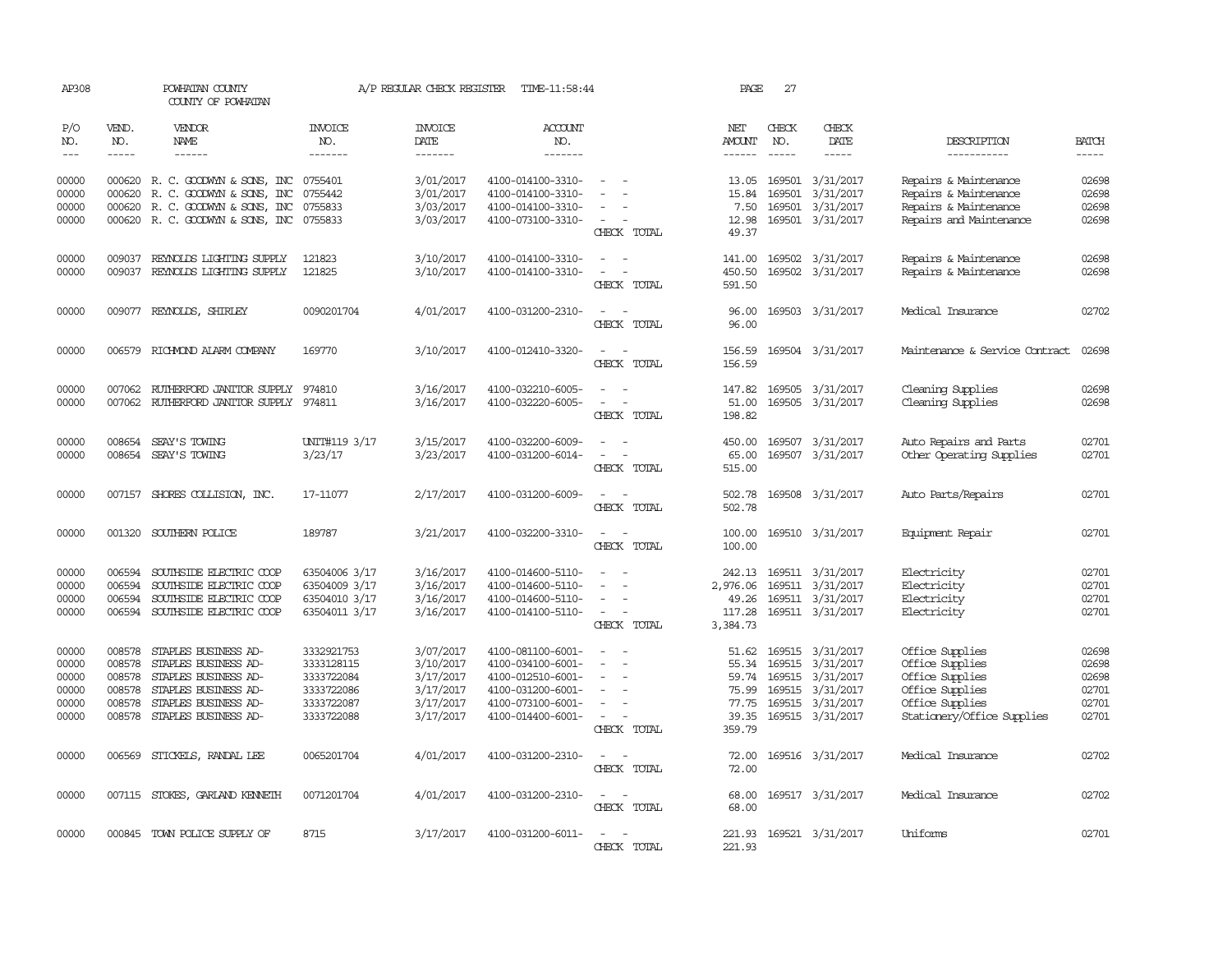| AP308                               | POWHATAN COUNTY<br>COUNTY OF POWHATAN |                                  | A/P REGULAR CHECK REGISTER        | TIME-11:58:44                    |                              | PAGE             | 28           |                         |                            |                       |
|-------------------------------------|---------------------------------------|----------------------------------|-----------------------------------|----------------------------------|------------------------------|------------------|--------------|-------------------------|----------------------------|-----------------------|
| P/O<br>VEND.<br>NO.<br>NO.<br>----- | <b>VENDOR</b><br>NAME<br>------       | <b>INVOICE</b><br>NO.<br>------- | <b>INVOICE</b><br>DATE<br>------- | <b>ACCOUNT</b><br>NO.<br>------- |                              | NET<br>AMOUNT    | CHECK<br>NO. | CHECK<br>DATE<br>------ | DESCRIPTION<br>----------- | <b>BATCH</b><br>----- |
| 00000                               | 011571 VA APCO/NENA                   | 10201608400730R                  | 10/11/2016                        | 4100-031210-5540-                | $ -$<br>CHECK TOTAL          | 200.00<br>200.00 |              | 169523 3/31/2017        | Conferences and Training   | 02699                 |
| 00000<br>011448                     | WELCH, GRAHAM & OGDEN                 | 251016                           | 3/17/2017                         | 4100-032200-5305-                | CHECK TOTAL                  | 77.52<br>77.52   |              | 169525 3/31/2017        | Auto Insurance Premium     | 02701                 |
| 00000<br>002080                     | WOODCOCK, LYNN T.                     | 0020201704                       | 4/01/2017                         | 4100-031200-2310-                | $\sim$ $-$<br>CHECK<br>TOTAL | 108.00<br>108.00 |              | 169526 3/31/2017        | Medical Insurance          | 02702                 |
|                                     |                                       |                                  |                                   |                                  | CHECK TYPE TOTAL             | 498,516.79       |              |                         |                            |                       |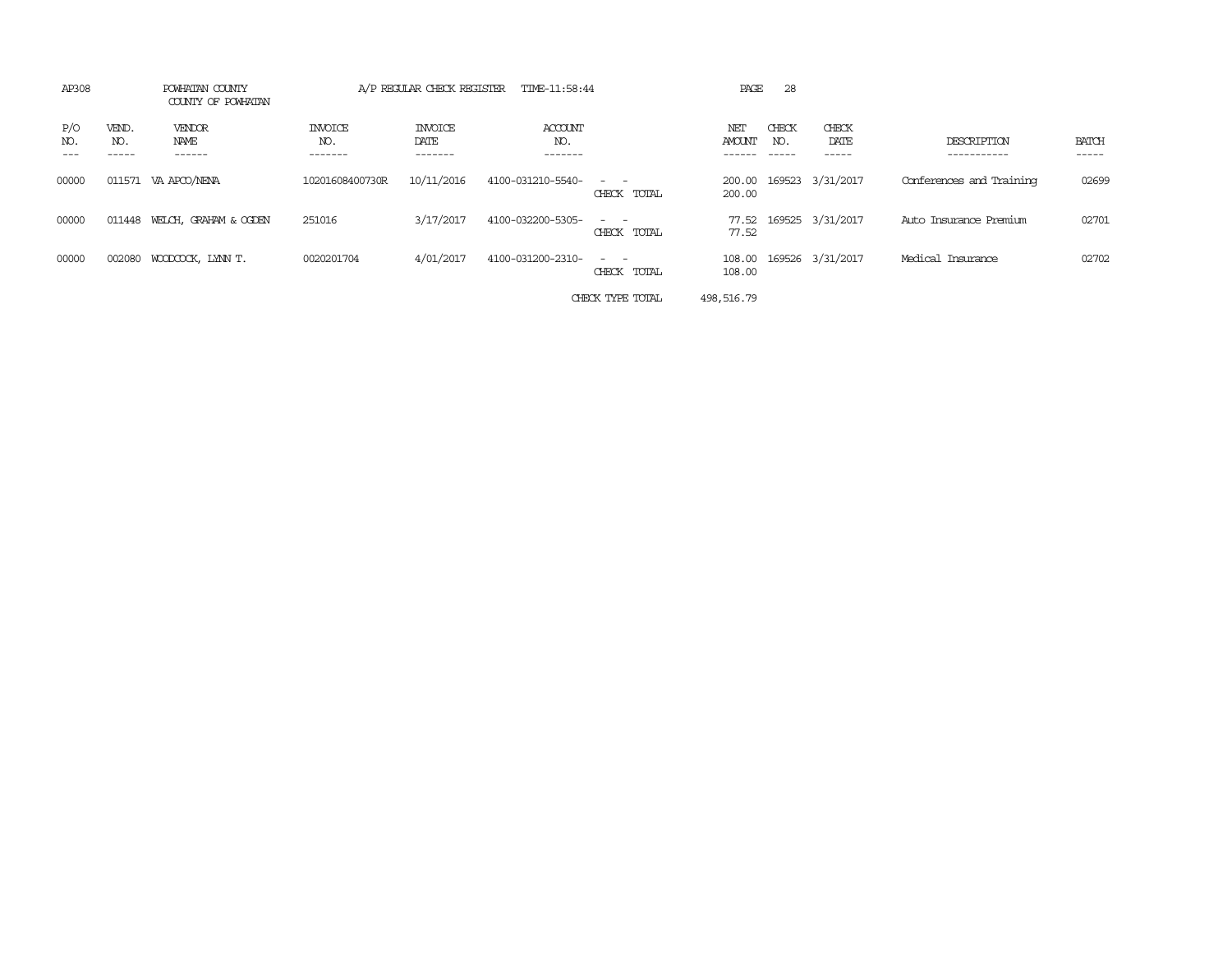| AP308                   | POWHATAN COUNTY<br>COUNTY OF POWHATAN |                                                                         | A/P VOID CHECK REGISTER<br>TIME-11:58:44                    |                                     |                                                          |                                                                                                                             | PAGE<br>29                                                                                                        |                        |                                                                                        |                         |  |  |  |
|-------------------------|---------------------------------------|-------------------------------------------------------------------------|-------------------------------------------------------------|-------------------------------------|----------------------------------------------------------|-----------------------------------------------------------------------------------------------------------------------------|-------------------------------------------------------------------------------------------------------------------|------------------------|----------------------------------------------------------------------------------------|-------------------------|--|--|--|
| P/O<br>NO.<br>$---$     | VEND.<br>NO.<br>-----                 | <b>VENDOR</b><br><b>NAME</b><br>------                                  | <b>INVOICE</b><br>NO.<br>--------                           | <b>INVOICE</b><br>DATE<br>-------   | <b>ACCOUNT</b><br>NO.<br>-------                         |                                                                                                                             | CHECK<br>NET<br>NO.<br>AMOUNT<br>------                                                                           | CHECK<br>DATE<br>----- | DESCRIPTION<br>-----------                                                             | <b>BATCH</b><br>-----   |  |  |  |
| 00000                   |                                       | 011491 ALEXANDER, ARTHUR J.                                             | <b>AUGUST TERM</b>                                          | 8/18/2016                           | 4100-021100-1700-                                        | $\sim$ 100 $\sim$<br>CHECK TOTAL                                                                                            | 30.00-166145 8/19/2016<br>$30.00 -$                                                                               |                        | COMP: Jurors & Witnesses                                                               | 00379                   |  |  |  |
| 00000                   |                                       | 011501 MCDANIELS, KERRI B.                                              | JURY                                                        | 8/11/2016                           | 4100-021100-1700-                                        | $\sim$<br>CHECK TOTAL                                                                                                       | 30.00-166219 8/19/2016<br>$30.00 -$                                                                               |                        | COMP: Jurors & Witnesses                                                               | 00379                   |  |  |  |
| 00000<br>00000          |                                       | 009611 WAGEWORKS, INC.<br>009611 WAGEWORKS, INC.                        | DC141160930160900<br>DC143160930160900                      | 9/30/2016<br>9/30/2016              | 100-000200-0001-<br>100-000200-0001-                     | $\sim$ $-$<br>$\sim$ 100 $\mu$<br>CHECK TOTAL                                                                               | 2, 172.93-166715 9/30/2016<br>125.00-166715 9/30/2016<br>$2,297.93-$                                              |                        | Payroll - Clearing Account<br>Payroll - Clearing Account                               | 00379<br>00379          |  |  |  |
| 00000                   |                                       | 011571 VA APCO/NENA                                                     | 10201608400730                                              | 10/11/2016                          | 4100-031210-5540-                                        | $\sim$ 100 $\mu$<br>CHECK TOTAL                                                                                             | 200.00- 166977 10/14/2016<br>$200.00 -$                                                                           |                        | Conferences and Training                                                               | 00381                   |  |  |  |
| 00000                   |                                       | 011112 BLUE RIDGE VOICE & DATA                                          | 2143                                                        | 12/30/2016                          | 4100-012510-3320-                                        | CHECK TOTAL                                                                                                                 | 150.00-168720 2/13/2017<br>$150.00 -$                                                                             |                        | Maintenance & Service Contract                                                         | 00378                   |  |  |  |
| 00000                   |                                       | 001020 ANTHEM BLUE CROSS AND                                            | DC100170228170200                                           | 2/28/2017                           | 100-000200-0001-                                         | $\frac{1}{2} \left( \frac{1}{2} \right) \left( \frac{1}{2} \right) = \frac{1}{2} \left( \frac{1}{2} \right)$<br>CHECK TOTAL | 18,546.00-168963 2/28/2017<br>18,546.00-                                                                          |                        | Payroll - Clearing Account                                                             | 00377                   |  |  |  |
| 00000                   |                                       | 001020 ANTHEM BLUE CROSS AND                                            | DC101170228170200                                           | 2/28/2017                           | 100-000200-0001-                                         | $\sim$ $ \sim$<br>CHECK TOTAL                                                                                               | 16,640.00-168966 2/28/2017<br>16,640.00-                                                                          |                        | Payroll - Clearing Account                                                             | 00377                   |  |  |  |
| 00000                   |                                       | 001020 ANTHEM BLUE CROSS AND                                            | DC104170228170200                                           | 2/28/2017                           | 100-000200-0001-                                         | $\frac{1}{2} \left( \frac{1}{2} \right) \left( \frac{1}{2} \right) = \frac{1}{2} \left( \frac{1}{2} \right)$<br>CHECK TOTAL | 25,789.00-168968 2/28/2017<br>25,789.00-                                                                          |                        | Payroll - Clearing Account                                                             | 00377                   |  |  |  |
| 00000                   |                                       | 001020 ANTHEM BLUE CROSS AND                                            | DC105170228170200                                           | 2/28/2017                           | 100-000200-0001-                                         | $\sim$ $ -$<br>CHECK TOTAL                                                                                                  | 13,300.00-168971 2/28/2017<br>13,300.00-                                                                          |                        | Payroll - Clearing Account                                                             | 00377                   |  |  |  |
| 00000                   |                                       | 001020 ANTHEM BLUE CROSS AND                                            | DC106170228170200                                           | 2/28/2017                           | 100-000200-0001-                                         | CHECK TOTAL                                                                                                                 | 7,380.00-168974 2/28/2017<br>$7,380.00 -$                                                                         |                        | Payroll - Clearing Account                                                             | 00377                   |  |  |  |
| 00000                   |                                       | 001020 ANTHEM BLUE CROSS AND                                            | DC109170228170200                                           | 2/28/2017                           | 100-000200-0001-                                         | CHECK TOTAL                                                                                                                 | 7,184.00-168976 2/28/2017<br>$7,184.00 -$                                                                         |                        | Payroll - Clearing Account                                                             | 00377                   |  |  |  |
| 00000<br>00000<br>00000 | 001020<br>001020<br>001020            | ANTHEM BLUE CROSS AND<br>ANIHEM BLUE CROSS AND<br>ANTHEM BLUE CROSS AND | DC128170228170200<br>DC130170228170200<br>DC133170228170200 | 2/28/2017<br>2/28/2017<br>2/28/2017 | 100-000200-0001-<br>100-000200-0001-<br>100-000200-0001- | $\overline{\phantom{a}}$<br>$\sim$<br>CHECK TOTAL<br>CHECK TYPE TOTAL                                                       | 4,732.00-168978 2/28/2017<br>1,620.00-168978 2/28/2017<br>1,314.00-168978 2/28/2017<br>$7,666.00 -$<br>99,212.93- |                        | Payroll - Clearing Account<br>Payroll - Clearing Account<br>Payroll - Clearing Account | 00377<br>00377<br>00377 |  |  |  |
|                         |                                       |                                                                         |                                                             |                                     |                                                          |                                                                                                                             |                                                                                                                   |                        |                                                                                        |                         |  |  |  |

FINAL TOTAL 399,303.86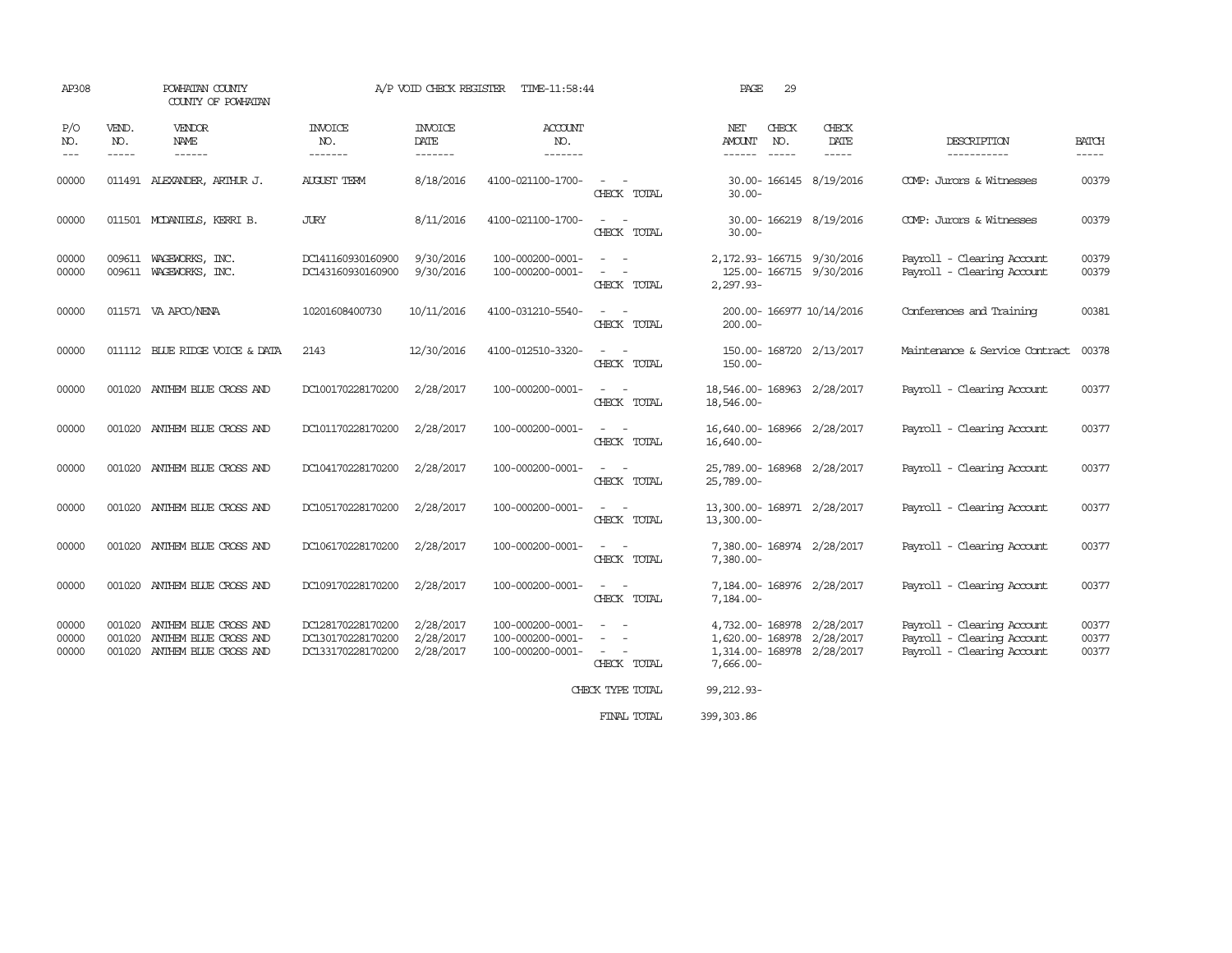| AP308                                     |                                                                                                                                                                                                                                                                                                                                                                                                                                                                                                     | POWHATAN COUNTY<br>COUNTY OF POWHATAN                                                                                                                                                                         |                                   | A/P REGULAR CHECK REGISTER                                    | TIME-12:00:00                                                                                         |                                                                                                                             | PAGE                                                      | $\mathbf{1}$     |                                                                                           |                                                                                                                                                                   |                                           |
|-------------------------------------------|-----------------------------------------------------------------------------------------------------------------------------------------------------------------------------------------------------------------------------------------------------------------------------------------------------------------------------------------------------------------------------------------------------------------------------------------------------------------------------------------------------|---------------------------------------------------------------------------------------------------------------------------------------------------------------------------------------------------------------|-----------------------------------|---------------------------------------------------------------|-------------------------------------------------------------------------------------------------------|-----------------------------------------------------------------------------------------------------------------------------|-----------------------------------------------------------|------------------|-------------------------------------------------------------------------------------------|-------------------------------------------------------------------------------------------------------------------------------------------------------------------|-------------------------------------------|
| P/O<br>NO.<br>$\qquad \qquad - -$         | VEND.<br>NO.<br>$\begin{tabular}{ccccc} \multicolumn{2}{c}{} & \multicolumn{2}{c}{} & \multicolumn{2}{c}{} & \multicolumn{2}{c}{} & \multicolumn{2}{c}{} & \multicolumn{2}{c}{} & \multicolumn{2}{c}{} & \multicolumn{2}{c}{} & \multicolumn{2}{c}{} & \multicolumn{2}{c}{} & \multicolumn{2}{c}{} & \multicolumn{2}{c}{} & \multicolumn{2}{c}{} & \multicolumn{2}{c}{} & \multicolumn{2}{c}{} & \multicolumn{2}{c}{} & \multicolumn{2}{c}{} & \multicolumn{2}{c}{} & \multicolumn{2}{c}{} & \mult$ | <b>VENDOR</b><br>NAME<br>------                                                                                                                                                                               | <b>INVOICE</b><br>NO.<br>-------  | <b>INVOICE</b><br>DATE<br>-------                             | <b>ACCOUNT</b><br>NO.<br>-------                                                                      |                                                                                                                             | NET<br>AMOUNT                                             | CHECK<br>NO.     | CHECK<br>DATE<br>-----                                                                    | DESCRIPTION<br>-----------                                                                                                                                        | <b>BATCH</b><br>$- - - - -$               |
| 00000<br>00000<br>00000<br>00000<br>00000 | 009183<br>009183<br>009183                                                                                                                                                                                                                                                                                                                                                                                                                                                                          | 009183 AIR, WATER & SOIL LABORA- V17001115<br>AIR, WATER & SOIL LABORA- V17001116<br>AIR, WATER & SOIL LABORA- V17001202<br>AIR, WATER & SOIL LABORA- V17001203<br>009183 AIR, WATER & SOIL LABORA- V17001204 |                                   | 2/21/2017<br>2/21/2017<br>2/24/2017<br>2/24/2017<br>2/24/2017 | 4501-043400-3142-<br>4501-043400-3142-<br>4501-043400-3140-<br>4501-043400-3142-<br>4501-043400-3142- | $\sim$<br>$\sim$<br>CHECK TOTAL                                                                                             | 111.80<br>40.00<br>40.00<br>40.00<br>365.40               | 169073<br>169073 | 133.60 169073 3/03/2017<br>3/03/2017<br>3/03/2017<br>169073 3/03/2017<br>169073 3/03/2017 | Professional Services - Sewer<br>Professional Services - Sewer<br>Professional Services - Water<br>Professional Services - Sewer<br>Professional Services - Sewer | 02671<br>02671<br>02671<br>02671<br>02671 |
| 00000<br>00000                            | 001020                                                                                                                                                                                                                                                                                                                                                                                                                                                                                              | ANTHEM BLUE CROSS AND<br>001020 ANTHEM BLUE CROSS AND                                                                                                                                                         | KEY ADV500 FAMI<br>KEYADV500E&D   | 2/27/2017<br>2/27/2017                                        | 501-000200-0001-<br>501-000200-0001-                                                                  | $\sim$<br>$\sim$<br>$\omega_{\rm{max}}$<br>CHECK TOTAL                                                                      | 3,034.00<br>1,040.00<br>4,074.00                          |                  | 169075 3/03/2017<br>169075 3/03/2017                                                      | Payroll Clearing Account<br>Payroll Clearing Account                                                                                                              | 02669<br>02669                            |
| 00000<br>00000                            | 001020                                                                                                                                                                                                                                                                                                                                                                                                                                                                                              | ANTHEM BLUE CROSS AND<br>001020 ANTHEM BLUE CROSS AND                                                                                                                                                         | KY ADV EXP SNGL<br>KY ADV 500SNGL | 2/27/2017<br>2/27/2017                                        | 501-000200-0001-<br>501-000200-0001-                                                                  | $\omega_{\rm{max}}$ , $\omega_{\rm{max}}$<br>$\overline{\phantom{a}}$<br>$\overline{\phantom{a}}$<br>CHECK TOTAL            | 1,330.00<br>562.00<br>1,892.00                            |                  | 169076 3/03/2017<br>169076 3/03/2017                                                      | Payroll Clearing Account<br>Payroll Clearing Account                                                                                                              | 02669<br>02669                            |
| 00000                                     |                                                                                                                                                                                                                                                                                                                                                                                                                                                                                                     | 011095 ARROW INTERNATIONAL, INC.                                                                                                                                                                              | 94471507                          | 12/23/2016                                                    | 4120-032301-6013-                                                                                     | $\sim$ $-$<br>CHECK TOTAL                                                                                                   | 560.39<br>560.39                                          |                  | 169078 3/03/2017                                                                          | Medical Supplies                                                                                                                                                  | 02671                                     |
| 00000<br>00000<br>00000                   | 006655<br>006655<br>006655                                                                                                                                                                                                                                                                                                                                                                                                                                                                          | BLOSSMAN GAS COMPANIES,<br>BLOSSMAN GAS COMPANIES,<br>BLOSSMAN GAS COMPANIES,                                                                                                                                 | 20486 2/17<br>509514<br>509602    | 2/01/2017<br>2/14/2017<br>2/21/2017                           | 4501-043400-5120-<br>4501-043400-5120-<br>4501-043400-5120-                                           | $\overline{\phantom{a}}$<br>CHECK TOTAL                                                                                     | 450.16<br>442.15<br>904.31                                |                  | 12.00 169083 3/03/2017<br>169083 3/03/2017<br>169083 3/03/2017                            | Fuel (htg)<br>Fuel (htg)<br>Fuel (htg)                                                                                                                            | 02671<br>02671<br>02671                   |
| 00000<br>00000                            | 006965<br>006965                                                                                                                                                                                                                                                                                                                                                                                                                                                                                    | CINIAS CORPORATION<br>CINTAS CORPORATION                                                                                                                                                                      | 143139111<br>143142841            | 2/15/2017<br>2/22/2017                                        | 4501-043400-6011-<br>4501-043400-6011-                                                                | $\overline{\phantom{a}}$<br>$\overline{\phantom{a}}$<br>$\overline{\phantom{a}}$<br>$\overline{\phantom{a}}$<br>CHECK TOTAL | 94.16<br>94.16<br>188.32                                  |                  | 169090 3/03/2017<br>169090 3/03/2017                                                      | Uniforms<br>Uniforms                                                                                                                                              | 02666<br>02671                            |
| 00000<br>00000                            | 011771                                                                                                                                                                                                                                                                                                                                                                                                                                                                                              | 011771 CONFERENCES & EXHIBITIONS 694545331<br>CONFERENCES & EXHIBITIONS                                                                                                                                       | 694545331                         | 2/24/2017<br>2/24/2017                                        | 4116-032200-0010-<br>4120-032200-8215-                                                                | $\overline{\phantom{a}}$<br>$\overline{\phantom{a}}$<br>$\overline{\phantom{a}}$<br>$\overline{\phantom{a}}$<br>CHECK TOTAL | 8,585.00<br>2,390.00<br>10,975.00                         |                  | 169092 3/03/2017<br>169092 3/03/2017                                                      | SAFER Expenses<br>State Dept of Fire Programs Fu                                                                                                                  | 02671<br>02671                            |
| 00000                                     |                                                                                                                                                                                                                                                                                                                                                                                                                                                                                                     | 011770 DUONG, BENNY                                                                                                                                                                                           | 71173024 DEP                      | 2/27/2017                                                     | 501-000200-0003-                                                                                      | CHECK TOTAL                                                                                                                 | 400.00<br>400.00                                          |                  | 169099 3/03/2017                                                                          | Customer Deposits Payable                                                                                                                                         | 02671                                     |
| 00000                                     |                                                                                                                                                                                                                                                                                                                                                                                                                                                                                                     | 011224 ELECTRONIC SYSTEMS, INC.                                                                                                                                                                               | IN586283                          | 12/21/2016                                                    | 4501-043400-3320-                                                                                     | $\frac{1}{2} \left( \frac{1}{2} \right) \left( \frac{1}{2} \right) = \frac{1}{2} \left( \frac{1}{2} \right)$<br>CHECK TOTAL | 151.90<br>151.90                                          |                  | 169100 3/03/2017                                                                          | Maintenance and Service Contra                                                                                                                                    | 02671                                     |
| 00000                                     |                                                                                                                                                                                                                                                                                                                                                                                                                                                                                                     | 011417 INSTRULOGIC, LLC                                                                                                                                                                                       | 15349                             | 2/09/2017                                                     | 4501-043400-3310-                                                                                     | $\overline{\phantom{a}}$<br>CHECK TOTAL                                                                                     | 1,954.00                                                  |                  | 1,954.00 169107 3/03/2017                                                                 | Repairs and Maintenance                                                                                                                                           | 02671                                     |
| 00000                                     |                                                                                                                                                                                                                                                                                                                                                                                                                                                                                                     | 008381 JAMES RIVER PETROLEUM                                                                                                                                                                                  | 96D                               | 1/31/2017                                                     | 4501-043400-6008-                                                                                     | $\overline{\phantom{0}}$<br>CHECK TOTAL                                                                                     | 324.84<br>324.84                                          |                  | 169110 3/03/2017                                                                          | Gas/Grease/Oil/Vehicle Repairs                                                                                                                                    | 02671                                     |
| 00000<br>00000                            |                                                                                                                                                                                                                                                                                                                                                                                                                                                                                                     | 011701 KENBRIDGE CONSTRUCTION<br>011701 KENBRIDGE CONSTRUCTION                                                                                                                                                | APPLICATION #2<br>APPLICATION #2  | 1/31/2017<br>1/31/2017                                        | 301-000200-0008-<br>4301-062100-8302-                                                                 | $\sim$<br>$\sim$<br>$\equiv$<br>$\sim$<br>CHECK TOTAL                                                                       | 26, 981.50 - 169113 3/03/2017<br>539,630.00<br>512,648.50 |                  | 169113 3/03/2017                                                                          | Retainages Payable<br>RJHS Replacement/Renovation De                                                                                                              | 02668<br>02668                            |
| 00000                                     |                                                                                                                                                                                                                                                                                                                                                                                                                                                                                                     | 000166 LUCK STONE CORP.                                                                                                                                                                                       | IV-100676835                      | 2/15/2017                                                     | 4301-071120-8301-                                                                                     | $\frac{1}{2} \left( \frac{1}{2} \right) \left( \frac{1}{2} \right) = \frac{1}{2} \left( \frac{1}{2} \right)$<br>CHECK TOTAL | 70.68<br>70.68                                            |                  | 169114 3/03/2017                                                                          | Field Improvements - Bonds                                                                                                                                        | 02671                                     |
| 00000                                     |                                                                                                                                                                                                                                                                                                                                                                                                                                                                                                     | 008403 LYTTLE UTILITIES, INC.                                                                                                                                                                                 | PYMT#4/RETAIN                     | 2/27/2017                                                     | 4502-044000-8201-                                                                                     | $\sim$ 100 $\sim$<br>CHECK TOTAL                                                                                            | 8,319.88<br>8,319.88                                      |                  | 169115 3/03/2017                                                                          | Flatrock Waterline Extension                                                                                                                                      | 02671                                     |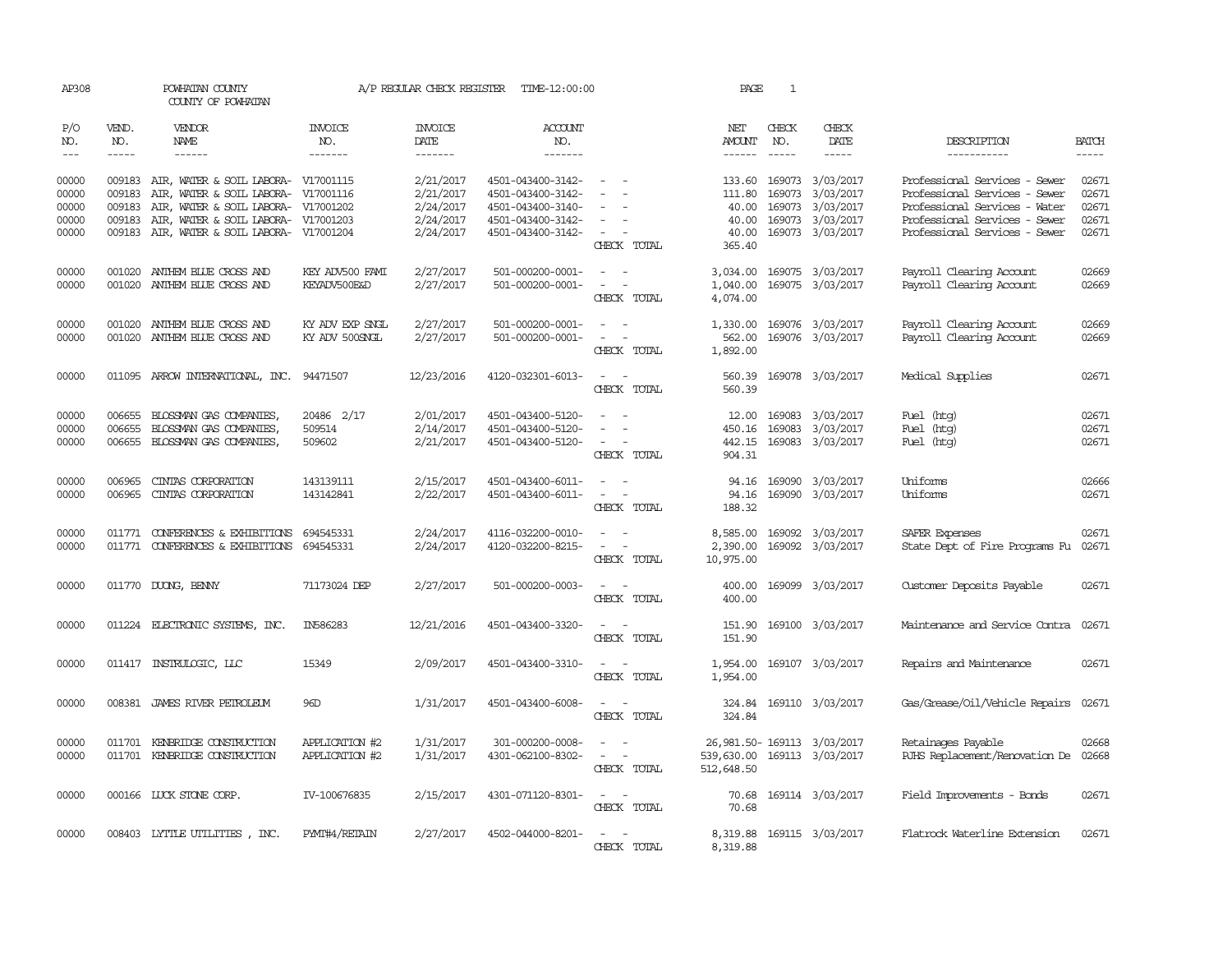| AP308                                     |                                      | POWHATAN COUNTY<br>COUNTY OF POWHATAN                                                                                                                                                                  |                                        | A/P REGULAR CHECK REGISTER                                    | TIME-12:00:00                                                                                         |                                                                                                                             | PAGE                                         | 2                             |                                                                                                         |                                                                                                                                                                   |                                           |
|-------------------------------------------|--------------------------------------|--------------------------------------------------------------------------------------------------------------------------------------------------------------------------------------------------------|----------------------------------------|---------------------------------------------------------------|-------------------------------------------------------------------------------------------------------|-----------------------------------------------------------------------------------------------------------------------------|----------------------------------------------|-------------------------------|---------------------------------------------------------------------------------------------------------|-------------------------------------------------------------------------------------------------------------------------------------------------------------------|-------------------------------------------|
| P/O<br>NO.<br>$\frac{1}{2}$               | VEND.<br>NO.<br>$- - - - -$          | VENDOR<br>NAME<br>$- - - - - -$                                                                                                                                                                        | <b>INVOICE</b><br>NO.<br>-------       | <b>INVOICE</b><br>DATE<br>-------                             | <b>ACCOUNT</b><br>NO.<br>-------                                                                      |                                                                                                                             | NET<br>AMOUNT<br>------                      | CHECK<br>NO.<br>$\frac{1}{2}$ | CHECK<br>DATE<br>$- - - - -$                                                                            | DESCRIPTION<br>-----------                                                                                                                                        | <b>BATCH</b><br>-----                     |
| 00000                                     |                                      | 006004 M. P. BARDEN & SONS, INC. 514-0217                                                                                                                                                              |                                        | 2/17/2017                                                     | 4301-031200-6004-                                                                                     | $\sim$ $ \sim$<br>CHECK TOTAL                                                                                               | 4,870.00<br>4,870.00                         |                               | 169116 3/03/2017                                                                                        | Animal Control Cages                                                                                                                                              | 02671                                     |
| 00000                                     |                                      | 006672 MACON FIRE DEPARIMENT                                                                                                                                                                           | 2017 FIRE CONF                         | 1/26/2017                                                     | 4120-032200-8215-                                                                                     | $\sim$<br>CHECK TOTAL                                                                                                       | 2,346.60                                     |                               | 2,346.60 169117 3/03/2017                                                                               | State Dept of Fire Programs Fu 02671                                                                                                                              |                                           |
| 00000                                     |                                      | 010816 MERCHANT METALS, INC.                                                                                                                                                                           | 170015161                              | 2/08/2017                                                     | 4301-071120-8301-                                                                                     | CHECK TOTAL                                                                                                                 | 59.99<br>59.99                               |                               | 169120 3/03/2017                                                                                        | Field Improvements - Bonds                                                                                                                                        | 02668                                     |
| 00000<br>00000                            |                                      | 010924 MITCHELL PEST<br>010924 MITCHELL PEST                                                                                                                                                           | 99745<br>99746                         | 2/14/2017<br>2/14/2017                                        | 4501-043400-3320-<br>4501-043400-3320-                                                                | $\sim$ $\sim$<br>$\overline{\phantom{a}}$<br>CHECK TOTAL                                                                    | 95.00<br>95.00<br>190.00                     |                               | 169122 3/03/2017<br>169122 3/03/2017                                                                    | Maintenance and Service Contra<br>Maintenance and Service Contra                                                                                                  | 02668<br>02668                            |
| 00000                                     |                                      | 007839 PASI, L.S.                                                                                                                                                                                      | SRT 2/17                               | 2/23/2017                                                     | 4116-031213-6015-                                                                                     | CHECK TOTAL                                                                                                                 | 234.92                                       |                               | 234.92 169129 3/03/2017                                                                                 | K9 Expenses                                                                                                                                                       | 02666                                     |
| 00000                                     |                                      | 008579 POWHATAN COMMERCIAL                                                                                                                                                                             | 0085201703                             | 3/03/2017                                                     | 4501-043400-5420-                                                                                     | $\frac{1}{2} \left( \frac{1}{2} \right) \left( \frac{1}{2} \right) = \frac{1}{2} \left( \frac{1}{2} \right)$<br>CHECK TOTAL | 2,509.70<br>2,509.70                         |                               | 169133 3/03/2017                                                                                        | Rent - Office Space                                                                                                                                               | 02672                                     |
| 00000<br>00000                            |                                      | 000620 R. C. GOODWYN & SONS, INC 0753256<br>000620 R. C. GOODWYN & SONS, INC 0751804                                                                                                                   |                                        | 2/13/2017<br>2/02/2017                                        | 4301-071120-0003-<br>4501-043400-3310-                                                                | $\sim$<br>CHECK TOTAL                                                                                                       | 129.00<br>215.55                             |                               | 169139 3/03/2017<br>86.55 169139 3/03/2017                                                              | Net Replacement<br>Repairs and Maintenance                                                                                                                        | 02668<br>02668                            |
| 00000                                     |                                      | 011521 RAINBOW GROUP LLC                                                                                                                                                                               | 0471578-IN                             | 2/17/2017                                                     | 4301-071120-0009-                                                                                     | $\sim$ $\sim$<br>CHECK TOTAL                                                                                                | 1,023.00<br>1,023.00                         |                               | 169141 3/03/2017                                                                                        | Bases, Plates & Pitching Rubbe                                                                                                                                    | 02671                                     |
| 00000                                     |                                      | 010826 REDSTORM FIRE & RESCUE                                                                                                                                                                          | 2016-0222                              | 10/11/2016                                                    | 4301-012400-8301-                                                                                     | $\sim$ $ -$<br>CHECK TOTAL                                                                                                  | 319,205.00 169142 3/03/2017<br>319,205.00    |                               |                                                                                                         | Fire Department Equipment                                                                                                                                         | 02668                                     |
| 00000                                     |                                      | 009460 SETON IDENTIFICATION                                                                                                                                                                            | 9332831933                             | 12/27/2016                                                    | 4301-014100-6009-                                                                                     | $\sim$ 10 $\sim$ 10 $\sim$<br>CHECK TOTAL                                                                                   | 23.94                                        |                               | 23.94 169152 3/03/2017                                                                                  | Human Services Building Facade 02666                                                                                                                              |                                           |
| 00000                                     |                                      | 007310 SOUTHEASTERN EMERGENCY                                                                                                                                                                          | 742444                                 | 2/16/2017                                                     | 4120-032301-6013-                                                                                     | CHECK TOTAL                                                                                                                 | 33.06<br>33.06                               |                               | 169153 3/03/2017                                                                                        | Medical Supplies                                                                                                                                                  | 02671                                     |
| 00000                                     |                                      | 006594 SOUTHSIDE ELECTRIC COOP                                                                                                                                                                         | 63504003 2/17                          | 2/16/2017                                                     | 4501-043400-5110-                                                                                     | $\sim$<br>CHECK TOTAL                                                                                                       | 2,627.66<br>2,627.66                         |                               | 169154 3/03/2017                                                                                        | Electricity                                                                                                                                                       | 02668                                     |
| 00000                                     |                                      | 007384 STANLEY ACCESS TECH                                                                                                                                                                             | 904759152                              | 1/26/2017                                                     | 4301-014100-6009-                                                                                     | $\frac{1}{2} \left( \frac{1}{2} \right) \left( \frac{1}{2} \right) = \frac{1}{2} \left( \frac{1}{2} \right)$<br>CHECK TOTAL | 5,260.00<br>5,260.00                         |                               | 169157 3/03/2017                                                                                        | Human Services Building Facade                                                                                                                                    | 02668                                     |
| 00000<br>00000<br>00000<br>00000<br>00000 | 009183<br>009183<br>009183<br>009183 | AIR, WATER & SOIL LABORA- V17001238<br>AIR, WATER & SOIL LABORA- V17001259<br>AIR, WATER & SOIL LABORA- V17001397<br>AIR, WATER & SOIL LABORA- V17001398<br>009183 AIR, WATER & SOIL LABORA- V17001450 |                                        | 2/28/2017<br>2/28/2017<br>3/03/2017<br>3/03/2017<br>3/06/2017 | 4501-043400-3142-<br>4501-043400-3142-<br>4501-043400-3142-<br>4501-043400-3142-<br>4501-043400-3142- | $\sim$<br>$\equiv$<br>$\equiv$<br>$\sim$<br>CHECK TOTAL                                                                     | 111.80<br>40.00<br>40.00<br>111.80<br>437.20 |                               | 133.60 169172 3/10/2017<br>169172 3/10/2017<br>169172 3/10/2017<br>169172 3/10/2017<br>169172 3/10/2017 | Professional Services - Sewer<br>Professional Services - Sewer<br>Professional Services - Sewer<br>Professional Services - Sewer<br>Professional Services - Sewer | 02677<br>02677<br>02677<br>02677<br>02677 |
| 00000<br>00000<br>00000                   | 008668                               | BANK OF AMERICA<br>008668 BANK OF AMERICA<br>008668 BANK OF AMERICA                                                                                                                                    | 03/01/2017<br>03/01/2017<br>03/01/2017 | 3/01/2017<br>3/01/2017<br>3/01/2017                           | 4116-073102-6012-<br>4120-032200-8215-<br>4120-032200-8215-                                           | $\equiv$<br>$\sim$ $ \sim$                                                                                                  |                                              |                               | 92.06 169176 3/10/2017<br>229.72 169176 3/10/2017<br>575.00 169176 3/10/2017                            | Robotics Materials<br>State Dept of Fire Programs Fu<br>State Dept of Fire Programs Fu                                                                            | 02682<br>02682<br>02682                   |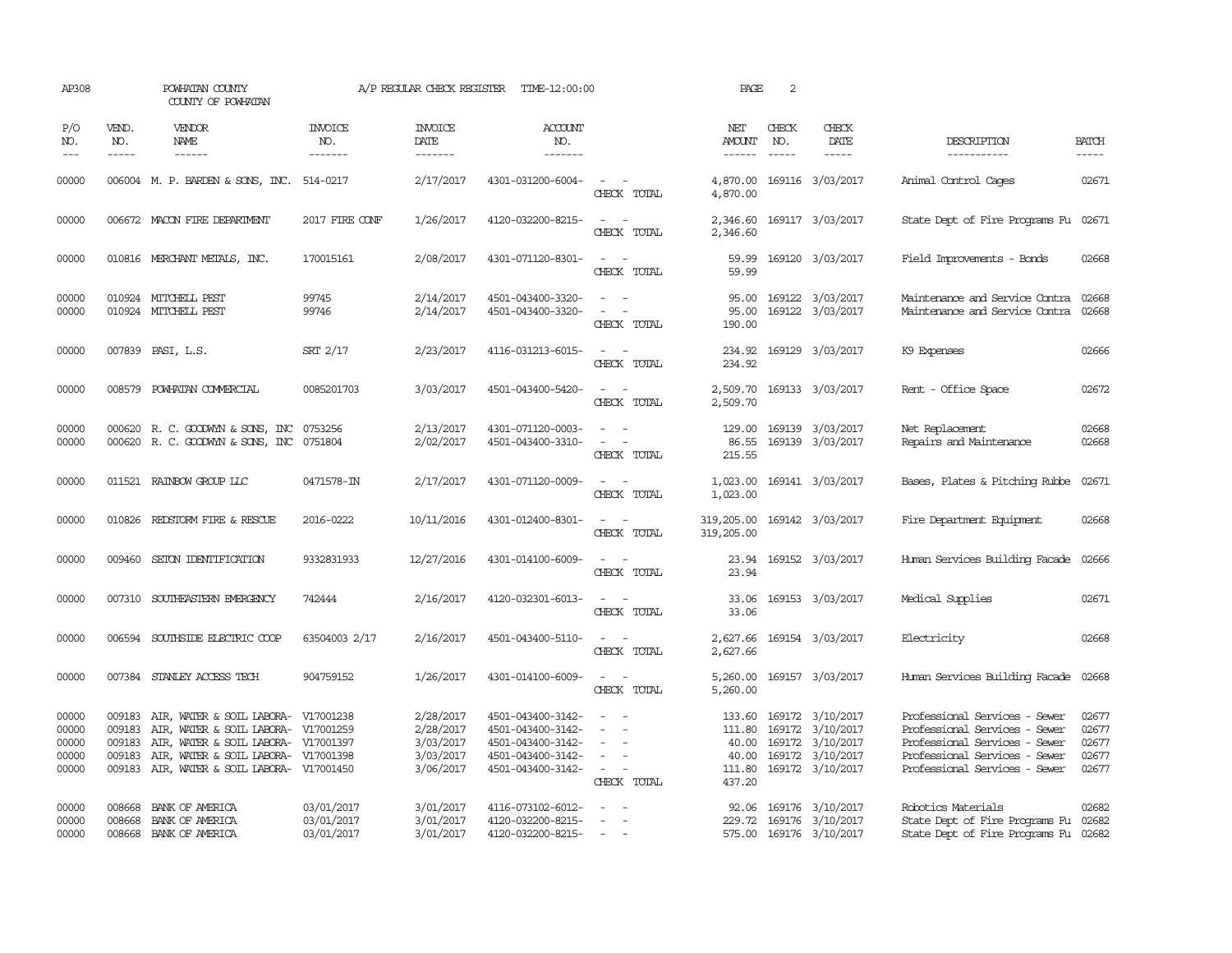| AP308          |                                                                                                                                                                                                                                                                                                                                                                                                                                                                                     | POWHATAN COUNTY<br>COUNTY OF POWHATAN                  |                          | A/P REGULAR CHECK REGISTER | TIME-12:00:00                          |                                         | PAGE                                | 3            |                                      |                                                                  |                |
|----------------|-------------------------------------------------------------------------------------------------------------------------------------------------------------------------------------------------------------------------------------------------------------------------------------------------------------------------------------------------------------------------------------------------------------------------------------------------------------------------------------|--------------------------------------------------------|--------------------------|----------------------------|----------------------------------------|-----------------------------------------|-------------------------------------|--------------|--------------------------------------|------------------------------------------------------------------|----------------|
| P/O<br>NO.     | VEND.<br>NO.                                                                                                                                                                                                                                                                                                                                                                                                                                                                        | VENDOR<br>NAME                                         | INVOICE<br>NO.           | INVOICE<br>DATE            | <b>ACCOUNT</b><br>NO.                  |                                         | NET<br>AMOUNT                       | CHECK<br>NO. | CHECK<br>DATE                        | DESCRIPTION                                                      | <b>BATCH</b>   |
| $---$          | $\begin{tabular}{ccccc} \multicolumn{2}{c}{} & \multicolumn{2}{c}{} & \multicolumn{2}{c}{} & \multicolumn{2}{c}{} & \multicolumn{2}{c}{} & \multicolumn{2}{c}{} & \multicolumn{2}{c}{} & \multicolumn{2}{c}{} & \multicolumn{2}{c}{} & \multicolumn{2}{c}{} & \multicolumn{2}{c}{} & \multicolumn{2}{c}{} & \multicolumn{2}{c}{} & \multicolumn{2}{c}{} & \multicolumn{2}{c}{} & \multicolumn{2}{c}{} & \multicolumn{2}{c}{} & \multicolumn{2}{c}{} & \multicolumn{2}{c}{} & \mult$ | $- - - - - -$                                          | -------                  | -------                    | -------                                |                                         | $- - - - - -$                       | $- - - - -$  | -----                                | -----------                                                      | -----          |
| 00000          | 008668                                                                                                                                                                                                                                                                                                                                                                                                                                                                              | BANK OF AMERICA                                        | 03/01/2017               | 3/01/2017                  | 4501-043400-3310-                      | $\sim$                                  |                                     |              | 442.34 169176 3/10/2017              | Repairs and Maintenance                                          | 02682          |
| 00000          | 008668                                                                                                                                                                                                                                                                                                                                                                                                                                                                              | BANK OF AMERICA                                        | 03/01/2017               | 3/01/2017                  | 4501-043400-5130-                      | $\sim$                                  | 12.15                               | 169176       | 3/10/2017                            | Water                                                            | 02682          |
| 00000          | 008668                                                                                                                                                                                                                                                                                                                                                                                                                                                                              | BANK OF AMERICA                                        | 03/01/2017               | 3/01/2017                  | 4501-043400-5130-                      |                                         | 19.44                               |              | 169176 3/10/2017                     | Water                                                            | 02682          |
| 00000          | 008668                                                                                                                                                                                                                                                                                                                                                                                                                                                                              | BANK OF AMERICA                                        | 03/01/2017               | 3/01/2017                  | 4501-043400-3310-                      | $\overline{\phantom{a}}$<br>$\sim$      | 63.55                               |              | 169176 3/10/2017                     | Repairs and Maintenance                                          | 02682          |
| 00000          | 008668<br>008668                                                                                                                                                                                                                                                                                                                                                                                                                                                                    | BANK OF AMERICA                                        | 03/01/2017               | 3/01/2017                  | 4501-043400-3310-                      |                                         | 28.33<br>103.68                     |              | 169176 3/10/2017                     | Repairs and Maintenance                                          | 02682          |
| 00000          | 008668                                                                                                                                                                                                                                                                                                                                                                                                                                                                              | BANK OF AMERICA                                        | 03/01/2017               | 3/01/2017<br>3/01/2017     | 4501-043400-3310-                      |                                         |                                     |              | 169176 3/10/2017<br>169176 3/10/2017 | Repairs and Maintenance                                          | 02682<br>02682 |
| 00000<br>00000 | 008668                                                                                                                                                                                                                                                                                                                                                                                                                                                                              | BANK OF AMERICA<br>BANK OF AMERICA                     | 03/01/2017<br>03/01/2017 | 3/01/2017                  | 4501-043400-3310-<br>4501-043400-6009- | $\overline{a}$                          | 431.75<br>840.55                    |              | 169176 3/10/2017                     | Repairs and Maintenance<br>Facility-Water and Sewer Needs        | 02682          |
| 00000          | 008668                                                                                                                                                                                                                                                                                                                                                                                                                                                                              | BANK OF AMERICA                                        | 03/01/2017               | 3/01/2017                  | 4501-043400-3310-                      |                                         | 64.98                               | 169176       | 3/10/2017                            | Repairs and Maintenance                                          | 02682          |
| 00000          | 008668                                                                                                                                                                                                                                                                                                                                                                                                                                                                              | BANK OF AMERICA                                        | 03/01/2017               | 3/01/2017                  | 4501-043400-5540-                      |                                         | 80.00                               |              | 169176 3/10/2017                     | Conferences & Training                                           | 02682          |
| 00000          | 008668                                                                                                                                                                                                                                                                                                                                                                                                                                                                              | BANK OF AMERICA                                        | 03/01/2017               | 3/01/2017                  | 4501-043400-5540-                      |                                         | 80.00                               |              | 169176 3/10/2017                     | Conferences & Training                                           | 02682          |
| 00000          | 008668                                                                                                                                                                                                                                                                                                                                                                                                                                                                              | BANK OF AMERICA                                        | 03/01/2017               | 3/01/2017                  | 4501-043400-5540-                      |                                         | 80.00                               |              | 169176 3/10/2017                     | Conferences & Training                                           | 02682          |
| 00000          |                                                                                                                                                                                                                                                                                                                                                                                                                                                                                     | 008668 BANK OF AMERICA                                 | 03/01/2017               | 3/01/2017                  | 4501-043400-5540-                      | $\overline{\phantom{a}}$                | 135.00                              |              | 169176 3/10/2017                     | Conferences & Training                                           | 02682          |
|                |                                                                                                                                                                                                                                                                                                                                                                                                                                                                                     |                                                        |                          |                            |                                        | CHECK TOTAL                             | 3,278.55                            |              |                                      |                                                                  |                |
|                |                                                                                                                                                                                                                                                                                                                                                                                                                                                                                     |                                                        |                          |                            |                                        |                                         |                                     |              |                                      |                                                                  |                |
| 00000          |                                                                                                                                                                                                                                                                                                                                                                                                                                                                                     | 009944 BELTON, SR., AVERY SHABAR                       | 991071                   | 3/03/2017                  | 4501-043400-3320-                      | CHECK TOTAL                             | 600.00<br>600.00                    |              | 169178 3/10/2017                     | Maintenance and Service Contra                                   | 02677          |
|                |                                                                                                                                                                                                                                                                                                                                                                                                                                                                                     |                                                        |                          |                            |                                        |                                         |                                     |              |                                      |                                                                  |                |
| 00000          | 006655                                                                                                                                                                                                                                                                                                                                                                                                                                                                              | BLOSSMAN GAS COMPANIES,                                | 312012                   | 2/22/2017                  | 4501-043400-5120-                      |                                         | 514.44                              | 169179       | 3/10/2017                            | Fuel (htg)                                                       | 02677          |
| 00000          | 006655                                                                                                                                                                                                                                                                                                                                                                                                                                                                              | BLOSSMAN GAS COMPANIES,                                | 509671                   | 3/01/2017                  | 4501-043400-5120-                      |                                         | 311.57                              |              | 169179 3/10/2017                     | Fuel (htg)                                                       | 02677          |
|                |                                                                                                                                                                                                                                                                                                                                                                                                                                                                                     |                                                        |                          |                            |                                        | CHECK TOTAL                             | 826.01                              |              |                                      |                                                                  |                |
| 00000          | 000540                                                                                                                                                                                                                                                                                                                                                                                                                                                                              | CENTRAL VIRGINIA WASTE                                 | 21922                    | 2/06/2017                  | 4501-043400-3185-                      | CHECK TOTAL                             | 48.93<br>48.93                      |              | 169186 3/10/2017                     | Trash Removal                                                    | 02677          |
| 00000          | 006965                                                                                                                                                                                                                                                                                                                                                                                                                                                                              | CINIAS CORPORATION                                     | 143146557                | 3/01/2017                  | 4501-043400-6011-                      | CHECK TOTAL                             | 126.61<br>126.61                    |              | 169187 3/10/2017                     | Uniforms                                                         | 02677          |
| 00000          |                                                                                                                                                                                                                                                                                                                                                                                                                                                                                     | 010233 DEWBERRY ENGINEERS, INC.                        | 1393466                  | 2/24/2017                  | 4502-044000-0002-                      | CHECK TOTAL                             | 17,041.50<br>17,041.50              |              | 169195 3/10/2017                     | Dutoy Creek WITP Upgrades                                        | 02677          |
| 00000          |                                                                                                                                                                                                                                                                                                                                                                                                                                                                                     | 011320 FENS LAND SERVICES, LLC                         | 2054                     | 3/03/2017                  | 4301-071120-8301-                      | $\overline{\phantom{a}}$<br>CHECK TOTAL | 2,395.00<br>2,395.00                |              | 169199 3/10/2017                     | Field Improvements - Bonds                                       | 02676          |
| 00000          |                                                                                                                                                                                                                                                                                                                                                                                                                                                                                     | 006405 HACH COMPANY                                    | 10320251                 | 2/13/2017                  | 4501-043400-6015-                      | $\overline{\phantom{a}}$<br>CHECK TOTAL | 853.87<br>853.87                    |              | 169203 3/10/2017                     | Lab Supplies                                                     | 02677          |
| 00000          |                                                                                                                                                                                                                                                                                                                                                                                                                                                                                     | 011647 ICON SIGN & LIGHTING                            | 71711                    | 12/09/2016                 | 4301-071120-8301-                      | $\overline{\phantom{a}}$<br>CHECK TOTAL | 4,892.00<br>4,892.00                |              | 169206 3/10/2017                     | Field Improvements - Bonds                                       | 02679          |
| 00000          |                                                                                                                                                                                                                                                                                                                                                                                                                                                                                     | 009245 INNOVATIVE BIO                                  | 0302017                  | 3/06/2017                  | 4501-043400-3320-                      | $\sim$<br>CHECK TOTAL                   | 2,850.00<br>2,850.00                |              | 169207 3/10/2017                     | Maintenance and Service Contra                                   | 02677          |
| 00000          |                                                                                                                                                                                                                                                                                                                                                                                                                                                                                     | 009308 MCKINLEY, ANNE                                  | PIZZA HUT12/16A          | 12/14/2016                 | 4116-073102-6012-                      | $\sim$<br>CHECK TOTAL                   | 28.56<br>28.56                      |              | 169210 3/10/2017                     | Robotics Materials                                               | 02677          |
| 00000<br>00000 |                                                                                                                                                                                                                                                                                                                                                                                                                                                                                     | 011110 MOSELEY ARCHITECTS<br>011110 MOSELEY ARCHITECTS | 550492-014<br>550492-016 | 12/31/2016<br>2/28/2017    | 4301-031200-6002-<br>4301-031200-6002- | $\overline{\phantom{a}}$<br>CHECK TOTAL | 32,585.00<br>12,516.00<br>45,101.00 | 169212       | 3/10/2017<br>169212 3/10/2017        | Sally Port & Courthouse Expans<br>Sally Port & Courthouse Expans | 02674<br>02674 |
| 00000          |                                                                                                                                                                                                                                                                                                                                                                                                                                                                                     | 000620 R. C. GOODWYN & SONS, INC 0753816               |                          | 2/17/2017                  | 4301-071120-8301-                      |                                         |                                     |              | 42.72 169222 3/10/2017               | Field Improvements - Bonds                                       | 02676          |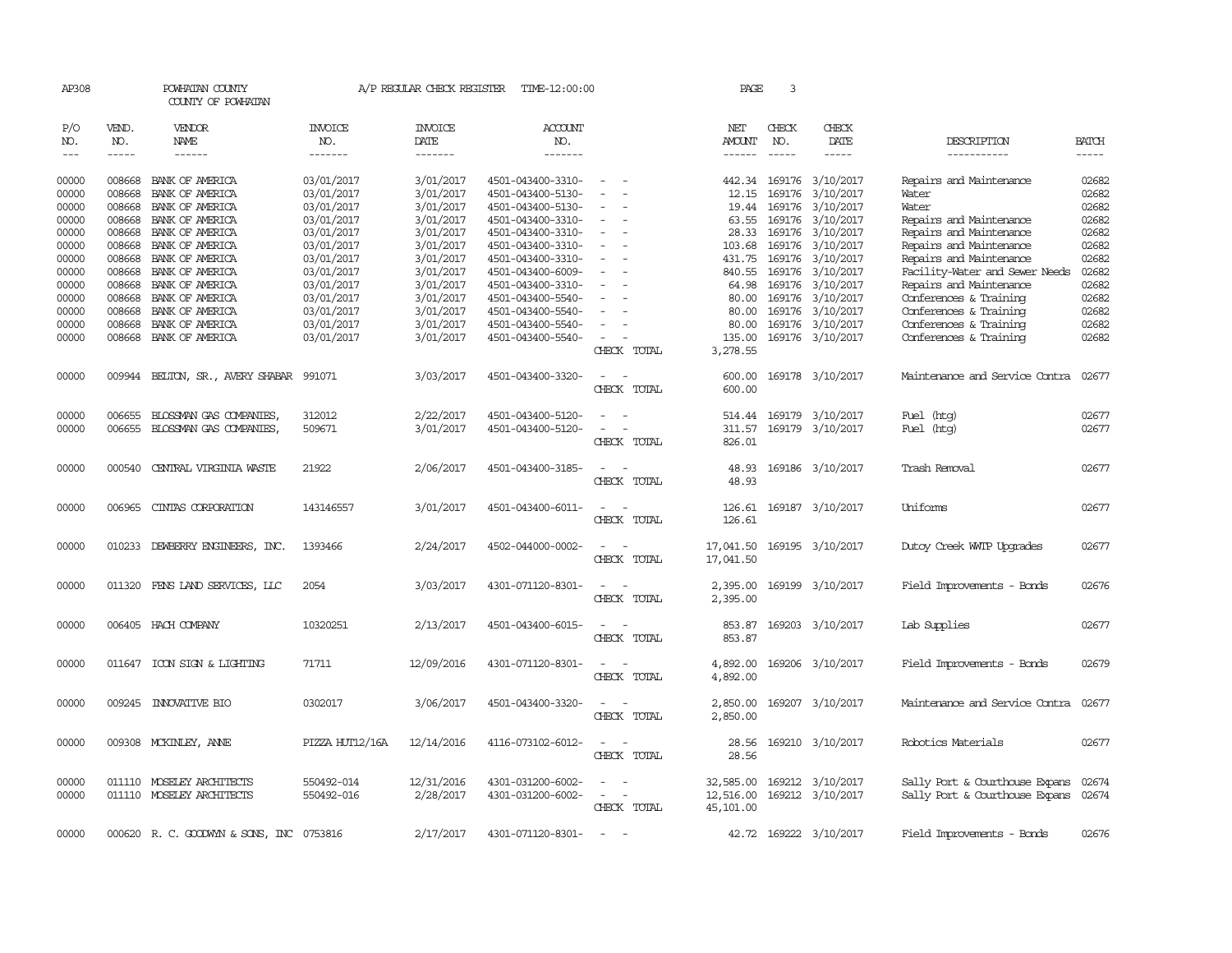| AP308               |                             | POWHATAN COUNTY<br>COUNTY OF POWHATAN  |                                  |                                   | A/P REGULAR CHECK REGISTER TIME-12:00:00 |                                                                                                              | PAGE                           | 4                           |                            |                                      |                             |
|---------------------|-----------------------------|----------------------------------------|----------------------------------|-----------------------------------|------------------------------------------|--------------------------------------------------------------------------------------------------------------|--------------------------------|-----------------------------|----------------------------|--------------------------------------|-----------------------------|
| P/O<br>NO.<br>$---$ | VEND.<br>NO.<br>$- - - - -$ | <b>VENDOR</b><br>NAME<br>$- - - - - -$ | <b>INVOICE</b><br>NO.<br>------- | <b>INVOICE</b><br>DATE<br>------- | <b>ACCOUNT</b><br>NO.<br>-------         |                                                                                                              | NET<br>AMOUNT<br>$- - - - - -$ | CHECK<br>NO.<br>$- - - - -$ | CHECK<br>DATE<br>-----     | DESCRIPTION<br>-----------           | <b>BATCH</b><br>$- - - - -$ |
| 00000               |                             | 000620 R. C. GOODWYN & SONS, INC       | 0754367                          | 2/21/2017                         | 4301-071120-8301-                        | $\sim$ $\sim$                                                                                                | 108.94                         |                             | 169222 3/10/2017           | Field Improvements - Bonds           | 02676                       |
| 00000               | 000620                      | R. C. GOODWYN & SONS, INC              | 0754367                          | 2/21/2017                         | 4301-071120-0003-                        |                                                                                                              | 48.00                          | 169222                      | 3/10/2017                  | Net Replacement                      | 02676                       |
| 00000               | 000620                      | R. C. GOODWYN & SONS, INC              | 0754568                          | 2/22/2017                         | 4301-071120-8301-                        |                                                                                                              | 74.46                          | 169222                      | 3/10/2017                  | Field Improvements - Bonds           | 02676                       |
| 00000               |                             | 000620 R. C. GOODWYN & SONS, INC       | 0755210                          | 2/28/2017                         | 4301-071120-8301-                        | $\sim$<br>$\sim$                                                                                             | 16.44                          | 169222                      | 3/10/2017                  | Field Improvements - Bonds           | 02678                       |
| 00000               |                             | 000620 R. C. GOODWYN & SONS, INC       | 0755248                          | 2/28/2017                         | 4501-043400-3310-                        | $\sim$                                                                                                       | 33.16                          |                             | 169222 3/10/2017           | Repairs and Maintenance              | 02678                       |
|                     |                             |                                        |                                  |                                   |                                          | CHECK TOTAL                                                                                                  | 323.72                         |                             |                            |                                      |                             |
| 00000               | 007325                      | RICHMOND OXYGEN CO.                    | 245966                           | 2/01/2017                         | 4120-032301-6013-                        |                                                                                                              | 107.00                         | 169226                      | 3/10/2017                  | Medical Supplies                     | 02678                       |
| 00000               | 007325                      | RICHMOND OXYGEN CO.                    | 245984                           | 2/01/2017                         | 4120-032301-6013-                        |                                                                                                              | 24.00                          | 169226                      | 3/10/2017                  | Medical Supplies                     | 02678                       |
| 00000               | 007325                      | RICHMOND OXYGEN CO.                    | 247644                           | 2/15/2017                         | 4120-032301-6013-                        |                                                                                                              | 23.00                          | 169226                      | 3/10/2017                  | Medical Supplies                     | 02678                       |
| 00000               | 007325                      | RICHMOND OXYGEN CO.                    | 247645                           | 2/15/2017                         | 4120-032301-6013-                        | $\overline{\phantom{a}}$                                                                                     | 56.00                          |                             | 169226 3/10/2017           | Medical Supplies                     | 02678                       |
|                     |                             |                                        |                                  |                                   |                                          | CHECK TOTAL                                                                                                  | 210.00                         |                             |                            |                                      |                             |
| 00000               |                             | 007310 SOUTHEASTERN EMERGENCY          | 744612                           | 1/25/2017                         | 4301-032200-0004-                        | $\sim$<br>CHECK TOTAL                                                                                        | 485.26<br>485.26               |                             | 169230 3/10/2017           | Ladder Truck                         | 02678                       |
|                     |                             |                                        |                                  |                                   |                                          |                                                                                                              |                                |                             |                            |                                      |                             |
| 00000               |                             | 006722 SYDNOR HYDRO INC.               | 36043                            | 3/01/2017                         | 4501-043400-3320-                        |                                                                                                              | 518.00                         |                             | 169235 3/10/2017           | Maintenance and Service Contra       | 02678                       |
|                     |                             |                                        |                                  |                                   |                                          | CHECK TOTAL                                                                                                  | 518.00                         |                             |                            |                                      |                             |
| 00000               | 006679                      | TREASURER, CHESTERFIELD                | 2015393 2/17                     | 2/22/2017                         | 4501-043400-5112-                        | $\sim$                                                                                                       | 38,441.88                      |                             | 169239 3/10/2017           | Chesterfield Water Bi-monthly        | 02678                       |
|                     |                             |                                        |                                  |                                   |                                          | CHECK TOTAL                                                                                                  | 38,441.88                      |                             |                            |                                      |                             |
|                     |                             |                                        |                                  |                                   |                                          |                                                                                                              |                                |                             |                            |                                      |                             |
| 00000               |                             | 006837 USA BLUE BOOK                   | 181006<br>190383                 | 2/14/2017                         | 4501-043400-3310-                        | $\sim$<br>$\sim$                                                                                             | 25.71                          |                             | 169240 3/10/2017           | Repairs and Maintenance              | 02678                       |
| 00000               |                             | 006837 USA BLUE BOOK                   |                                  | 2/24/2017                         | 4501-043400-3310-                        | CHECK TOTAL                                                                                                  | 25.71<br>51.42                 |                             | 169240 3/10/2017           | Repairs and Maintenance              | 02678                       |
|                     |                             |                                        |                                  |                                   |                                          |                                                                                                              |                                |                             |                            |                                      |                             |
| 00000               |                             | 009611 WAGEWORKS, INC.                 | FSA-MEDICAL9/16                  | 9/30/2016                         | 501-000200-0001-                         | $\sim$                                                                                                       | 85.00                          |                             | 169245 3/10/2017           | Payroll Clearing Account             | 02675                       |
|                     |                             |                                        |                                  |                                   |                                          | CHECK TOTAL                                                                                                  | 85.00                          |                             |                            |                                      |                             |
| 00000               |                             | 011181 WELLS FARGO FINANCIAL           | 5003758442                       | 2/22/2017                         | 4501-043400-3320-                        |                                                                                                              | 234.58                         |                             | 169247 3/10/2017           | Maintenance and Service Contra       | 02674                       |
|                     |                             |                                        |                                  |                                   |                                          | CHECK TOTAL                                                                                                  | 234.58                         |                             |                            |                                      |                             |
| 00000               |                             | 006986 BCWH, INC.                      | 106768                           | 2/22/2017                         | 4301-042000-8301-                        | $\sim$ $ \sim$                                                                                               |                                |                             | 6, 115.34 169259 3/16/2017 | Joint Maintenance Garage             | 02686                       |
|                     |                             |                                        |                                  |                                   |                                          | CHECK TOTAL                                                                                                  | 6,115.34                       |                             |                            |                                      |                             |
| 00000               |                             | 008713 BLUE RIDGE RESCUE               | 40341                            | 1/25/2017                         | 4120-032200-8215-                        |                                                                                                              | 2,622.04                       |                             | 169261 3/16/2017           | State Dept of Fire Programs Fu       | 02691                       |
| 00000               |                             | 008713 BLUE RIDGE RESCUE               | 40362                            | 1/26/2017                         | 4120-032200-8215-                        | $\equiv$<br>$\overline{\phantom{a}}$                                                                         | 3,298.30                       |                             | 169261 3/16/2017           | State Dept of Fire Programs Fu       | 02691                       |
| 00000               |                             | 008713 BLUE RIDGE RESCUE               | 40660                            | 3/06/2017                         | 4120-032200-8215-                        | $\equiv$                                                                                                     | 1,715.00                       |                             | 169261 3/16/2017           | State Dept of Fire Programs Fu       | 02691                       |
|                     |                             |                                        |                                  |                                   |                                          | CHECK TOTAL                                                                                                  | 7,635.34                       |                             |                            |                                      |                             |
| 00000               | 011728                      | DANIEL & COMPANY, INC.                 | APPLICATION #2                   | 3/13/2017                         | 301-000200-0008-                         |                                                                                                              |                                |                             | 15,866.00-169265 3/16/2017 | Retainages Payable                   | 02686                       |
| 00000               |                             | 011728 DANIEL & COMPANY, INC.          | APPLICATION #2                   | 3/13/2017                         | 4301-042000-8301-                        | $\frac{1}{2} \left( \frac{1}{2} \right) \left( \frac{1}{2} \right) = \frac{1}{2} \left( \frac{1}{2} \right)$ | 317,332.00                     |                             | 169265 3/16/2017           | Joint Maintenance Garage             | 02686                       |
|                     |                             |                                        |                                  |                                   |                                          | CHECK TOTAL                                                                                                  | 301,466.00                     |                             |                            |                                      |                             |
| 00000               | 011224                      | ELECTRONIC SYSTEMS, INC.               | IN586284                         | 12/21/2016                        | 4501-043400-3320-                        |                                                                                                              | 23.52                          |                             | 169272 3/16/2017           | Maintenance and Service Contra       | 02686                       |
| 00000               |                             | 011224 ELECTRONIC SYSTEMS, INC.        | 628970                           | 2/21/2017                         | 4501-043400-3320-                        | $\sim$ 10 $\sim$                                                                                             | 43.52                          |                             | 169272 3/16/2017           | Maintenance and Service Contra       | 02689                       |
|                     |                             |                                        |                                  |                                   |                                          | CHECK TOTAL                                                                                                  | 67.04                          |                             |                            |                                      |                             |
| 00000               |                             | 006510 EMERGENCY SERVICES              | 200                              | 3/06/2017                         | 4120-032300-3110-                        |                                                                                                              |                                |                             | 43,076.25 169273 3/16/2017 | Contract Services-Daytime Cove 02691 |                             |
|                     |                             |                                        |                                  |                                   |                                          | CHECK TOTAL                                                                                                  | 43,076.25                      |                             |                            |                                      |                             |
|                     |                             |                                        |                                  |                                   |                                          |                                                                                                              |                                |                             |                            |                                      |                             |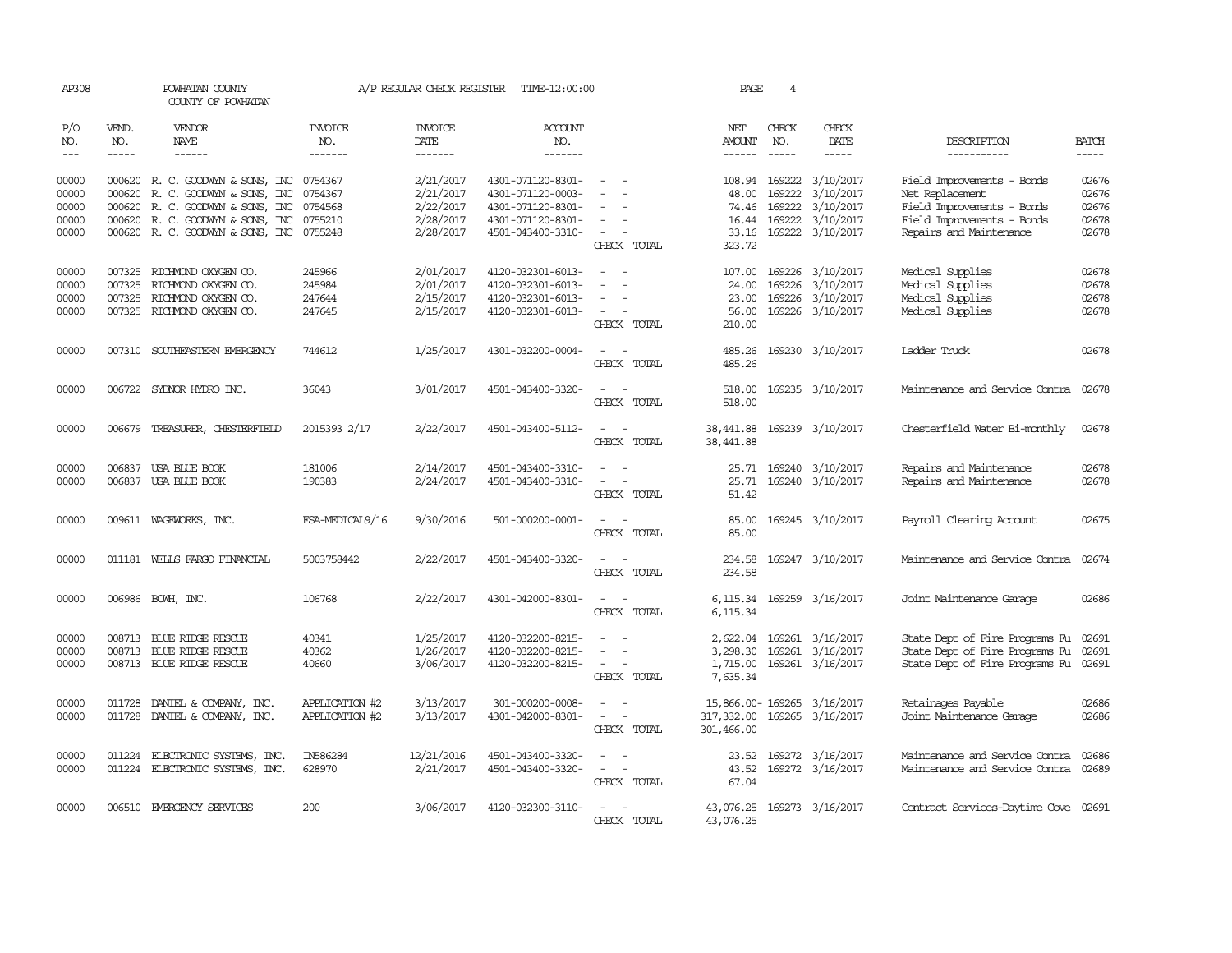| AP308                                                                         |                                      | POWHATAN COUNTY<br>COUNTY OF POWHATAN                                                                                                                                                                                                                                                                                                                                                          |                                      |                                                                                                                   | A/P REGULAR CHECK REGISTER TIME-12:00:00                                                                                                                                                  |                                                                                                                                                                                       | PAGE                                                                                         | 5                             |                                                                                                                                                                                  |                                                                                                                                                                                                                                                                                                       |                                                                               |
|-------------------------------------------------------------------------------|--------------------------------------|------------------------------------------------------------------------------------------------------------------------------------------------------------------------------------------------------------------------------------------------------------------------------------------------------------------------------------------------------------------------------------------------|--------------------------------------|-------------------------------------------------------------------------------------------------------------------|-------------------------------------------------------------------------------------------------------------------------------------------------------------------------------------------|---------------------------------------------------------------------------------------------------------------------------------------------------------------------------------------|----------------------------------------------------------------------------------------------|-------------------------------|----------------------------------------------------------------------------------------------------------------------------------------------------------------------------------|-------------------------------------------------------------------------------------------------------------------------------------------------------------------------------------------------------------------------------------------------------------------------------------------------------|-------------------------------------------------------------------------------|
| P/O<br>NO.<br>$\qquad \qquad - -$                                             | VEND.<br>NO.<br>$- - - - -$          | VENDOR<br>NAME<br>$- - - - - -$                                                                                                                                                                                                                                                                                                                                                                | INVOICE<br>NO.<br>-------            | <b>INVOICE</b><br>DATE<br>-------                                                                                 | <b>ACCOUNT</b><br>NO.<br>-------                                                                                                                                                          |                                                                                                                                                                                       | NET<br>AMOUNT<br>------                                                                      | CHECK<br>NO.<br>$\frac{1}{2}$ | CHECK<br>DATE<br>$- - - - -$                                                                                                                                                     | DESCRIPTION<br>-----------                                                                                                                                                                                                                                                                            | <b>BATCH</b><br>-----                                                         |
| 00000                                                                         |                                      | 009639 EMS MANAGEMENT &                                                                                                                                                                                                                                                                                                                                                                        | 029867                               | 2/28/2017                                                                                                         | 4120-032300-5845-                                                                                                                                                                         | $\sim$ $ \sim$<br>CHECK TOTAL                                                                                                                                                         | 2,472.10                                                                                     |                               | 2,472.10 169274 3/16/2017                                                                                                                                                        | EMS Transport Third Party Bill 02686                                                                                                                                                                                                                                                                  |                                                                               |
| 00000                                                                         |                                      | 008381 JAMES RIVER PETROLEUM                                                                                                                                                                                                                                                                                                                                                                   | 97F                                  | 3/01/2017                                                                                                         | 4501-043400-6008-                                                                                                                                                                         | $\frac{1}{2} \left( \frac{1}{2} \right) \left( \frac{1}{2} \right) = \frac{1}{2} \left( \frac{1}{2} \right)$<br>CHECK TOTAL                                                           | 256.25<br>256.25                                                                             |                               | 169283 3/16/2017                                                                                                                                                                 | Gas/Grease/0il/Vehicle Repairs                                                                                                                                                                                                                                                                        | 02692                                                                         |
| 00000                                                                         |                                      | 006402 KNABE OUTDOOR POWER EQUIP                                                                                                                                                                                                                                                                                                                                                               | 45931                                | 3/01/2017                                                                                                         | 4301-032200-0004-                                                                                                                                                                         | $\sim$ $ \sim$<br>CHECK TOTAL                                                                                                                                                         | 823.96<br>823.96                                                                             |                               | 169284 3/16/2017                                                                                                                                                                 | Ladder Truck                                                                                                                                                                                                                                                                                          | 02691                                                                         |
| 00000<br>00000<br>00000<br>00000                                              | 007310                               | 007310 SOUTHEASTERN EMERGENCY<br>SOUTHEASTERN EMERGENCY<br>007310 SOUTHEASTERN EMERGENCY<br>007310 SOUTHEASTERN EMERGENCY                                                                                                                                                                                                                                                                      | 745698<br>746343<br>746472<br>746343 | 3/07/2017<br>3/09/2017<br>3/09/2017<br>3/09/2017                                                                  | 4120-032301-6013-<br>4120-032301-6013-<br>4120-032301-6013-<br>4301-032200-0004-                                                                                                          | $\sim$<br>$\sim$<br>CHECK TOTAL                                                                                                                                                       | 50.00<br>1,089.43<br>2,928.74                                                                |                               | 861.18 169303 3/16/2017<br>169303 3/16/2017<br>928.13 169303 3/16/2017<br>169303 3/16/2017                                                                                       | Medical Supplies<br>Medical Supplies<br>Medical Supplies<br>Ladder Truck                                                                                                                                                                                                                              | 02691<br>02691<br>02691<br>02691                                              |
| 00000                                                                         |                                      | 007450 THOMSON REUTERS -                                                                                                                                                                                                                                                                                                                                                                       | 835710417                            | 3/01/2017                                                                                                         | 4116-021100-6012-                                                                                                                                                                         | $\sim$ 100 $\mu$<br>$\overline{\phantom{a}}$<br>CHECK TOTAL                                                                                                                           | 377.87                                                                                       |                               | 377.87 169305 3/16/2017                                                                                                                                                          | Law Library Expenses                                                                                                                                                                                                                                                                                  | 02689                                                                         |
| 00000                                                                         |                                      | 011324 UNITED UNLIMITED                                                                                                                                                                                                                                                                                                                                                                        | APPLICATION #8                       | 3/09/2017                                                                                                         | 4301-014100-6009-                                                                                                                                                                         | $\sim$ $ \sim$<br>CHECK TOTAL                                                                                                                                                         | 21,576.74 169307 3/16/2017<br>21,576.74                                                      |                               |                                                                                                                                                                                  | Human Services Building Facade                                                                                                                                                                                                                                                                        | 02688                                                                         |
| 00000<br>00000                                                                |                                      | 008126 VERIZON<br>008126 VERIZON                                                                                                                                                                                                                                                                                                                                                               | 9781270244<br>9781270244             | 3/01/2017<br>3/01/2017                                                                                            | 4501-043400-5250-<br>4501-043400-5270-                                                                                                                                                    | $\sim$<br>$\sim$<br>$\sim$<br>CHECK TOTAL                                                                                                                                             | 382.22<br>542.35                                                                             |                               | 160.13 169309 3/16/2017<br>169309 3/16/2017                                                                                                                                      | Cell Phones<br>Network Service Connection                                                                                                                                                                                                                                                             | 02688<br>02688                                                                |
| 00000                                                                         |                                      | 011169 VERIZON                                                                                                                                                                                                                                                                                                                                                                                 | 8045985600 2/17                      | 2/28/2017                                                                                                         | 4501-043400-5230-                                                                                                                                                                         | CHECK TOTAL                                                                                                                                                                           | 39.24<br>39.24                                                                               |                               | 169310 3/16/2017                                                                                                                                                                 | Telephone System                                                                                                                                                                                                                                                                                      | 02688                                                                         |
| 00000                                                                         |                                      | 009611 WAGEWORKS, INC.                                                                                                                                                                                                                                                                                                                                                                         | FSA MEDICAL9/16                      | 9/30/2016                                                                                                         | 501-000200-0001-                                                                                                                                                                          | $\sim$<br>$\overline{\phantom{a}}$<br>CHECK TOTAL                                                                                                                                     | 85.00<br>85.00                                                                               |                               | 169315 3/16/2017                                                                                                                                                                 | Payroll Clearing Account                                                                                                                                                                                                                                                                              | 02688                                                                         |
| 00000                                                                         |                                      | 011792 ADCOCK, BARBARA                                                                                                                                                                                                                                                                                                                                                                         | S0244441                             | 3/01/2017                                                                                                         | 4116-084000-8200-                                                                                                                                                                         | CHECK TOTAL                                                                                                                                                                           | 133.15<br>133.15                                                                             |                               | 169340 3/24/2017                                                                                                                                                                 | Earth Day Donations                                                                                                                                                                                                                                                                                   | 02693                                                                         |
| 00000<br>00000<br>00000<br>00000<br>00000<br>00000<br>00000<br>00000<br>00000 | 009183<br>009183<br>009183<br>009183 | 009183 AIR, WATER & SOIL LABORA- V17001449<br>AIR, WATER & SOIL LABORA- V17001566<br>AIR, WATER & SOIL LABORA- V17001567<br>009183 AIR, WATER & SOIL LABORA- V17001568<br>009183 AIR, WATER & SOIL LABORA- V17001652<br>009183 AIR, WATER & SOIL LABORA- V17001653<br>AIR, WATER & SOIL LABORA- V17001766<br>AIR, WATER & SOIL LABORA- V17001767<br>009183 AIR, WATER & SOIL LABORA- V17001768 |                                      | 3/06/2017<br>3/10/2017<br>3/10/2017<br>3/10/2017<br>3/14/2017<br>3/14/2017<br>3/17/2017<br>3/17/2017<br>3/17/2017 | 4501-043400-3142-<br>4501-043400-3140-<br>4501-043400-3142-<br>4501-043400-3142-<br>4501-043400-3142-<br>4501-043400-3142-<br>4501-043400-3140-<br>4501-043400-3142-<br>4501-043400-3142- | $\overline{\phantom{a}}$<br>$\overline{\phantom{a}}$<br>$\sim$<br>$\sim$<br>$\overline{\phantom{a}}$<br>$\overline{\phantom{a}}$<br>$\overline{\phantom{a}}$<br>$\sim$<br>CHECK TOTAL | 133.60<br>40.00<br>40.00<br>40.00<br>362.40<br>265.20<br>40.00<br>40.00<br>40.00<br>1,001.20 |                               | 169341 3/24/2017<br>169341 3/24/2017<br>169341 3/24/2017<br>169341 3/24/2017<br>169341 3/24/2017<br>169341 3/24/2017<br>169341 3/24/2017<br>169341 3/24/2017<br>169341 3/24/2017 | Professional Services - Sewer<br>Professional Services - Water<br>Professional Services - Sewer<br>Professional Services - Sewer<br>Professional Services - Sewer<br>Professional Services - Sewer<br>Professional Services - Water<br>Professional Services - Sewer<br>Professional Services - Sewer | 02694<br>02694<br>02694<br>02694<br>02694<br>02694<br>02694<br>02694<br>02694 |
| 00000<br>00000                                                                |                                      | 007436 AQUA VIRGINIA, INC.<br>007436 AQUA VIRGINIA, INC.                                                                                                                                                                                                                                                                                                                                       | 0574661 3/17<br>1188328 3/17         | 3/07/2017<br>3/07/2017                                                                                            | 4501-043400-5130-<br>4501-043400-5130-                                                                                                                                                    | $\sim$<br>$\sim$ $ -$<br>CHECK TOTAL                                                                                                                                                  | 39.80                                                                                        |                               | 22.18 169343 3/24/2017<br>17.62 169343 3/24/2017                                                                                                                                 | Water<br>Water                                                                                                                                                                                                                                                                                        | 02694<br>02694                                                                |
| 00000<br>00000                                                                | 006655<br>006655                     | BLOSSMAN GAS COMPANIES<br>BLOSSMAN GAS COMPANIES                                                                                                                                                                                                                                                                                                                                               | 312191<br>509757                     | 3/08/2017<br>3/07/2017                                                                                            | 4501-043400-5120-<br>4501-043400-5120-                                                                                                                                                    | $\overline{a}$<br>$\sim$                                                                                                                                                              |                                                                                              |                               | 436.36 169346 3/24/2017<br>258.74 169346 3/24/2017                                                                                                                               | Fuel (htg)<br>Fuel (htq)                                                                                                                                                                                                                                                                              | 02694<br>02694                                                                |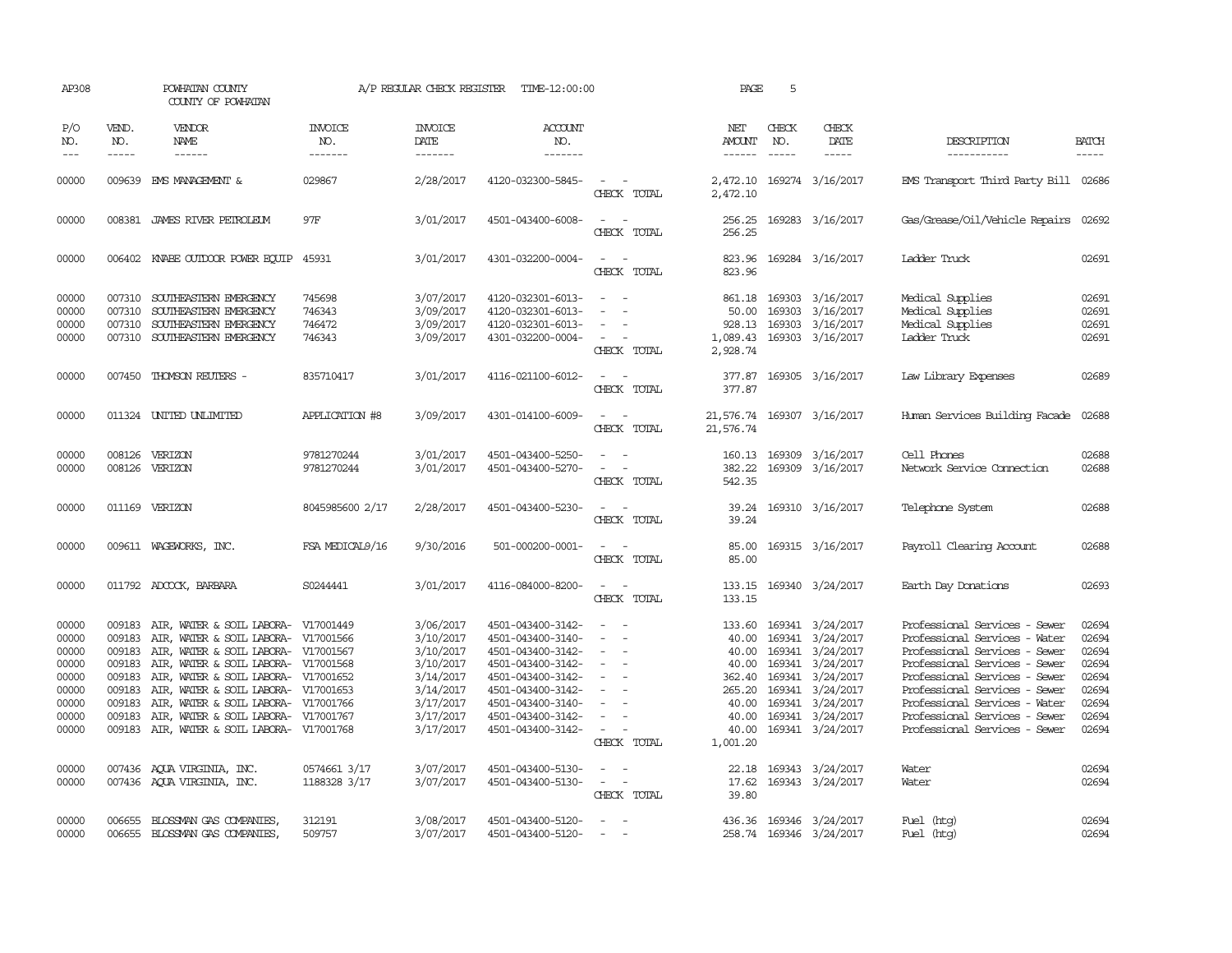| AP308                                              |                                                | POWHATAN COUNTY<br>COUNTY OF POWHATAN                                                                                                                                 |                                                                                                                | A/P REGULAR CHECK REGISTER                                                 | TIME-12:00:00                                                                                                              |                                                                                                                                                                                     | PAGE                                                       | 6            |                                                                                                                                                                                                                                                                                                                                                                                                                                                                                             |                                                                                                          |                                                    |
|----------------------------------------------------|------------------------------------------------|-----------------------------------------------------------------------------------------------------------------------------------------------------------------------|----------------------------------------------------------------------------------------------------------------|----------------------------------------------------------------------------|----------------------------------------------------------------------------------------------------------------------------|-------------------------------------------------------------------------------------------------------------------------------------------------------------------------------------|------------------------------------------------------------|--------------|---------------------------------------------------------------------------------------------------------------------------------------------------------------------------------------------------------------------------------------------------------------------------------------------------------------------------------------------------------------------------------------------------------------------------------------------------------------------------------------------|----------------------------------------------------------------------------------------------------------|----------------------------------------------------|
| P/O<br>NO.                                         | VEND.<br>NO.<br>$- - - - -$                    | VENDOR<br>NAME                                                                                                                                                        | <b>INVOICE</b><br>NO.<br>-------                                                                               | <b>INVOICE</b><br>DATE<br>-------                                          | <b>ACCOUNT</b><br>NO.<br>-------                                                                                           |                                                                                                                                                                                     | NET<br><b>AMOUNT</b><br>------                             | CHECK<br>NO. | CHECK<br>DATE<br>$\frac{1}{2} \left( \frac{1}{2} \right) \left( \frac{1}{2} \right) \left( \frac{1}{2} \right) \left( \frac{1}{2} \right) \left( \frac{1}{2} \right) \left( \frac{1}{2} \right) \left( \frac{1}{2} \right) \left( \frac{1}{2} \right) \left( \frac{1}{2} \right) \left( \frac{1}{2} \right) \left( \frac{1}{2} \right) \left( \frac{1}{2} \right) \left( \frac{1}{2} \right) \left( \frac{1}{2} \right) \left( \frac{1}{2} \right) \left( \frac{1}{2} \right) \left( \frac$ | DESCRIPTION<br>-----------                                                                               | <b>BATCH</b><br>-----                              |
| 00000                                              | 006655                                         | BLOSSMAN GAS COMPANIES                                                                                                                                                | 509862                                                                                                         | 3/14/2017                                                                  | 4501-043400-5120-                                                                                                          | $\overline{\phantom{a}}$<br>CHECK TOTAL                                                                                                                                             | 355.85<br>1,050.95                                         |              | 169346 3/24/2017                                                                                                                                                                                                                                                                                                                                                                                                                                                                            | Fuel (htg)                                                                                               | 02694                                              |
| 00000<br>00000                                     | 000540<br>000540                               | CENTRAL VIRGINIA WASTE<br>CENTRAL VIRGINIA WASTE                                                                                                                      | 22010<br>22010                                                                                                 | 3/10/2017<br>3/10/2017                                                     | 4501-043400-3185-<br>4501-043400-3185-                                                                                     | $\frac{1}{2} \left( \frac{1}{2} \right) \left( \frac{1}{2} \right) = \frac{1}{2} \left( \frac{1}{2} \right)$<br>$\overline{\phantom{a}}$<br>$\overline{\phantom{a}}$<br>CHECK TOTAL | 3.50                                                       |              | 48.93 169350 3/24/2017<br>45.43-169350 3/24/2017                                                                                                                                                                                                                                                                                                                                                                                                                                            | Trash Removal<br>Trash Removal                                                                           | 02694<br>02694                                     |
| 00000                                              | 006965                                         | CINIAS CORPORATION                                                                                                                                                    | 143153989                                                                                                      | 3/15/2017                                                                  | 4501-043400-6011-                                                                                                          | $\sim$<br>CHECK TOTAL                                                                                                                                                               | 94.16<br>94.16                                             |              | 169351 3/24/2017                                                                                                                                                                                                                                                                                                                                                                                                                                                                            | Uniforms                                                                                                 | 02694                                              |
| 00000<br>00000<br>00000<br>00000<br>00000<br>00000 | 000860<br>000860<br>000860<br>000860<br>000860 | DOMINION VIRGINIA POWER<br>DOMINION VIRGINIA POWER<br>DOMINION VIRGINIA POWER<br>DOMINION VIRGINIA POWER<br>DOMINION VIRGINIA POWER<br>000860 DOMINION VIRGINIA POWER | 0998223150 3/17<br>1875198911 3/17<br>2907028530 3/17<br>3085476897 3/17<br>6656300552 3/17<br>7897055856 3/17 | 3/03/2017<br>3/06/2017<br>3/03/2017<br>3/03/2017<br>3/03/2017<br>3/03/2017 | 4501-043400-5110-<br>4501-043400-5110-<br>4501-043400-5110-<br>4501-043400-5110-<br>4501-043400-5110-<br>4501-043400-5110- | $\sim$<br>$\sim$ $-$<br>CHECK TOTAL                                                                                                                                                 | 114.12<br>12.16<br>65.62<br>520.05<br>2,421.67<br>3,279.66 |              | 169355 3/24/2017<br>169355 3/24/2017<br>169355 3/24/2017<br>146.04 169355 3/24/2017<br>169355 3/24/2017<br>169355 3/24/2017                                                                                                                                                                                                                                                                                                                                                                 | Electricity<br>Electricity<br>Electricity<br>Electricity<br>Electricity<br>Electricity                   | 02695<br>02695<br>02695<br>02695<br>02695<br>02695 |
| 00000                                              |                                                | 000860 DOMINION VIRGINIA POWER                                                                                                                                        | 9052426195 3/17                                                                                                | 3/03/2017                                                                  | 4501-043400-5110-                                                                                                          | $\sim$<br>CHECK TOTAL                                                                                                                                                               | 136.93<br>136.93                                           |              | 169356 3/24/2017                                                                                                                                                                                                                                                                                                                                                                                                                                                                            | Electricity                                                                                              | 02695                                              |
| 00000                                              |                                                | 007147 DRAPER ADEN ASSOCIATES                                                                                                                                         | 20170200498                                                                                                    | 2/28/2017                                                                  | 4501-043400-3140-                                                                                                          | $\sim$<br>$\sim$<br>CHECK TOTAL                                                                                                                                                     | 3,400.00<br>3,400.00                                       |              | 169358 3/24/2017                                                                                                                                                                                                                                                                                                                                                                                                                                                                            | Professional Services - Water                                                                            | 02695                                              |
| 00000                                              |                                                | 011224 ELECTRONIC SYSTEMS, INC.                                                                                                                                       | IN605732                                                                                                       | 1/23/2017                                                                  | 4501-043400-3320-                                                                                                          | $\equiv$<br>CHECK TOTAL                                                                                                                                                             | 43.52<br>43.52                                             |              | 169359 3/24/2017                                                                                                                                                                                                                                                                                                                                                                                                                                                                            | Maintenance and Service Contra                                                                           | 02693                                              |
| 00000<br>00000<br>00000<br>00000                   | 008336<br>008336<br>008336                     | FERGUSON ENTERPRISES INC.<br>FERGUSON ENTERPRISES INC.<br>FERGUSON ENTERPRISES INC.<br>008336 FERGUSON ENTERPRISES INC.                                               | 1888106<br>1888673<br>1889811<br>1890249                                                                       | 3/07/2017<br>3/01/2017<br>3/07/2017<br>3/10/2017                           | 4501-043400-3310-<br>4501-043400-3310-<br>4501-043400-3310-<br>4501-043400-3310-                                           | $\overline{\phantom{a}}$<br>$\sim$<br>CHECK TOTAL                                                                                                                                   | 1,750.00<br>2,206.40<br>300.76<br>4,327.85                 |              | 169361 3/24/2017<br>169361 3/24/2017<br>169361 3/24/2017<br>70.69 169361 3/24/2017                                                                                                                                                                                                                                                                                                                                                                                                          | Repairs and Maintenance<br>Repairs and Maintenance<br>Repairs and Maintenance<br>Repairs and Maintenance | 02695<br>02695<br>02695<br>02695                   |
| 00000                                              |                                                | 006405 HACH COMPANY                                                                                                                                                   | 10353846                                                                                                       | 3/08/2017                                                                  | 4501-043400-6015-                                                                                                          | $\frac{1}{2} \left( \frac{1}{2} \right) \left( \frac{1}{2} \right) = \frac{1}{2} \left( \frac{1}{2} \right)$<br>CHECK TOTAL                                                         | 241.28<br>241.28                                           |              | 169365 3/24/2017                                                                                                                                                                                                                                                                                                                                                                                                                                                                            | Lab Supplies                                                                                             | 02695                                              |
| 00000                                              | 000120                                         | <b>JAMES RIVER AIR</b>                                                                                                                                                | S77413                                                                                                         | 2/28/2017                                                                  | 4501-043400-3310-                                                                                                          | CHECK TOTAL                                                                                                                                                                         | 520.91<br>520.91                                           |              | 169369 3/24/2017                                                                                                                                                                                                                                                                                                                                                                                                                                                                            | Repairs and Maintenance                                                                                  | 02696                                              |
| 00000<br>00000                                     |                                                | 011701 KENBRIDGE CONSTRUCTION<br>011701 KENBRIDGE CONSTRUCTION                                                                                                        | APPLICATION #3<br>APPLICATION #3                                                                               | 2/28/2017<br>2/28/2017                                                     | 301-000200-0008-<br>4301-062100-8302-                                                                                      | $\sim$ $ -$<br>CHECK TOTAL                                                                                                                                                          | 913, 299.27 169371 3/24/2017<br>867, 634.31                |              | 45,664.96-169371 3/24/2017                                                                                                                                                                                                                                                                                                                                                                                                                                                                  | Retainages Payable<br>RJHS Replacement/Renovation De                                                     | 02697<br>02697                                     |
| 00000<br>00000                                     |                                                | 010924 MITCHELL PEST<br>010924 MITCHELL PEST                                                                                                                          | 99893<br>99894                                                                                                 | 3/14/2017<br>3/14/2017                                                     | 4501-043400-3320-<br>4501-043400-3320-                                                                                     | $\sim$<br>$\sim$<br>CHECK TOTAL                                                                                                                                                     | 95.00<br>95.00<br>190.00                                   |              | 169376 3/24/2017<br>169376 3/24/2017                                                                                                                                                                                                                                                                                                                                                                                                                                                        | Maintenance and Service Contra<br>Maintenance and Service Contra 02696                                   | 02696                                              |
| 00000                                              |                                                | 011110 MOSELEY ARCHITECTS                                                                                                                                             | 550394-017                                                                                                     | 2/28/2017                                                                  | 4301-062100-8302-                                                                                                          | $\frac{1}{2} \left( \frac{1}{2} \right) \left( \frac{1}{2} \right) = \frac{1}{2} \left( \frac{1}{2} \right)$<br>CHECK TOTAL                                                         | 20,349.60<br>20,349.60                                     |              | 169377 3/24/2017                                                                                                                                                                                                                                                                                                                                                                                                                                                                            | RJHS Replacement/Renovation De 02697                                                                     |                                                    |
| 00000                                              |                                                | 000620 R. C. GOODWYN & SONS, INC 0755399                                                                                                                              |                                                                                                                | 3/01/2017                                                                  | 4301-071120-0003-                                                                                                          | $\sim$                                                                                                                                                                              |                                                            |              | 40.90 169388 3/24/2017                                                                                                                                                                                                                                                                                                                                                                                                                                                                      | Net Replacement                                                                                          | 02696                                              |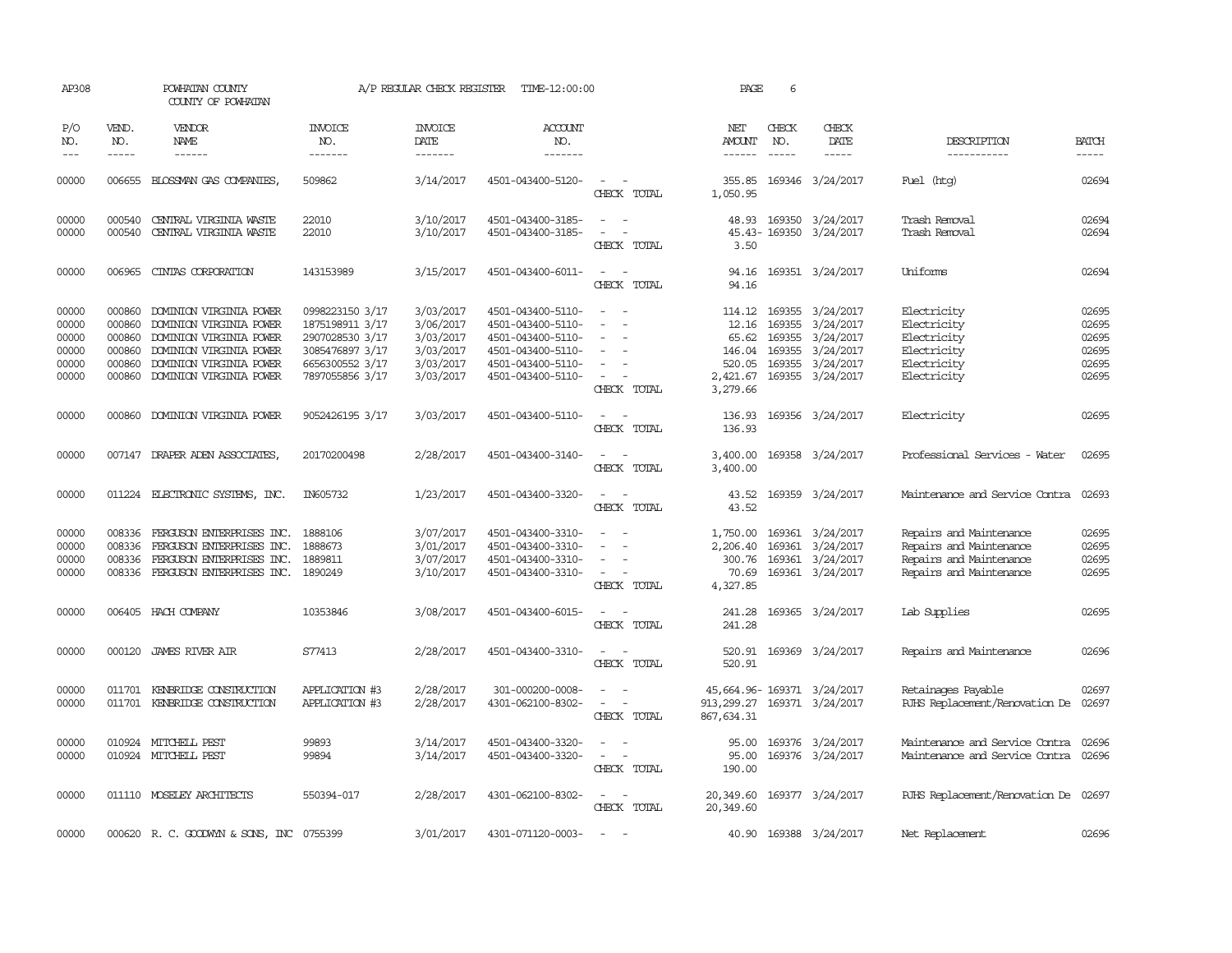| AP308                                     |                                      | POWHATAN COUNTY<br>COUNTY OF POWHATAN                                                                                                                                                                  |                                   |                                                               | A/P REGULAR CHECK REGISTER TIME-12:00:00                                                              |                                                                                                                                          | PAGE                                | 7            |                                                                                                                                                                                                                                            |                                                                                                                                                                   |                                           |
|-------------------------------------------|--------------------------------------|--------------------------------------------------------------------------------------------------------------------------------------------------------------------------------------------------------|-----------------------------------|---------------------------------------------------------------|-------------------------------------------------------------------------------------------------------|------------------------------------------------------------------------------------------------------------------------------------------|-------------------------------------|--------------|--------------------------------------------------------------------------------------------------------------------------------------------------------------------------------------------------------------------------------------------|-------------------------------------------------------------------------------------------------------------------------------------------------------------------|-------------------------------------------|
| P/O<br>NO.<br>$\frac{1}{2}$               | VEND.<br>NO.<br>$\frac{1}{2}$        | VENDOR<br>NAME<br>$- - - - - -$                                                                                                                                                                        | <b>INVOICE</b><br>NO.<br>-------- | INVOICE<br>DATE<br>-------                                    | <b>ACCOUNT</b><br>NO.                                                                                 |                                                                                                                                          | NET<br>AMOUNT<br>------             | CHECK<br>NO. | <b>CHECK</b><br>DATE<br>$\begin{tabular}{ccccc} \multicolumn{2}{c }{\multicolumn{2}{c }{\multicolumn{2}{c }{\multicolumn{2}{c}}{\hspace{-2.2cm}}}} & \multicolumn{2}{c }{\multicolumn{2}{c }{\hspace{-2.2cm}}\end{tabular}} \end{tabular}$ | DESCRIPTION<br>-----------                                                                                                                                        | <b>BATCH</b><br>$- - - - -$               |
| 00000                                     |                                      | 000620 R. C. GOODWYN & SONS, INC 0755680                                                                                                                                                               |                                   | 3/02/2017                                                     | 4301-071120-0003-                                                                                     | $ -$<br>CHECK TOTAL                                                                                                                      | 82.57                               |              | 41.67 169388 3/24/2017                                                                                                                                                                                                                     | Net Replacement                                                                                                                                                   | 02696                                     |
| 00000<br>00000                            |                                      | 006756 S.B. COX, INC.<br>006756 S.B. COX, INC.                                                                                                                                                         | APPLICATION #4<br>APPLICATION #4  | 3/08/2017<br>3/08/2017                                        | 301-000200-0008-<br>4301-062100-8302-                                                                 | $\overline{\phantom{a}}$<br>$\sim$<br>$\sim$ $ -$<br>CHECK TOTAL                                                                         | 32,856.25                           |              | 1,518.75-169390 3/24/2017<br>34,375.00 169390 3/24/2017                                                                                                                                                                                    | Retainages Payable<br>RJHS Replacement/Renovation De 02697                                                                                                        | 02697                                     |
| 00000                                     |                                      | 009667 SYNAGRO CENTRAL, LLC                                                                                                                                                                            | 20-129147                         | 2/28/2017                                                     | 4501-043400-3145-                                                                                     | $\sim$ 100 $\sim$<br>CHECK TOTAL                                                                                                         | 19,500.00                           |              | 19,500.00 169398 3/24/2017                                                                                                                                                                                                                 | Sludge Removal                                                                                                                                                    | 02696                                     |
| 00000                                     |                                      | 007415 VIRGINIA UTILITY                                                                                                                                                                                | 02170344                          | 2/28/2017                                                     | 4501-043400-3140-                                                                                     | $\sim$ $ -$<br>CHECK TOTAL                                                                                                               | 66.15                               |              | 66.15 169404 3/24/2017                                                                                                                                                                                                                     | Professional Services - Water                                                                                                                                     | 02696                                     |
| 00000<br>00000<br>00000<br>00000<br>00000 | 009183<br>009183<br>009183<br>009183 | AIR, WATER & SOIL LABORA- V17001826<br>AIR, WATER & SOIL LABORA- V17001827<br>AIR, WATER & SOIL LABORA- V17001962<br>AIR, WATER & SOIL LABORA- V17001963<br>009183 AIR, WATER & SOIL LABORA- V17002005 |                                   | 3/20/2017<br>3/20/2017<br>3/24/2017<br>3/24/2017<br>3/27/2017 | 4501-043400-3142-<br>4501-043400-3142-<br>4501-043400-3142-<br>4501-043400-3142-<br>4501-043400-3142- | $\overline{\phantom{a}}$<br>CHECK TOTAL                                                                                                  | 133.60<br>40.00<br>111.80<br>437.20 |              | 111.80 169430 3/31/2017<br>169430 3/31/2017<br>40.00 169430 3/31/2017<br>169430 3/31/2017<br>169430 3/31/2017                                                                                                                              | Professional Services - Sewer<br>Professional Services - Sewer<br>Professional Services - Sewer<br>Professional Services - Sewer<br>Professional Services - Sewer | 02699<br>02699<br>02699<br>02699<br>02699 |
| 00000                                     |                                      | 011479 ATLANTIC EMERGENCY                                                                                                                                                                              | 11109RIC                          | 3/17/2017                                                     | 4301-032200-0004-                                                                                     | $\frac{1}{2} \left( \frac{1}{2} \right) \left( \frac{1}{2} \right) \left( \frac{1}{2} \right) \left( \frac{1}{2} \right)$<br>CHECK TOTAL | 17,463.06                           |              | 17,463.06 169433 3/31/2017                                                                                                                                                                                                                 | Ladder Truck                                                                                                                                                      | 02699                                     |
| 00000                                     |                                      | 009876 BSN SPORTS, LLC                                                                                                                                                                                 | 98805113                          | 3/03/2017                                                     | 4301-071120-0009-                                                                                     | $\omega_{\rm{max}}$ and $\omega_{\rm{max}}$<br>CHECK TOTAL                                                                               | 603.90                              |              | 603.90 169442 3/31/2017                                                                                                                                                                                                                    | Bases, Plates & Pitching Rubbe 02698                                                                                                                              |                                           |
| 00000                                     |                                      | 010957 CARROLL, SCOTT                                                                                                                                                                                  | PERDIEM 4/30/17                   | 3/26/2017                                                     | 4501-043400-5540-                                                                                     | $\sim$<br>CHECK TOTAL                                                                                                                    | 150.50<br>150.50                    |              | 169445 3/31/2017                                                                                                                                                                                                                           | Conferences & Training                                                                                                                                            | 02699                                     |
| 00000<br>00000                            |                                      | 000076 DELL MARKETING L.P.<br>000076 DELL MARKETING L.P.                                                                                                                                               | XJ9T272K1<br>XK17WDK14            | 1/27/2014<br>8/08/2016                                        | 4301-012510-8304-<br>4301-012510-8304-                                                                | $\sim$ $ \sim$<br>$\sim$ $ -$<br>CHECK TOTAL                                                                                             | 1,608.68                            |              | 424.76 169450 3/31/2017<br>1,183.92 169450 3/31/2017                                                                                                                                                                                       | PC Replacement<br>PC Replacement                                                                                                                                  | 02698<br>02698                            |
| 00000                                     |                                      | 000120 JAMES RIVER AIR                                                                                                                                                                                 | C174842                           | 4/01/2017                                                     | 4501-043400-3320-                                                                                     | $\frac{1}{2} \left( \frac{1}{2} \right) \left( \frac{1}{2} \right) \left( \frac{1}{2} \right)$<br>CHECK TOTAL                            | 268.00                              |              | 268.00 169472 3/31/2017                                                                                                                                                                                                                    | Maintenance and Service Contra 02698                                                                                                                              |                                           |
| 00000                                     |                                      | 011801 MCCRUFF SAFE KIDS                                                                                                                                                                               | 166861                            | 3/10/2017                                                     | 4116-031201-5540-                                                                                     | $\sim$ 100 $\sim$<br>CHECK TOTAL                                                                                                         | 429.52                              |              | 429.52 169478 3/31/2017                                                                                                                                                                                                                    | Triad Expenses                                                                                                                                                    | 02699                                     |
| 00000                                     |                                      | 011799 MONK, JAMES R.                                                                                                                                                                                  | REFUND                            | 3/28/2017                                                     | 4301-081100-8301-                                                                                     | $\sim$ $ -$<br>CHECK TOTAL                                                                                                               | 14,057.55<br>14,057.55              |              | 169482 3/31/2017                                                                                                                                                                                                                           | Monastery Subdivision Roadwork 02699                                                                                                                              |                                           |
| 00000                                     |                                      | 007297 NAFECO, INC.                                                                                                                                                                                    | 870358                            | 3/21/2017                                                     | 4120-032200-8215-                                                                                     | $\sim$ $ -$<br>CHECK TOTAL                                                                                                               | 403.06<br>403.06                    |              | 169485 3/31/2017                                                                                                                                                                                                                           | State Dept of Fire Programs Fu 02699                                                                                                                              |                                           |
| 00000                                     | 008579                               | POWHATAN COMMERCIAL                                                                                                                                                                                    | 0085201704                        | 4/01/2017                                                     | 4501-043400-5420-                                                                                     | $\sim$ $ \sim$<br>CHECK TOTAL                                                                                                            | 2,509.70<br>2,509.70                |              | 169492 3/31/2017                                                                                                                                                                                                                           | Rent - Office Space                                                                                                                                               | 02702                                     |
| 00000                                     |                                      | 006118 POWHATAN FAIR ASSOCIATION AMNESTY DAY                                                                                                                                                           |                                   | 4/22/2017                                                     | 4116-083500-8215-                                                                                     | $\sim$ $ -$<br>CHECK TOTAL                                                                                                               | 100.00<br>100.00                    |              | 169495 3/31/2017                                                                                                                                                                                                                           | DEO - Grant for Litter Control 02701                                                                                                                              |                                           |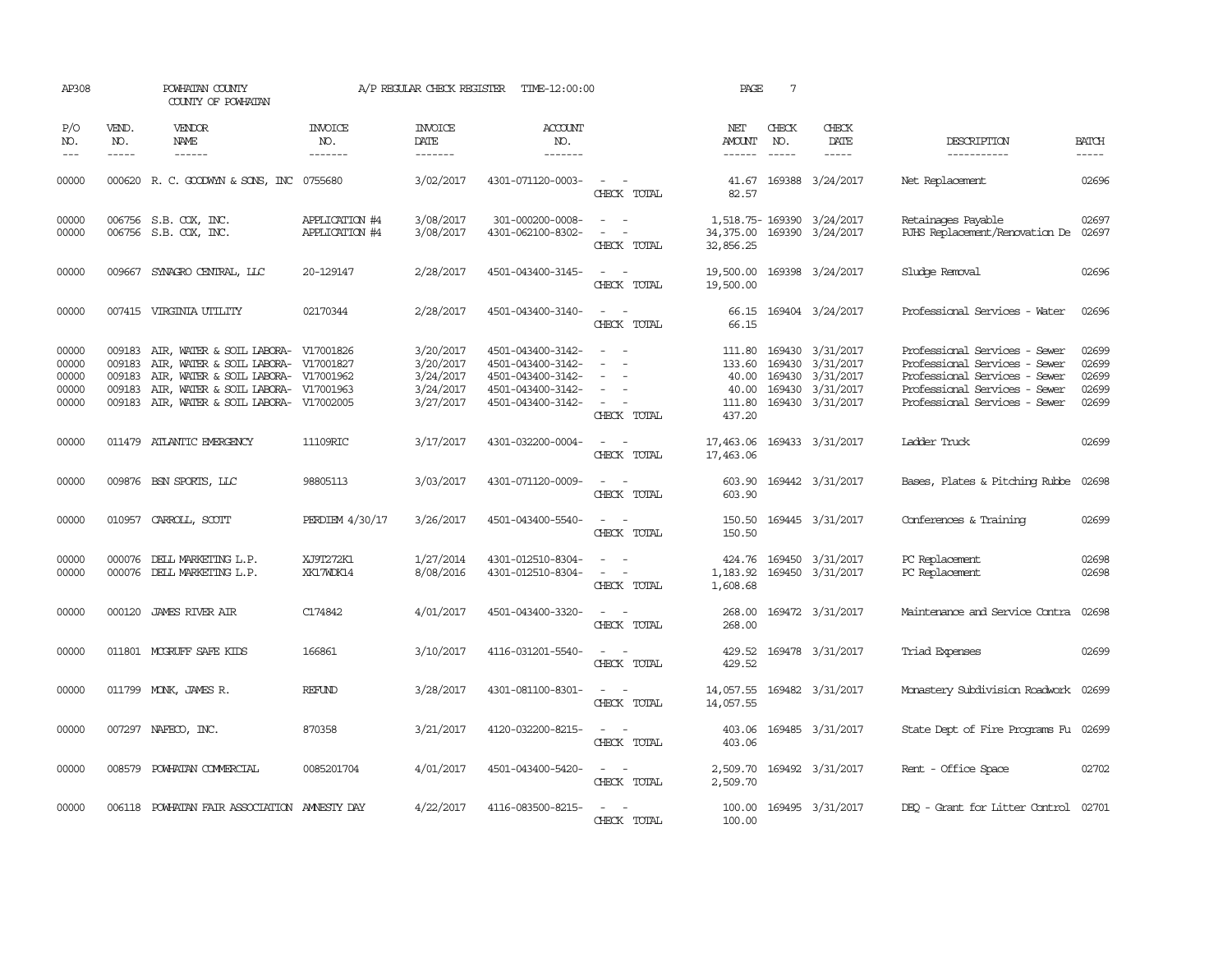| AP308                            |                            | POWHATAN COUNTY<br>COUNTY OF POWHATAN                                                                                                                                       |                                  | A/P REGULAR CHECK REGISTER                       | TIME-12:00:00                                                                    |                                                                                                                                                                                                                                                                                                           | PAGE                                     | 8            |                                                                              |                                                                                                    |                                  |
|----------------------------------|----------------------------|-----------------------------------------------------------------------------------------------------------------------------------------------------------------------------|----------------------------------|--------------------------------------------------|----------------------------------------------------------------------------------|-----------------------------------------------------------------------------------------------------------------------------------------------------------------------------------------------------------------------------------------------------------------------------------------------------------|------------------------------------------|--------------|------------------------------------------------------------------------------|----------------------------------------------------------------------------------------------------|----------------------------------|
| P/O<br>NO.                       | VEND.<br>NO.<br>-----      | VENDOR<br><b>NAME</b><br>------                                                                                                                                             | <b>INVOICE</b><br>NO.<br>------- | <b>INVOICE</b><br>DATE<br>-------                | <b>ACCOUNT</b><br>NO.<br>--------                                                |                                                                                                                                                                                                                                                                                                           | NET<br><b>AMOUNT</b>                     | CHECK<br>NO. | CHECK<br>DATE<br>-----                                                       | DESCRIPTION<br>-----------                                                                         | <b>BATCH</b><br>-----            |
| 00000<br>00000                   | 006761<br>006761           | POWHATAN VOLUNTEER FIRE<br>POWHATAN VOLUNTEER FIRE                                                                                                                          | VEHEXT2017<br>136259555161       | 3/05/2017<br>3/02/2017                           | 4120-032200-8215-<br>4120-032200-8215-                                           | CHECK TOTAL                                                                                                                                                                                                                                                                                               | 160.00<br>342.48<br>502.48               |              | 169496 3/31/2017<br>169496 3/31/2017                                         | State Dept of Fire Programs Fu<br>State Dept of Fire Programs Fu 02701                             | 02701                            |
| 00000                            | 000780                     | <b>CUILL CORPORATION</b>                                                                                                                                                    | 5267358                          | 3/17/2017                                        | 4501-043400-6001-                                                                | CHECK TOTAL                                                                                                                                                                                                                                                                                               | 7.99<br>7.99                             |              | 169500 3/31/2017                                                             | Office Supplies                                                                                    | 02701                            |
| 00000<br>00000<br>00000<br>00000 |                            | 000620 R. C. GOODWYN & SONS, INC 756108<br>000620 R. C. GOODWYN & SONS, INC 0756711<br>000620 R. C. GOODWYN & SONS, INC 0757340<br>000620 R. C. GOODWYN & SONS, INC 0758420 |                                  | 3/06/2017<br>3/09/2017<br>3/15/2017<br>3/22/2017 | 4301-071120-0003-<br>4501-043400-3310-<br>4501-043400-3310-<br>4501-043400-3310- | $ -$<br>CHECK TOTAL                                                                                                                                                                                                                                                                                       | 15.29<br>3.75<br>19.96<br>37.00<br>76.00 |              | 169501 3/31/2017<br>169501 3/31/2017<br>169501 3/31/2017<br>169501 3/31/2017 | Net Replacement<br>Repairs and Maintenance<br>Repairs and Maintenance<br>Repairs and Maintenance   | 02698<br>02701<br>02701<br>02701 |
| 00000                            | 007310                     | SOUTHEASTERN EMERGENCY                                                                                                                                                      | 748178                           | 3/21/2017                                        | 4120-032301-6013-                                                                | CHECK TOTAL                                                                                                                                                                                                                                                                                               | 61.60<br>61.60                           |              | 169509 3/31/2017                                                             | Medical Supplies                                                                                   | 02701                            |
| 00000                            | 006594                     | SOUTHSIDE ELECTRIC COOP                                                                                                                                                     | 63504003 3/17                    | 3/16/2017                                        | 4501-043400-5110-                                                                | CHECK TOTAL                                                                                                                                                                                                                                                                                               | 2,239.38<br>2,239.38                     |              | 169511 3/31/2017                                                             | Electricity                                                                                        | 02701                            |
| 00000<br>00000<br>00000          | 001940<br>001940<br>001940 | STANDBY SYSTEMS, INC.<br>STANDBY SYSTEMS, INC.<br>STANDBY SYSTEMS, INC.                                                                                                     | 03170754<br>03170755<br>03170756 | 3/20/2017<br>3/20/2017<br>3/20/2017              | 4501-043400-3320-<br>4501-043400-3320-<br>4501-043400-3320-                      | $\frac{1}{2} \left( \frac{1}{2} \right) \left( \frac{1}{2} \right) \left( \frac{1}{2} \right) \left( \frac{1}{2} \right)$<br>$\frac{1}{2} \left( \frac{1}{2} \right) \left( \frac{1}{2} \right) \left( \frac{1}{2} \right) \left( \frac{1}{2} \right)$<br>$ -$<br>$\overline{\phantom{a}}$<br>CHECK TOTAL | 153.00<br>160.00<br>150.00<br>463.00     |              | 169514 3/31/2017<br>169514 3/31/2017<br>169514 3/31/2017                     | Maintenance and Service Contra<br>Maintenance and Service Contra<br>Maintenance and Service Contra | 02701<br>02701<br>02701          |

CHECK TYPE TOTAL 2,384,053.36